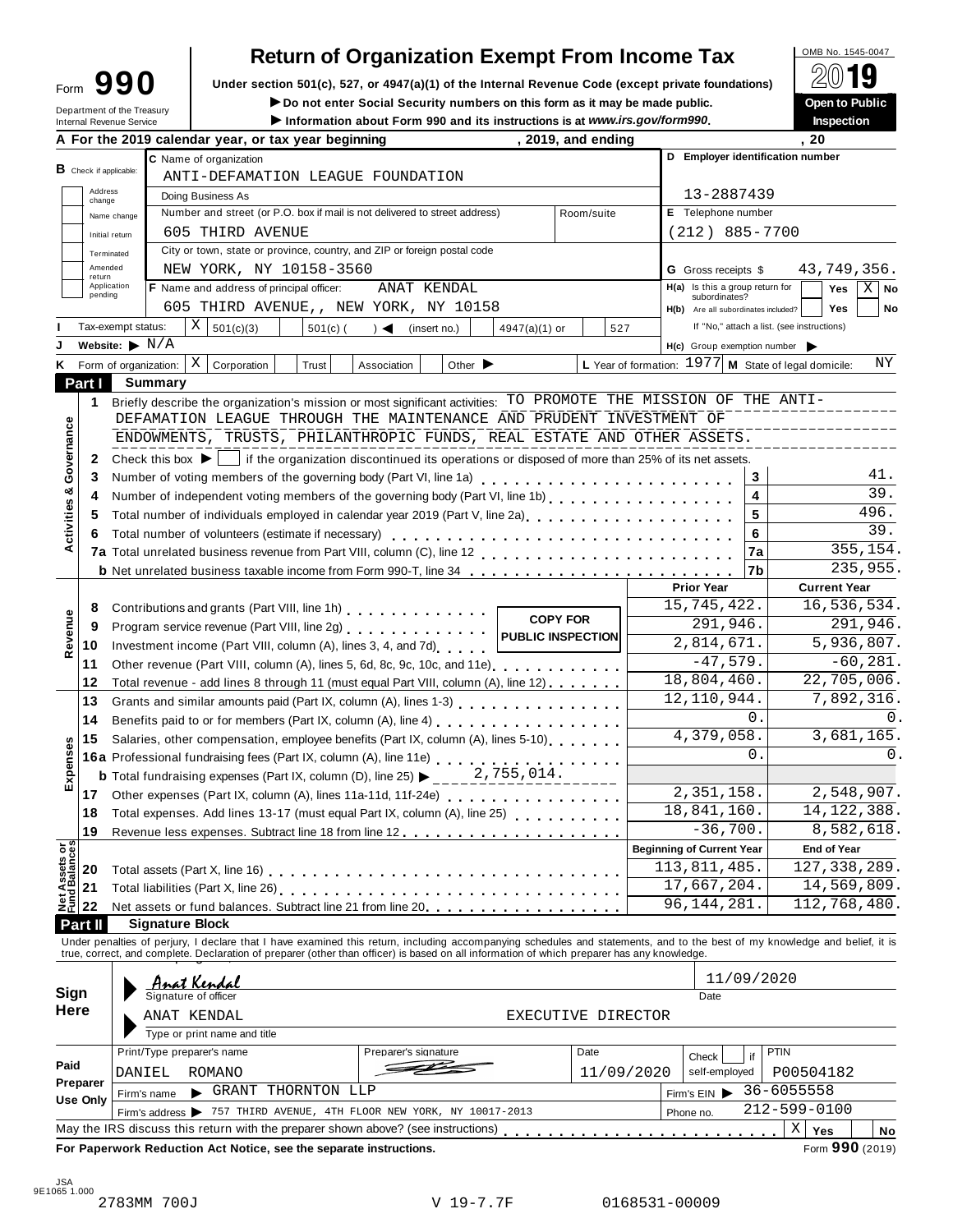|            | Form 990 (2019)                                                                                                                                                                                                                                                                                                                                                                                    | Page 2          |
|------------|----------------------------------------------------------------------------------------------------------------------------------------------------------------------------------------------------------------------------------------------------------------------------------------------------------------------------------------------------------------------------------------------------|-----------------|
|            | Part III<br><b>Statement of Program Service Accomplishments</b>                                                                                                                                                                                                                                                                                                                                    |                 |
|            | 1 Briefly describe the organization's mission:                                                                                                                                                                                                                                                                                                                                                     | X               |
|            | ADLF PROMOTES THE MISSION OF ADL THROUGH THE MAINTENANCE AND PRUDENT                                                                                                                                                                                                                                                                                                                               |                 |
|            | INVESTMENT OF ENDOWMENTS, TRUSTS, PHILANTHROPIC FUNDS, REAL ESTATE,                                                                                                                                                                                                                                                                                                                                |                 |
|            | AND OTHER ASSETS AS SET FORTH IN ADLF'S CERTIFICATE OF INCORPORATION.                                                                                                                                                                                                                                                                                                                              |                 |
|            | THE ASSETS AND THEIR PROCEEDS ARE USED TO SUPPORT ADL'S MISSION.                                                                                                                                                                                                                                                                                                                                   |                 |
|            | 2 Did the organization undertake any significant program services during the year which were not listed on the<br>Yes<br>If "Yes," describe these new services on Schedule O.                                                                                                                                                                                                                      | $ X $ No        |
|            | Did the organization cease conducting, or make significant changes in how it conducts, any program<br><b>Yes</b>                                                                                                                                                                                                                                                                                   | $ X $ No        |
|            | If "Yes," describe these changes on Schedule O.<br>Describe the organization's program service accomplishments for each of its three largest program services, as measured by<br>expenses. Section $501(c)(3)$ and $501(c)(4)$ organizations are required to report the amount of grants and allocations to others,<br>the total expenses, and revenue, if any, for each program service reported. |                 |
|            | 4a (Code:<br>) (Expenses \$<br>7,892,316. including grants of \$<br>7,892,316. ) (Revenue \$<br>SUPPORT TO OTHER CHARITIES - IN FURTHERANCE OF THE ANTI-DEFAMATION                                                                                                                                                                                                                                 |                 |
|            | LEAGUE FOUNDATION'S (ADL FOUNDATION) PRIMARY EXEMPT PURPOSE,                                                                                                                                                                                                                                                                                                                                       |                 |
|            | SPECIFIC GRANTS TOTALING \$7,766,316 WERE MADE DIRECTLY FROM THE                                                                                                                                                                                                                                                                                                                                   |                 |
|            | ADL FOUNDATION TO THE ANTI-DEFAMATION LEAGUE (ADL). IN ADDITION,                                                                                                                                                                                                                                                                                                                                   |                 |
|            | THROUGH THE ADL FOUNDATION'S PROGRAM OF DONOR ADVISED FUNDS,<br>GRANTS WERE ALSO MADE: \$126,000 TO UNRELATED CHARITIES.                                                                                                                                                                                                                                                                           |                 |
|            |                                                                                                                                                                                                                                                                                                                                                                                                    |                 |
|            |                                                                                                                                                                                                                                                                                                                                                                                                    |                 |
|            | 731,070. including grants of \$ (Revenue \$)<br>) (Expenses \$<br>4b (Code:<br>ATTACHMENT 1                                                                                                                                                                                                                                                                                                        |                 |
|            |                                                                                                                                                                                                                                                                                                                                                                                                    |                 |
|            | ) (Revenue \$<br>4c (Code:<br>) (Expenses \$<br>535, 768. including grants of \$<br>EDUCATION - SUPPLEMENTS ADL'S FURTHERANCE OF ITS MISSION, WHERE                                                                                                                                                                                                                                                |                 |
|            | ADL DESIGNS AND DELIVERS INTERGROUP, HOLOCAUST, ANTI-BIAS, AND<br>OTHER EDUCATIONAL MATERIALS FOR USE IN P-12 CLASSROOMS, ON COLLEGE<br>CAMPUSES, AND WITH COMMUNITY GROUPS, CORPORATIONS, CIVIC<br>ASSOCIATIONS, RELIGIOUS ORGANIZATIONS, YOUTH MOVEMENTS, AND OTHER                                                                                                                              |                 |
|            | NONTRADITIONAL LEARNING CONTEXTS.                                                                                                                                                                                                                                                                                                                                                                  |                 |
|            | 4d Other program services (Describe on Schedule O.)                                                                                                                                                                                                                                                                                                                                                |                 |
|            | (Expenses \$<br>913,758. including grants of \$<br>) (Revenue \$                                                                                                                                                                                                                                                                                                                                   |                 |
|            | 4e Total program service expenses > 10, 072, 912.                                                                                                                                                                                                                                                                                                                                                  |                 |
| <b>JSA</b> | 9E1020 2.000<br>2783MM 700J<br>V 19-7.7F<br>0168531-00009                                                                                                                                                                                                                                                                                                                                          | Form 990 (2019) |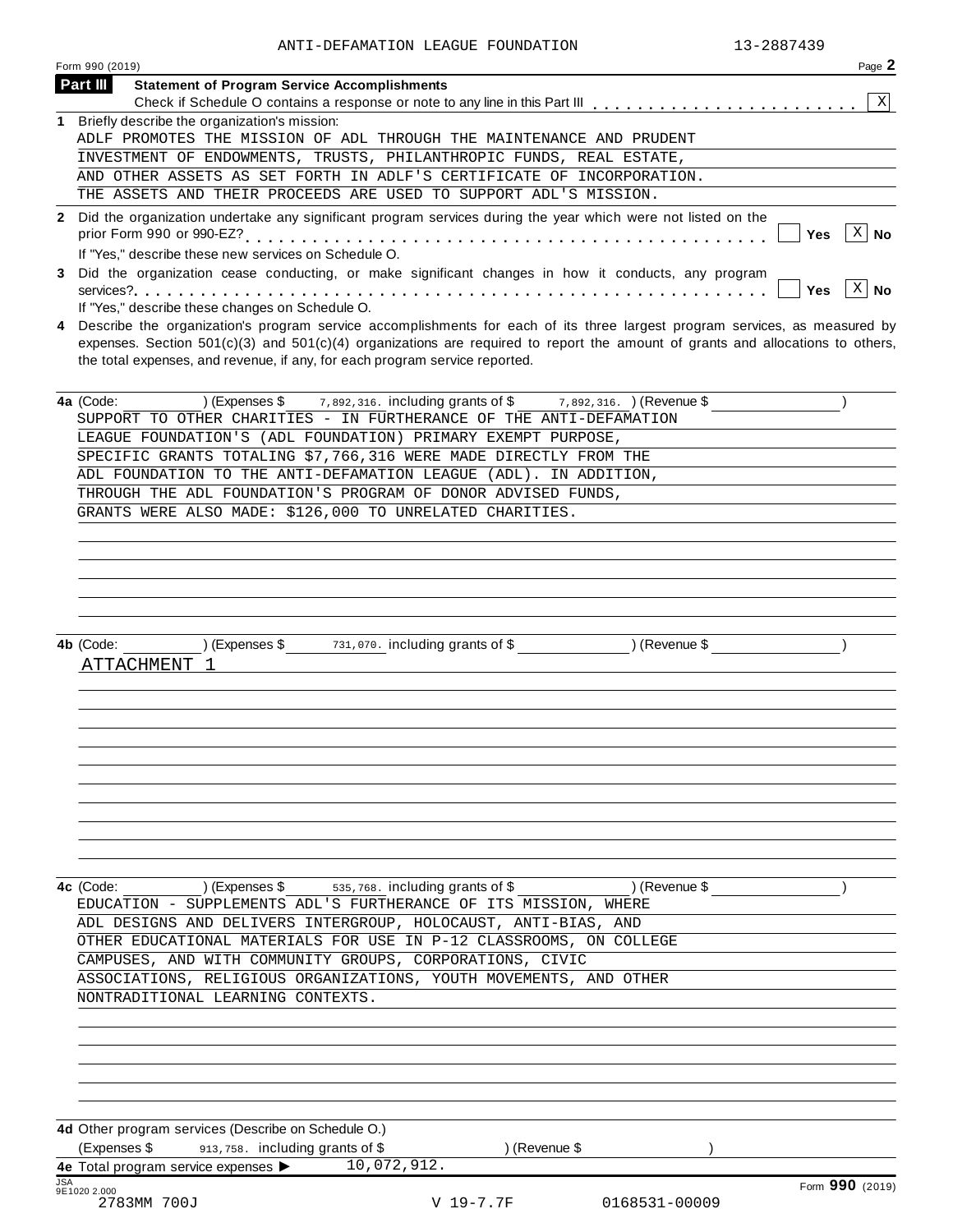|              | <b>Part IV</b><br><b>Checklist of Required Schedules</b>                                                                                                                                                      |                 |             |    |
|--------------|---------------------------------------------------------------------------------------------------------------------------------------------------------------------------------------------------------------|-----------------|-------------|----|
|              |                                                                                                                                                                                                               |                 | Yes         | No |
| 1            | Is the organization described in section $501(c)(3)$ or $4947(a)(1)$ (other than a private foundation)? If "Yes,"                                                                                             |                 |             |    |
|              |                                                                                                                                                                                                               | 1               | Χ           |    |
| $\mathbf{2}$ | Is the organization required to complete Schedule B, Schedule of Contributors (see instructions)?                                                                                                             | $\mathbf{2}$    | $\mathbf X$ |    |
| 3            | Did the organization engage in direct or indirect political campaign activities on behalf of or in opposition to                                                                                              |                 |             |    |
|              | candidates for public office? If "Yes," complete Schedule C, Part I.                                                                                                                                          | 3               |             | Χ  |
| 4            | Section 501(c)(3) organizations. Did the organization engage in lobbying activities, or have a section 501(h)                                                                                                 |                 |             | X  |
|              |                                                                                                                                                                                                               | 4               |             |    |
| 5            | Is the organization a section $501(c)(4)$ , $501(c)(5)$ , or $501(c)(6)$ organization that receives membership dues,                                                                                          |                 |             | Χ  |
|              | assessments, or similar amounts as defined in Revenue Procedure 98-19? If "Yes," complete Schedule C, Part III                                                                                                | 5               |             |    |
| 6            | Did the organization maintain any donor advised funds or any similar funds or accounts for which donors                                                                                                       |                 |             |    |
|              | have the right to provide advice on the distribution or investment of amounts in such funds or accounts? If                                                                                                   | 6               | Χ           |    |
| 7            | Did the organization receive or hold a conservation easement, including easements to preserve open space,                                                                                                     |                 |             |    |
|              | the environment, historic land areas, or historic structures? If "Yes," complete Schedule D, Part II.                                                                                                         | $\overline{7}$  |             | X  |
| 8            | Did the organization maintain collections of works of art, historical treasures, or other similar assets? If "Yes,"                                                                                           |                 |             |    |
|              |                                                                                                                                                                                                               | 8               |             | Χ  |
| 9            | Did the organization report an amount in Part X, line 21, for escrow or custodial account liability, serve as a                                                                                               |                 |             |    |
|              | custodian for amounts not listed in Part X; or provide credit counseling, debt management, credit repair, or                                                                                                  |                 |             |    |
|              |                                                                                                                                                                                                               | 9               |             | X  |
| 10           | Did the organization, directly or through a related organization, hold assets in donor-restricted endowments                                                                                                  |                 |             |    |
|              |                                                                                                                                                                                                               | 10              | Χ           |    |
| 11           | If the organization's answer to any of the following questions is "Yes," then complete Schedule D, Parts VI,                                                                                                  |                 |             |    |
|              | VII, VIII, IX, or X as applicable.                                                                                                                                                                            |                 |             |    |
|              | a Did the organization report an amount for land, buildings, and equipment in Part X, line 10? If "Yes,"                                                                                                      |                 |             |    |
|              |                                                                                                                                                                                                               | 11a             | Χ           |    |
|              | <b>b</b> Did the organization report an amount for investments-other securities in Part X, line 12 that is 5% or more                                                                                         |                 |             |    |
|              | of its total assets reported in Part X, line 16? If "Yes," complete Schedule D, Part VII                                                                                                                      | 11 <sub>b</sub> | Χ           |    |
|              | c Did the organization report an amount for investments-program related in Part X, line 13 that is 5% or more                                                                                                 |                 |             |    |
|              | of its total assets reported in Part X, line 16? If "Yes," complete Schedule D, Part VIII                                                                                                                     | 11c             |             | Χ  |
|              | d Did the organization report an amount for other assets in Part X, line 15, that is 5% or more of its total assets                                                                                           |                 |             |    |
|              | reported in Part X, line 16? If "Yes," complete Schedule D, Part IX.                                                                                                                                          | 11d             | Χ           |    |
|              | e Did the organization report an amount for other liabilities in Part X, line 25? If "Yes," complete Schedule D, Part X                                                                                       | 11e             | Χ           |    |
| f            | Did the organization's separate or consolidated financial statements for the tax year include a footnote that addresses                                                                                       |                 |             |    |
|              | the organization's liability for uncertain tax positions under FIN 48 (ASC 740)? If "Yes," complete Schedule D, Part X                                                                                        | 11f             | Χ           |    |
|              | 12a Did the organization obtain separate, independent audited financial statements for the tax year? If "Yes," complete                                                                                       |                 |             |    |
|              |                                                                                                                                                                                                               | 12a             |             | Χ  |
|              | <b>b</b> Was the organization included in consolidated, independent audited financial statements for the tax year? If                                                                                         |                 |             |    |
|              | "Yes," and if the organization answered "No" to line 12a, then completing Schedule D, Parts XI and XII is optional                                                                                            | 12 <sub>b</sub> | Χ           |    |
| 13           | Is the organization a school described in section $170(b)(1)(A)(ii)$ ? If "Yes," complete Schedule E.                                                                                                         | 13              |             | X  |
|              | 14a Did the organization maintain an office, employees, or agents outside of the United States?.                                                                                                              | 14a             |             | Χ  |
|              | <b>b</b> Did the organization have aggregate revenues or expenses of more than \$10,000 from grantmaking,                                                                                                     |                 |             |    |
|              | fundraising, business, investment, and program service activities outside the United States, or aggregate                                                                                                     |                 | Χ           |    |
|              | foreign investments valued at \$100,000 or more? If "Yes," complete Schedule F, Parts I and IV                                                                                                                | 14b             |             |    |
| 15           | Did the organization report on Part IX, column (A), line 3, more than \$5,000 of grants or other assistance to or                                                                                             |                 |             | Χ  |
|              |                                                                                                                                                                                                               | 15              |             |    |
| 16           | Did the organization report on Part IX, column (A), line 3, more than \$5,000 of aggregate grants or other                                                                                                    |                 |             | Χ  |
|              | assistance to or for foreign individuals? If "Yes," complete Schedule F, Parts III and IV                                                                                                                     | 16              |             |    |
| 17           | Did the organization report a total of more than \$15,000 of expenses for professional fundraising services on                                                                                                |                 |             | Χ  |
|              | Part IX, column (A), lines 6 and 11e? If "Yes," complete Schedule G, Part I (see instructions)<br>Did the organization report more than \$15,000 total of fundraising event gross income and contributions on | 17              |             |    |
| 18           |                                                                                                                                                                                                               |                 |             | Χ  |
|              |                                                                                                                                                                                                               | 18              |             |    |
| 19           | Did the organization report more than \$15,000 of gross income from gaming activities on Part VIII, line 9a?                                                                                                  |                 |             | Χ  |
|              | 20a Did the organization operate one or more hospital facilities? If "Yes," complete Schedule H                                                                                                               | 19<br>20a       |             | Χ  |
|              | <b>b</b> If "Yes" to line 20a, did the organization attach a copy of its audited financial statements to this return?                                                                                         | 20 <sub>b</sub> |             |    |
|              |                                                                                                                                                                                                               |                 |             |    |
| 21           | Did the organization report more than \$5,000 of grants or other assistance to any domestic organization or                                                                                                   |                 |             |    |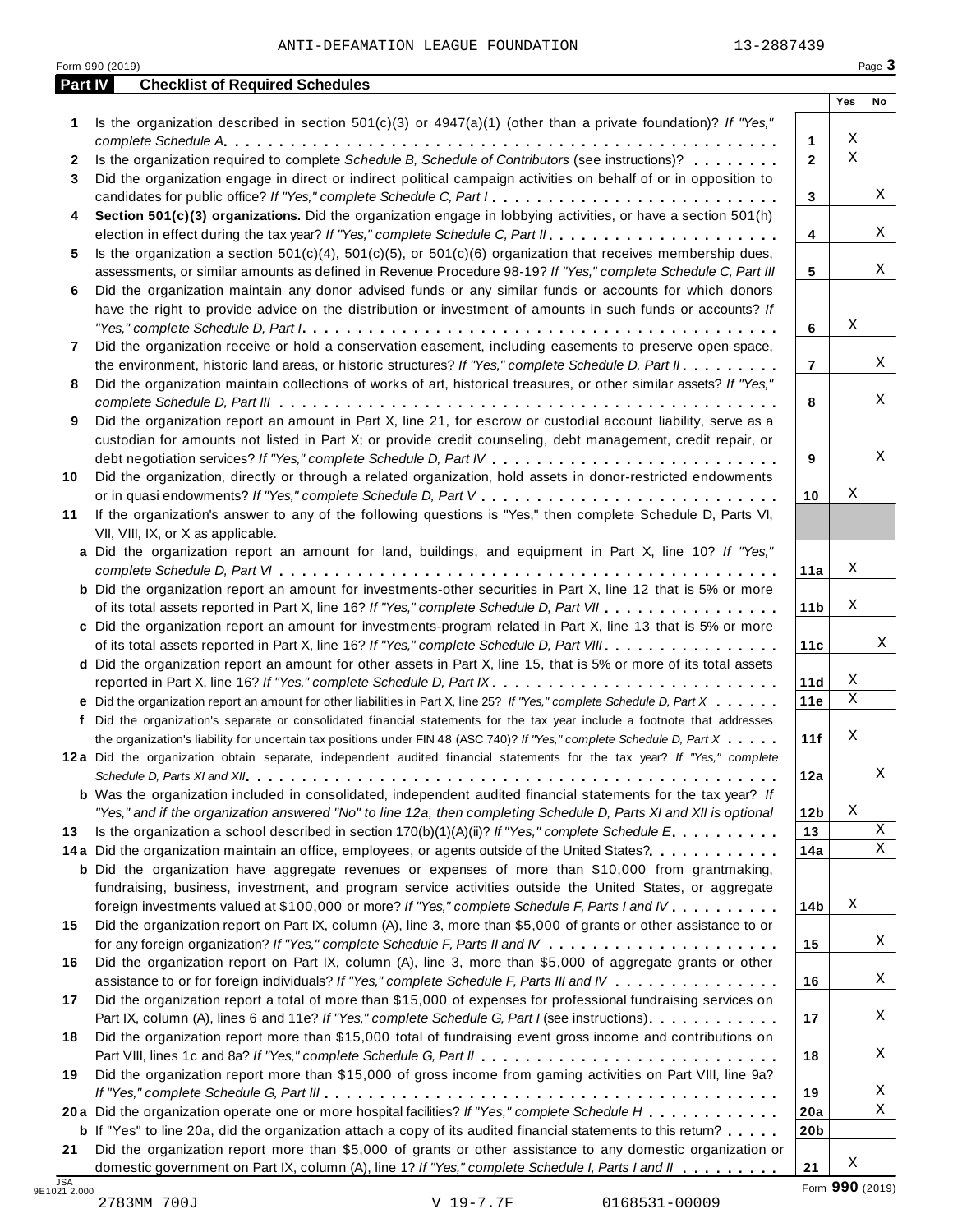|            | Form 990 (2019)                                                                                                                                                                                                               |                 |                      | Page 4      |
|------------|-------------------------------------------------------------------------------------------------------------------------------------------------------------------------------------------------------------------------------|-----------------|----------------------|-------------|
|            | <b>Part IV</b><br><b>Checklist of Required Schedules (continued)</b>                                                                                                                                                          |                 | Yes                  | No          |
| 22         | Did the organization report more than \$5,000 of grants or other assistance to or for domestic individuals on                                                                                                                 |                 |                      |             |
|            |                                                                                                                                                                                                                               | 22              |                      | Χ           |
| 23         | Did the organization answer "Yes" to Part VII, Section A, line 3, 4, or 5 about compensation of the                                                                                                                           |                 |                      |             |
|            | organization's current and former officers, directors, trustees, key employees, and highest compensated                                                                                                                       |                 |                      |             |
|            |                                                                                                                                                                                                                               | 23              | Χ                    |             |
|            | 24a Did the organization have a tax-exempt bond issue with an outstanding principal amount of more than                                                                                                                       |                 |                      |             |
|            | \$100,000 as of the last day of the year, that was issued after December 31, 2002? If "Yes," answer lines 24b                                                                                                                 |                 |                      |             |
|            | through 24d and complete Schedule K. If "No," go to line 25a                                                                                                                                                                  | 24a             |                      | Χ           |
|            | <b>b</b> Did the organization invest any proceeds of tax-exempt bonds beyond a temporary period exception?                                                                                                                    | 24 <sub>b</sub> |                      |             |
|            | c Did the organization maintain an escrow account other than a refunding escrow at any time during the year                                                                                                                   |                 |                      |             |
|            |                                                                                                                                                                                                                               | 24c             |                      |             |
|            | <b>d</b> Did the organization act as an "on behalf of" issuer for bonds outstanding at any time during the year?                                                                                                              | 24d             |                      |             |
|            | 25a Section 501(c)(3), 501(c)(4), and 501(c)(29) organizations. Did the organization engage in an excess benefit                                                                                                              |                 |                      |             |
|            | transaction with a disqualified person during the year? If "Yes," complete Schedule L, Part I.                                                                                                                                | 25a             |                      | Χ           |
|            | <b>b</b> Is the organization aware that it engaged in an excess benefit transaction with a disqualified person in a prior                                                                                                     |                 |                      |             |
|            | year, and that the transaction has not been reported on any of the organization's prior Forms 990 or 990-EZ?                                                                                                                  |                 |                      |             |
|            |                                                                                                                                                                                                                               | 25 <sub>b</sub> |                      | Χ           |
| 26         | Did the organization report any amount on Part X, line 5 or 22, for receivables from or payables to any current                                                                                                               |                 |                      |             |
|            | or former officer, director, trustee, key employee, creator or founder, substantial contributor, or 35%                                                                                                                       |                 |                      |             |
|            | controlled entity or family member of any of these persons? If "Yes," complete Schedule L, Part II.                                                                                                                           | 26              |                      | Χ           |
| 27         | Did the organization provide a grant or other assistance to any current or former officer, director, trustee, key                                                                                                             |                 |                      |             |
|            | employee, creator or founder, substantial contributor or employee thereof, a grant selection committee                                                                                                                        |                 |                      |             |
|            | member, or to a 35% controlled entity (including an employee thereof) or family member of any of these                                                                                                                        |                 |                      |             |
|            |                                                                                                                                                                                                                               | 27              |                      | Χ           |
| 28         | Was the organization a party to a business transaction with one of the following parties (see Schedule L,                                                                                                                     |                 |                      |             |
|            | Part IV instructions, for applicable filing thresholds, conditions, and exceptions):                                                                                                                                          |                 |                      |             |
|            | a A current or former officer, director, trustee, key employee, creator or founder, or substantial contributor? If                                                                                                            |                 |                      |             |
|            |                                                                                                                                                                                                                               | 28a             |                      | Χ           |
|            | <b>b</b> A family member of any individual described in line 28a? If "Yes," complete Schedule L, Part IV.                                                                                                                     | 28b             |                      | X           |
|            | c A 35% controlled entity of one or more individuals and/or organizations described in lines 28a or 28b? If                                                                                                                   |                 |                      |             |
|            |                                                                                                                                                                                                                               | 28c             | $\mathbf X$          | X           |
| 29         | Did the organization receive more than \$25,000 in non-cash contributions? If "Yes," complete Schedule M                                                                                                                      | 29              |                      |             |
| 30         | Did the organization receive contributions of art, historical treasures, or other similar assets, or qualified                                                                                                                |                 |                      | Χ           |
|            |                                                                                                                                                                                                                               | 30              |                      | Χ           |
| 31         | Did the organization liquidate, terminate, or dissolve and cease operations? If "Yes," complete Schedule N, Part I                                                                                                            | 31              |                      |             |
| 32         | Did the organization sell, exchange, dispose of, or transfer more than 25% of its net assets? If "Yes,"                                                                                                                       |                 |                      | Χ           |
|            |                                                                                                                                                                                                                               | 32              |                      |             |
| 33         | Did the organization own 100% of an entity disregarded as separate from the organization under Regulations                                                                                                                    |                 |                      | Χ           |
|            |                                                                                                                                                                                                                               | 33              |                      |             |
| 34         | Was the organization related to any tax-exempt or taxable entity? If "Yes," complete Schedule R, Part II, III,                                                                                                                | 34              | Χ                    |             |
|            | 35a Did the organization have a controlled entity within the meaning of section $512(b)(13)? \ldots \ldots \ldots \ldots$                                                                                                     | 35a             |                      | X           |
|            |                                                                                                                                                                                                                               |                 |                      |             |
|            | <b>b</b> If "Yes" to line 35a, did the organization receive any payment from or engage in any transaction with a<br>controlled entity within the meaning of section 512(b)(13)? If "Yes," complete Schedule R, Part V, line 2 | 35 <sub>b</sub> |                      |             |
| 36         | Section 501(c)(3) organizations. Did the organization make any transfers to an exempt non-charitable                                                                                                                          |                 |                      |             |
|            | related organization? If "Yes," complete Schedule R, Part V, line 2.                                                                                                                                                          | 36              |                      | Χ           |
| 37         | Did the organization conduct more than 5% of its activities through an entity that is not a related organization                                                                                                              |                 |                      |             |
|            | and that is treated as a partnership for federal income tax purposes? If "Yes," complete Schedule R, Part VI                                                                                                                  | 37              |                      | Χ           |
| 38         | Did the organization complete Schedule O and provide explanations in Schedule O for Part VI, lines 11b and                                                                                                                    |                 |                      |             |
|            | 19? Note: All Form 990 filers are required to complete Schedule O.                                                                                                                                                            | 38              | Χ                    |             |
|            | <b>Statements Regarding Other IRS Filings and Tax Compliance</b><br><b>Part V</b>                                                                                                                                             |                 |                      |             |
|            | Check if Schedule O contains a response or note to any line in this Part V                                                                                                                                                    |                 |                      | $\mathbf X$ |
|            |                                                                                                                                                                                                                               |                 | Yes                  | No          |
|            | 149<br>1a Enter the number reported in Box 3 of Form 1096. Enter -0- if not applicable   1a                                                                                                                                   |                 |                      |             |
|            | 0.<br><b>b</b> Enter the number of Forms W-2G included in line 1a. Enter -0- if not applicable $\ldots \ldots$   1b                                                                                                           |                 |                      |             |
|            | c Did the organization comply with backup withholding rules for reportable payments to vendors and                                                                                                                            |                 |                      |             |
|            |                                                                                                                                                                                                                               |                 |                      |             |
| <b>JSA</b> |                                                                                                                                                                                                                               | 1c              | Χ<br>Form 990 (2019) |             |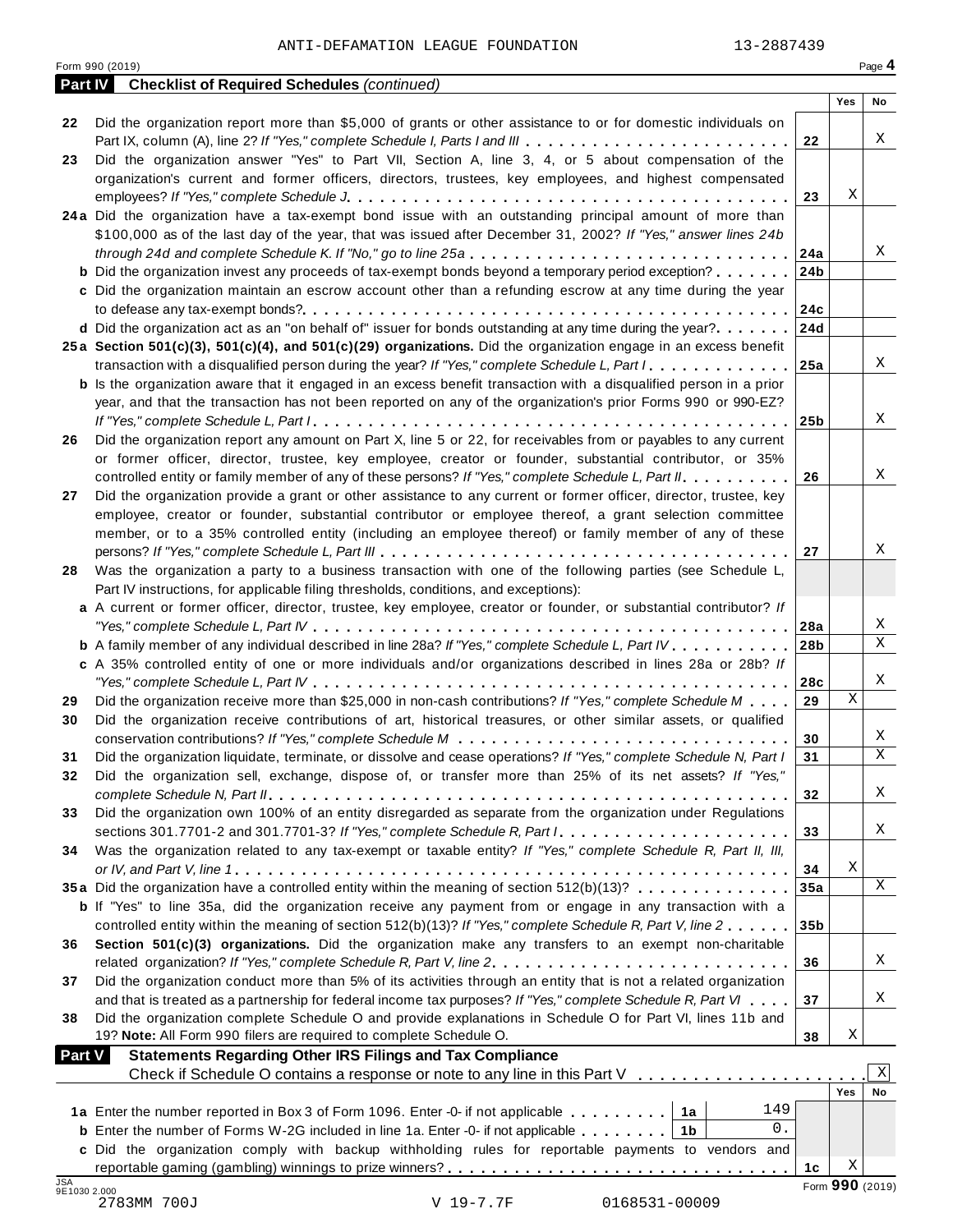|        | Form 990 (2019)                                                                                                                                              |         | Page 5 |
|--------|--------------------------------------------------------------------------------------------------------------------------------------------------------------|---------|--------|
| Part V | Statements Regarding Other IRS Filings and Tax Compliance (continued)                                                                                        |         |        |
|        |                                                                                                                                                              | Yes     | No     |
|        | 2a Enter the number of employees reported on Form W-3, Transmittal of Wage and Tax                                                                           |         |        |
|        | 496<br>  2a<br>Statements, filed for the calendar year ending with or within the year covered by this return.                                                |         |        |
|        | <b>b</b> If at least one is reported on line 2a, did the organization file all required federal employment tax returns?                                      | Χ<br>2b |        |
|        | <b>Note:</b> If the sum of lines 1a and 2a is greater than 250, you may be required to e-file (see instructions).                                            |         |        |
|        | 3a Did the organization have unrelated business gross income of \$1,000 or more during the year?                                                             | Χ<br>3a |        |
|        | <b>b</b> If "Yes," has it filed a Form 990-T for this year? If "No" to line 3b, provide an explanation on Schedule O                                         | Χ<br>3b |        |
|        | 4a At any time during the calendar year, did the organization have an interest in, or a signature or other authority over,                                   |         |        |
|        | a financial account in a foreign country (such as a bank account, securities account, or other financial account)?                                           | 4a      | Χ      |
|        | <b>b</b> If "Yes," enter the name of the foreign country $\blacktriangleright$                                                                               |         |        |
|        | See instructions for filing requirements for FinCEN Form 114, Report of Foreign Bank and Financial Accounts (FBAR).                                          |         |        |
|        | 5a Was the organization a party to a prohibited tax shelter transaction at any time during the tax year?                                                     | 5a      | Χ<br>Χ |
|        | <b>b</b> Did any taxable party notify the organization that it was or is a party to a prohibited tax shelter transaction?                                    | 5b      |        |
|        |                                                                                                                                                              | 5c      |        |
|        | 6a Does the organization have annual gross receipts that are normally greater than \$100,000, and did the                                                    |         |        |
|        | organization solicit any contributions that were not tax deductible as charitable contributions?                                                             | 6a      | Χ      |
|        | <b>b</b> If "Yes," did the organization include with every solicitation an express statement that such contributions or                                      |         |        |
|        |                                                                                                                                                              | 6b      |        |
| 7      | Organizations that may receive deductible contributions under section 170(c).                                                                                |         |        |
|        | a Did the organization receive a payment in excess of \$75 made partly as a contribution and partly for goods                                                |         | Χ      |
|        |                                                                                                                                                              | 7а      |        |
|        | <b>b</b> If "Yes," did the organization notify the donor of the value of the goods or services provided?                                                     | 7b      |        |
|        | c Did the organization sell, exchange, or otherwise dispose of tangible personal property for which it was                                                   |         | Χ      |
|        |                                                                                                                                                              | 7с      |        |
|        | 7d                                                                                                                                                           |         | Χ      |
|        | e Did the organization receive any funds, directly or indirectly, to pay premiums on a personal benefit contract?                                            | 7е      | Χ      |
|        | f Did the organization, during the year, pay premiums, directly or indirectly, on a personal benefit contract?                                               | 7f      |        |
|        | If the organization received a contribution of qualified intellectual property, did the organization file Form 8899 as required?                             | 7g      |        |
|        | h If the organization received a contribution of cars, boats, airplanes, or other vehicles, did the organization file a Form 1098-C?                         | 7h      |        |
| 8      | Sponsoring organizations maintaining donor advised funds. Did a donor advised fund maintained by the                                                         |         | Χ      |
|        | sponsoring organization have excess business holdings at any time during the year?                                                                           | 8       |        |
| 9      | Sponsoring organizations maintaining donor advised funds.                                                                                                    |         | Χ      |
|        | <b>a</b> Did the sponsoring organization make any taxable distributions under section 4966?                                                                  | 9а      | X      |
|        | <b>b</b> Did the sponsoring organization make a distribution to a donor, donor advisor, or related person?                                                   | 9b      |        |
|        | 10 Section 501(c)(7) organizations. Enter:                                                                                                                   |         |        |
|        | 10a <br>a Initiation fees and capital contributions included on Part VIII, line 12                                                                           |         |        |
|        | 10b<br><b>b</b> Gross receipts, included on Form 990, Part VIII, line 12, for public use of club facilities                                                  |         |        |
| 11     | Section 501(c)(12) organizations. Enter:                                                                                                                     |         |        |
|        | 11a<br><b>a</b> Gross income from members or shareholders                                                                                                    |         |        |
|        | <b>b</b> Gross income from other sources (Do not net amounts due or paid to other sources                                                                    |         |        |
|        | 11b                                                                                                                                                          |         |        |
|        | 12a Section 4947(a)(1) non-exempt charitable trusts. Is the organization filing Form 990 in lieu of Form 1041?                                               | 12a     |        |
|        | 12b<br><b>b</b> If "Yes," enter the amount of tax-exempt interest received or accrued during the year                                                        |         |        |
| 13.    | Section 501(c)(29) qualified nonprofit health insurance issuers.                                                                                             |         |        |
|        | a Is the organization licensed to issue qualified health plans in more than one state?                                                                       | 13а     |        |
|        | Note: See the instructions for additional information the organization must report on Schedule O.                                                            |         |        |
|        | <b>b</b> Enter the amount of reserves the organization is required to maintain by the states in which                                                        |         |        |
|        | 13b<br>the organization is licensed to issue qualified health plans $\dots \dots \dots \dots \dots \dots \dots$                                              |         |        |
|        | 13c                                                                                                                                                          |         | Χ      |
|        | 14a Did the organization receive any payments for indoor tanning services during the tax year?                                                               | 14a     |        |
|        | <b>b</b> If "Yes," has it filed a Form 720 to report these payments? If "No," provide an explanation on Schedule $0 \cdot \cdot \cdot \cdot$                 | 14b     |        |
| 15     | Is the organization subject to the section 4960 tax on payment(s) of more than \$1,000,000 in remuneration or                                                |         | Χ      |
|        |                                                                                                                                                              | 15      |        |
|        | If "Yes," see instructions and file Form 4720, Schedule N.                                                                                                   |         | Χ      |
| 16     | Is the organization an educational institution subject to the section 4968 excise tax on net investment income?<br>If "Yes," complete Form 4720, Schedule O. | 16      |        |

Form **990** (2019)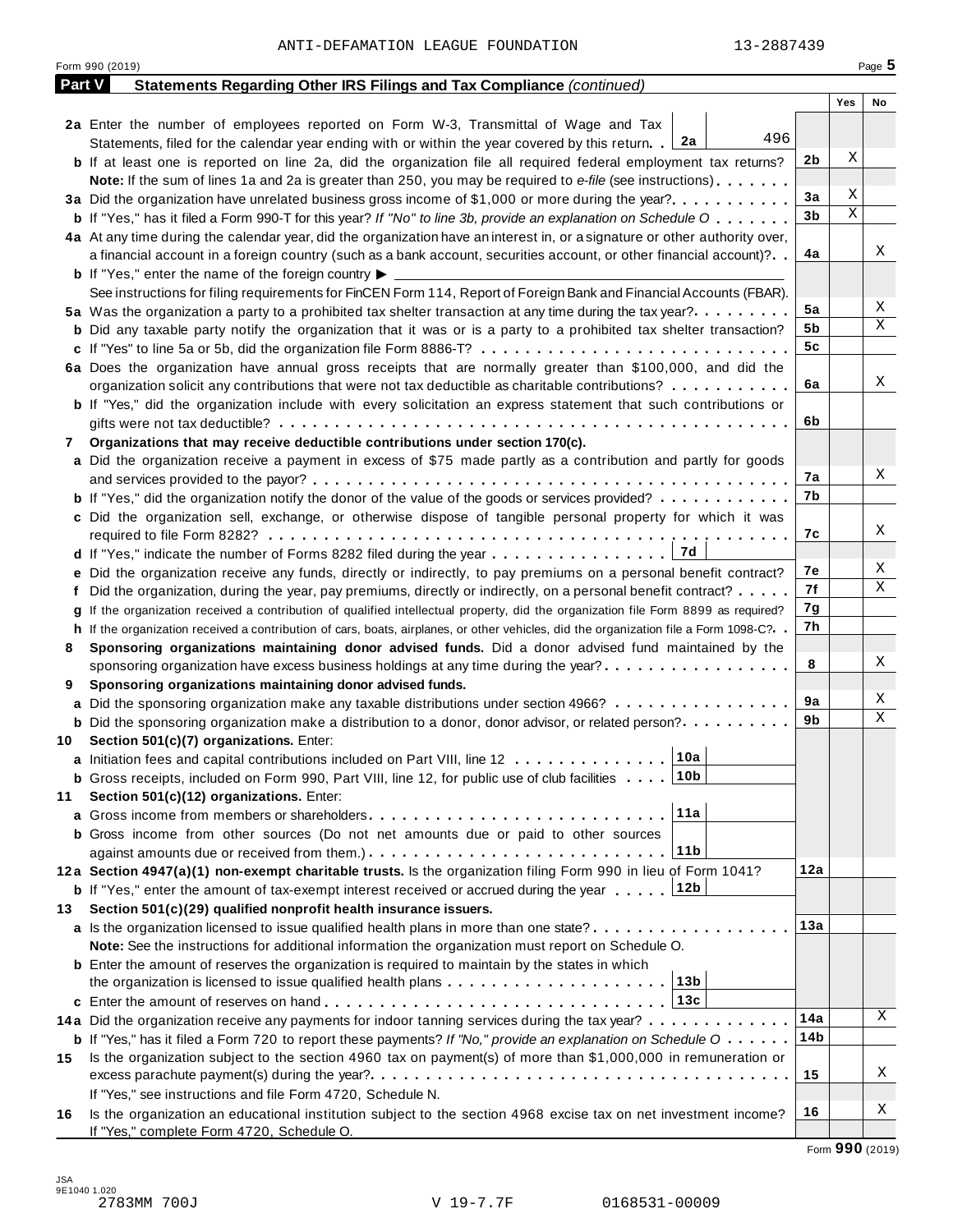|                | Form 990 (2019) | ANTI-DEFAMATION LEAGUE FOUNDATION                                                                                                                                                    | 13-2887439 |                 |            | Page $6$ |
|----------------|-----------------|--------------------------------------------------------------------------------------------------------------------------------------------------------------------------------------|------------|-----------------|------------|----------|
| <b>Part VI</b> |                 | Governance, Management, and Disclosure For each "Yes" response to lines 2 through 7b below, and for a "No"                                                                           |            |                 |            |          |
|                |                 | response to line 8a, 8b, or 10b below, describe the circumstances, processes, or changes on Schedule O. See instructions.                                                            |            |                 |            |          |
|                |                 |                                                                                                                                                                                      |            |                 |            | X        |
|                |                 | <b>Section A. Governing Body and Management</b>                                                                                                                                      |            |                 | <b>Yes</b> | No       |
|                |                 |                                                                                                                                                                                      | 41<br>1a   |                 |            |          |
|                |                 | 1a Enter the number of voting members of the governing body at the end of the tax year<br>If there are material differences in voting rights among members of the governing body, or |            |                 |            |          |
|                |                 | if the governing body delegated broad authority to an executive committee or similar                                                                                                 |            |                 |            |          |
|                |                 | committee, explain on Schedule O.                                                                                                                                                    | 39         |                 |            |          |
|                |                 | Enter the number of voting members included on line 1a, above, who are independent                                                                                                   | 1b         |                 |            |          |
| 2              |                 | Did any officer, director, trustee, or key employee have a family relationship or a business relationship with                                                                       |            |                 |            |          |
|                |                 |                                                                                                                                                                                      |            | 2               | Χ          |          |
| 3              |                 | Did the organization delegate control over management duties customarily performed by or under the direct                                                                            |            |                 |            |          |
|                |                 | supervision of officers, directors, trustees, or key employees to a management company or other person?                                                                              |            | 3               |            | Χ        |
| 4              |                 | Did the organization make any significant changes to its governing documents since the prior Form 990 was filed?                                                                     |            | 4               |            | X        |
| 5              |                 | Did the organization become aware during the year of a significant diversion of the organization's assets?                                                                           |            | 5               |            | X        |
| 6              |                 |                                                                                                                                                                                      |            | 6               | Χ          |          |
| 7a             |                 | Did the organization have members, stockholders, or other persons who had the power to elect or appoint                                                                              |            |                 |            |          |
|                |                 |                                                                                                                                                                                      |            | 7a              | Χ          |          |
|                |                 | b Are any governance decisions of the organization reserved to (or subject to approval by) members,                                                                                  |            |                 |            |          |
|                |                 | stockholders, or persons other than the governing body? $\dots \dots \dots \dots \dots \dots \dots \dots \dots \dots \dots \dots$                                                    |            | 7b              |            | Χ        |
| 8              |                 | Did the organization contemporaneously document the meetings held or written actions undertaken during                                                                               |            |                 |            |          |
|                |                 | the year by the following:                                                                                                                                                           |            |                 |            |          |
| а              |                 |                                                                                                                                                                                      |            | 8a              | Χ          |          |
|                |                 |                                                                                                                                                                                      |            | 8b              | Χ          |          |
| 9              |                 | Is there any officer, director, trustee, or key employee listed in Part VII, Section A, who cannot be reached at                                                                     |            |                 |            |          |
|                |                 | the organization's mailing address? If "Yes," provide the names and addresses on Schedule O.                                                                                         |            | 9               |            | Χ        |
|                |                 | Section B. Policies (This Section B requests information about policies not required by the Internal Revenue Code.)                                                                  |            |                 |            |          |
|                |                 |                                                                                                                                                                                      |            |                 | Yes        | No       |
|                |                 | 10a Did the organization have local chapters, branches, or affiliates?                                                                                                               |            | 10a             |            | Χ        |
|                |                 | <b>b</b> If "Yes," did the organization have written policies and procedures governing the activities of such chapters,                                                              |            |                 |            |          |
|                |                 | affiliates, and branches to ensure their operations are consistent with the organization's exempt purposes?                                                                          |            | 10 <sub>b</sub> |            |          |
|                |                 | 11a Has the organization provided a complete copy of this Form 990 to all members of its governing body before filing the form?                                                      |            | 11a             | Χ          |          |
|                |                 | Describe in Schedule O the process, if any, used by the organization to review this Form 990.                                                                                        |            |                 |            |          |
| b              |                 |                                                                                                                                                                                      |            | 12a             | X          |          |
| 12a            |                 | Did the organization have a written conflict of interest policy? If "No," go to line 13                                                                                              |            |                 |            |          |
|                |                 | <b>b</b> Were officers, directors, or trustees, and key employees required to disclose annually interests that could give                                                            |            | 12 <sub>b</sub> | X          |          |
|                |                 |                                                                                                                                                                                      |            |                 |            |          |
|                |                 | Did the organization regularly and consistently monitor and enforce compliance with the policy? If "Yes,"                                                                            |            |                 | X          |          |
|                |                 |                                                                                                                                                                                      |            | 12c             | Χ          |          |
| 13             |                 | Did the organization have a written whistleblower policy?                                                                                                                            |            | 13              |            |          |
| 14             |                 | Did the organization have a written document retention and destruction policy?                                                                                                       |            | 14              | Χ          |          |
| 15             |                 | Did the process for determining compensation of the following persons include a review and approval by                                                                               |            |                 |            |          |
|                |                 | independent persons, comparability data, and contemporaneous substantiation of the deliberation and decision?                                                                        |            |                 |            |          |
| a              |                 |                                                                                                                                                                                      |            | 15a             | Χ          |          |
| b              |                 |                                                                                                                                                                                      |            | 15 <sub>b</sub> | Χ          |          |
|                |                 | If "Yes" to line 15a or 15b, describe the process in Schedule O (see instructions).                                                                                                  |            |                 |            |          |
|                |                 | 16a Did the organization invest in, contribute assets to, or participate in a joint venture or similar arrangement                                                                   |            |                 |            |          |
|                |                 |                                                                                                                                                                                      |            | 16a             |            | Χ        |
|                |                 | <b>b</b> If "Yes," did the organization follow a written policy or procedure requiring the organization to evaluate its                                                              |            |                 |            |          |
|                |                 | participation in joint venture arrangements under applicable federal tax law, and take steps to safeguard the                                                                        |            |                 |            |          |
|                |                 |                                                                                                                                                                                      |            | 16 <sub>b</sub> |            |          |
|                |                 | <b>Section C. Disclosure</b>                                                                                                                                                         |            |                 |            |          |
| 17             |                 | ATTACHMENT <sub>2</sub><br>List the states with which a copy of this Form 990 is required to be filed $\blacktriangleright$                                                          |            |                 |            |          |
| 18             |                 | Section 6104 requires an organization to make its Forms 1023 (1024 or 1024-A, if applicable), 990, and 990-T (Section 501(c)                                                         |            |                 |            |          |
|                |                 | (3)s only) available for public inspection. Indicate how you made these available. Check all that apply.                                                                             |            |                 |            |          |
|                | X               | $\mathbf{X}$<br>Upon request<br>Own website<br>Another's website<br>$X \mid$<br>Other (explain on Schedule O)                                                                        |            |                 |            |          |
| 19             |                 | Describe on Schedule O whether (and if so, how) the organization made its governing documents, conflict of interest policy,                                                          |            |                 |            |          |
|                |                 | and financial statements available to the public during the tax year.                                                                                                                |            |                 |            |          |
| 20             |                 |                                                                                                                                                                                      |            |                 |            |          |
|                |                 | State the name, address, and telephone number of the person who possesses the organization's books and records<br>ANAT KENDAL 605 THIRD AVENUE, NEW YORK, NY 10158-3560              |            |                 |            |          |

JSA Form **990** (2019)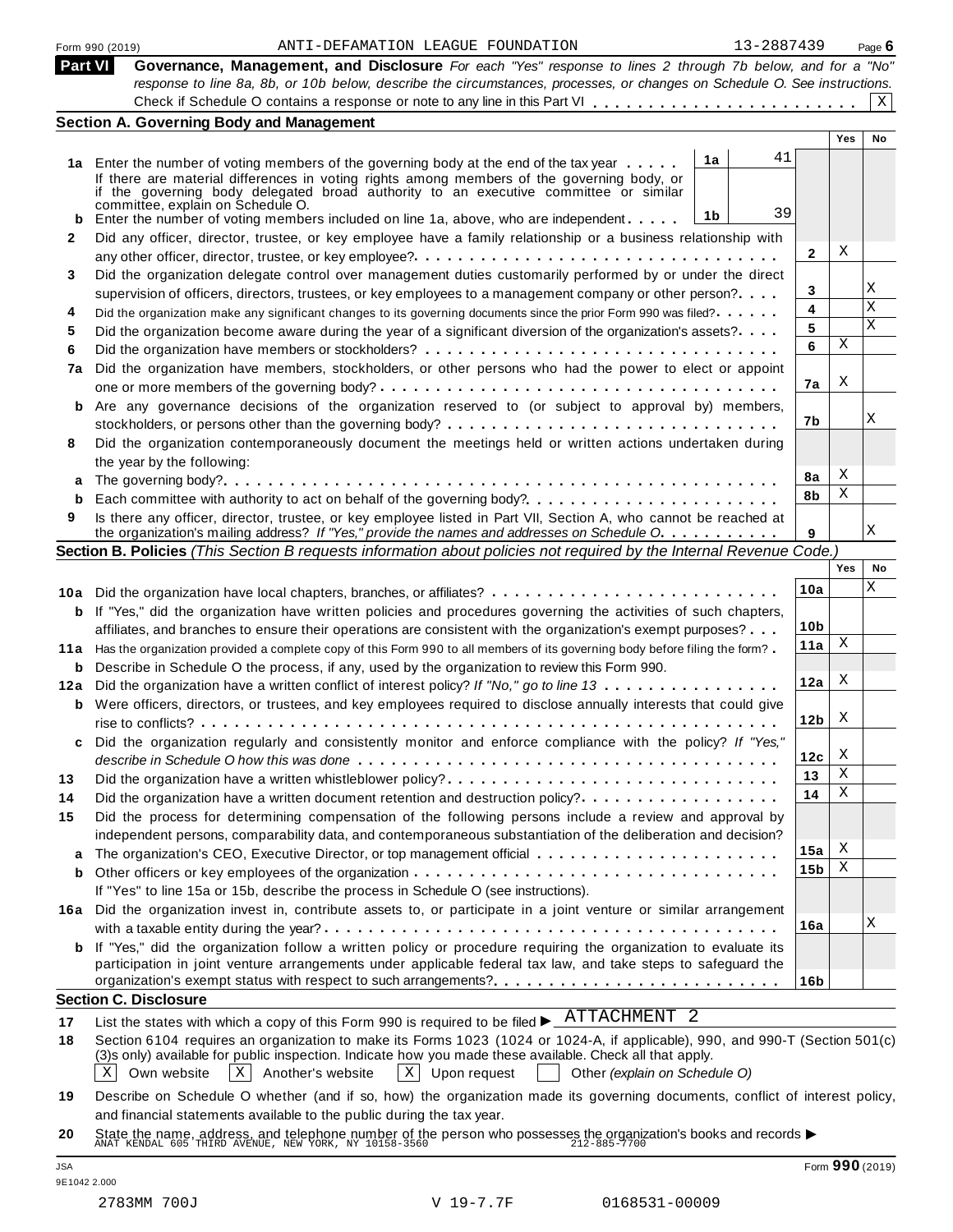**Compensation of Officers, Directors, Trustees, Key Employees, Highest Compensated Employees, and Part VII Independent Contractors**

Check if Schedule O contains a response or note to any line in this Part VII  $\ldots \ldots \ldots \ldots \ldots \ldots \ldots \ldots \ldots$ 

**Section A. Officers, Directors, Trustees, Key Employees, and Highest Compensated Employees**

**1a** Complete this table for all persons required to be listed. Report compensation for the calendar year ending with or within the organization's tax year.

anization's lax year.<br>● List all of the organization's **current** officers, directors, trustees (whether individuals or organizations), regardless of amount of<br>nnensation Enter -0- in columns (D) (E) and (E) if no compensa compensation. Enter -0- in columns (D), (E), and (F) if no compensation was paid.

• List all of the organization's **current** key employees, if any. See instructions for definition of "key employee."<br>● List the experientials five expect highest expressed explores (other than an efficer director of

**Example in the organization's current** key employees, if any. See instructions for definition of key employee.<br>• List the organization's five **current** highest compensated employees (other than an officer, director, trust who received reportable compensation (Box 5 of Form W-2 and/or Box 7 of Form 1099-MISC) of more than \$100,000 from the

organization and any related organizations.<br>• List all of the organization's **former** officers, key employees, and highest compensated employees who received more than<br>\$1.00.000 of reportable componention from the erganiza \$100,000 of reportable compensation from the organization and any related organizations.

% List all of the organization's **former directors or trustees** that received, in the capacity as a former director or trustee of the organization, more than \$10,000 of reportable compensation from the organization and any related organizations. See instructions for the order in which to list the persons above.

 $\mathbf{C}$ 

Check this box if neither the organization nor any related organization compensated any current officer, director, or trustee.

| (A)<br>Name and title                 | (B)<br>Average<br>hours<br>per week<br>(list any<br>hours for<br>related<br>organizations<br>below<br>dotted line) | Individual trustee<br>or director | Institutional trustee | Officer     | (G)<br>Position<br>Key employee | (do not check more than one<br>box, unless person is both an<br>officer and a director/trustee)<br>Highest compensated<br>employee | Former | (D)<br>Reportable<br>compensation<br>from the<br>organization<br>(W-2/1099-MISC) | (E)<br>Reportable<br>compensation<br>from related<br>organizations<br>(W-2/1099-MISC) | (F)<br><b>Estimated amount</b><br>of other<br>compensation<br>from the<br>organization and<br>related organizations |
|---------------------------------------|--------------------------------------------------------------------------------------------------------------------|-----------------------------------|-----------------------|-------------|---------------------------------|------------------------------------------------------------------------------------------------------------------------------------|--------|----------------------------------------------------------------------------------|---------------------------------------------------------------------------------------|---------------------------------------------------------------------------------------------------------------------|
| (1) JONATHAN A. GREENBLATT            | 20.00                                                                                                              |                                   |                       |             |                                 |                                                                                                                                    |        |                                                                                  |                                                                                       |                                                                                                                     |
| TRUSTEE                               | 20.00                                                                                                              | X                                 |                       |             |                                 |                                                                                                                                    |        | 417,699.                                                                         | 417,699.                                                                              | 53,462.                                                                                                             |
| (2) FREDERIC L. BLOCH                 | 6.00                                                                                                               |                                   |                       |             |                                 |                                                                                                                                    |        |                                                                                  |                                                                                       |                                                                                                                     |
| TRUSTEE                               | 34.00                                                                                                              | Χ                                 |                       |             |                                 |                                                                                                                                    |        | 65,719.                                                                          | 372,410.                                                                              | 19,856.                                                                                                             |
| (3) EVAN BERNSTEIN                    | 6.00                                                                                                               |                                   |                       |             |                                 |                                                                                                                                    |        |                                                                                  |                                                                                       |                                                                                                                     |
| VP, NORTHEAST DIVISION<br>(ADL)       | 34.00                                                                                                              |                                   |                       |             |                                 | Χ                                                                                                                                  |        | 41,422.                                                                          | 234,724.                                                                              | 43,228.                                                                                                             |
| (4) RAFAIL PORTNOY                    | 6.00                                                                                                               |                                   |                       |             |                                 |                                                                                                                                    |        |                                                                                  |                                                                                       |                                                                                                                     |
| SVP, TECHNOLOGY (ADL)                 | 34.00                                                                                                              |                                   |                       |             |                                 | Χ                                                                                                                                  |        | 37,758.                                                                          | 213,963.                                                                              | 42,226.                                                                                                             |
| (5) STEVEN C. SHEINBERG               | 6.00                                                                                                               |                                   |                       |             |                                 |                                                                                                                                    |        |                                                                                  |                                                                                       |                                                                                                                     |
| ASSISTANT SECRETARY                   | 34.00                                                                                                              |                                   |                       | Χ           |                                 |                                                                                                                                    |        | 36,188.                                                                          | 205,068.                                                                              | 45,539.                                                                                                             |
| (6) AMANDA F. SUSSKIND                | 6.00                                                                                                               |                                   |                       |             |                                 |                                                                                                                                    |        |                                                                                  |                                                                                       |                                                                                                                     |
| REGIONAL DIRECTOR (ADL)               | 34.00                                                                                                              |                                   |                       |             |                                 | X                                                                                                                                  |        | 37,677.                                                                          | 213,505.                                                                              | 20,044.                                                                                                             |
| (7) BETH A. NATHANSON                 | 6.00                                                                                                               |                                   |                       |             |                                 |                                                                                                                                    |        |                                                                                  |                                                                                       |                                                                                                                     |
| VP, STRATEGICPARTNERHIPS (ADL)        | 34.00                                                                                                              |                                   |                       |             |                                 | Χ                                                                                                                                  |        | 35,820.                                                                          | 202,979.                                                                              | 15,100.                                                                                                             |
| $(8)$ DANIEL WIENER (UNTIL $4/2019$ ) | 6.00                                                                                                               |                                   |                       |             |                                 |                                                                                                                                    |        |                                                                                  |                                                                                       |                                                                                                                     |
| DIR. - SOFTWARE APPS (ADL)            | 34.00                                                                                                              |                                   |                       |             |                                 | X                                                                                                                                  |        | 35,521.                                                                          | 201,285.                                                                              | 3,292.                                                                                                              |
| (9) ANAT KENDAL                       | 6.00                                                                                                               |                                   |                       |             |                                 |                                                                                                                                    |        |                                                                                  |                                                                                       |                                                                                                                     |
| ASST TREASURER, EXEC. DIRECTOR        | 34.00                                                                                                              |                                   |                       | X           |                                 |                                                                                                                                    |        | 30, 413.                                                                         | 172,170.                                                                              | 33, 354.                                                                                                            |
| (10) MICHAEL A. KELLMAN               | 0.                                                                                                                 |                                   |                       |             |                                 |                                                                                                                                    |        |                                                                                  |                                                                                       |                                                                                                                     |
| FORMER EXEC DIR                       | 0.                                                                                                                 |                                   |                       |             |                                 |                                                                                                                                    | Χ      | 0.                                                                               | 150,162.                                                                              | 17,726.                                                                                                             |
| (11) ABRAHAM H. FOXMAN                | 0.                                                                                                                 |                                   |                       |             |                                 |                                                                                                                                    |        |                                                                                  |                                                                                       |                                                                                                                     |
| NATIONAL DIR. EMERITUS (ADL)          | 0.                                                                                                                 |                                   |                       |             |                                 |                                                                                                                                    | Χ      | 7,050.                                                                           | 88,325                                                                                | 0.                                                                                                                  |
| (12) GLEN LEWY                        | 4.50                                                                                                               |                                   |                       |             |                                 |                                                                                                                                    |        |                                                                                  |                                                                                       |                                                                                                                     |
| TRUSTEE, PRESIDENT                    | 2.00                                                                                                               | Χ                                 |                       | Χ           |                                 |                                                                                                                                    |        | 0.                                                                               | 0                                                                                     | 0.                                                                                                                  |
| (13) ERIC HORODAS                     | 1.50                                                                                                               |                                   |                       |             |                                 |                                                                                                                                    |        |                                                                                  |                                                                                       |                                                                                                                     |
| TRUSTEE, EXECUTIVE VP                 | 0.                                                                                                                 | X                                 |                       | $\mathbf X$ |                                 |                                                                                                                                    |        | 0                                                                                | 0                                                                                     | 0.                                                                                                                  |
| (14) LAWRENCE MILLER                  | .50                                                                                                                |                                   |                       |             |                                 |                                                                                                                                    |        |                                                                                  |                                                                                       |                                                                                                                     |
| TRUSTEE, VP                           | 0.                                                                                                                 | Χ                                 |                       |             |                                 |                                                                                                                                    |        | 0.                                                                               | $\mathsf{0}$ .                                                                        | 0.                                                                                                                  |

JSA Form **990** (2019)

9E1041 2.000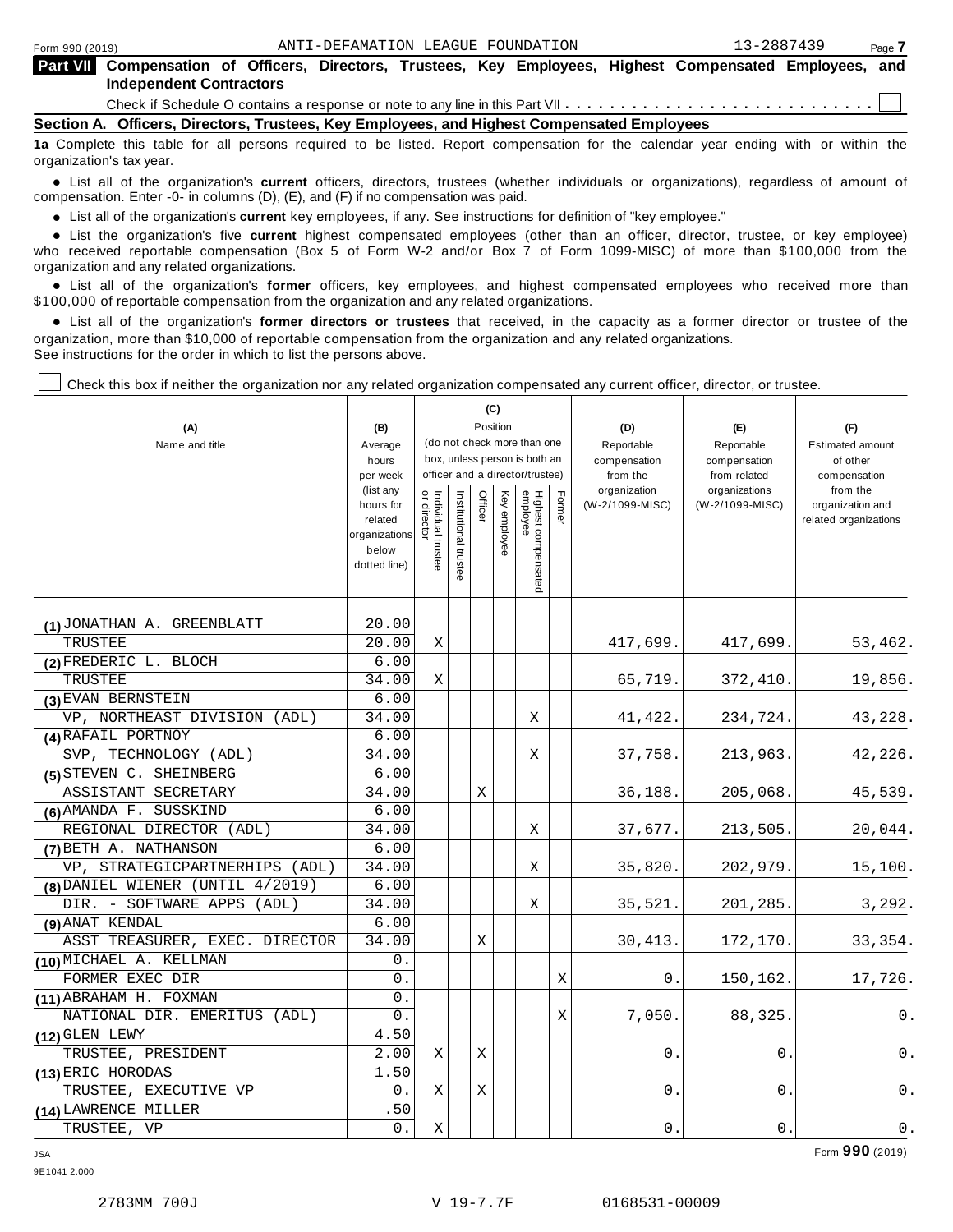| Form 990 (2019)                                                                                                                                                                                                                                                 |                                                                                                                 |                                           |                       |         |                                 |                                                                                                                                    |        |                                                                                     |                                                                                       | Page 8                                                                                                             |
|-----------------------------------------------------------------------------------------------------------------------------------------------------------------------------------------------------------------------------------------------------------------|-----------------------------------------------------------------------------------------------------------------|-------------------------------------------|-----------------------|---------|---------------------------------|------------------------------------------------------------------------------------------------------------------------------------|--------|-------------------------------------------------------------------------------------|---------------------------------------------------------------------------------------|--------------------------------------------------------------------------------------------------------------------|
| <b>Part VII</b><br>Section A. Officers, Directors, Trustees, Key Employees, and Highest Compensated Employees (continued)                                                                                                                                       |                                                                                                                 |                                           |                       |         |                                 |                                                                                                                                    |        |                                                                                     |                                                                                       |                                                                                                                    |
| (A)<br>Name and title                                                                                                                                                                                                                                           | (B)<br>Average<br>hours per<br>week (list any<br>hours for<br>related<br>organizations<br>below dotted<br>line) | <br>  Individual trustee<br>  or director | Institutional trustee | Officer | (C)<br>Position<br>Key employee | (do not check more than one<br>box, unless person is both an<br>officer and a director/trustee)<br>Highest compensated<br>employee | Former | (D)<br>Reportable<br>compensation<br>from<br>the<br>organization<br>(W-2/1099-MISC) | (E)<br>Reportable<br>compensation from<br>related<br>organizations<br>(W-2/1099-MISC) | (F)<br>Estimated<br>amount of<br>other<br>compensation<br>from the<br>organization<br>and related<br>organizations |
| 15) BEN SAX                                                                                                                                                                                                                                                     | 1.50                                                                                                            |                                           |                       |         |                                 |                                                                                                                                    |        |                                                                                     |                                                                                       |                                                                                                                    |
| TRUSTEE                                                                                                                                                                                                                                                         | 2.00                                                                                                            | Χ                                         |                       |         |                                 |                                                                                                                                    |        | 0                                                                                   | 0.                                                                                    | 0.                                                                                                                 |
| (16) HOWARD SHERWOOD                                                                                                                                                                                                                                            | .50                                                                                                             |                                           |                       |         |                                 |                                                                                                                                    |        |                                                                                     |                                                                                       |                                                                                                                    |
| TRUSTEE                                                                                                                                                                                                                                                         | 0.                                                                                                              | Χ                                         |                       |         |                                 |                                                                                                                                    |        | 0                                                                                   | 0.                                                                                    | 0.                                                                                                                 |
| (17) ELLIS LANDAU                                                                                                                                                                                                                                               | .50                                                                                                             |                                           |                       |         |                                 |                                                                                                                                    |        |                                                                                     |                                                                                       |                                                                                                                    |
| TRUSTEE, SECRETARY                                                                                                                                                                                                                                              | 0.                                                                                                              | Χ                                         |                       | Χ       |                                 |                                                                                                                                    |        | 0                                                                                   | 0.                                                                                    | 0.                                                                                                                 |
| (18) GEORGE MOSS                                                                                                                                                                                                                                                | .50                                                                                                             |                                           |                       |         |                                 |                                                                                                                                    |        |                                                                                     |                                                                                       |                                                                                                                    |
| TRUSTEE, TREASURER                                                                                                                                                                                                                                              | 0.                                                                                                              | Χ                                         |                       | Χ       |                                 |                                                                                                                                    |        | 0                                                                                   | 0.                                                                                    | 0.                                                                                                                 |
| (19) BARBARA ADELMAN                                                                                                                                                                                                                                            | 1.50                                                                                                            |                                           |                       |         |                                 |                                                                                                                                    |        |                                                                                     |                                                                                       |                                                                                                                    |
| TRUSTEE                                                                                                                                                                                                                                                         | $0$ .                                                                                                           | Χ                                         |                       |         |                                 |                                                                                                                                    |        | 0                                                                                   | 0.                                                                                    | 0.                                                                                                                 |
| 20) RONALD BALSER                                                                                                                                                                                                                                               | .50                                                                                                             |                                           |                       |         |                                 |                                                                                                                                    |        |                                                                                     |                                                                                       |                                                                                                                    |
| TRUSTEE                                                                                                                                                                                                                                                         | 0.                                                                                                              | Χ                                         |                       |         |                                 |                                                                                                                                    |        | 0                                                                                   | 0.                                                                                    | 0.                                                                                                                 |
| 21) BARBARA BALSER                                                                                                                                                                                                                                              | .50                                                                                                             |                                           |                       |         |                                 |                                                                                                                                    |        |                                                                                     |                                                                                       |                                                                                                                    |
| TRUSTEE                                                                                                                                                                                                                                                         | 0.                                                                                                              | X                                         |                       |         |                                 |                                                                                                                                    |        | 0                                                                                   | 0.                                                                                    | 0.                                                                                                                 |
| 22) HOWARD BERKOWITZ                                                                                                                                                                                                                                            | 1.50                                                                                                            |                                           |                       |         |                                 |                                                                                                                                    |        |                                                                                     |                                                                                       |                                                                                                                    |
| <b>TRUSTEE</b>                                                                                                                                                                                                                                                  | $0$ .                                                                                                           | Χ                                         |                       |         |                                 |                                                                                                                                    |        | 0                                                                                   | 0.                                                                                    | 0.                                                                                                                 |
| 23) KENNETH BIALKIN                                                                                                                                                                                                                                             | .50                                                                                                             |                                           |                       |         |                                 |                                                                                                                                    |        |                                                                                     |                                                                                       |                                                                                                                    |
| TRUSTEE (UNTIL AUGUST 2019)                                                                                                                                                                                                                                     | $0$ .                                                                                                           | Χ                                         |                       |         |                                 |                                                                                                                                    |        | 0                                                                                   | 0.                                                                                    | 0.                                                                                                                 |
| 24) MARTIN BUDD                                                                                                                                                                                                                                                 | 1.50                                                                                                            |                                           |                       |         |                                 |                                                                                                                                    |        |                                                                                     |                                                                                       |                                                                                                                    |
| TRUSTEE                                                                                                                                                                                                                                                         | $0$ .                                                                                                           | Χ                                         |                       |         |                                 |                                                                                                                                    |        | 0                                                                                   | 0.                                                                                    | 0.                                                                                                                 |
| 25) FAITH COOKLER                                                                                                                                                                                                                                               | .50                                                                                                             |                                           |                       |         |                                 |                                                                                                                                    |        |                                                                                     |                                                                                       |                                                                                                                    |
| TRUSTEE                                                                                                                                                                                                                                                         | 0.                                                                                                              | Χ                                         |                       |         |                                 |                                                                                                                                    |        | 0                                                                                   | 0.                                                                                    | 0.                                                                                                                 |
| 1b Sub-total                                                                                                                                                                                                                                                    |                                                                                                                 |                                           |                       |         |                                 |                                                                                                                                    |        | 745, 267.                                                                           | 2,472,290.                                                                            | 293,827.                                                                                                           |
| c Total from continuation sheets to Part VII, Section A                                                                                                                                                                                                         |                                                                                                                 |                                           |                       |         |                                 |                                                                                                                                    |        | $\Omega$ .                                                                          | $\Omega$                                                                              | 0.                                                                                                                 |
|                                                                                                                                                                                                                                                                 |                                                                                                                 |                                           |                       |         |                                 |                                                                                                                                    |        | 745,267.                                                                            | 2,472,290.                                                                            | 293,827.                                                                                                           |
| 2 Total number of individuals (including but not limited to those listed above) who received more than \$100,000 of                                                                                                                                             |                                                                                                                 |                                           |                       |         |                                 |                                                                                                                                    |        |                                                                                     |                                                                                       |                                                                                                                    |
| reportable compensation from the organization $\blacktriangleright$                                                                                                                                                                                             |                                                                                                                 | 14                                        |                       |         |                                 |                                                                                                                                    |        |                                                                                     |                                                                                       |                                                                                                                    |
| Did the organization list any former officer, director, or trustee, key employee, or highest compensated<br>3<br>employee on line 1a? If "Yes," complete Schedule J for such individual                                                                         |                                                                                                                 |                                           |                       |         |                                 |                                                                                                                                    |        |                                                                                     |                                                                                       | <b>Yes</b><br>No.<br>Χ<br>3                                                                                        |
| For any individual listed on line 1a, is the sum of reportable compensation and other compensation from the<br>4<br>organization and related organizations greater than \$150,000? If "Yes," complete Schedule J for such                                       |                                                                                                                 |                                           |                       |         |                                 |                                                                                                                                    |        |                                                                                     |                                                                                       | Χ<br>4                                                                                                             |
| Did any person listed on line 1a receive or accrue compensation from any unrelated organization or individual<br>5.<br>for services rendered to the organization? If "Yes," complete Schedule J for such person                                                 |                                                                                                                 |                                           |                       |         |                                 |                                                                                                                                    |        |                                                                                     |                                                                                       | Χ<br>5                                                                                                             |
| <b>Section B. Independent Contractors</b>                                                                                                                                                                                                                       |                                                                                                                 |                                           |                       |         |                                 |                                                                                                                                    |        |                                                                                     |                                                                                       |                                                                                                                    |
| Complete this table for your five highest compensated independent contractors that received more than \$100,000 of<br>1.<br>compensation from the organization. Report compensation for the calendar year ending with or within the organization's tax<br>year. |                                                                                                                 |                                           |                       |         |                                 |                                                                                                                                    |        |                                                                                     |                                                                                       |                                                                                                                    |
| $(\Delta)$                                                                                                                                                                                                                                                      |                                                                                                                 |                                           |                       |         |                                 |                                                                                                                                    |        | (R)                                                                                 |                                                                                       | (C)                                                                                                                |

|     | (A)<br>Name and business address                                                                                                                                                            | (B)<br>Description of services | (C)<br>Compensation                                                      |
|-----|---------------------------------------------------------------------------------------------------------------------------------------------------------------------------------------------|--------------------------------|--------------------------------------------------------------------------|
|     |                                                                                                                                                                                             |                                |                                                                          |
|     |                                                                                                                                                                                             |                                |                                                                          |
|     |                                                                                                                                                                                             |                                |                                                                          |
|     |                                                                                                                                                                                             |                                |                                                                          |
|     |                                                                                                                                                                                             |                                |                                                                          |
|     | 2 Total number of independent contractors (including but not limited to those listed above) who received<br>more than \$100,000 in compensation from the organization $\blacktriangleright$ |                                |                                                                          |
| 10A |                                                                                                                                                                                             |                                | $\begin{array}{ccc}\n\bullet & \bullet & \bullet & \bullet\n\end{array}$ |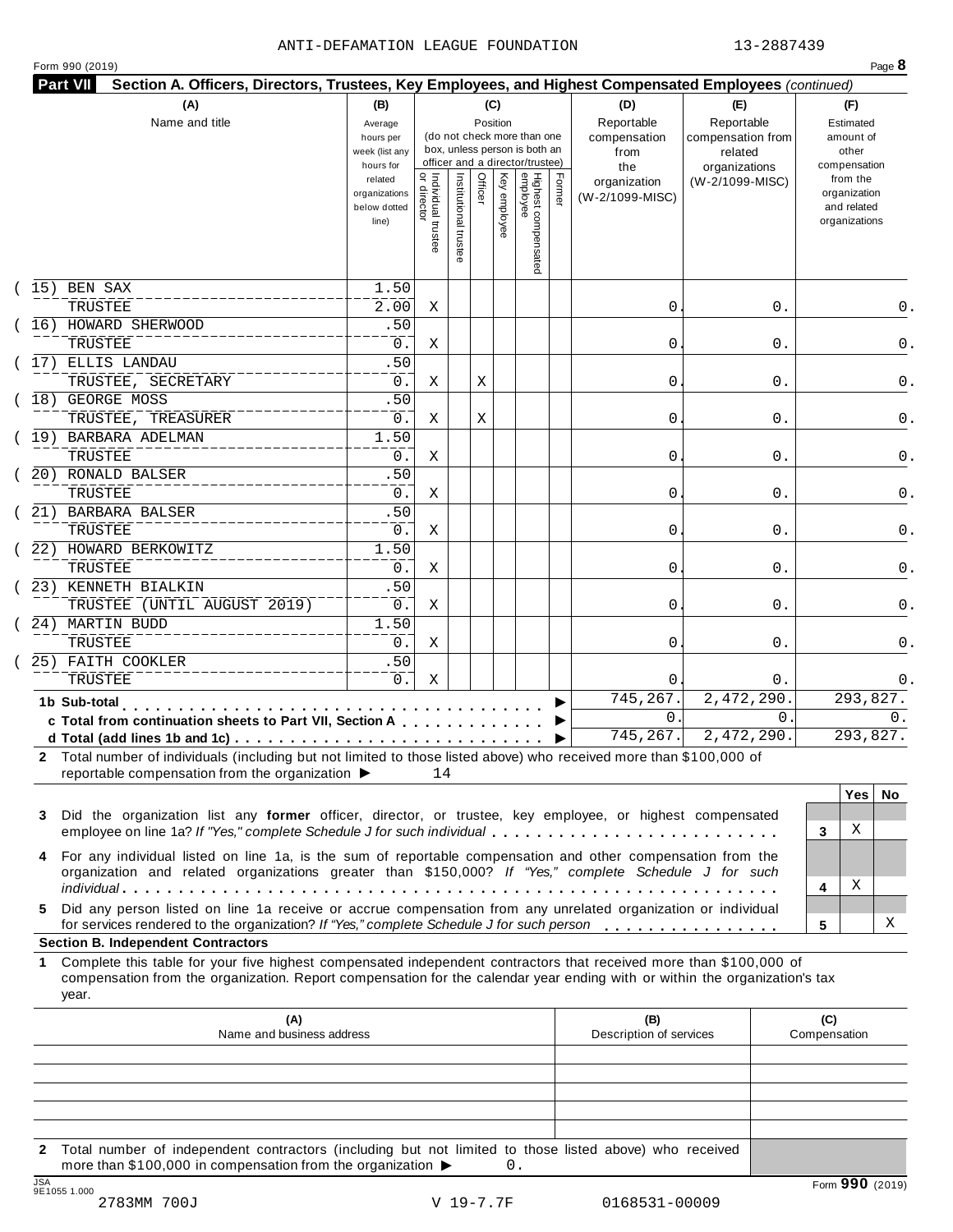|     | (A)<br>Name and title                                                                                                                                                                                                                                     | (B)<br>Average<br>hours per<br>week (list any<br>hours for |                                           |                       | (C)<br>Position |              | (do not check more than one<br>box, unless person is both an<br>officer and a director/trustee) |        | (D)<br>Reportable<br>compensation<br>from<br>the | (E)<br>Reportable<br>compensation from<br>related<br>organizations | (F)<br>Estimated<br>amount of<br>other<br>compensation   |
|-----|-----------------------------------------------------------------------------------------------------------------------------------------------------------------------------------------------------------------------------------------------------------|------------------------------------------------------------|-------------------------------------------|-----------------------|-----------------|--------------|-------------------------------------------------------------------------------------------------|--------|--------------------------------------------------|--------------------------------------------------------------------|----------------------------------------------------------|
|     |                                                                                                                                                                                                                                                           | related<br>organizations<br>below dotted<br>line)          | <br>  Individual trustee<br>  or director | Institutional trustee | Officer         | Key employee | Highest compensated<br>employee                                                                 | Former | organization<br>(W-2/1099-MISC)                  | (W-2/1099-MISC)                                                    | from the<br>organization<br>and related<br>organizations |
|     | 26) BARRY CURTISS-LUSHER<br>TRUSTEE                                                                                                                                                                                                                       | .50<br>2.00                                                | Χ                                         |                       |                 |              |                                                                                                 |        | 0                                                | 0.                                                                 | 0.                                                       |
|     | 27) ESTA GORDON EPSTEIN<br>TRUSTEE                                                                                                                                                                                                                        | .50<br>2.00                                                | X                                         |                       |                 |              |                                                                                                 |        | 0                                                | 0.                                                                 | 0.                                                       |
|     | 28) MICHAEL FINKELSTEIN<br>TRUSTEE                                                                                                                                                                                                                        | .50<br>0.                                                  | Χ                                         |                       |                 |              |                                                                                                 |        | 0                                                | 0.                                                                 | 0.                                                       |
| 29) | JOSEPH GOLDBLUM<br>TRUSTEE                                                                                                                                                                                                                                | 1.50<br>0.                                                 | Χ                                         |                       |                 |              |                                                                                                 |        | 0                                                | 0.                                                                 | 0.                                                       |
| 30) | THOMAS HOMBURGER<br>TRUSTEE                                                                                                                                                                                                                               | .50<br>0.                                                  | Χ                                         |                       |                 |              |                                                                                                 |        | 0                                                | 0.                                                                 | 0.                                                       |
|     | 31) CHARLES KRISER<br>TRUSTEE                                                                                                                                                                                                                             | .50<br>0.                                                  | X                                         |                       |                 |              |                                                                                                 |        | 0                                                | 0.                                                                 | 0.                                                       |
|     | 32) BURTON LEVINSON<br>TRUSTEE                                                                                                                                                                                                                            | .50<br>0.                                                  | X                                         |                       |                 |              |                                                                                                 |        | 0                                                | 0.                                                                 | 0.                                                       |
|     | 33) STEVE LYONS<br>TRUSTEE                                                                                                                                                                                                                                | .50<br>0.                                                  | Χ                                         |                       |                 |              |                                                                                                 |        | 0                                                | 0.                                                                 | 0.                                                       |
|     | 34) DAVID MILLSTONE<br>TRUSTEE                                                                                                                                                                                                                            | .50<br>0.                                                  | Χ                                         |                       |                 |              |                                                                                                 |        | 0                                                | 0.                                                                 | 0.                                                       |
|     | 35) MARVIN NATHAN<br>TRUSTEE                                                                                                                                                                                                                              | .50<br>$0$ .                                               | X                                         |                       |                 |              |                                                                                                 |        | 0                                                | 0.                                                                 | 0.                                                       |
|     | 36) STEVEN NICHOLS<br>TRUSTEE                                                                                                                                                                                                                             | .50<br>0.                                                  | Χ                                         |                       |                 |              |                                                                                                 |        | 0<br>$\Omega$                                    | 0.<br>0                                                            | 0.<br>0.                                                 |
|     | 1b Sub-total<br>.<br>c Total from continuation sheets to Part VII, Section A                                                                                                                                                                              |                                                            |                                           |                       |                 |              |                                                                                                 |        |                                                  |                                                                    |                                                          |
|     | 2 Total number of individuals (including but not limited to those listed above) who received more than \$100,000 of<br>reportable compensation from the organization ▶                                                                                    |                                                            | 14                                        |                       |                 |              |                                                                                                 |        |                                                  |                                                                    | Yes<br>No.                                               |
| 3   | Did the organization list any former officer, director, or trustee, key employee, or highest compensated<br>employee on line 1a? If "Yes," complete Schedule J for such individual                                                                        |                                                            |                                           |                       |                 |              |                                                                                                 |        |                                                  |                                                                    | Χ<br>3                                                   |
| 4   | For any individual listed on line 1a, is the sum of reportable compensation and other compensation from the<br>organization and related organizations greater than \$150,000? If "Yes," complete Schedule J for such                                      |                                                            |                                           |                       |                 |              |                                                                                                 |        |                                                  |                                                                    | Χ<br>4                                                   |
|     | Did any person listed on line 1a receive or accrue compensation from any unrelated organization or individual<br>for services rendered to the organization? If "Yes," complete Schedule J for such person<br><b>Section B. Independent Contractors</b>    |                                                            |                                           |                       |                 |              |                                                                                                 |        |                                                  |                                                                    | х<br>5                                                   |
| 5.  |                                                                                                                                                                                                                                                           |                                                            |                                           |                       |                 |              |                                                                                                 |        |                                                  |                                                                    |                                                          |
|     | Complete this table for your five highest compensated independent contractors that received more than \$100,000 of<br>compensation from the organization. Report compensation for the calendar year ending with or within the organization's tax<br>year. |                                                            |                                           |                       |                 |              |                                                                                                 |        |                                                  |                                                                    |                                                          |
|     | (A)<br>Name and business address                                                                                                                                                                                                                          |                                                            |                                           |                       |                 |              |                                                                                                 |        | (B)<br>Description of services                   |                                                                    | (C)<br>Compensation                                      |
| 1   |                                                                                                                                                                                                                                                           |                                                            |                                           |                       |                 |              |                                                                                                 |        |                                                  |                                                                    |                                                          |

JSA Form **990** (2019)<br>
9E1055 1.000<br>
2783MM 700J V 19-7.7F 0168531-00009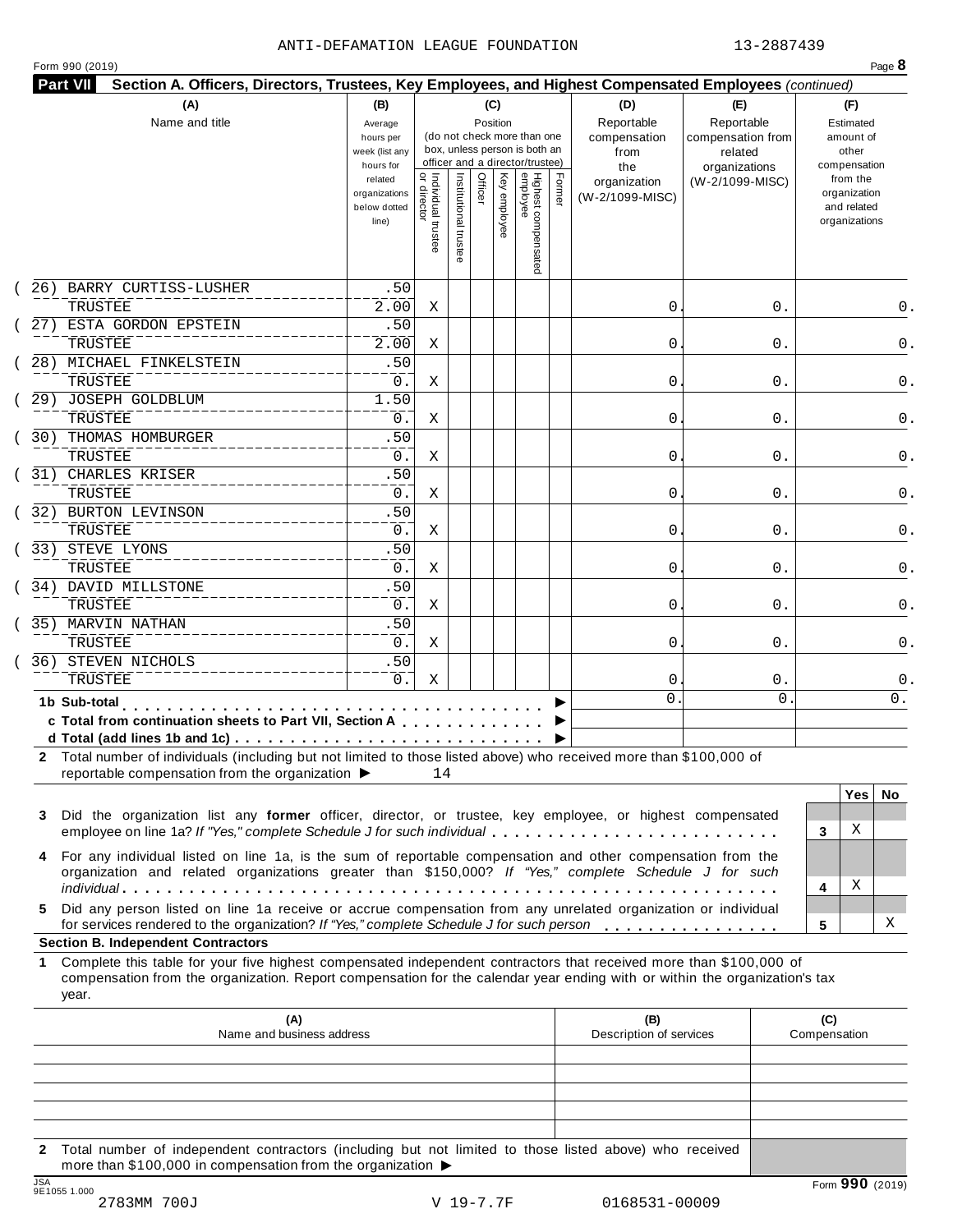|        | (A)<br>Name and title                                                                                                                                                                                                                                                                          | (B)<br>Average<br>hours per<br>week (list any<br>hours for |                                           |                       | (C)<br>Position |              | (do not check more than one<br>box, unless person is both an<br>officer and a director/trustee) |        | (D)<br>Reportable<br>compensation<br>from<br>the | (E)<br>Reportable<br>compensation from<br>related<br>organizations | (F)<br>Estimated<br>amount of<br>other<br>compensation   |
|--------|------------------------------------------------------------------------------------------------------------------------------------------------------------------------------------------------------------------------------------------------------------------------------------------------|------------------------------------------------------------|-------------------------------------------|-----------------------|-----------------|--------------|-------------------------------------------------------------------------------------------------|--------|--------------------------------------------------|--------------------------------------------------------------------|----------------------------------------------------------|
|        |                                                                                                                                                                                                                                                                                                | related<br>organizations<br>below dotted<br>line)          | <br>  Individual trustee<br>  or director | Institutional trustee | Officer         | Key employee | Highest compensated<br>employee                                                                 | Former | organization<br>(W-2/1099-MISC)                  | (W-2/1099-MISC)                                                    | from the<br>organization<br>and related<br>organizations |
| 37)    | SHELLEY PARKER<br>TRUSTEE                                                                                                                                                                                                                                                                      | .50<br>0.                                                  | Χ                                         |                       |                 |              |                                                                                                 |        | 0                                                | 0.                                                                 | 0.                                                       |
|        | 38) ARTHUR REIDEL                                                                                                                                                                                                                                                                              | .50                                                        |                                           |                       |                 |              |                                                                                                 |        |                                                  |                                                                    |                                                          |
|        | TRUSTEE                                                                                                                                                                                                                                                                                        | 0.                                                         | Χ                                         |                       |                 |              |                                                                                                 |        | 0                                                | 0.                                                                 | 0.                                                       |
| 39)    | WILLIAM SAPERS                                                                                                                                                                                                                                                                                 | .50                                                        |                                           |                       |                 |              |                                                                                                 |        |                                                  |                                                                    |                                                          |
|        | TRUSTEE                                                                                                                                                                                                                                                                                        | 0.                                                         | Χ                                         |                       |                 |              |                                                                                                 |        | 0                                                | 0.                                                                 | 0.                                                       |
|        | 40) MILTON SCHNEIDER                                                                                                                                                                                                                                                                           | 2.50                                                       |                                           |                       |                 |              |                                                                                                 |        |                                                  |                                                                    |                                                          |
|        | TRUSTEE                                                                                                                                                                                                                                                                                        | 0.                                                         | Χ                                         |                       |                 |              |                                                                                                 |        | 0                                                | 0.                                                                 | 0.                                                       |
|        | 41) PAMELA SCHWARTZ<br>TRUSTEE                                                                                                                                                                                                                                                                 | .50<br>0.                                                  | Χ                                         |                       |                 |              |                                                                                                 |        | 0                                                | 0.                                                                 | 0.                                                       |
|        | 42) MICHAEL SHEETZ                                                                                                                                                                                                                                                                             | .50                                                        |                                           |                       |                 |              |                                                                                                 |        |                                                  |                                                                    |                                                          |
|        | TRUSTEE                                                                                                                                                                                                                                                                                        | 0.                                                         | Χ                                         |                       |                 |              |                                                                                                 |        | 0                                                | 0.                                                                 | 0.                                                       |
|        | 43) GEORGE STARK                                                                                                                                                                                                                                                                               | 1.50                                                       |                                           |                       |                 |              |                                                                                                 |        |                                                  |                                                                    |                                                          |
|        | TRUSTEE                                                                                                                                                                                                                                                                                        | 0.                                                         | X                                         |                       |                 |              |                                                                                                 |        | 0                                                | 0.                                                                 | 0.                                                       |
|        | 44) DAVID STRASSLER                                                                                                                                                                                                                                                                            | .50                                                        |                                           |                       |                 |              |                                                                                                 |        |                                                  |                                                                    |                                                          |
|        | TRUSTEE                                                                                                                                                                                                                                                                                        | 0.                                                         | Χ                                         |                       |                 |              |                                                                                                 |        | 0                                                | 0.                                                                 | 0.                                                       |
|        | 45) ROBERT SUGARMAN<br>TRUSTEE                                                                                                                                                                                                                                                                 | .50<br>0.                                                  | Χ                                         |                       |                 |              |                                                                                                 |        | 0                                                | 0.                                                                 | 0.                                                       |
|        | 46) GLEN TOBIAS                                                                                                                                                                                                                                                                                | 1.50                                                       |                                           |                       |                 |              |                                                                                                 |        |                                                  |                                                                    |                                                          |
|        | TRUSTEE                                                                                                                                                                                                                                                                                        | $0$ .                                                      | X                                         |                       |                 |              |                                                                                                 |        | 0                                                | 0.                                                                 | 0.                                                       |
|        | 47) TRACY TREGER                                                                                                                                                                                                                                                                               | .50                                                        |                                           |                       |                 |              |                                                                                                 |        |                                                  |                                                                    |                                                          |
|        | TRUSTEE                                                                                                                                                                                                                                                                                        | 0.                                                         | Χ                                         |                       |                 |              |                                                                                                 |        | 0                                                | 0.                                                                 | 0.                                                       |
|        | 1b Sub-total<br>.<br>c Total from continuation sheets to Part VII, Section A                                                                                                                                                                                                                   |                                                            |                                           |                       |                 |              |                                                                                                 |        | $\Omega$                                         | 0                                                                  | 0.                                                       |
|        | 2 Total number of individuals (including but not limited to those listed above) who received more than \$100,000 of<br>reportable compensation from the organization ▶                                                                                                                         |                                                            | 14                                        |                       |                 |              |                                                                                                 |        |                                                  |                                                                    | Yes<br>No.                                               |
|        | Did the organization list any former officer, director, or trustee, key employee, or highest compensated                                                                                                                                                                                       |                                                            |                                           |                       |                 |              |                                                                                                 |        |                                                  |                                                                    |                                                          |
| 3<br>4 | employee on line 1a? If "Yes," complete Schedule J for such individual<br>For any individual listed on line 1a, is the sum of reportable compensation and other compensation from the<br>organization and related organizations greater than \$150,000? If "Yes," complete Schedule J for such |                                                            |                                           |                       |                 |              |                                                                                                 |        |                                                  |                                                                    | Χ<br>3<br>Χ<br>4                                         |
|        | Did any person listed on line 1a receive or accrue compensation from any unrelated organization or individual<br>for services rendered to the organization? If "Yes," complete Schedule J for such person                                                                                      |                                                            |                                           |                       |                 |              |                                                                                                 |        |                                                  |                                                                    | х<br>5                                                   |
| 5.     | <b>Section B. Independent Contractors</b>                                                                                                                                                                                                                                                      |                                                            |                                           |                       |                 |              |                                                                                                 |        |                                                  |                                                                    |                                                          |
| 1      | Complete this table for your five highest compensated independent contractors that received more than \$100,000 of<br>compensation from the organization. Report compensation for the calendar year ending with or within the organization's tax<br>year.                                      |                                                            |                                           |                       |                 |              |                                                                                                 |        |                                                  |                                                                    |                                                          |
|        | (A)<br>Name and business address                                                                                                                                                                                                                                                               |                                                            |                                           |                       |                 |              |                                                                                                 |        | (B)<br>Description of services                   |                                                                    | (C)<br>Compensation                                      |
|        |                                                                                                                                                                                                                                                                                                |                                                            |                                           |                       |                 |              |                                                                                                 |        |                                                  |                                                                    |                                                          |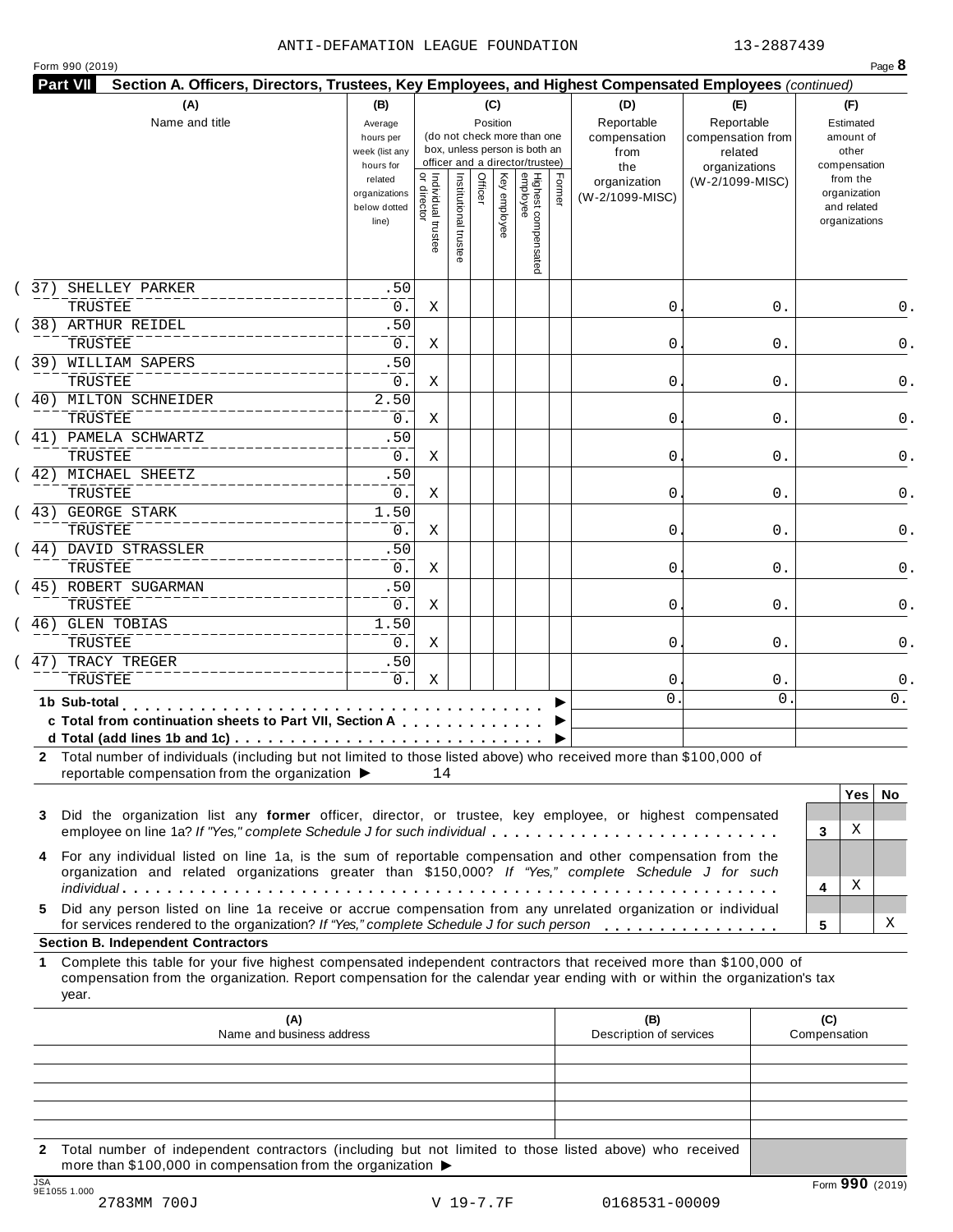|  |  |  | Form 990 (2019) |
|--|--|--|-----------------|
|--|--|--|-----------------|

| Highest compensated<br>employee<br>Institutional trustee<br>Key employee<br>Former<br>from the<br>related<br>(W-2/1099-MISC)<br>organization<br>organization<br>organizations<br>(W-2/1099-MISC)<br>and related<br>below dotted<br>organizations<br>line)<br>1.50<br>MITCH WESELEY<br>48)<br>TRUSTEE<br>$0$ .<br>0<br>0.<br>Χ<br>CHRISTOPHER WOLF<br>2.50<br>49)<br>2.00<br>TRUSTEE<br>0<br>0.<br>Χ<br>50) ANDREW ADELSON<br>.50<br>TRUSTEE (AS OF JUNE 2019)<br>2.00<br>0<br>0.<br>X<br>0<br>0<br>1b Sub-total<br>c Total from continuation sheets to Part VII, Section A<br>2 Total number of individuals (including but not limited to those listed above) who received more than \$100,000 of<br>reportable compensation from the organization ▶<br>14<br>Yes<br>Did the organization list any former officer, director, or trustee, key employee, or highest compensated<br>3<br>Χ<br>employee on line 1a? If "Yes," complete Schedule J for such individual<br>3<br>For any individual listed on line 1a, is the sum of reportable compensation and other compensation from the<br>4<br>organization and related organizations greater than \$150,000? If "Yes," complete Schedule J for such<br>Χ<br>4<br>Did any person listed on line 1a receive or accrue compensation from any unrelated organization or individual<br>5.<br>for services rendered to the organization? If "Yes," complete Schedule J for such person<br>5<br><b>Section B. Independent Contractors</b><br>Complete this table for your five highest compensated independent contractors that received more than \$100,000 of<br>1.<br>compensation from the organization. Report compensation for the calendar year ending with or within the organization's tax<br>year.<br>(A)<br>(B)<br>(C)<br>Description of services<br>Name and business address<br>Compensation | (A)<br>Name and title | (B)<br>Average<br>hours per<br>week (list any<br>hours for |                                     | (C)<br>Position | (do not check more than one<br>box, unless person is both an<br>officer and a director/trustee) |  | (D)<br>Reportable<br>compensation<br>from<br>the | (E)<br>Reportable<br>compensation from<br>related<br>organizations | (F)<br>Estimated<br>amount of<br>other<br>compensation |     |
|----------------------------------------------------------------------------------------------------------------------------------------------------------------------------------------------------------------------------------------------------------------------------------------------------------------------------------------------------------------------------------------------------------------------------------------------------------------------------------------------------------------------------------------------------------------------------------------------------------------------------------------------------------------------------------------------------------------------------------------------------------------------------------------------------------------------------------------------------------------------------------------------------------------------------------------------------------------------------------------------------------------------------------------------------------------------------------------------------------------------------------------------------------------------------------------------------------------------------------------------------------------------------------------------------------------------------------------------------------------------------------------------------------------------------------------------------------------------------------------------------------------------------------------------------------------------------------------------------------------------------------------------------------------------------------------------------------------------------------------------------------------------------------------------------------------------------------------------------|-----------------------|------------------------------------------------------------|-------------------------------------|-----------------|-------------------------------------------------------------------------------------------------|--|--------------------------------------------------|--------------------------------------------------------------------|--------------------------------------------------------|-----|
|                                                                                                                                                                                                                                                                                                                                                                                                                                                                                                                                                                                                                                                                                                                                                                                                                                                                                                                                                                                                                                                                                                                                                                                                                                                                                                                                                                                                                                                                                                                                                                                                                                                                                                                                                                                                                                                    |                       |                                                            | Individual trustee<br>  or director | Officer         |                                                                                                 |  |                                                  |                                                                    |                                                        |     |
|                                                                                                                                                                                                                                                                                                                                                                                                                                                                                                                                                                                                                                                                                                                                                                                                                                                                                                                                                                                                                                                                                                                                                                                                                                                                                                                                                                                                                                                                                                                                                                                                                                                                                                                                                                                                                                                    |                       |                                                            |                                     |                 |                                                                                                 |  |                                                  |                                                                    |                                                        | 0.  |
|                                                                                                                                                                                                                                                                                                                                                                                                                                                                                                                                                                                                                                                                                                                                                                                                                                                                                                                                                                                                                                                                                                                                                                                                                                                                                                                                                                                                                                                                                                                                                                                                                                                                                                                                                                                                                                                    |                       |                                                            |                                     |                 |                                                                                                 |  |                                                  |                                                                    |                                                        |     |
|                                                                                                                                                                                                                                                                                                                                                                                                                                                                                                                                                                                                                                                                                                                                                                                                                                                                                                                                                                                                                                                                                                                                                                                                                                                                                                                                                                                                                                                                                                                                                                                                                                                                                                                                                                                                                                                    |                       |                                                            |                                     |                 |                                                                                                 |  |                                                  |                                                                    |                                                        | 0.  |
|                                                                                                                                                                                                                                                                                                                                                                                                                                                                                                                                                                                                                                                                                                                                                                                                                                                                                                                                                                                                                                                                                                                                                                                                                                                                                                                                                                                                                                                                                                                                                                                                                                                                                                                                                                                                                                                    |                       |                                                            |                                     |                 |                                                                                                 |  |                                                  |                                                                    |                                                        | 0.  |
|                                                                                                                                                                                                                                                                                                                                                                                                                                                                                                                                                                                                                                                                                                                                                                                                                                                                                                                                                                                                                                                                                                                                                                                                                                                                                                                                                                                                                                                                                                                                                                                                                                                                                                                                                                                                                                                    |                       |                                                            |                                     |                 |                                                                                                 |  |                                                  |                                                                    |                                                        |     |
|                                                                                                                                                                                                                                                                                                                                                                                                                                                                                                                                                                                                                                                                                                                                                                                                                                                                                                                                                                                                                                                                                                                                                                                                                                                                                                                                                                                                                                                                                                                                                                                                                                                                                                                                                                                                                                                    |                       |                                                            |                                     |                 |                                                                                                 |  |                                                  |                                                                    |                                                        |     |
|                                                                                                                                                                                                                                                                                                                                                                                                                                                                                                                                                                                                                                                                                                                                                                                                                                                                                                                                                                                                                                                                                                                                                                                                                                                                                                                                                                                                                                                                                                                                                                                                                                                                                                                                                                                                                                                    |                       |                                                            |                                     |                 |                                                                                                 |  |                                                  |                                                                    |                                                        |     |
|                                                                                                                                                                                                                                                                                                                                                                                                                                                                                                                                                                                                                                                                                                                                                                                                                                                                                                                                                                                                                                                                                                                                                                                                                                                                                                                                                                                                                                                                                                                                                                                                                                                                                                                                                                                                                                                    |                       |                                                            |                                     |                 |                                                                                                 |  |                                                  |                                                                    |                                                        |     |
|                                                                                                                                                                                                                                                                                                                                                                                                                                                                                                                                                                                                                                                                                                                                                                                                                                                                                                                                                                                                                                                                                                                                                                                                                                                                                                                                                                                                                                                                                                                                                                                                                                                                                                                                                                                                                                                    |                       |                                                            |                                     |                 |                                                                                                 |  |                                                  |                                                                    |                                                        |     |
|                                                                                                                                                                                                                                                                                                                                                                                                                                                                                                                                                                                                                                                                                                                                                                                                                                                                                                                                                                                                                                                                                                                                                                                                                                                                                                                                                                                                                                                                                                                                                                                                                                                                                                                                                                                                                                                    |                       |                                                            |                                     |                 |                                                                                                 |  |                                                  |                                                                    |                                                        |     |
|                                                                                                                                                                                                                                                                                                                                                                                                                                                                                                                                                                                                                                                                                                                                                                                                                                                                                                                                                                                                                                                                                                                                                                                                                                                                                                                                                                                                                                                                                                                                                                                                                                                                                                                                                                                                                                                    |                       |                                                            |                                     |                 |                                                                                                 |  |                                                  |                                                                    |                                                        |     |
|                                                                                                                                                                                                                                                                                                                                                                                                                                                                                                                                                                                                                                                                                                                                                                                                                                                                                                                                                                                                                                                                                                                                                                                                                                                                                                                                                                                                                                                                                                                                                                                                                                                                                                                                                                                                                                                    |                       |                                                            |                                     |                 |                                                                                                 |  |                                                  |                                                                    |                                                        |     |
|                                                                                                                                                                                                                                                                                                                                                                                                                                                                                                                                                                                                                                                                                                                                                                                                                                                                                                                                                                                                                                                                                                                                                                                                                                                                                                                                                                                                                                                                                                                                                                                                                                                                                                                                                                                                                                                    |                       |                                                            |                                     |                 |                                                                                                 |  |                                                  |                                                                    |                                                        | 0.  |
|                                                                                                                                                                                                                                                                                                                                                                                                                                                                                                                                                                                                                                                                                                                                                                                                                                                                                                                                                                                                                                                                                                                                                                                                                                                                                                                                                                                                                                                                                                                                                                                                                                                                                                                                                                                                                                                    |                       |                                                            |                                     |                 |                                                                                                 |  |                                                  |                                                                    |                                                        |     |
|                                                                                                                                                                                                                                                                                                                                                                                                                                                                                                                                                                                                                                                                                                                                                                                                                                                                                                                                                                                                                                                                                                                                                                                                                                                                                                                                                                                                                                                                                                                                                                                                                                                                                                                                                                                                                                                    |                       |                                                            |                                     |                 |                                                                                                 |  |                                                  |                                                                    |                                                        | No. |
|                                                                                                                                                                                                                                                                                                                                                                                                                                                                                                                                                                                                                                                                                                                                                                                                                                                                                                                                                                                                                                                                                                                                                                                                                                                                                                                                                                                                                                                                                                                                                                                                                                                                                                                                                                                                                                                    |                       |                                                            |                                     |                 |                                                                                                 |  |                                                  |                                                                    |                                                        |     |
|                                                                                                                                                                                                                                                                                                                                                                                                                                                                                                                                                                                                                                                                                                                                                                                                                                                                                                                                                                                                                                                                                                                                                                                                                                                                                                                                                                                                                                                                                                                                                                                                                                                                                                                                                                                                                                                    |                       |                                                            |                                     |                 |                                                                                                 |  |                                                  |                                                                    |                                                        |     |
|                                                                                                                                                                                                                                                                                                                                                                                                                                                                                                                                                                                                                                                                                                                                                                                                                                                                                                                                                                                                                                                                                                                                                                                                                                                                                                                                                                                                                                                                                                                                                                                                                                                                                                                                                                                                                                                    |                       |                                                            |                                     |                 |                                                                                                 |  |                                                  |                                                                    |                                                        |     |
|                                                                                                                                                                                                                                                                                                                                                                                                                                                                                                                                                                                                                                                                                                                                                                                                                                                                                                                                                                                                                                                                                                                                                                                                                                                                                                                                                                                                                                                                                                                                                                                                                                                                                                                                                                                                                                                    |                       |                                                            |                                     |                 |                                                                                                 |  |                                                  |                                                                    |                                                        | х   |
|                                                                                                                                                                                                                                                                                                                                                                                                                                                                                                                                                                                                                                                                                                                                                                                                                                                                                                                                                                                                                                                                                                                                                                                                                                                                                                                                                                                                                                                                                                                                                                                                                                                                                                                                                                                                                                                    |                       |                                                            |                                     |                 |                                                                                                 |  |                                                  |                                                                    |                                                        |     |
|                                                                                                                                                                                                                                                                                                                                                                                                                                                                                                                                                                                                                                                                                                                                                                                                                                                                                                                                                                                                                                                                                                                                                                                                                                                                                                                                                                                                                                                                                                                                                                                                                                                                                                                                                                                                                                                    |                       |                                                            |                                     |                 |                                                                                                 |  |                                                  |                                                                    |                                                        |     |
|                                                                                                                                                                                                                                                                                                                                                                                                                                                                                                                                                                                                                                                                                                                                                                                                                                                                                                                                                                                                                                                                                                                                                                                                                                                                                                                                                                                                                                                                                                                                                                                                                                                                                                                                                                                                                                                    |                       |                                                            |                                     |                 |                                                                                                 |  |                                                  |                                                                    |                                                        |     |
|                                                                                                                                                                                                                                                                                                                                                                                                                                                                                                                                                                                                                                                                                                                                                                                                                                                                                                                                                                                                                                                                                                                                                                                                                                                                                                                                                                                                                                                                                                                                                                                                                                                                                                                                                                                                                                                    |                       |                                                            |                                     |                 |                                                                                                 |  |                                                  |                                                                    |                                                        |     |
|                                                                                                                                                                                                                                                                                                                                                                                                                                                                                                                                                                                                                                                                                                                                                                                                                                                                                                                                                                                                                                                                                                                                                                                                                                                                                                                                                                                                                                                                                                                                                                                                                                                                                                                                                                                                                                                    |                       |                                                            |                                     |                 |                                                                                                 |  |                                                  |                                                                    |                                                        |     |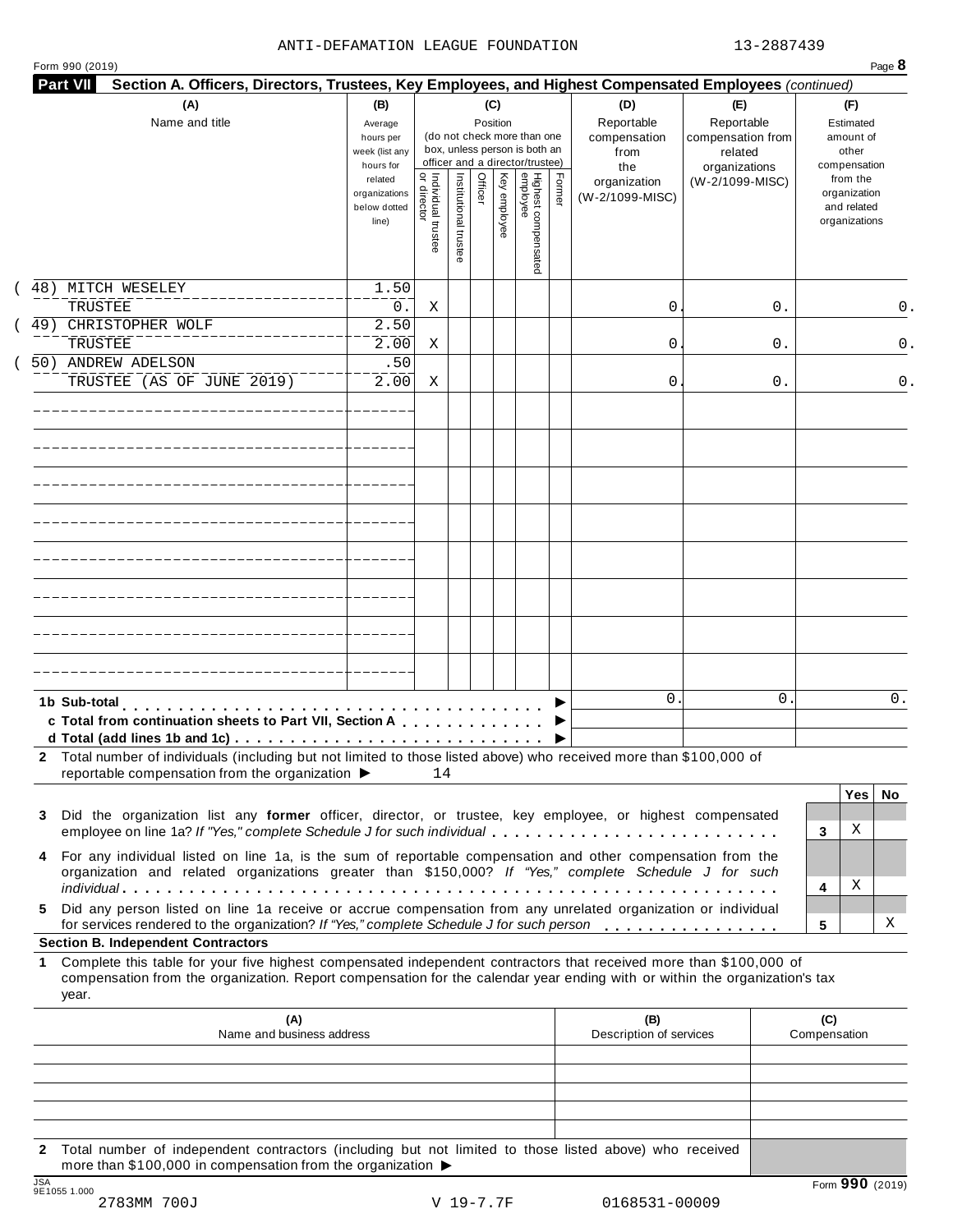**Part VIII Statement of Revenue**

|                                                           |              | Check if Schedule O contains a response or note to any line in this Part VIII                                                                                                                                                                            |                 |                      |                      |                                              |                                      |                                                               |
|-----------------------------------------------------------|--------------|----------------------------------------------------------------------------------------------------------------------------------------------------------------------------------------------------------------------------------------------------------|-----------------|----------------------|----------------------|----------------------------------------------|--------------------------------------|---------------------------------------------------------------|
|                                                           |              |                                                                                                                                                                                                                                                          |                 |                      | (A)<br>Total revenue | (B)<br>Related or exempt<br>function revenue | (C)<br>Unrelated<br>business revenue | (D)<br>Revenue excluded<br>from tax under<br>sections 512-514 |
| Contributions, Gifts, Grants<br>and Other Similar Amounts | 1a           | Federated campaigns <b>Federated</b>                                                                                                                                                                                                                     | 1a              |                      |                      |                                              |                                      |                                                               |
|                                                           | b            | Membership dues <b>All Accords</b> Membership dues                                                                                                                                                                                                       | 1b              |                      |                      |                                              |                                      |                                                               |
|                                                           | с            | Fundraising events <b>Fundraising</b>                                                                                                                                                                                                                    | 1c              |                      |                      |                                              |                                      |                                                               |
|                                                           | d            | Related organizations <b>contains</b> and <b>Related</b> organizations <b>contains</b>                                                                                                                                                                   | 1d              |                      |                      |                                              |                                      |                                                               |
|                                                           | е            | Government grants (contributions)                                                                                                                                                                                                                        | 1е              |                      |                      |                                              |                                      |                                                               |
|                                                           | $\mathbf{r}$ | All other contributions, gifts, grants,                                                                                                                                                                                                                  |                 |                      |                      |                                              |                                      |                                                               |
|                                                           |              | and similar amounts not included above                                                                                                                                                                                                                   | 1f              | 16,536,534.          |                      |                                              |                                      |                                                               |
|                                                           | g            | Noncash contributions included in                                                                                                                                                                                                                        |                 |                      |                      |                                              |                                      |                                                               |
|                                                           |              | $lines 1a-1f$                                                                                                                                                                                                                                            | $1g$ \$         | 162,186.             |                      |                                              |                                      |                                                               |
|                                                           |              | h Total. Add lines 1a-1f $\ldots$ , $\ldots$ , $\ldots$ , $\blacktriangleright$                                                                                                                                                                          |                 |                      | 16,536,534.          |                                              |                                      |                                                               |
|                                                           |              |                                                                                                                                                                                                                                                          |                 | <b>Business Code</b> |                      |                                              |                                      |                                                               |
|                                                           | 2a           | RENTAL INCOME FROM AFFILIATED EXEMPT ORG                                                                                                                                                                                                                 |                 | 900099               | 291,946.             | 291,946.                                     |                                      |                                                               |
|                                                           | b            |                                                                                                                                                                                                                                                          |                 |                      |                      |                                              |                                      |                                                               |
| Program Service<br>Revenue                                | c            |                                                                                                                                                                                                                                                          |                 |                      |                      |                                              |                                      |                                                               |
|                                                           | d            |                                                                                                                                                                                                                                                          |                 |                      |                      |                                              |                                      |                                                               |
|                                                           |              |                                                                                                                                                                                                                                                          |                 |                      |                      |                                              |                                      |                                                               |
|                                                           | f            | All other program service revenue                                                                                                                                                                                                                        |                 |                      |                      |                                              |                                      |                                                               |
|                                                           | g            |                                                                                                                                                                                                                                                          |                 |                      | 291,946.             |                                              |                                      |                                                               |
|                                                           | 3            | Investment income (including dividends, interest, and                                                                                                                                                                                                    |                 |                      |                      |                                              |                                      |                                                               |
|                                                           |              |                                                                                                                                                                                                                                                          |                 |                      | 1,652,379.           |                                              | 355,154.                             | 1,297,225.                                                    |
|                                                           | 4            | Income from investment of tax-exempt bond proceeds $\blacksquare$                                                                                                                                                                                        |                 |                      | 0.                   |                                              |                                      |                                                               |
|                                                           | 5            |                                                                                                                                                                                                                                                          |                 |                      | 0.                   |                                              |                                      |                                                               |
|                                                           |              |                                                                                                                                                                                                                                                          | (i) Real        | (ii) Personal        |                      |                                              |                                      |                                                               |
|                                                           | 6a           | Gross rents  <br>6а                                                                                                                                                                                                                                      | 39, 103.        |                      |                      |                                              |                                      |                                                               |
|                                                           | b            | Less: rental expenses<br>6b                                                                                                                                                                                                                              | 99,384.         |                      |                      |                                              |                                      |                                                               |
|                                                           | c            | Rental income or (loss) 6c                                                                                                                                                                                                                               | $-60, 281.$     |                      |                      |                                              |                                      |                                                               |
|                                                           |              |                                                                                                                                                                                                                                                          |                 |                      | $-60, 281.$          |                                              |                                      | $-60, 281.$                                                   |
|                                                           | d<br>7a      | Net rental income or (loss) <b>interest in the set of the set of the set of the set of the set of the set of the set of the set of the set of the set of the set of the set of the set of the set of the set of the set of the </b><br>Gross amount from | (i) Securities  | (ii) Other           |                      |                                              |                                      |                                                               |
|                                                           |              | sales<br>of<br>assets                                                                                                                                                                                                                                    |                 |                      |                      |                                              |                                      |                                                               |
|                                                           |              | other than inventory                                                                                                                                                                                                                                     | 25, 229, 394.   |                      |                      |                                              |                                      |                                                               |
|                                                           |              | 7a                                                                                                                                                                                                                                                       |                 |                      |                      |                                              |                                      |                                                               |
| evenue                                                    | b            | Less: cost or other basis                                                                                                                                                                                                                                | 20,944,966.     |                      |                      |                                              |                                      |                                                               |
|                                                           |              | and sales expenses<br>7b                                                                                                                                                                                                                                 |                 |                      |                      |                                              |                                      |                                                               |
|                                                           |              | 7c<br><b>c</b> Gain or (loss)                                                                                                                                                                                                                            | 4,284,428.      |                      |                      |                                              |                                      |                                                               |
| Other <sub>R</sub>                                        | d            | Net gain or (loss) $\cdots$ $\cdots$ $\cdots$ $\cdots$ $\cdots$ $\cdots$ $\cdots$                                                                                                                                                                        |                 |                      | 4, 284, 428.         |                                              |                                      | 4,284,428.                                                    |
|                                                           | 8а           | income from fundraising<br>Gross                                                                                                                                                                                                                         |                 |                      |                      |                                              |                                      |                                                               |
|                                                           |              | events (not including \$                                                                                                                                                                                                                                 |                 |                      |                      |                                              |                                      |                                                               |
|                                                           |              | of contributions reported on line                                                                                                                                                                                                                        |                 |                      |                      |                                              |                                      |                                                               |
|                                                           |              | 1c). See Part IV, line 18                                                                                                                                                                                                                                | 8а              | 0.                   |                      |                                              |                                      |                                                               |
|                                                           | $\mathbf b$  | Less: direct expenses                                                                                                                                                                                                                                    | 8b              | $0$ .                |                      |                                              |                                      |                                                               |
|                                                           | с            | Net income or (loss) from fundraising events.                                                                                                                                                                                                            |                 | ▸                    | $\mathbf{0}$ .       |                                              |                                      |                                                               |
|                                                           | 9а           | Gross<br>income<br>from                                                                                                                                                                                                                                  | gaming          |                      |                      |                                              |                                      |                                                               |
|                                                           |              | activities. See Part IV, line 19                                                                                                                                                                                                                         | 9а              | 0.                   |                      |                                              |                                      |                                                               |
|                                                           | b            | Less: direct expenses                                                                                                                                                                                                                                    | 9b              | $0$ .                |                      |                                              |                                      |                                                               |
|                                                           | c            | Net income or (loss) from gaming activities.                                                                                                                                                                                                             |                 | ▸                    | $\mathbf{0}$ .       |                                              |                                      |                                                               |
|                                                           | 10a          | Gross sales of inventory,                                                                                                                                                                                                                                | less            |                      |                      |                                              |                                      |                                                               |
|                                                           |              | returns and allowances 10a                                                                                                                                                                                                                               |                 | 0.                   |                      |                                              |                                      |                                                               |
|                                                           | b            | Less: cost of goods sold                                                                                                                                                                                                                                 | 10 <sub>b</sub> | $0$ .                |                      |                                              |                                      |                                                               |
|                                                           |              | Net income or (loss) from sales of inventory                                                                                                                                                                                                             |                 | ▸                    | $\mathbf{0}$ .       |                                              |                                      |                                                               |
|                                                           |              |                                                                                                                                                                                                                                                          |                 | <b>Business Code</b> |                      |                                              |                                      |                                                               |
|                                                           | 11a          |                                                                                                                                                                                                                                                          |                 |                      |                      |                                              |                                      |                                                               |
|                                                           | b            |                                                                                                                                                                                                                                                          |                 |                      |                      |                                              |                                      |                                                               |
|                                                           | c            |                                                                                                                                                                                                                                                          |                 |                      |                      |                                              |                                      |                                                               |
|                                                           |              |                                                                                                                                                                                                                                                          |                 |                      |                      |                                              |                                      |                                                               |
|                                                           |              | All other revenue example and the state of the state of the state of the state of the state of the state of the state of the state of the state of the state of the state of the state of the state of the state of the state                            |                 |                      |                      |                                              |                                      |                                                               |
| Miscellaneous<br>Revenue                                  | е            |                                                                                                                                                                                                                                                          |                 |                      | 0.                   |                                              |                                      |                                                               |

38A<br>
9E1051 2.000<br>
2783MM 700J<br>
2783MM 700J<br>
2783MM 700J<br>
2783MM 700J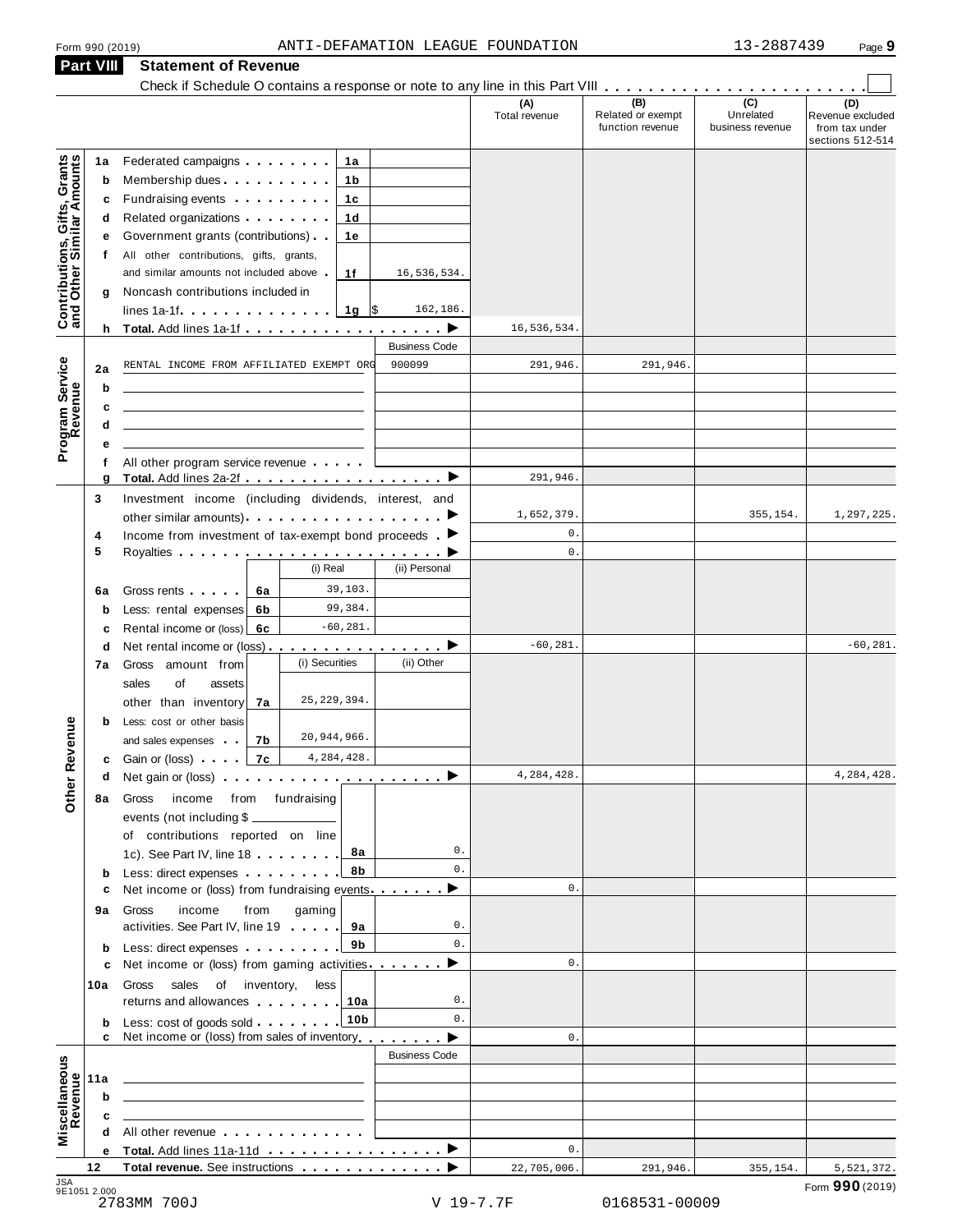|    | <b>Part IX</b> Statement of Functional Expenses                                                                                                                                                                                |                       |                                    |                                    |                                |
|----|--------------------------------------------------------------------------------------------------------------------------------------------------------------------------------------------------------------------------------|-----------------------|------------------------------------|------------------------------------|--------------------------------|
|    | Section 501(c)(3) and 501(c)(4) organizations must complete all columns. All other organizations must complete column (A).                                                                                                     |                       |                                    |                                    |                                |
|    | Check if Schedule O contains a response or note to any line in this Part IX                                                                                                                                                    |                       |                                    |                                    |                                |
|    | Do not include amounts reported on lines 6b, 7b,<br>8b, 9b, and 10b of Part VIII.                                                                                                                                              | (A)<br>Total expenses | (B)<br>Program service<br>expenses | Management and<br>general expenses | (D)<br>Fundraising<br>expenses |
|    | 1 Grants and other assistance to domestic organizations                                                                                                                                                                        |                       |                                    |                                    |                                |
|    | and domestic governments. See Part IV, line 21                                                                                                                                                                                 | 7,892,316.            | 7,892,316.                         |                                    |                                |
|    | 2 Grants and other assistance to domestic                                                                                                                                                                                      |                       |                                    |                                    |                                |
|    | individuals. See Part IV, line 22 <b>Canadia</b>                                                                                                                                                                               | 0                     |                                    |                                    |                                |
|    | 3 Grants and other assistance to foreign                                                                                                                                                                                       |                       |                                    |                                    |                                |
|    | organizations, foreign governments, and foreign                                                                                                                                                                                | 0                     |                                    |                                    |                                |
|    | individuals. See Part IV, lines 15 and 16                                                                                                                                                                                      | $\Omega$              |                                    |                                    |                                |
|    | 4 Benefits paid to or for members                                                                                                                                                                                              |                       |                                    |                                    |                                |
|    | 5 Compensation of current officers, directors,<br>trustees, and key employees                                                                                                                                                  | 812, 913.             | 283,372.                           | 234,491.                           | 295,050.                       |
|    | 6 Compensation not included above to disqualified                                                                                                                                                                              |                       |                                    |                                    |                                |
|    | persons (as defined under section 4958(f)(1)) and                                                                                                                                                                              |                       |                                    |                                    |                                |
|    | persons described in section 4958(c)(3)(B)                                                                                                                                                                                     | 0                     |                                    |                                    |                                |
|    | 7 Other salaries and wages <b>container and all the salaries</b>                                                                                                                                                               | 2, 128, 356.          | 746,039.                           | 227,635.                           | 1,154,682.                     |
|    | 8 Pension plan accruals and contributions (include                                                                                                                                                                             | 0                     |                                    |                                    |                                |
|    | section 401(k) and 403(b) employer contributions)                                                                                                                                                                              | 504,594.              | 175,834.                           | 69,072.                            | 259,688.                       |
|    |                                                                                                                                                                                                                                | 235,302.              | 82,353.                            | 36,970.                            | 115,979.                       |
| 10 |                                                                                                                                                                                                                                |                       |                                    |                                    |                                |
| 11 | Fees for services (nonemployees):                                                                                                                                                                                              | 0                     |                                    |                                    |                                |
|    | a Management                                                                                                                                                                                                                   | 15,095.               |                                    | 15,095.                            |                                |
|    |                                                                                                                                                                                                                                | 207,948               |                                    | $\overline{207}$ , 948.            |                                |
|    | c Accounting                                                                                                                                                                                                                   | 0                     |                                    |                                    |                                |
|    | e Professional fundraising services. See Part IV, line 17                                                                                                                                                                      | $\Omega$              |                                    |                                    |                                |
|    | f Investment management fees                                                                                                                                                                                                   | 253,181               |                                    | 253,181.                           |                                |
|    | <b>g</b> Other. (If line 11g amount exceeds 10% of line 25, column                                                                                                                                                             |                       |                                    |                                    |                                |
|    | (A) amount, list line 11g expenses on Schedule O.)                                                                                                                                                                             | 0                     |                                    |                                    |                                |
|    | 12 Advertising and promotion                                                                                                                                                                                                   | 147,843.              |                                    | 3,000.                             | 144,843.                       |
| 13 | Office expenses example and the set of the set of the set of the set of the set of the set of the set of the set of the set of the set of the set of the set of the set of the set of the set of the set of the set of the set | 300,113               | 132,452.                           | 36, 379.                           | 131,282.                       |
| 14 | Information technology.                                                                                                                                                                                                        | 0                     |                                    |                                    |                                |
| 15 | Royalties                                                                                                                                                                                                                      | $\Omega$              |                                    |                                    |                                |
| 16 | Occupancy experience and the contract of the contract of the contract of the contract of the contract of the contract of the contract of the contract of the contract of the contract of the contract of the contract of the c | 1,005,911.            | 587,453.                           | 125,669.                           | 292,789.                       |
|    | 17 Iravel <b>17 Iravel</b>                                                                                                                                                                                                     | 163,966.              | 85,570.                            | 28,523.                            | 49,873.                        |
|    | 18 Payments of travel or entertainment expenses                                                                                                                                                                                |                       |                                    |                                    |                                |
|    | for any federal, state, or local public officials                                                                                                                                                                              | 1,251.                |                                    |                                    | 1,251.                         |
|    | 19 Conferences, conventions, and meetings                                                                                                                                                                                      | 0                     |                                    |                                    |                                |
| 20 | Interest experience and the contract of the contract of the contract of the contract of the contract of the contract of the contract of the contract of the contract of the contract of the contract of the contract of the co | 0                     |                                    |                                    |                                |
| 21 | Payments to affiliates expansion of the set of the set of the set of the set of the set of the set of the set o                                                                                                                | $\Omega$              |                                    |                                    |                                |
| 22 | Depreciation, depletion, and amortization                                                                                                                                                                                      | 60,740.               | 60,740.                            |                                    |                                |
| 23 | Insurance                                                                                                                                                                                                                      | 35,845.               |                                    | 35,845.                            |                                |
| 24 | Other expenses. Itemize expenses not covered                                                                                                                                                                                   |                       |                                    |                                    |                                |
|    | above (List miscellaneous expenses on line 24e. If<br>line 24e amount exceeds 10% of line 25, column                                                                                                                           |                       |                                    |                                    |                                |
|    | (A) amount, list line 24e expenses on Schedule O.)                                                                                                                                                                             |                       |                                    |                                    |                                |
|    | a DEVELOPMENT AND ADM EXPENSES                                                                                                                                                                                                 | 330,231.              |                                    | 20,654.                            | 309,577.                       |
|    | <b>b</b> PROJECTS AND FUNCTIONS                                                                                                                                                                                                | 26,783.               | 26,783.                            |                                    |                                |
|    |                                                                                                                                                                                                                                |                       |                                    |                                    |                                |
| d  | c<br>the control of the control of the control of the control of the control of the control of                                                                                                                                 |                       |                                    |                                    |                                |
|    | e All other expenses                                                                                                                                                                                                           |                       |                                    |                                    |                                |
|    | 25 Total functional expenses. Add lines 1 through 24e                                                                                                                                                                          | 14, 122, 388.         | 10,072,912.                        | 1,294,462.                         | 2,755,014.                     |
|    | 26 Joint costs. Complete this line only if the                                                                                                                                                                                 |                       |                                    |                                    |                                |
|    | organization reported in column (B) joint costs<br>from a combined educational campaign and                                                                                                                                    |                       |                                    |                                    |                                |
|    | fundraising solicitation. Check here $\blacktriangleright$<br>if<br>following SOP 08-2 (ASC 058-720)                                                                                                                           |                       |                                    |                                    |                                |

following SOP 98-2 (ASC 958-720)

 $\overline{0}$  .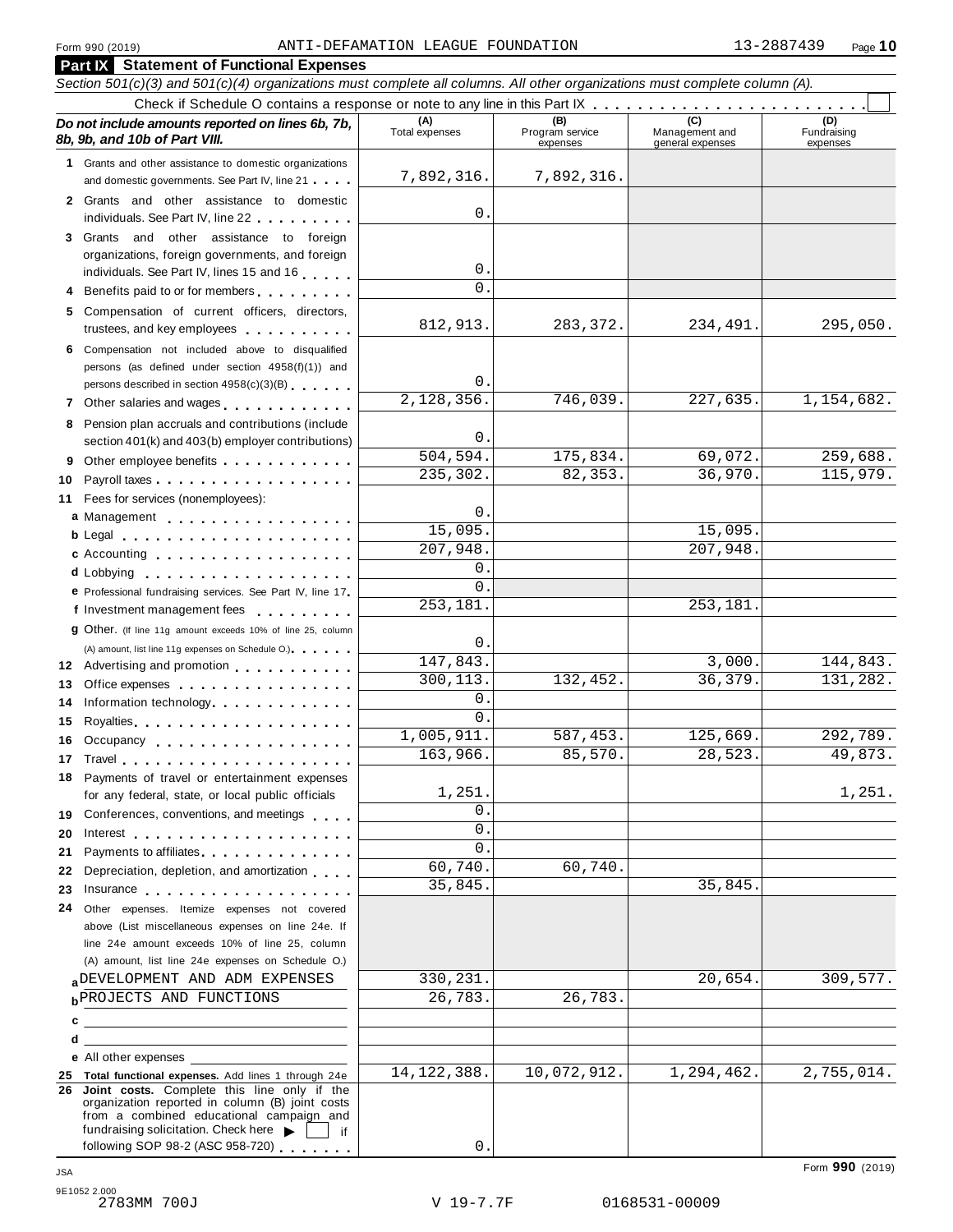|                      |                 | ANTI-DEFAMATION LEAGUE FOUNDATION                                                                                              |                           |                | 13-2887439                  |
|----------------------|-----------------|--------------------------------------------------------------------------------------------------------------------------------|---------------------------|----------------|-----------------------------|
|                      | Form 990 (2019) |                                                                                                                                |                           |                | Page 11                     |
|                      | Part X          | <b>Balance Sheet</b>                                                                                                           |                           |                |                             |
|                      |                 |                                                                                                                                |                           |                |                             |
|                      |                 |                                                                                                                                | (A)<br>Beginning of year  |                | (B)<br>End of year          |
|                      | 1               |                                                                                                                                | $\mathbf{0}$              | 1              | 0.                          |
|                      | $\mathbf{2}$    |                                                                                                                                | 3,961,552.                | $\overline{2}$ | 5,097,621.                  |
|                      | 3               |                                                                                                                                | 12,077,598.               | 3              | 11,868,328.                 |
|                      | 4               | Accounts receivable, net                                                                                                       | 0.                        | 4              | 0.                          |
|                      | 5               | Loans and other receivables from any current or former officer, director,                                                      |                           |                |                             |
|                      |                 | trustee, key employee, creator or founder, substantial contributor, or 35%                                                     |                           |                |                             |
|                      |                 | controlled entity or family member of any of these persons                                                                     | 0.                        | $5\phantom{1}$ | 0.                          |
|                      | 6               | Loans and other receivables from other disqualified persons (as defined                                                        |                           |                |                             |
|                      |                 | under section $4958(f)(1)$ , and persons described in section $4958(c)(3)(B)$                                                  | 0.                        | $6\phantom{1}$ | 0.                          |
|                      | 7               |                                                                                                                                | $\mathbf 0$ .             | $\overline{7}$ | 0.                          |
| Assets               | 8               |                                                                                                                                | $\mathbf 0$ .             | 8              | 0.                          |
|                      | 9               |                                                                                                                                | 0.                        | 9              | 0.                          |
|                      |                 | 10a Land, buildings, and equipment: cost or other                                                                              |                           |                |                             |
|                      |                 | 6,823,400.<br>basis. Complete Part VI of Schedule D 10a                                                                        |                           |                |                             |
|                      |                 | 5,054,989.                                                                                                                     | $1,825,147.$ 10c          |                | 1,768,411.                  |
|                      | 11              |                                                                                                                                | $\overline{48,741,261}$ . | 11             | $\overline{55,783,064}$ .   |
|                      | 12              | Investments - other securities. See Part IV, line 11                                                                           | 44, 295, 847.             | 12             | $\overline{42,656,121}.$    |
|                      | 13              | Investments - program-related. See Part IV, line 11                                                                            | 0.                        | 13             | 0.                          |
|                      | 14              |                                                                                                                                | 0                         | 14             | $0$ .                       |
|                      | 15              |                                                                                                                                | 2,910,080.                | 15             | 10, 164, 744.               |
|                      | 16              | Total assets. Add lines 1 through 15 (must equal line 33)                                                                      | 113,811,485.              | 16             | 127, 338, 289.              |
|                      | 17              | Accounts payable and accrued expenses                                                                                          | 699,108.                  | 17             | 1,002,124.                  |
|                      | 18              |                                                                                                                                | 0.                        | 18             | 0.<br>0.                    |
|                      | 19              |                                                                                                                                | 0.<br>$\mathsf{O}$ .      | 19             | 0.                          |
|                      | 20              | Tax-exempt bond liabilities                                                                                                    | 0.                        | 20             | 0.                          |
|                      | 21              | Escrow or custodial account liability. Complete Part IV of Schedule D.                                                         |                           | 21             |                             |
|                      | 22              | Loans and other payables to any current or former officer, director,                                                           |                           |                |                             |
| Liabilities          |                 | trustee, key employee, creator or founder, substantial contributor, or 35%                                                     | 0.                        |                | 0.                          |
|                      |                 | controlled entity or family member of any of these persons                                                                     | 4,000,000.                | 22<br>23       | 4,000,000.                  |
|                      | 23<br>24        | Secured mortgages and notes payable to unrelated third parties<br>Unsecured notes and loans payable to unrelated third parties | $\vert 0. \vert$          | 24             | $\overline{\phantom{a}}$ 0. |
|                      | 25              | Other liabilities (including federal income tax, payables to related third                                                     |                           |                |                             |
|                      |                 | parties, and other liabilities not included on lines 17-24). Complete Part X                                                   |                           |                |                             |
|                      |                 |                                                                                                                                | 12,968,096.               | 25             | 9,567,685.                  |
|                      | 26              |                                                                                                                                | 17,667,204.               | 26             | 14,569,809.                 |
|                      |                 | X <br>Organizations that follow FASB ASC 958, check here ▶<br>and complete lines 27, 28, 32, and 33.                           |                           |                |                             |
|                      | 27              |                                                                                                                                | 16, 119, 372.             | 27             | 14, 381, 721.               |
|                      | 28              |                                                                                                                                | 80,024,909.               | 28             | 98,386,759.                 |
| <b>Fund Balances</b> |                 | Organizations that do not follow FASB ASC 958, check here ▶                                                                    |                           |                |                             |
| ŏ                    |                 | and complete lines 29 through 33.                                                                                              |                           |                |                             |
|                      | 29              | Capital stock or trust principal, or current funds                                                                             |                           | 29             |                             |
| Assets               | 30              | Paid-in or capital surplus, or land, building, or equipment fund.                                                              |                           | 30             |                             |
|                      | 31              | Retained earnings, endowment, accumulated income, or other funds                                                               |                           | 31             |                             |
| <b>Net</b>           | 32              |                                                                                                                                | 96, 144, 281              | 32             | 112,768,480.                |
|                      | 33              |                                                                                                                                | 113,811,485.              | 33             | 127, 338, 289.              |

Form **990** (2019)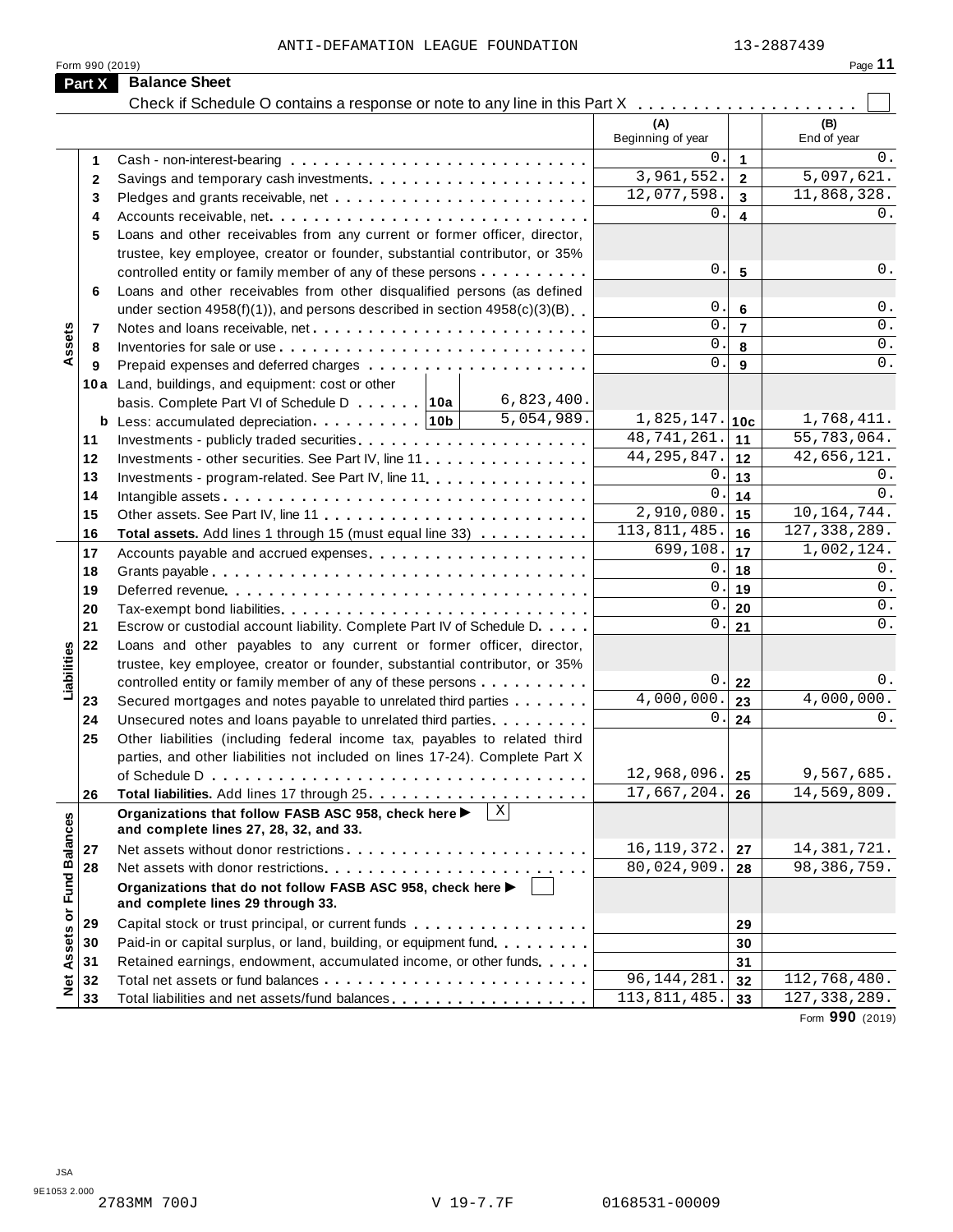|  | ANTI-DEFAMATION LEAGUE FOUNDATION |  |  | 13-2887439 |
|--|-----------------------------------|--|--|------------|
|--|-----------------------------------|--|--|------------|

|          | Form 990 (2019)                                                                                                                                                                                                                                                                                                                                                   |                |                |              | Page 12 |
|----------|-------------------------------------------------------------------------------------------------------------------------------------------------------------------------------------------------------------------------------------------------------------------------------------------------------------------------------------------------------------------|----------------|----------------|--------------|---------|
| Part XI  | <b>Reconciliation of Net Assets</b>                                                                                                                                                                                                                                                                                                                               |                |                |              |         |
|          |                                                                                                                                                                                                                                                                                                                                                                   |                |                |              | X       |
| 1        |                                                                                                                                                                                                                                                                                                                                                                   | $\mathbf{1}$   | 22,705,006.    |              |         |
| 2        | Total expenses (must equal Part IX, column (A), line 25)                                                                                                                                                                                                                                                                                                          | $\overline{2}$ | 14, 122, 388.  |              |         |
| 3        |                                                                                                                                                                                                                                                                                                                                                                   | $\mathbf{3}$   |                | 8,582,618.   |         |
| 4        | Net assets or fund balances at beginning of year (must equal Part X, line 32, column (A))                                                                                                                                                                                                                                                                         | 4              | 96, 144, 281.  |              |         |
| 5        |                                                                                                                                                                                                                                                                                                                                                                   | 5              |                | 8,850,964.   |         |
| 6        |                                                                                                                                                                                                                                                                                                                                                                   | 6              |                |              | 0.      |
| 7        |                                                                                                                                                                                                                                                                                                                                                                   | $\overline{7}$ |                |              | 0.      |
| 8        |                                                                                                                                                                                                                                                                                                                                                                   | 8              |                |              | 0.      |
| 9        | Other changes in net assets or fund balances (explain on Schedule O)                                                                                                                                                                                                                                                                                              | 9              |                | $-809, 383.$ |         |
| 10       | Net assets or fund balances at end of year. Combine lines 3 through 9 (must equal Part X, line                                                                                                                                                                                                                                                                    |                |                |              |         |
|          |                                                                                                                                                                                                                                                                                                                                                                   | 10             | 112,768,480.   |              |         |
| Part XII | <b>Financial Statements and Reporting</b>                                                                                                                                                                                                                                                                                                                         |                |                |              |         |
|          |                                                                                                                                                                                                                                                                                                                                                                   |                |                |              |         |
| 1        | $x \mid$ Accrual<br>Accounting method used to prepare the Form 990:  <br>Cash<br>Other<br>If the organization changed its method of accounting from a prior year or checked "Other," explain in<br>Schedule O.                                                                                                                                                    |                |                | Yes          | No      |
|          | 2a Were the organization's financial statements compiled or reviewed by an independent accountant?<br>If "Yes," check a box below to indicate whether the financial statements for the year were compiled or<br>reviewed on a separate basis, consolidated basis, or both:<br>Separate basis<br><b>Consolidated basis</b><br>Both consolidated and separate basis |                | 2a             |              | Χ       |
|          | <b>b</b> Were the organization's financial statements audited by an independent accountant?                                                                                                                                                                                                                                                                       |                | 2 <sub>b</sub> | Χ            |         |
|          | If "Yes," check a box below to indicate whether the financial statements for the year were audited on a<br>separate basis, consolidated basis, or both:<br>$X$ Consolidated basis<br>Separate basis<br>Both consolidated and separate basis                                                                                                                       |                |                |              |         |
|          | c If "Yes" to line 2a or 2b, does the organization have a committee that assumes responsibility for oversight of                                                                                                                                                                                                                                                  |                |                |              |         |
|          | the audit, review, or compilation of its financial statements and selection of an independent accountant?                                                                                                                                                                                                                                                         |                | 2c             | X            |         |
|          | If the organization changed either its oversight process or selection process during the tax year, explain on<br>Schedule O.                                                                                                                                                                                                                                      |                |                |              |         |
|          | 3a As a result of a federal award, was the organization required to undergo an audit or audits as set forth in the                                                                                                                                                                                                                                                |                | 3a             |              | Χ       |
|          | <b>b</b> If "Yes," did the organization undergo the required audit or audits? If the organization did not undergo the                                                                                                                                                                                                                                             |                |                |              |         |
|          | required audit or audits, explain why on Schedule O and describe any steps taken to undergo such audits                                                                                                                                                                                                                                                           |                | 3 <sub>b</sub> |              |         |
|          |                                                                                                                                                                                                                                                                                                                                                                   |                |                | 000          |         |

Form **990** (2019)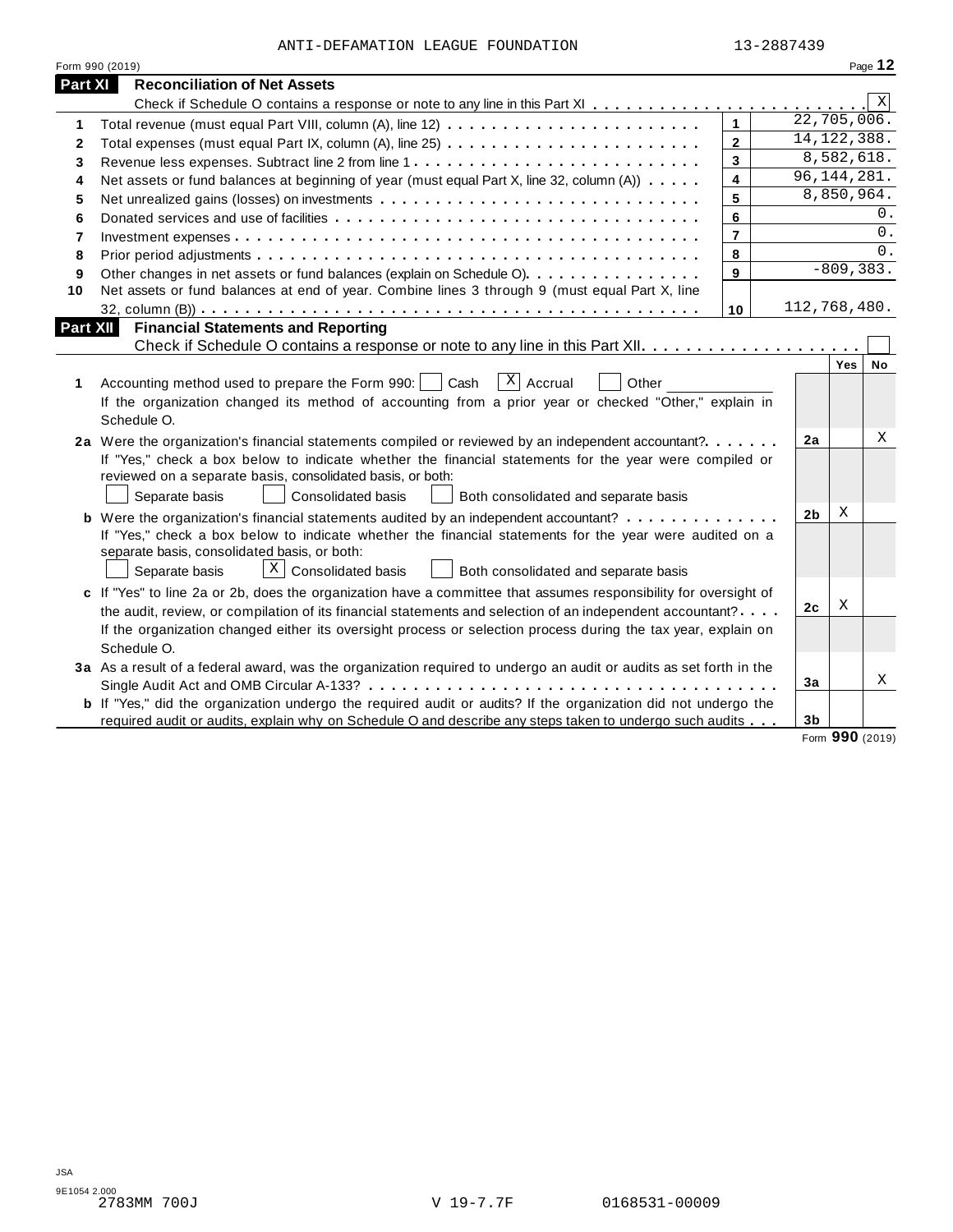## **CHEDULE A Public Charity Status and Public Support**  $\frac{100\text{dB No. }1545-0047}{000\text{dB}}$

(Form 990 or 990-EZ) complete if the organization is a section 501(c)(3) organization or a section 4947(a)(1) nonexempt charitable trust.  $2019$ 

|        |                                                               |                                                            | Complete if the organization is a section 501(c)(3) organization or a section 4947(a)(1) nonexempt charitable trust. |                          |                          |                                                                                                                                                                                                                                                                                                                                                                                 | ZW IJ                                                                                                                            |
|--------|---------------------------------------------------------------|------------------------------------------------------------|----------------------------------------------------------------------------------------------------------------------|--------------------------|--------------------------|---------------------------------------------------------------------------------------------------------------------------------------------------------------------------------------------------------------------------------------------------------------------------------------------------------------------------------------------------------------------------------|----------------------------------------------------------------------------------------------------------------------------------|
|        | Department of the Treasury                                    |                                                            | Attach to Form 990 or Form 990-EZ.<br>Go to www.irs.gov/Form990 for instructions and the latest information.         |                          |                          |                                                                                                                                                                                                                                                                                                                                                                                 | Open to Public                                                                                                                   |
|        | <b>Internal Revenue Service</b>                               |                                                            |                                                                                                                      |                          |                          |                                                                                                                                                                                                                                                                                                                                                                                 | <b>Inspection</b>                                                                                                                |
|        | Name of the organization<br>ANTI-DEFAMATION LEAGUE FOUNDATION |                                                            |                                                                                                                      |                          |                          | <b>Employer identification number</b><br>13-2887439                                                                                                                                                                                                                                                                                                                             |                                                                                                                                  |
| Part I |                                                               |                                                            |                                                                                                                      |                          |                          | Reason for Public Charity Status (All organizations must complete this part.) See instructions.                                                                                                                                                                                                                                                                                 |                                                                                                                                  |
|        |                                                               |                                                            | The organization is not a private foundation because it is: (For lines 1 through 12, check only one box.)            |                          |                          |                                                                                                                                                                                                                                                                                                                                                                                 |                                                                                                                                  |
| 1      |                                                               |                                                            | A church, convention of churches, or association of churches described in section 170(b)(1)(A)(i).                   |                          |                          |                                                                                                                                                                                                                                                                                                                                                                                 |                                                                                                                                  |
| 2      |                                                               |                                                            | A school described in section 170(b)(1)(A)(ii). (Attach Schedule E (Form 990 or 990-EZ).)                            |                          |                          |                                                                                                                                                                                                                                                                                                                                                                                 |                                                                                                                                  |
| 3      |                                                               |                                                            | A hospital or a cooperative hospital service organization described in section 170(b)(1)(A)(iii).                    |                          |                          |                                                                                                                                                                                                                                                                                                                                                                                 |                                                                                                                                  |
| 4      |                                                               |                                                            |                                                                                                                      |                          |                          | A medical research organization operated in conjunction with a hospital described in section 170(b)(1)(A)(iii). Enter the                                                                                                                                                                                                                                                       |                                                                                                                                  |
|        | hospital's name, city, and state:                             |                                                            |                                                                                                                      |                          |                          |                                                                                                                                                                                                                                                                                                                                                                                 |                                                                                                                                  |
| 5      |                                                               |                                                            |                                                                                                                      |                          |                          |                                                                                                                                                                                                                                                                                                                                                                                 | An organization operated for the benefit of a college or university owned or operated by a governmental unit described in        |
|        |                                                               | section 170(b)(1)(A)(iv). (Complete Part II.)              |                                                                                                                      |                          |                          |                                                                                                                                                                                                                                                                                                                                                                                 |                                                                                                                                  |
| 6      |                                                               |                                                            | A federal, state, or local government or governmental unit described in section 170(b)(1)(A)(v).                     |                          |                          |                                                                                                                                                                                                                                                                                                                                                                                 |                                                                                                                                  |
| 7      | ΙX                                                            |                                                            |                                                                                                                      |                          |                          |                                                                                                                                                                                                                                                                                                                                                                                 | An organization that normally receives a substantial part of its support from a governmental unit or from the general public     |
|        |                                                               | described in section 170(b)(1)(A)(vi). (Complete Part II.) |                                                                                                                      |                          |                          |                                                                                                                                                                                                                                                                                                                                                                                 |                                                                                                                                  |
| 8      |                                                               |                                                            | A community trust described in section 170(b)(1)(A)(vi). (Complete Part II.)                                         |                          |                          |                                                                                                                                                                                                                                                                                                                                                                                 |                                                                                                                                  |
| 9      |                                                               |                                                            |                                                                                                                      |                          |                          | An agricultural research organization described in section 170(b)(1)(A)(ix) operated in conjunction with a land-grant college                                                                                                                                                                                                                                                   |                                                                                                                                  |
|        |                                                               |                                                            |                                                                                                                      |                          |                          | or university or a non-land-grant college of agriculture (see instructions). Enter the name, city, and state of the college or                                                                                                                                                                                                                                                  |                                                                                                                                  |
|        | university:                                                   |                                                            |                                                                                                                      |                          |                          |                                                                                                                                                                                                                                                                                                                                                                                 |                                                                                                                                  |
| 10     |                                                               |                                                            |                                                                                                                      |                          |                          | An organization that normally receives: (1) more than 331/3% of its support from contributions, membership fees, and gross<br>receipts from activities related to its exempt functions - subject to certain exceptions, and (2) no more than 331/3% of its<br>support from gross investment income and unrelated business taxable income (less section 511 tax) from businesses |                                                                                                                                  |
|        |                                                               |                                                            | acquired by the organization after June 30, 1975. See section 509(a)(2). (Complete Part III.)                        |                          |                          |                                                                                                                                                                                                                                                                                                                                                                                 |                                                                                                                                  |
| 11     |                                                               |                                                            | An organization organized and operated exclusively to test for public safety. See section 509(a)(4).                 |                          |                          |                                                                                                                                                                                                                                                                                                                                                                                 |                                                                                                                                  |
| 12     |                                                               |                                                            |                                                                                                                      |                          |                          |                                                                                                                                                                                                                                                                                                                                                                                 | An organization organized and operated exclusively for the benefit of, to perform the functions of, or to carry out the purposes |
|        |                                                               |                                                            |                                                                                                                      |                          |                          |                                                                                                                                                                                                                                                                                                                                                                                 | of one or more publicly supported organizations described in section 509(a)(1) or section 509(a)(2). See section 509(a)(3).      |
|        |                                                               |                                                            |                                                                                                                      |                          |                          | Check the box in lines 12a through 12d that describes the type of supporting organization and complete lines 12e, 12f, and 12g.                                                                                                                                                                                                                                                 |                                                                                                                                  |
| a      |                                                               |                                                            |                                                                                                                      |                          |                          | Type I. A supporting organization operated, supervised, or controlled by its supported organization(s), typically by giving                                                                                                                                                                                                                                                     |                                                                                                                                  |
|        |                                                               |                                                            |                                                                                                                      |                          |                          | the supported organization(s) the power to regularly appoint or elect a majority of the directors or trustees of the                                                                                                                                                                                                                                                            |                                                                                                                                  |
|        |                                                               |                                                            | supporting organization. You must complete Part IV, Sections A and B.                                                |                          |                          |                                                                                                                                                                                                                                                                                                                                                                                 |                                                                                                                                  |
| b      |                                                               |                                                            |                                                                                                                      |                          |                          | Type II. A supporting organization supervised or controlled in connection with its supported organization(s), by having<br>control or management of the supporting organization vested in the same persons that control or manage the supported                                                                                                                                 |                                                                                                                                  |
|        |                                                               |                                                            | organization(s). You must complete Part IV, Sections A and C.                                                        |                          |                          |                                                                                                                                                                                                                                                                                                                                                                                 |                                                                                                                                  |
| c      |                                                               |                                                            |                                                                                                                      |                          |                          | Type III functionally integrated. A supporting organization operated in connection with, and functionally integrated with,                                                                                                                                                                                                                                                      |                                                                                                                                  |
|        |                                                               |                                                            | its supported organization(s) (see instructions). You must complete Part IV, Sections A, D, and E.                   |                          |                          |                                                                                                                                                                                                                                                                                                                                                                                 |                                                                                                                                  |
| d      |                                                               |                                                            |                                                                                                                      |                          |                          | Type III non-functionally integrated. A supporting organization operated in connection with its supported organization(s)                                                                                                                                                                                                                                                       |                                                                                                                                  |
|        |                                                               |                                                            |                                                                                                                      |                          |                          | that is not functionally integrated. The organization generally must satisfy a distribution requirement and an attentiveness                                                                                                                                                                                                                                                    |                                                                                                                                  |
|        |                                                               |                                                            | requirement (see instructions). You must complete Part IV, Sections A and D, and Part V.                             |                          |                          |                                                                                                                                                                                                                                                                                                                                                                                 |                                                                                                                                  |
| е      |                                                               |                                                            |                                                                                                                      |                          |                          | Check this box if the organization received a written determination from the IRS that it is a Type I, Type II, Type III                                                                                                                                                                                                                                                         |                                                                                                                                  |
| f      |                                                               |                                                            | functionally integrated, or Type III non-functionally integrated supporting organization.                            |                          |                          |                                                                                                                                                                                                                                                                                                                                                                                 |                                                                                                                                  |
| g      |                                                               |                                                            | Provide the following information about the supported organization(s).                                               |                          |                          |                                                                                                                                                                                                                                                                                                                                                                                 |                                                                                                                                  |
|        | (i) Name of supported organization                            | (ii) EIN                                                   | (iii) Type of organization                                                                                           |                          | (iv) Is the organization | (v) Amount of monetary                                                                                                                                                                                                                                                                                                                                                          | (vi) Amount of                                                                                                                   |
|        |                                                               |                                                            | (described on lines 1-10                                                                                             | listed in your governing |                          | support (see                                                                                                                                                                                                                                                                                                                                                                    | other support (see                                                                                                               |
|        |                                                               |                                                            | above (see instructions))                                                                                            | Yes                      | document?                | instructions)                                                                                                                                                                                                                                                                                                                                                                   | instructions)                                                                                                                    |
|        |                                                               |                                                            |                                                                                                                      |                          | No                       |                                                                                                                                                                                                                                                                                                                                                                                 |                                                                                                                                  |
| (A)    |                                                               |                                                            |                                                                                                                      |                          |                          |                                                                                                                                                                                                                                                                                                                                                                                 |                                                                                                                                  |
| (B)    |                                                               |                                                            |                                                                                                                      |                          |                          |                                                                                                                                                                                                                                                                                                                                                                                 |                                                                                                                                  |
| (C)    |                                                               |                                                            |                                                                                                                      |                          |                          |                                                                                                                                                                                                                                                                                                                                                                                 |                                                                                                                                  |
| (D)    |                                                               |                                                            |                                                                                                                      |                          |                          |                                                                                                                                                                                                                                                                                                                                                                                 |                                                                                                                                  |
| (E)    |                                                               |                                                            |                                                                                                                      |                          |                          |                                                                                                                                                                                                                                                                                                                                                                                 |                                                                                                                                  |

For Paperwork Reduction Act Notice, see the Instructions for Form 990 or 990-EZ. Schedule A (Form 990 or 990-EZ) 2019

**Total**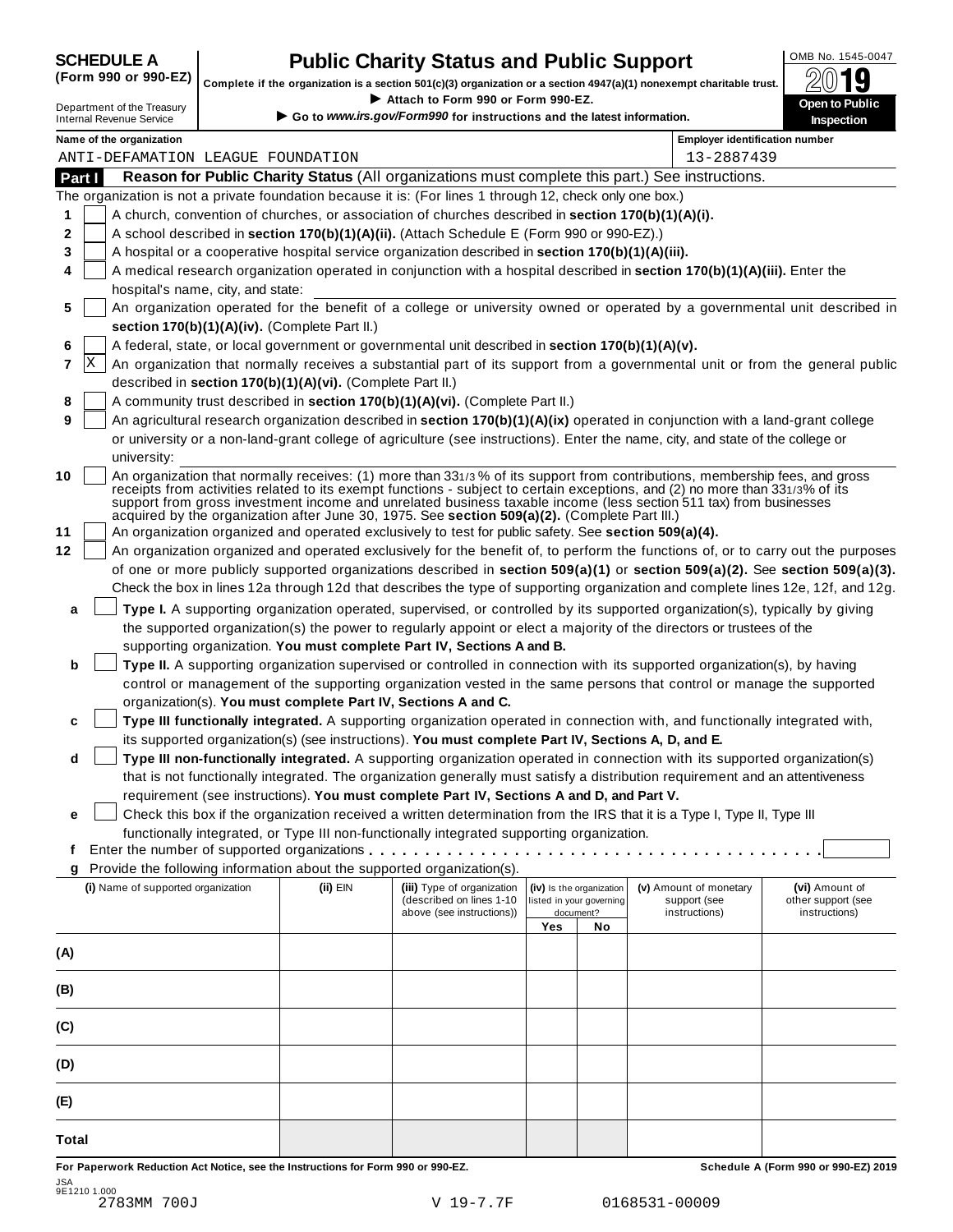#### Schedule <sup>A</sup> (Form <sup>990</sup> or 990-EZ) <sup>2019</sup> Page **2**

**Support Schedule for Organizations Described in Sections 170(b)(1)(A)(iv) and 170(b)(1)(A)(vi)** (Complete only if you checked the box on line 5, 7, or 8 of Part I or if the organization failed to qualify under Part III. If the organization fails to qualify under the tests listed below, please complete Part III.) **Part II**

|              | <b>Section A. Public Support</b>                                                                                                                                                                                   |            |               |             |               |             |                  |  |  |  |  |
|--------------|--------------------------------------------------------------------------------------------------------------------------------------------------------------------------------------------------------------------|------------|---------------|-------------|---------------|-------------|------------------|--|--|--|--|
|              | Calendar year (or fiscal year beginning in) ▶                                                                                                                                                                      | (a) 2015   | (b) 2016      | $(c)$ 2017  | $(d)$ 2018    | (e) 2019    | (f) Total        |  |  |  |  |
| 1            | Gifts, grants, contributions, and<br>membership fees received. (Do not<br>include any "unusual grants.")                                                                                                           | 3,563,755. | 15, 222, 448. | 12,555,479. | 15,745,422.   | 16,536,534. | 63, 623, 638.    |  |  |  |  |
| $\mathbf{2}$ | Tax revenues levied for the<br>organization's benefit and either paid<br>to or expended on its behalf                                                                                                              |            |               |             |               |             | 0.               |  |  |  |  |
| 3            | The value of services or facilities<br>furnished by a governmental unit to the<br>organization without charge                                                                                                      |            |               |             |               |             | 0.               |  |  |  |  |
| 4            | Total. Add lines 1 through 3                                                                                                                                                                                       | 3,563,755. | 15, 222, 448  | 12,555,479  | 15,745,422.   | 16,536,534. | 63, 623, 638.    |  |  |  |  |
| 5            | The portion of total contributions by<br>each person (other than a<br>governmental unit or publicly<br>supported organization) included on<br>line 1 that exceeds 2% of the amount<br>shown on line 11, column (f) |            |               |             |               |             | 13, 955, 324.    |  |  |  |  |
| 6            | Public support. Subtract line 5 from line 4                                                                                                                                                                        |            |               |             |               |             | 49,668,314.      |  |  |  |  |
|              | <b>Section B. Total Support</b>                                                                                                                                                                                    |            |               |             |               |             |                  |  |  |  |  |
|              | Calendar year (or fiscal year beginning in) ▶                                                                                                                                                                      | (a) 2015   | (b) 2016      | (c) 2017    | $(d)$ 2018    | (e) 2019    | (f) Total        |  |  |  |  |
| 7            | Amounts from line 4                                                                                                                                                                                                | 3,563,755. | 15, 222, 448. | 12,555,479  | 15, 745, 422. | 16,536,534. | 63, 623, 638.    |  |  |  |  |
| 8            | Gross income from interest, dividends,<br>payments received on securities loans,<br>rents, royalties, and income from<br>similar sources experiences                                                               | 2,489,608. | 1,958,679.    | 1,550,938.  | 2,110,627.    | 1,691,482.  | 9,801,334.       |  |  |  |  |
| 9            | Net income from unrelated business<br>activities, whether or not the business<br>is regularly carried on the control of the set of the set of the set of the set of the set of the set of the s                    | 235,915.   | 274,929.      | 291,108.    | 284,671.      | 355,154.    | 1,441,777.       |  |  |  |  |
| 10           | Other income. Do not include gain or<br>loss from the sale of capital assets<br>(Explain in Part VI.)                                                                                                              |            |               |             |               |             | 0.               |  |  |  |  |
| 11           | Total support. Add lines 7 through 10                                                                                                                                                                              |            |               |             |               |             | 74,866,749.      |  |  |  |  |
| 12           |                                                                                                                                                                                                                    |            |               |             |               |             | 1,459,730.       |  |  |  |  |
| 13           | First five years. If the Form 990 is for the organization's first, second, third, fourth, or fifth tax year as a section 501(c)(3)                                                                                 |            |               |             |               |             |                  |  |  |  |  |
|              | <b>Section C. Computation of Public Support Percentage</b>                                                                                                                                                         |            |               |             |               |             |                  |  |  |  |  |
| 14<br>15     | Public support percentage for 2019 (line 6, column (f) divided by line 11, column (f)).                                                                                                                            |            |               |             |               | 14<br>15    | 66.34%<br>68.30% |  |  |  |  |
|              | 16a 331/3% support test - 2019. If the organization did not check the box on line 13, and line 14 is 331/3% or more, check this                                                                                    |            |               |             |               |             |                  |  |  |  |  |
|              | box and stop here. The organization qualifies as a publicly supported organization                                                                                                                                 |            |               |             |               |             | Χ                |  |  |  |  |
|              | b 331/3% support test - 2018. If the organization did not check a box on line 13 or 16a, and line 15 is 331/3% or more, check                                                                                      |            |               |             |               |             |                  |  |  |  |  |
|              |                                                                                                                                                                                                                    |            |               |             |               |             |                  |  |  |  |  |
|              | 17a 10%-facts-and-circumstances test - 2019. If the organization did not check a box on line 13, 16a, or 16b, and line 14 is                                                                                       |            |               |             |               |             |                  |  |  |  |  |
|              | 10% or more, and if the organization meets the "facts-and-circumstances" test, check this box and stop here. Explain in                                                                                            |            |               |             |               |             |                  |  |  |  |  |
|              | Part VI how the organization meets the "facts-and-circumstances" test. The organization qualifies as a publicly supported                                                                                          |            |               |             |               |             |                  |  |  |  |  |
|              |                                                                                                                                                                                                                    |            |               |             |               |             |                  |  |  |  |  |
|              | b 10%-facts-and-circumstances test - 2018. If the organization did not check a box on line 13, 16a, 16b, or 17a, and line                                                                                          |            |               |             |               |             |                  |  |  |  |  |
|              | 15 is 10% or more, and if the organization meets the "facts-and-circumstances" test, check this box and stop here.                                                                                                 |            |               |             |               |             |                  |  |  |  |  |
|              | Explain in Part VI how the organization meets the "facts-and-circumstances" test. The organization qualifies as a publicly                                                                                         |            |               |             |               |             |                  |  |  |  |  |
|              | Private foundation. If the organization did not check a box on line 13, 16a, 16b, 17a, or 17b, check this box and see                                                                                              |            |               |             |               |             |                  |  |  |  |  |
| 18           |                                                                                                                                                                                                                    |            |               |             |               |             |                  |  |  |  |  |
|              |                                                                                                                                                                                                                    |            |               |             |               |             |                  |  |  |  |  |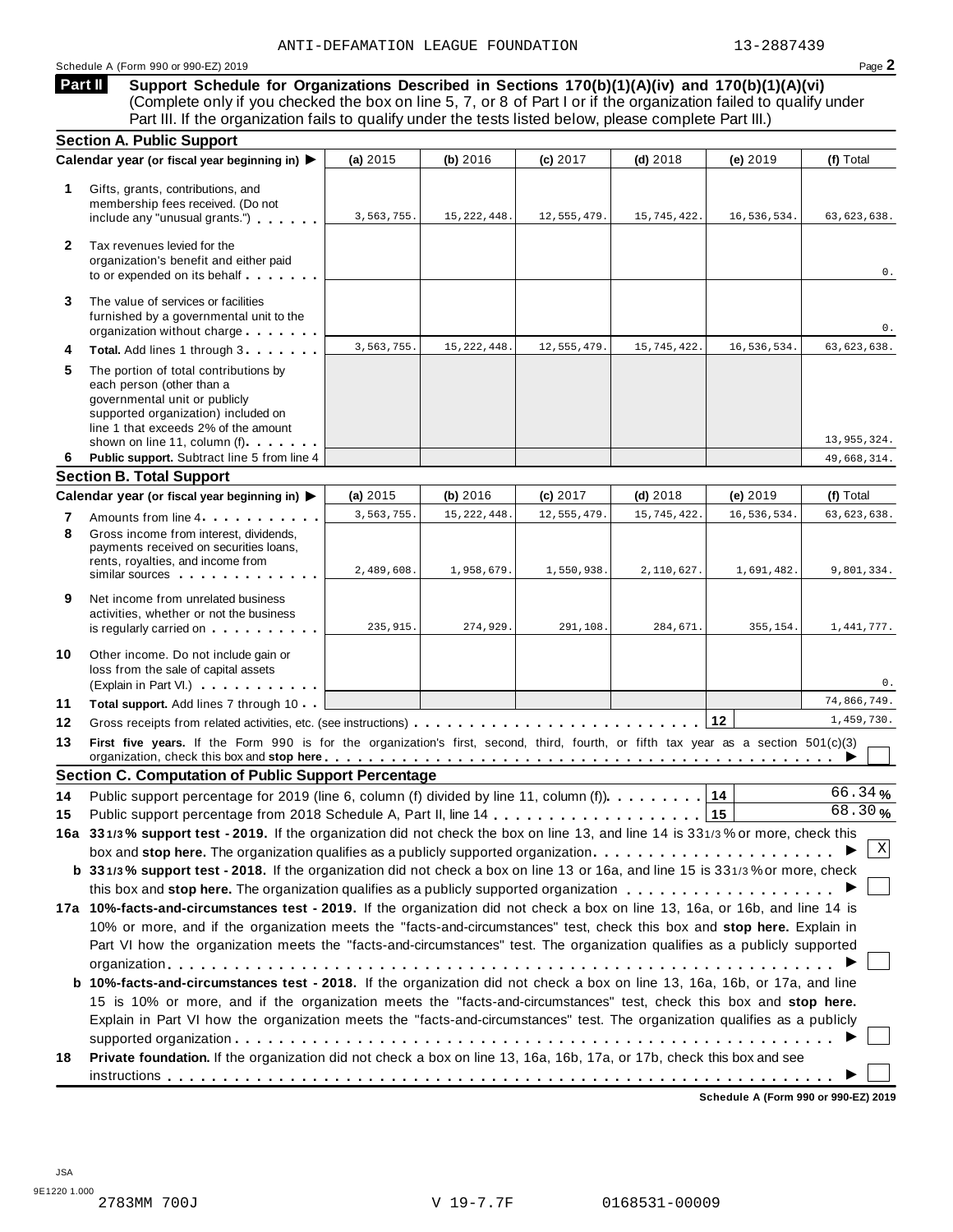#### Schedule A (Form 990 or 990-EZ) 2019 Page 3

## **Support Schedule for Organizations Described in Section 509(a)(2) Part III** (Complete only if you checked the box on line 10 of Part I or if the organization failed to qualify under Part II.

If the organization fails to qualify under the tests listed below, please complete Part II.) **Section A. Public Support**

|    | Section A. Public Support                                                                                                                                                                                                      |          |          |            |            |            |           |
|----|--------------------------------------------------------------------------------------------------------------------------------------------------------------------------------------------------------------------------------|----------|----------|------------|------------|------------|-----------|
|    | Calendar year (or fiscal year beginning in)                                                                                                                                                                                    | (a) 2015 | (b) 2016 | $(c)$ 2017 | $(d)$ 2018 | $(e)$ 2019 | (f) Total |
| 1. | Gifts, grants, contributions, and membership fees                                                                                                                                                                              |          |          |            |            |            |           |
|    | received. (Do not include any "unusual grants.")                                                                                                                                                                               |          |          |            |            |            |           |
| 2  | Gross receipts from admissions, merchandise                                                                                                                                                                                    |          |          |            |            |            |           |
|    | sold or services performed, or facilities                                                                                                                                                                                      |          |          |            |            |            |           |
|    | furnished in any activity that is related to the                                                                                                                                                                               |          |          |            |            |            |           |
|    | organization's tax-exempt purpose                                                                                                                                                                                              |          |          |            |            |            |           |
| 3  | Gross receipts from activities that are not an                                                                                                                                                                                 |          |          |            |            |            |           |
|    | unrelated trade or business under section 513                                                                                                                                                                                  |          |          |            |            |            |           |
| 4  | Tax revenues levied for the                                                                                                                                                                                                    |          |          |            |            |            |           |
|    | organization's benefit and either paid to                                                                                                                                                                                      |          |          |            |            |            |           |
|    | or expended on its behalf                                                                                                                                                                                                      |          |          |            |            |            |           |
| 5  | The value of services or facilities                                                                                                                                                                                            |          |          |            |            |            |           |
|    | furnished by a governmental unit to the                                                                                                                                                                                        |          |          |            |            |            |           |
|    |                                                                                                                                                                                                                                |          |          |            |            |            |           |
|    | organization without charge                                                                                                                                                                                                    |          |          |            |            |            |           |
| 6  | <b>Total.</b> Add lines 1 through 5                                                                                                                                                                                            |          |          |            |            |            |           |
|    | 7a Amounts included on lines 1, 2, and 3                                                                                                                                                                                       |          |          |            |            |            |           |
|    | received from disqualified persons                                                                                                                                                                                             |          |          |            |            |            |           |
|    | <b>b</b> Amounts included on lines 2 and 3<br>received from other than disqualified                                                                                                                                            |          |          |            |            |            |           |
|    | persons that exceed the greater of \$5,000                                                                                                                                                                                     |          |          |            |            |            |           |
|    | or 1% of the amount on line 13 for the year                                                                                                                                                                                    |          |          |            |            |            |           |
|    | c Add lines 7a and 7b                                                                                                                                                                                                          |          |          |            |            |            |           |
| 8  | Public support. (Subtract line 7c from                                                                                                                                                                                         |          |          |            |            |            |           |
|    | $line 6.)$ $\ldots$ $\ldots$ $\ldots$ $\ldots$ $\ldots$ $\ldots$ $\ldots$                                                                                                                                                      |          |          |            |            |            |           |
|    | <b>Section B. Total Support</b>                                                                                                                                                                                                |          |          |            |            |            |           |
|    | Calendar year (or fiscal year beginning in) ▶                                                                                                                                                                                  | (a) 2015 | (b) 2016 | (c) 2017   | $(d)$ 2018 | (e) 2019   | (f) Total |
| 9  | Amounts from line 6                                                                                                                                                                                                            |          |          |            |            |            |           |
|    | 10 a Gross income from interest, dividends,                                                                                                                                                                                    |          |          |            |            |            |           |
|    | payments received on securities loans,<br>rents, royalties, and income from similar                                                                                                                                            |          |          |            |            |            |           |
|    | sources and the set of the set of the set of the set of the set of the set of the set of the set of the set of the set of the set of the set of the set of the set of the set of the set of the set of the set of the set of t |          |          |            |            |            |           |
|    | <b>b</b> Unrelated business taxable income (less                                                                                                                                                                               |          |          |            |            |            |           |
|    | section 511 taxes) from businesses                                                                                                                                                                                             |          |          |            |            |            |           |
|    | acquired after June 30, 1975                                                                                                                                                                                                   |          |          |            |            |            |           |
|    | c Add lines 10a and 10b                                                                                                                                                                                                        |          |          |            |            |            |           |
| 11 | Net income from unrelated business                                                                                                                                                                                             |          |          |            |            |            |           |
|    | activities not included in line 10b, whether                                                                                                                                                                                   |          |          |            |            |            |           |
|    | or not the business is regularly carried on                                                                                                                                                                                    |          |          |            |            |            |           |
|    |                                                                                                                                                                                                                                |          |          |            |            |            |           |
| 12 | Other income. Do not include gain or                                                                                                                                                                                           |          |          |            |            |            |           |
|    | loss from the sale of capital assets                                                                                                                                                                                           |          |          |            |            |            |           |
|    | (Explain in Part VI.)                                                                                                                                                                                                          |          |          |            |            |            |           |
| 13 | Total support. (Add lines 9, 10c, 11,                                                                                                                                                                                          |          |          |            |            |            |           |
|    | and $12$ .) $\cdots$ $\cdots$ $\cdots$ $\cdots$                                                                                                                                                                                |          |          |            |            |            |           |
| 14 | First five years. If the Form 990 is for the organization's first, second, third, fourth, or fifth tax year as a section $501(c)(3)$                                                                                           |          |          |            |            |            |           |
|    |                                                                                                                                                                                                                                |          |          |            |            |            |           |
|    | <b>Section C. Computation of Public Support Percentage</b>                                                                                                                                                                     |          |          |            |            |            |           |
| 15 | Public support percentage for 2019 (line 8, column (f), divided by line 13, column (f))                                                                                                                                        |          |          |            |            | 15         | %         |
| 16 | Public support percentage from 2018 Schedule A, Part III, line 15                                                                                                                                                              |          |          |            |            | 16         | $\%$      |
|    | Section D. Computation of Investment Income Percentage                                                                                                                                                                         |          |          |            |            |            |           |
| 17 | Investment income percentage for 2019 (line 10c, column (f), divided by line 13, column (f)                                                                                                                                    |          |          |            |            | 17         | %         |
| 18 |                                                                                                                                                                                                                                |          |          |            |            | 18         | $\%$      |
|    | 19a 331/3% support tests - 2019. If the organization did not check the box on line 14, and line 15 is more than 331/3%, and line                                                                                               |          |          |            |            |            |           |
|    | 17 is not more than 331/3%, check this box and stop here. The organization qualifies as a publicly supported organization                                                                                                      |          |          |            |            |            |           |
|    | <b>b</b> 331/3% support tests - 2018. If the organization did not check a box on line 14 or line 19a, and line 16 is more than 331/3%, and                                                                                     |          |          |            |            |            |           |
|    | line 18 is not more than 331/3%, check this box and stop here. The organization qualifies as a publicly supported organization                                                                                                 |          |          |            |            |            |           |
|    | <b>Private foundation.</b> If the organization did not check a box on line 14, 19a, or 19b, check this box and see instructions                                                                                                |          |          |            |            |            |           |
| 20 |                                                                                                                                                                                                                                |          |          |            |            |            |           |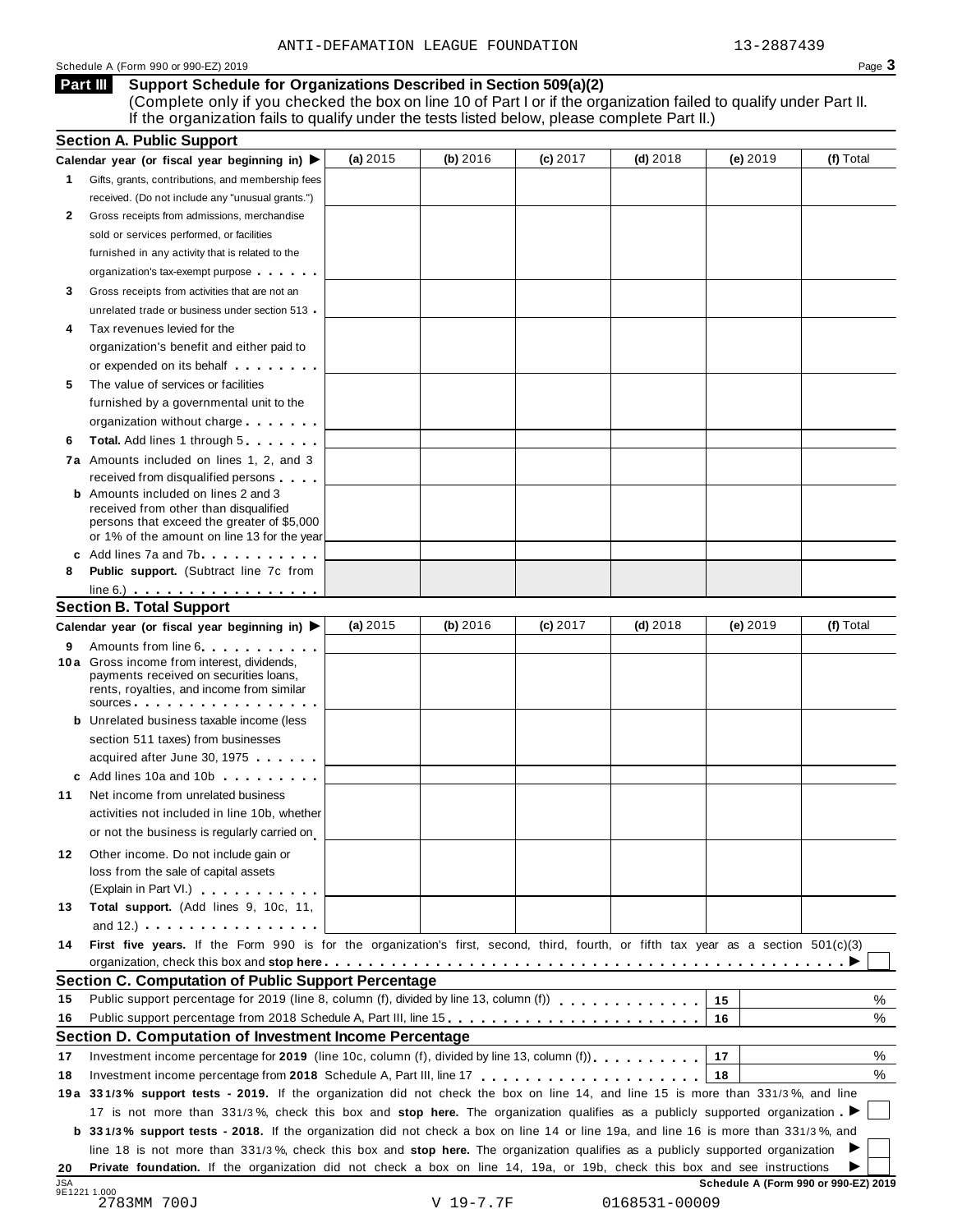**Yes No**

**2**

**3a**

**3b**

**3c**

**4a**

**4b**

**4c**

**5a**

**5b 5c**

**6**

**7**

**8**

**9a**

**9b**

**9c**

**10a**

#### **Part IV Supporting Organizations**

(Complete only if you checked a box in line 12 on Part I. If you checked 12a of Part I, complete Sections A and B. If you checked 12b of Part I, complete Sections A and C. If you checked 12c of Part I, complete Sections A, D, and E. If you checked 12d of Part I, complete Sections A and D, and complete Part V.)

#### **Section A. All Supporting Organizations**

- **1** Are all of the organization's supported organizations listed by name in the organization's governing documents? *If "No," describe in Part VI how the supported organizations are designated. If designated by class or purpose, describe the designation. If historic and continuing relationship, explain.* **1**
- **2** Did the organization have any supported organization that does not have an IRS determination of status under section 509(a)(1) or (2)? *If"Yes," explain in Part VI how the organization determined that the supported organization was described in section 509(a)(1) or (2).*
- **3 a** Did the organization have a supported organization described in section 501(c)(4), (5), or (6)? *If "Yes," answer (b) and (c) below.*
- **b** Did the organization confirm that each supported organization qualified under section 501(c)(4), (5), or (6) and | satisfied the public support tests under section 509(a)(2)? *If "Yes," describe in Part VI when and how the organization made the determination.*
- **c** Did the organization ensure that all support to such organizations was used exclusively for section 170(c)(2)(B) purposes? *If"Yes," explain in Part VI what controls the organization put in place to ensure such use.*
- **4 a** Was any supported organization not organized in the United States ("foreign supported organization")? *If "Yes," and if you checked 12a or 12b in Part I, answer (b) and (c) below.*
- **b** Did the organization have ultimate control and discretion in deciding whether to make grants to the foreign | supported organization? *If "Yes," describe in Part VI how the organization had such control and discretion despite being controlled or supervised by or in connection with its supported organizations.*
- **c** Did the organization support any foreign supported organization that does not have an IRS determination under sections 501(c)(3) and 509(a)(1) or (2)? *If "Yes," explain in Part VI what controls the organization used to ensure that all support to the foreign supported organization was used exclusively for section 170(c)(2)(B) purposes.*
- **5 a** Did the organization add, substitute, or remove any supported organizations during the tax year? *If "Yes,"* answer (b) and (c) below (if applicable). Also, provide detail in Part VI, including (i) the names and EIN *numbers of the supported organizations added, substituted, or removed; (ii) the reasons for each such action;* (iii) the authority under the organization's organizing document authorizing such action; and (iv) how the action *was accomplished (such as by amendment to the organizing document).*
- **b Type I or Type II only.** Was any added or substituted supported organization part of a class already designated in the organization's organizing document?
- **c Substitutions only.** Was the substitution the result of an event beyond the organization's control?
- **6** Did the organization provide support (whether in the form of grants or the provision of services or facilities) to anyone other than (i) its supported organizations, (ii) individuals that are part of the charitable class benefited by one or more of its supported organizations, or (iii) other supporting organizations that also support or benefit one or more of the filing organization's supported organizations? *If"Yes," provide detail in Part VI.*
- **7** Did the organization provide a grant, loan, compensation, or other similar payment to a substantial contributor (as defined in section 4958(c)(3)(C)), a family member of a substantial contributor, or a 35% controlled entity with regard to a substantial contributor? *If"Yes," complete Part I of Schedule L (Form 990 or 990-EZ).*
- **8** Did the organization make a loan to a disqualified person (as defined in section 4958) not described in line 7? *If "Yes," complete Part I of Schedule L (Form 990 or 990-EZ).*
- **9a** Was the organization controlled directly or indirectly at any time during the tax year by one or more | disqualified persons as defined in section 4946 (other than foundation managers and organizations described in section 509(a)(1) or (2))? *If"Yes," provide detail in Part VI.*
- **b** Did one or more disqualified persons (as defined in line 9a) hold a controlling interest in any entity in which | the supporting organization had an interest? *If"Yes," provide detail in Part VI.*
- **c** Did a disqualified person (as defined in line 9a) have an ownership interest in, or derive any personal benefit from, assets in which the supporting organization also had an interest? *If"Yes," provide detail in Part VI.*
- **10a** Was the organization subject to the excess business holdings rules of section 4943 because of section | 4943(f) (regarding certain Type II supporting organizations, and all Type III non-functionally integrated supporting organizations)? *If"Yes," answer 10b below.*
	- **b** Did the organization have any excess business holdings in the tax year? *(Use Schedule C, Form 4720, to determine whether the organization had excess business holdings.)*

JSA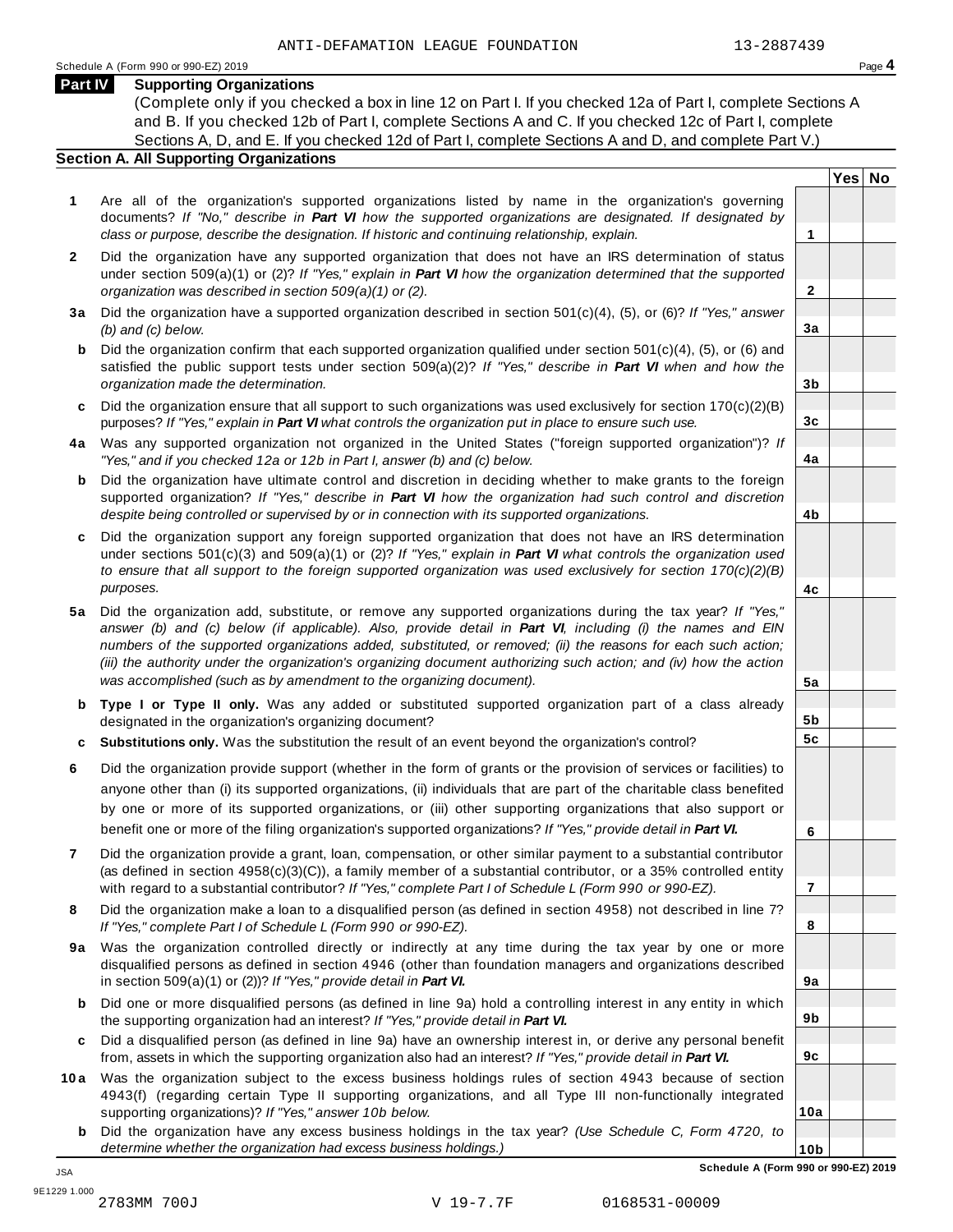|                | 13-2887439<br>ANTI-DEFAMATION LEAGUE FOUNDATION                                                                                                                                                                                                                                                                                                                                                                                                                                                                                                                    |                 |        |        |
|----------------|--------------------------------------------------------------------------------------------------------------------------------------------------------------------------------------------------------------------------------------------------------------------------------------------------------------------------------------------------------------------------------------------------------------------------------------------------------------------------------------------------------------------------------------------------------------------|-----------------|--------|--------|
|                | Schedule A (Form 990 or 990-EZ) 2019                                                                                                                                                                                                                                                                                                                                                                                                                                                                                                                               |                 |        | Page 5 |
| <b>Part IV</b> | <b>Supporting Organizations (continued)</b>                                                                                                                                                                                                                                                                                                                                                                                                                                                                                                                        |                 |        |        |
|                |                                                                                                                                                                                                                                                                                                                                                                                                                                                                                                                                                                    |                 | Yes No |        |
| 11             | Has the organization accepted a gift or contribution from any of the following persons?                                                                                                                                                                                                                                                                                                                                                                                                                                                                            |                 |        |        |
| a              | A person who directly or indirectly controls, either alone or together with persons described in (b) and (c)                                                                                                                                                                                                                                                                                                                                                                                                                                                       |                 |        |        |
|                | below, the governing body of a supported organization?                                                                                                                                                                                                                                                                                                                                                                                                                                                                                                             | 11a             |        |        |
| b              | A family member of a person described in (a) above?                                                                                                                                                                                                                                                                                                                                                                                                                                                                                                                | 11 <sub>b</sub> |        |        |
| C              | A 35% controlled entity of a person described in (a) or (b) above? If "Yes" to a, b, or c, provide detail in Part VI.<br><b>Section B. Type I Supporting Organizations</b>                                                                                                                                                                                                                                                                                                                                                                                         | 11c             |        |        |
|                |                                                                                                                                                                                                                                                                                                                                                                                                                                                                                                                                                                    |                 | Yes No |        |
|                |                                                                                                                                                                                                                                                                                                                                                                                                                                                                                                                                                                    |                 |        |        |
| 1              | Did the directors, trustees, or membership of one or more supported organizations have the power to<br>regularly appoint or elect at least a majority of the organization's directors or trustees at all times during the<br>tax year? If "No," describe in Part VI how the supported organization(s) effectively operated, supervised, or<br>controlled the organization's activities. If the organization had more than one supported organization,<br>describe how the powers to appoint and/or remove directors or trustees were allocated among the supported |                 |        |        |
|                | organizations and what conditions or restrictions, if any, applied to such powers during the tax year.                                                                                                                                                                                                                                                                                                                                                                                                                                                             | 1               |        |        |
| 2              | Did the organization operate for the benefit of any supported organization other than the supported<br>organization(s) that operated, supervised, or controlled the supporting organization? If "Yes," explain in Part<br>VI how providing such benefit carried out the purposes of the supported organization(s) that operated,<br>supervised, or controlled the supporting organization.                                                                                                                                                                         | $\mathbf{2}$    |        |        |
|                | <b>Section C. Type II Supporting Organizations</b>                                                                                                                                                                                                                                                                                                                                                                                                                                                                                                                 |                 |        |        |
|                |                                                                                                                                                                                                                                                                                                                                                                                                                                                                                                                                                                    |                 | Yes No |        |
| 1              | Were a majority of the organization's directors or trustees during the tax year also a majority of the directors<br>or trustees of each of the organization's supported organization(s)? If "No," describe in Part VI how control<br>or management of the supporting organization was vested in the same persons that controlled or managed                                                                                                                                                                                                                        |                 |        |        |
|                | the supported organization(s).                                                                                                                                                                                                                                                                                                                                                                                                                                                                                                                                     | 1               |        |        |
|                | <b>Section D. All Type III Supporting Organizations</b>                                                                                                                                                                                                                                                                                                                                                                                                                                                                                                            |                 |        |        |
|                |                                                                                                                                                                                                                                                                                                                                                                                                                                                                                                                                                                    |                 | Yes No |        |
| 1              | Did the organization provide to each of its supported organizations, by the last day of the fifth month of the<br>organization's tax year, (i) a written notice describing the type and amount of support provided during the prior<br>tax year, (ii) a copy of the Form 990 that was most recently filed as of the date of notification, and (iii) copies of<br>the organization's governing documents in effect on the date of notification, to the extent not previously<br>provided?                                                                           | 1               |        |        |
| $\mathbf{2}$   | Were any of the organization's officers, directors, or trustees either (i) appointed or elected by the supported<br>organization(s) or (ii) serving on the governing body of a supported organization? If "No," explain in Part VI how<br>the organization maintained a close and continuous working relationship with the supported organization(s).                                                                                                                                                                                                              | $\mathbf{2}$    |        |        |
| 3              | By reason of the relationship described in (2), did the organization's supported organizations have a<br>significant voice in the organization's investment policies and in directing the use of the organization's<br>income or assets at all times during the tax year? If "Yes," describe in Part VI the role the organization's                                                                                                                                                                                                                                |                 |        |        |
|                | supported organizations played in this regard.                                                                                                                                                                                                                                                                                                                                                                                                                                                                                                                     | 3               |        |        |
|                | Section E. Type III Functionally Integrated Supporting Organizations                                                                                                                                                                                                                                                                                                                                                                                                                                                                                               |                 |        |        |
| 1              | Check the box next to the method that the organization used to satisfy the Integral Part Test during the year (see instructions).                                                                                                                                                                                                                                                                                                                                                                                                                                  |                 |        |        |
| a              | The organization satisfied the Activities Test. Complete line 2 below.                                                                                                                                                                                                                                                                                                                                                                                                                                                                                             |                 |        |        |
| b              | The organization is the parent of each of its supported organizations. Complete line 3 below.                                                                                                                                                                                                                                                                                                                                                                                                                                                                      |                 |        |        |
| C              | The organization supported a governmental entity. Describe in Part VI how you supported a government entity (see instructions).                                                                                                                                                                                                                                                                                                                                                                                                                                    |                 |        |        |
|                |                                                                                                                                                                                                                                                                                                                                                                                                                                                                                                                                                                    |                 | Yes No |        |
| $\mathbf{2}$   | Activities Test. Answer (a) and (b) below.                                                                                                                                                                                                                                                                                                                                                                                                                                                                                                                         |                 |        |        |
| а              | Did substantially all of the organization's activities during the tax year directly further the exempt purposes of<br>the supported organization(s) to which the organization was responsive? If "Yes," then in Part VI identify<br>those supported organizations and explain how these activities directly furthered their exempt purposes,                                                                                                                                                                                                                       |                 |        |        |
|                | how the organization was responsive to those supported organizations, and how the organization determined<br>that these activities constituted substantially all of its activities.                                                                                                                                                                                                                                                                                                                                                                                | 2a              |        |        |
| b              | Did the activities described in (a) constitute activities that, but for the organization's involvement, one or more<br>of the organization's supported organization(s) would have been engaged in? If "Yes," explain in Part VI the<br>reasons for the organization's position that its supported organization(s) would have engaged in these<br>activities but for the organization's involvement.                                                                                                                                                                |                 |        |        |
|                |                                                                                                                                                                                                                                                                                                                                                                                                                                                                                                                                                                    | 2b              |        |        |
| 3<br>a         | Parent of Supported Organizations. Answer (a) and (b) below.<br>Did the organization have the power to regularly appoint or elect a majority of the officers, directors, or                                                                                                                                                                                                                                                                                                                                                                                        |                 |        |        |
| b              | trustees of each of the supported organizations? Provide details in Part VI.<br>Did the organization exercise a substantial degree of direction over the policies, programs, and activities of each                                                                                                                                                                                                                                                                                                                                                                | 3a              |        |        |
|                | of its supported organizations? If "Yes," describe in Part VI the role played by the organization in this regard.                                                                                                                                                                                                                                                                                                                                                                                                                                                  | 3 <sub>b</sub>  |        |        |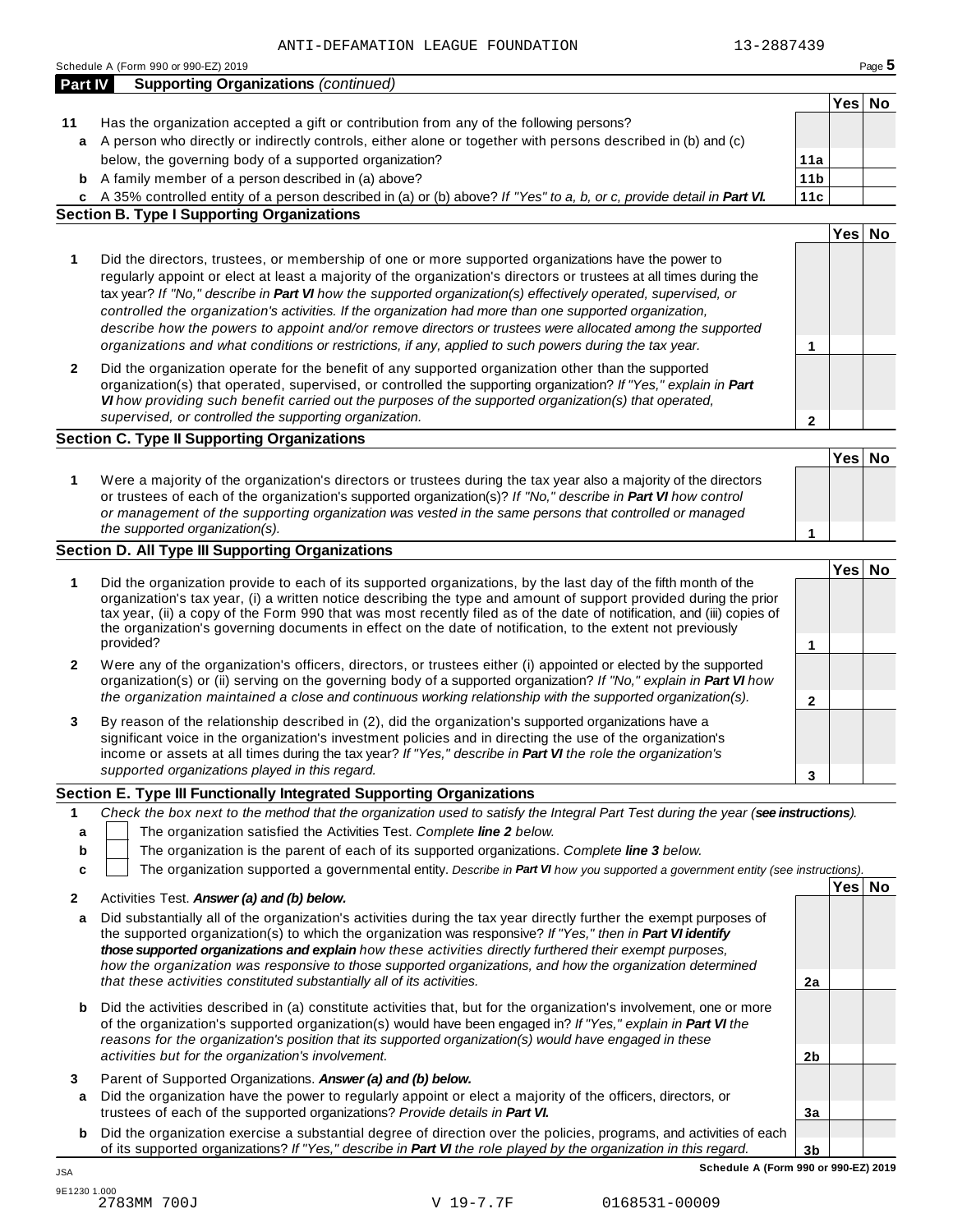| Schedule A (Form 990 or 990-EZ) 2019                                                                                                  |                         |                | Page 6                         |
|---------------------------------------------------------------------------------------------------------------------------------------|-------------------------|----------------|--------------------------------|
| Type III Non-Functionally Integrated 509(a)(3) Supporting Organizations<br><b>Part V</b>                                              |                         |                |                                |
| Check here if the organization satisfied the Integral Part Test as a qualifying trust on Nov. 20, 1970 (explain in Part VI). See<br>1 |                         |                |                                |
| instructions. All other Type III non-functionally integrated supporting organizations must complete Sections A through E.             |                         |                |                                |
| <b>Section A - Adjusted Net Income</b>                                                                                                |                         | (A) Prior Year | (B) Current Year<br>(optional) |
| 1 Net short-term capital gain                                                                                                         | $\mathbf{1}$            |                |                                |
| 2 Recoveries of prior-year distributions                                                                                              | $\mathbf 2$             |                |                                |
| 3 Other gross income (see instructions)                                                                                               | 3                       |                |                                |
| 4 Add lines 1 through 3.                                                                                                              | 4                       |                |                                |
| 5 Depreciation and depletion                                                                                                          | 5                       |                |                                |
| 6 Portion of operating expenses paid or incurred for production or                                                                    |                         |                |                                |
| collection of gross income or for management, conservation, or                                                                        |                         |                |                                |
| maintenance of property held for production of income (see instructions)                                                              | 6                       |                |                                |
| <b>7</b> Other expenses (see instructions)                                                                                            | $\overline{7}$          |                |                                |
| 8 Adjusted Net Income (subtract lines 5, 6, and 7 from line 4)                                                                        | 8                       |                |                                |
| <b>Section B - Minimum Asset Amount</b>                                                                                               |                         | (A) Prior Year | (B) Current Year<br>(optional) |
| 1 Aggregate fair market value of all non-exempt-use assets (see                                                                       |                         |                |                                |
| instructions for short tax year or assets held for part of year):                                                                     |                         |                |                                |
| a Average monthly value of securities                                                                                                 | 1a                      |                |                                |
| <b>b</b> Average monthly cash balances                                                                                                | 1 <sub>b</sub>          |                |                                |
| c Fair market value of other non-exempt-use assets                                                                                    | 1 <sub>c</sub>          |                |                                |
| d Total (add lines 1a, 1b, and 1c)                                                                                                    | 1 <sub>d</sub>          |                |                                |
| e Discount claimed for blockage or other                                                                                              |                         |                |                                |
| factors (explain in detail in Part VI):                                                                                               |                         |                |                                |
| 2 Acquisition indebtedness applicable to non-exempt-use assets                                                                        | $\overline{\mathbf{2}}$ |                |                                |
| 3 Subtract line 2 from line 1d.                                                                                                       | $\overline{\mathbf{3}}$ |                |                                |
| 4 Cash deemed held for exempt use. Enter 1-1/2% of line 3 (for greater amount,<br>see instructions).                                  | 4                       |                |                                |
| 5 Net value of non-exempt-use assets (subtract line 4 from line 3)                                                                    | 5                       |                |                                |
| 6 Multiply line 5 by .035.                                                                                                            | $6\phantom{1}$          |                |                                |
| 7 Recoveries of prior-year distributions                                                                                              | $\overline{7}$          |                |                                |
| 8 Minimum Asset Amount (add line 7 to line 6)                                                                                         | 8                       |                |                                |
| <b>Section C - Distributable Amount</b>                                                                                               |                         |                | <b>Current Year</b>            |
| 1 Adjusted net income for prior year (from Section A, line 8, Column A)                                                               | $\mathbf{1}$            |                |                                |
| 2 Enter 85% of line 1.                                                                                                                | $\mathbf 2$             |                |                                |
| 3 Minimum asset amount for prior year (from Section B, line 8, Column A)                                                              | 3                       |                |                                |
| 4 Enter greater of line 2 or line 3.                                                                                                  | 4                       |                |                                |
| 5 Income tax imposed in prior year                                                                                                    | 5                       |                |                                |
| 6 Distributable Amount. Subtract line 5 from line 4, unless subject to                                                                |                         |                |                                |
| emergency temporary reduction (see instructions).                                                                                     | 6                       |                |                                |

**7** | Check here if the current year is the organization's first as a non-functionally integrated Type III supporting organization (see instructions).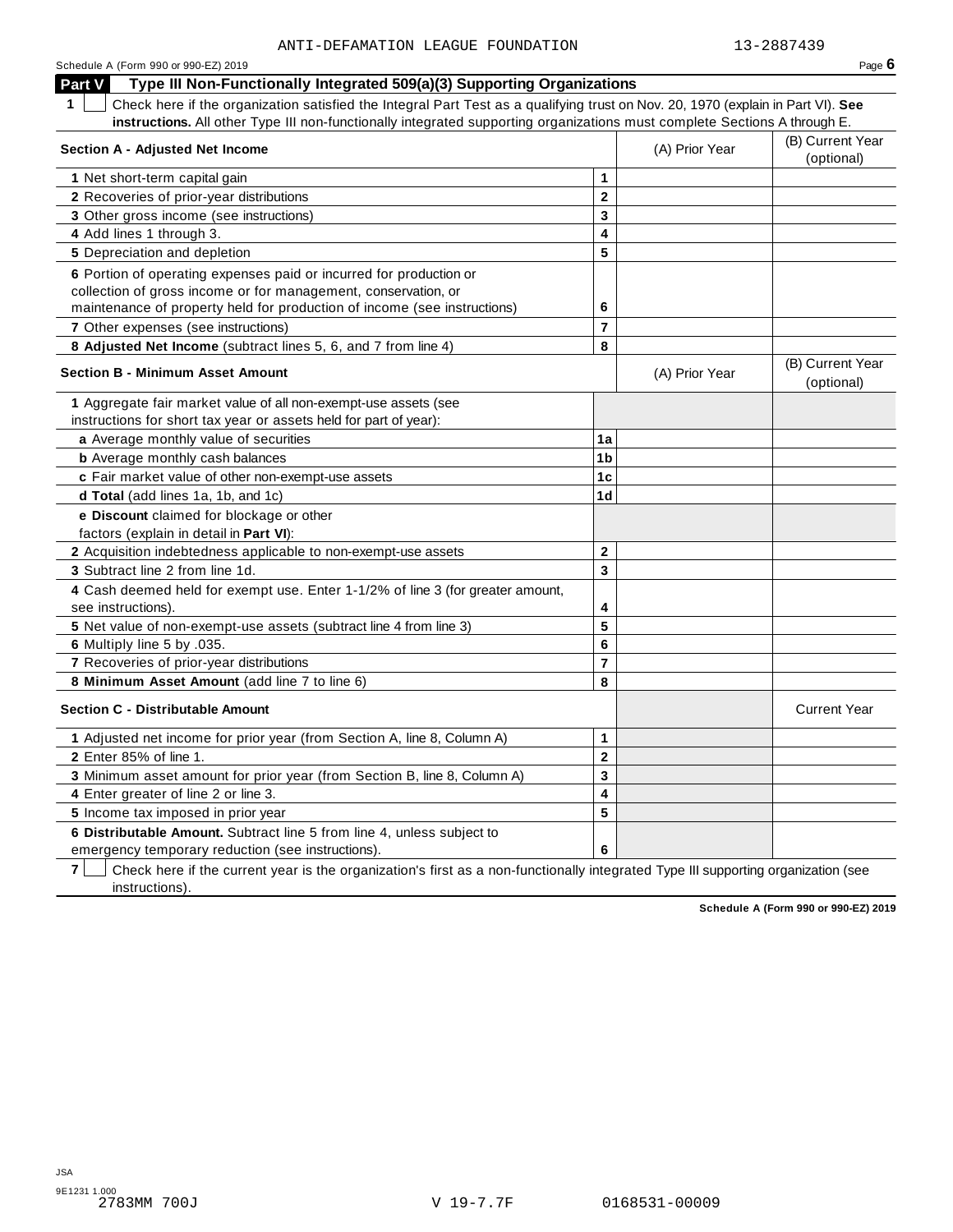|                | Schedule A (Form 990 or 990-EZ) 2019                                                       |                                    |                                               | Page 7                                           |
|----------------|--------------------------------------------------------------------------------------------|------------------------------------|-----------------------------------------------|--------------------------------------------------|
| Part V         | Type III Non-Functionally Integrated 509(a)(3) Supporting Organizations (continued)        |                                    |                                               |                                                  |
|                | <b>Section D - Distributions</b>                                                           |                                    |                                               | <b>Current Year</b>                              |
| 1              | Amounts paid to supported organizations to accomplish exempt purposes                      |                                    |                                               |                                                  |
| $\mathbf{2}$   | Amounts paid to perform activity that directly furthers exempt purposes of supported       |                                    |                                               |                                                  |
|                | organizations, in excess of income from activity                                           |                                    |                                               |                                                  |
| 3              | Administrative expenses paid to accomplish exempt purposes of supported organizations      |                                    |                                               |                                                  |
| 4              | Amounts paid to acquire exempt-use assets                                                  |                                    |                                               |                                                  |
| 5              | Qualified set-aside amounts (prior IRS approval required)                                  |                                    |                                               |                                                  |
| 6              | Other distributions (describe in Part VI). See instructions.                               |                                    |                                               |                                                  |
| 7              | Total annual distributions. Add lines 1 through 6.                                         |                                    |                                               |                                                  |
| 8              | Distributions to attentive supported organizations to which the organization is responsive |                                    |                                               |                                                  |
|                | (provide details in Part VI). See instructions.                                            |                                    |                                               |                                                  |
| 9              | Distributable amount for 2019 from Section C, line 6                                       |                                    |                                               |                                                  |
| 10             | Line 8 amount divided by line 9 amount                                                     |                                    |                                               |                                                  |
|                | Section E - Distribution Allocations (see instructions)                                    | (i)<br><b>Excess Distributions</b> | (ii)<br><b>Underdistributions</b><br>Pre-2019 | (iii)<br><b>Distributable</b><br>Amount for 2019 |
| 1              | Distributable amount for 2019 from Section C, line 6                                       |                                    |                                               |                                                  |
| $\mathbf{2}$   | Underdistributions, if any, for years prior to 2019                                        |                                    |                                               |                                                  |
|                | (reasonable cause required - explain in Part VI). See                                      |                                    |                                               |                                                  |
|                | instructions.                                                                              |                                    |                                               |                                                  |
| 3              | Excess distributions carryover, if any, to 2019                                            |                                    |                                               |                                                  |
| a              | From 2014 <b></b>                                                                          |                                    |                                               |                                                  |
| b              | From 2015                                                                                  |                                    |                                               |                                                  |
| c              | From 2016 <b></b>                                                                          |                                    |                                               |                                                  |
| d              | From 2017                                                                                  |                                    |                                               |                                                  |
| е              | From 2018                                                                                  |                                    |                                               |                                                  |
| f              | Total of lines 3a through e                                                                |                                    |                                               |                                                  |
| g              | Applied to underdistributions of prior years                                               |                                    |                                               |                                                  |
| h              | Applied to 2019 distributable amount                                                       |                                    |                                               |                                                  |
| j.             | Carryover from 2014 not applied (see instructions)                                         |                                    |                                               |                                                  |
|                | Remainder. Subtract lines 3g, 3h, and 3i from 3f.                                          |                                    |                                               |                                                  |
| 4              | Distributions for 2019 from                                                                |                                    |                                               |                                                  |
|                | Section D, line 7:<br>\$                                                                   |                                    |                                               |                                                  |
| a              | Applied to underdistributions of prior years                                               |                                    |                                               |                                                  |
| b              | Applied to 2019 distributable amount                                                       |                                    |                                               |                                                  |
|                | Remainder. Subtract lines 4a and 4b from 4                                                 |                                    |                                               |                                                  |
| 5              | Remaining underdistributions for years prior to 2019, if                                   |                                    |                                               |                                                  |
|                | any. Subtract lines 3g and 4a from line 2. For result                                      |                                    |                                               |                                                  |
|                | greater than zero, explain in Part VI. See instructions.                                   |                                    |                                               |                                                  |
| 6              | Remaining underdistributions for 2019. Subtract lines 3h                                   |                                    |                                               |                                                  |
|                | and 4b from line 1. For result greater than zero, explain in                               |                                    |                                               |                                                  |
|                | Part VI. See instructions.                                                                 |                                    |                                               |                                                  |
| $\overline{7}$ | Excess distributions carryover to 2020. Add lines 3j                                       |                                    |                                               |                                                  |
|                | and 4c.                                                                                    |                                    |                                               |                                                  |
| 8              | Breakdown of line 7:                                                                       |                                    |                                               |                                                  |
| a              | Excess from 2015                                                                           |                                    |                                               |                                                  |
| b              | Excess from 2016                                                                           |                                    |                                               |                                                  |
| c              | Excess from 2017                                                                           |                                    |                                               |                                                  |
| d              | Excess from 2018                                                                           |                                    |                                               |                                                  |
| е              | Excess from 2019                                                                           |                                    |                                               |                                                  |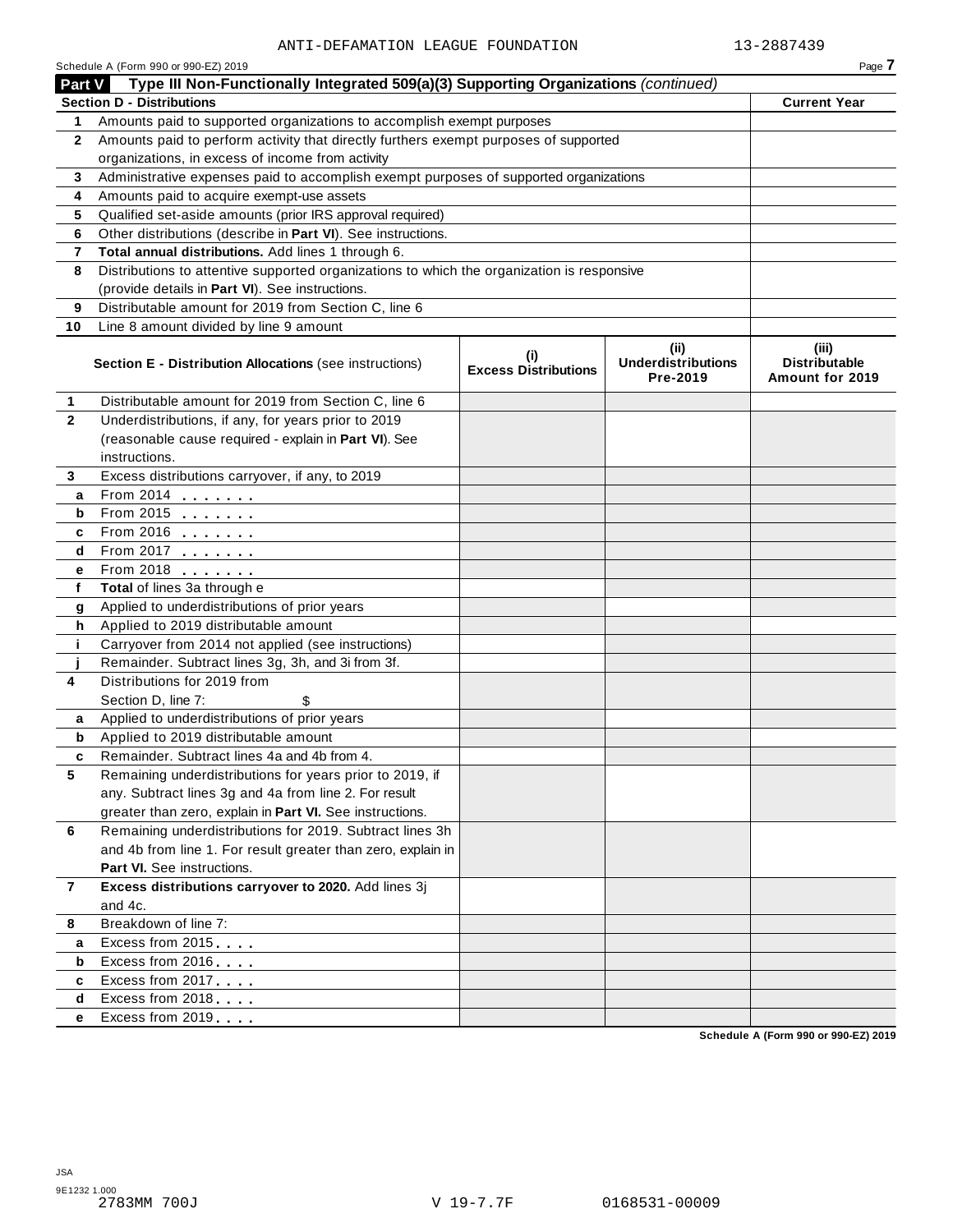Schedule <sup>A</sup> (Form <sup>990</sup> or 990-EZ) <sup>2019</sup> Page **8**

**Supplemental Information.** Provide the explanations required by Part II, line 10; Part II, line 17a or 17b; Part **Part VI** III, line 12; Part IV, Section A, lines 1, 2, 3b, 3c, 4b, 4c, 5a, 6, 9a, 9b, 9c, 11a, 11b, and 11c; Part IV, Section B, lines 1 and 2; Part IV, Section C, line 1; Part IV, Section D, lines 2 and 3; Part IV, Section E, lines 1c, 2a, 2b, 3a and 3b; Part V, line 1; Part V, Section B, line 1e; Part V, Section D, lines 5, 6, and 8; and Part V, Section E, lines 2, 5, and 6. Also complete this part for any additional information. (See instructions.)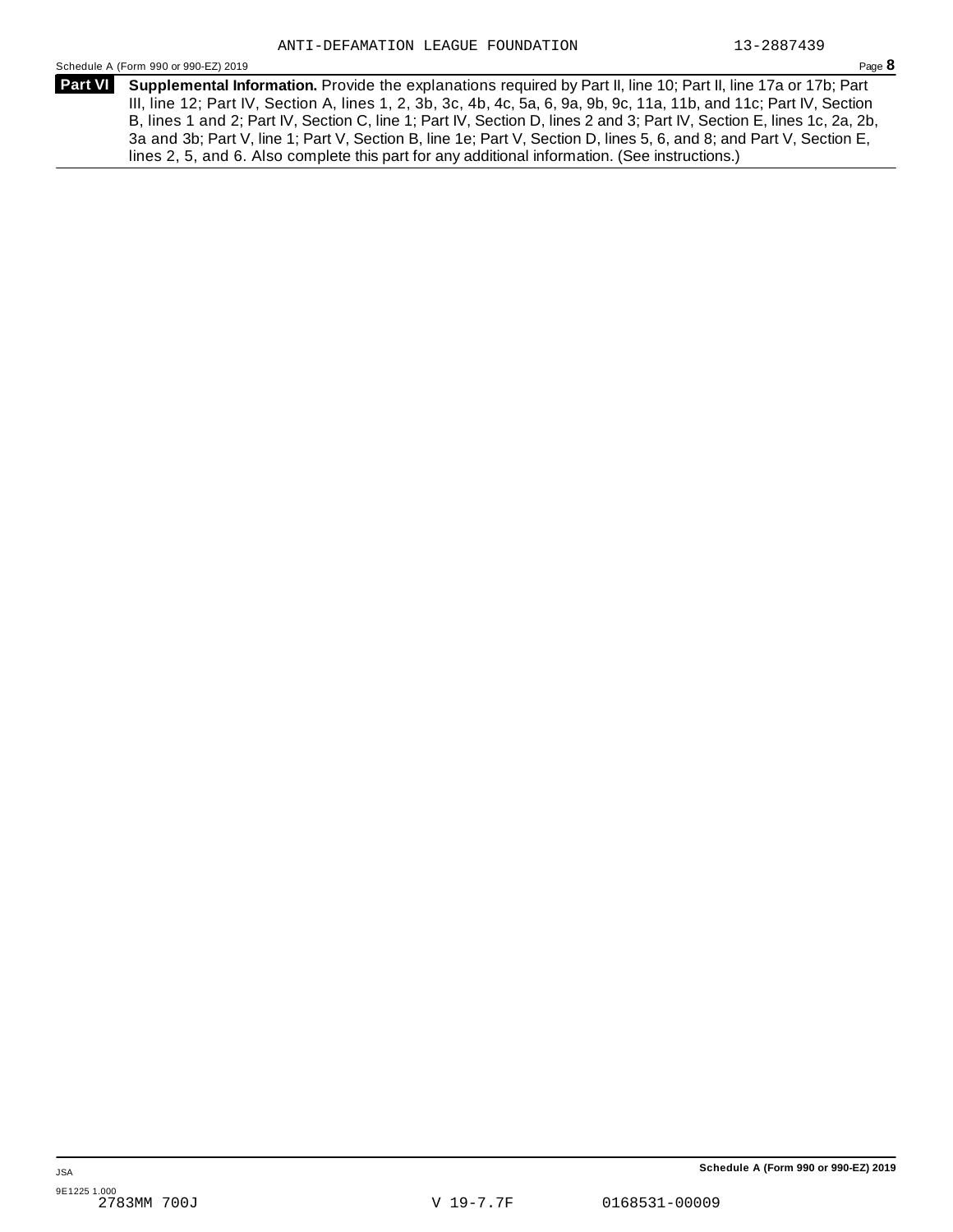**(Form 990, 990-EZ, or 990-PF)** Department of the Treasury<br>Internal Revenue Service

## **Schedule B chedule of Contributors**

(Porm 990, Form 990, Form 990-EZ, or Form 990-PF.<br>Department of the Treasury → Attach to Form 990, Form 990-EZ, or Form 990-PF.<br>Internal Revenue Service → → Go to www.irs.gov/Form990 for the latest information.<br>Name of th

2019

ANTI-DEFAMATION LEAGUE FOUNDATION

13-2887439

| Filers of:         | Section:                                                                    |
|--------------------|-----------------------------------------------------------------------------|
| Form 990 or 990-EZ | $\mathbf{X}$<br>$501(c)$ (3<br>) (enter number) organization                |
|                    | $4947(a)(1)$ nonexempt charitable trust not treated as a private foundation |
|                    | 527 political organization                                                  |
| Form 990-PF        | $501(c)(3)$ exempt private foundation                                       |
|                    | 4947(a)(1) nonexempt charitable trust treated as a private foundation       |
|                    | 501(c)(3) taxable private foundation                                        |

Check if your organization is covered by the **General Rule** or a **Special Rule.**

**Note:** Only a section 501(c)(7), (8), or (10) organization can check boxes for both the General Rule and a Special Rule. See instructions.

#### **General Rule**

For an organization filing Form 990, 990-EZ, or 990-PF that received, during the year, contributions totaling \$5,000 or more (in money or property) from any one contributor. Complete Parts I and II. See instructions for determining a contributor's total contributions.

#### **Special Rules**

 $\text{X}$  For an organization described in section 501(c)(3) filing Form 990 or 990-EZ that met the 33 1/3% support test of the regulations under sections 509(a)(1) and 170(b)(1)(A)(vi), that checked Schedule A (Form 990 or 990-EZ), Part II, line 13, 16a, or 16b, and that received from any one contributor, during the year, total contributions of the greater of **(1)** \$5,000; or **(2)** 2% of the amount on (i) Form 990, Part VIII, line 1h; or (ii) Form 990-EZ, line 1. Complete Parts I and II.

For an organization described in section 501(c)(7), (8), or (10) filing Form 990 or 990-EZ that received from any one contributor, during the year, total contributions of more than \$1,000 *exclusively* for religious, charitable, scientific, literary, or educational purposes, or for the prevention of cruelty to children or animals. Complete Parts I, II, and III.

For an organization described in section 501(c)(7), (8), or (10) filing Form 990 or 990-EZ that received from any one contributor, during the year, contributions *exclusively* for religious, charitable, etc., purposes, but no such contributions totaled more than \$1,000. If this box is checked, enter here the total contributions that were received during the year for an *exclusively* religious, charitable, etc., purpose. Don't complete any of the parts unless the **General Rule** applies to this organization because it received *nonexclusively* religious, charitable, etc., contributions totaling \$5,000 or more during the year m m m m m m m m m m m m m m m m m m m m m m m m m m m m m m m I \$

**Caution:** An organization that isn't covered by the General Rule and/or the Special Rules doesn't file Schedule B (Form 990, 990-EZ, or 990-PF), but it **must** answer "No" on Part IV, line 2, of its Form 990; or check the box on line H of its Form 990-EZ or on its Form 990-PF, Part I, line 2, to certify that it doesn't meet the filing requirements of Schedule B (Form 990, 990-EZ, or 990-PF).

For Paperwork Reduction Act Notice, see the instructions for Form 990, 990-EZ, or 990-PF. Schedule B (Form 990, 990-EZ, or 990-PF) (2019)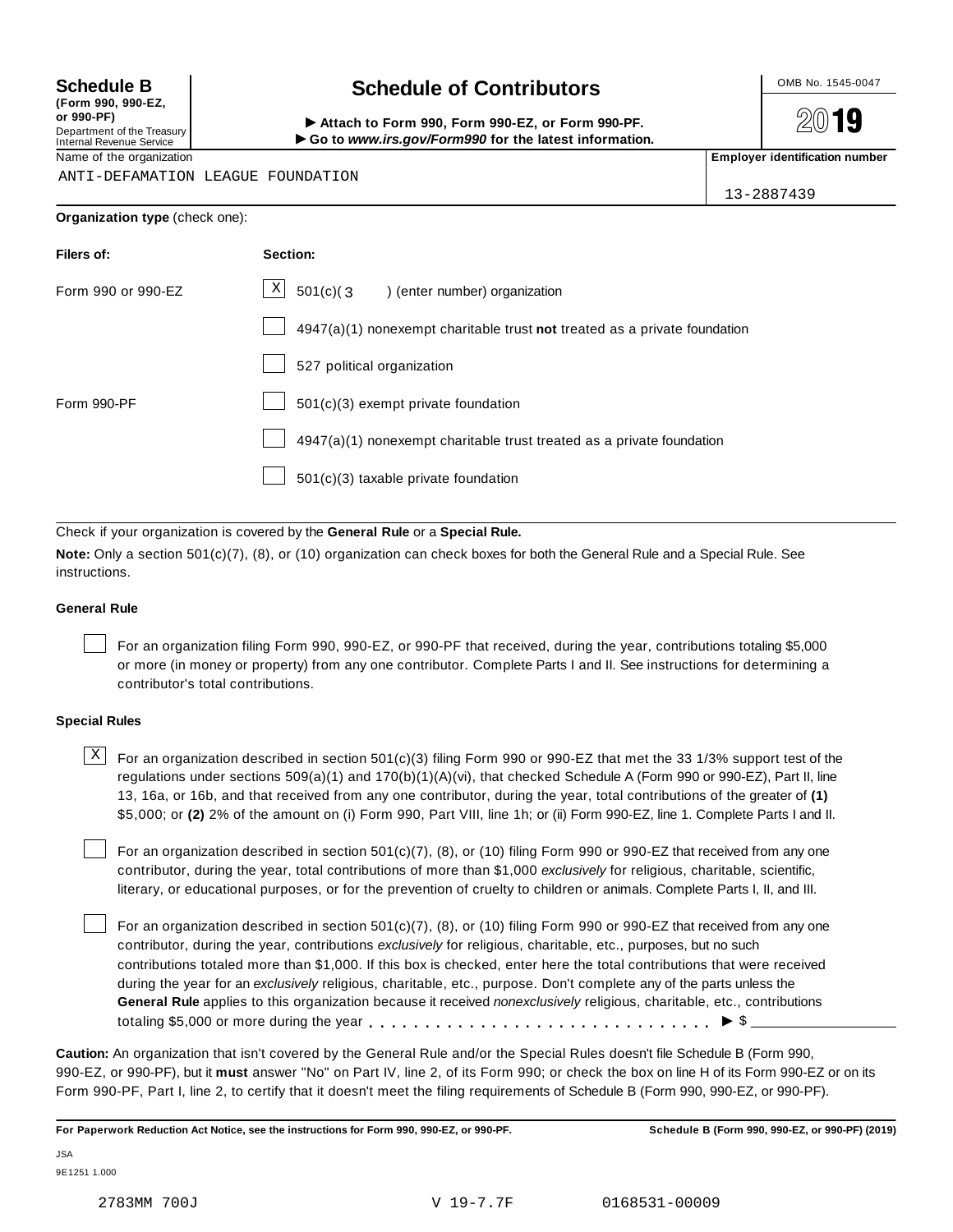| Part I     | <b>Contributors</b> (see instructions). Use duplicate copies of Part I if additional space is needed. |                                   |                                                                                       |
|------------|-------------------------------------------------------------------------------------------------------|-----------------------------------|---------------------------------------------------------------------------------------|
| (a)<br>No. | (b)<br>Name, address, and ZIP + 4                                                                     | (c)<br><b>Total contributions</b> | (d)<br>Type of contribution                                                           |
| 1          |                                                                                                       | 400,000.<br>\$                    | Х<br>Person<br>Payroll<br>Noncash<br>(Complete Part II for<br>noncash contributions.) |
| (a)<br>No. | (b)<br>Name, address, and ZIP + 4                                                                     | (c)<br><b>Total contributions</b> | (d)<br>Type of contribution                                                           |
| 2          |                                                                                                       | 3,690,315.<br>\$                  | Х<br>Person<br>Payroll<br>Noncash<br>(Complete Part II for<br>noncash contributions.) |
| (a)<br>No. | (b)<br>Name, address, and ZIP + 4                                                                     | (c)<br><b>Total contributions</b> | (d)<br>Type of contribution                                                           |
| 3          |                                                                                                       | 2,195,673.<br>\$                  | Х<br>Person<br>Payroll<br>Noncash<br>(Complete Part II for<br>noncash contributions.) |
| (a)<br>No. | (b)<br>Name, address, and ZIP + 4                                                                     | (c)<br><b>Total contributions</b> | (d)<br>Type of contribution                                                           |
| 4          |                                                                                                       | 1,000,000.<br>\$                  | Χ<br>Person<br>Payroll<br>Noncash<br>(Complete Part II for<br>noncash contributions.) |
| (a)<br>No. | (b)<br>Name, address, and ZIP + 4                                                                     | (c)<br><b>Total contributions</b> | (d)<br>Type of contribution                                                           |
| 5          |                                                                                                       | 1,000,000.<br>\$                  | Χ<br>Person<br>Payroll<br>Noncash<br>(Complete Part II for<br>noncash contributions.) |
| (a)<br>No. | (b)<br>Name, address, and ZIP + 4                                                                     | (c)<br><b>Total contributions</b> | (d)<br>Type of contribution                                                           |
| 6          |                                                                                                       | 717,220.<br>\$                    | Χ<br>Person<br>Payroll<br>Noncash<br>(Complete Part II for<br>noncash contributions.) |

**Schedule B (Form 990, 990-EZ, or 990-PF) (2019)** JSA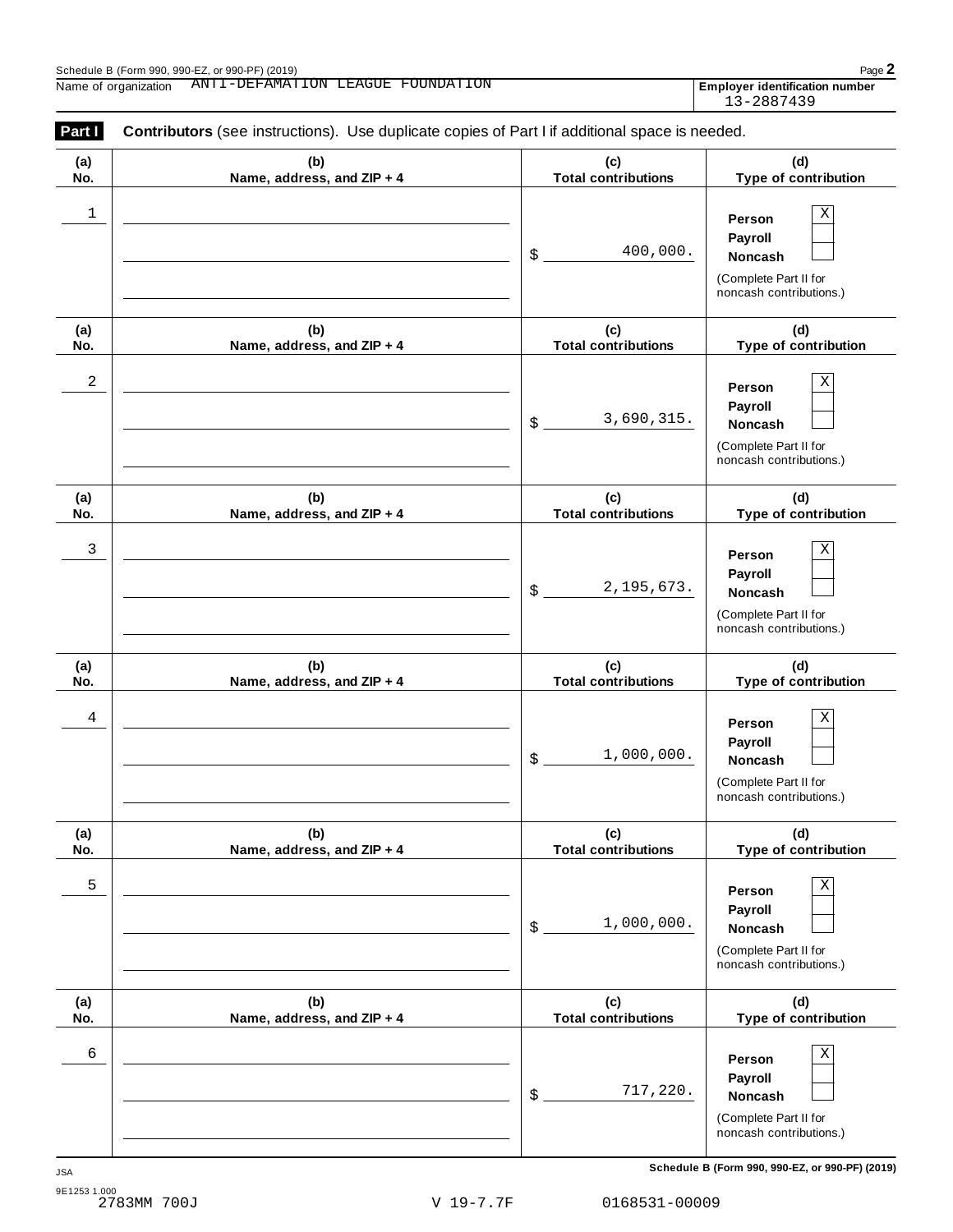| Part I     |                                   |                                   |                                                                                              |
|------------|-----------------------------------|-----------------------------------|----------------------------------------------------------------------------------------------|
| (a)<br>No. | (b)<br>Name, address, and ZIP + 4 | (c)<br><b>Total contributions</b> | (d)<br>Type of contribution                                                                  |
| 7          |                                   | 625,000.<br>\$                    | Х<br>Person<br>Payroll<br>Noncash<br>(Complete Part II for<br>noncash contributions.)        |
| (a)<br>No. | (b)<br>Name, address, and ZIP + 4 | (c)<br><b>Total contributions</b> | (d)<br>Type of contribution                                                                  |
| 8          |                                   | 555,020.<br>\$                    | Х<br>Person<br>Payroll<br>Noncash<br>(Complete Part II for<br>noncash contributions.)        |
| (a)<br>No. | (b)<br>Name, address, and ZIP + 4 | (c)<br><b>Total contributions</b> | (d)<br>Type of contribution                                                                  |
| 9          |                                   | 540,913.<br>\$                    | Х<br>Person<br>Payroll<br>Noncash<br>(Complete Part II for<br>noncash contributions.)        |
| (a)<br>No. | (b)<br>Name, address, and ZIP + 4 | (c)<br><b>Total contributions</b> | (d)<br>Type of contribution                                                                  |
| $10$       |                                   | 500,000.<br>\$                    | Χ<br>Person<br>Payroll<br><b>Noncash</b><br>(Complete Part II for<br>noncash contributions.) |
| (a)<br>No. | (b)<br>Name, address, and ZIP + 4 | (c)<br><b>Total contributions</b> | (d)<br>Type of contribution                                                                  |
| $11\,$     |                                   | 410,400.<br>\$                    | Χ<br>Person<br>Payroll<br><b>Noncash</b><br>(Complete Part II for<br>noncash contributions.) |
| (a)<br>No. | (b)<br>Name, address, and ZIP + 4 | (c)<br><b>Total contributions</b> | (d)<br>Type of contribution                                                                  |
| $1\,2$     |                                   | 400,000.<br>\$                    | Χ<br>Person<br>Payroll<br><b>Noncash</b><br>(Complete Part II for<br>noncash contributions.) |

**Schedule B (Form 990, 990-EZ, or 990-PF) (2019)** JSA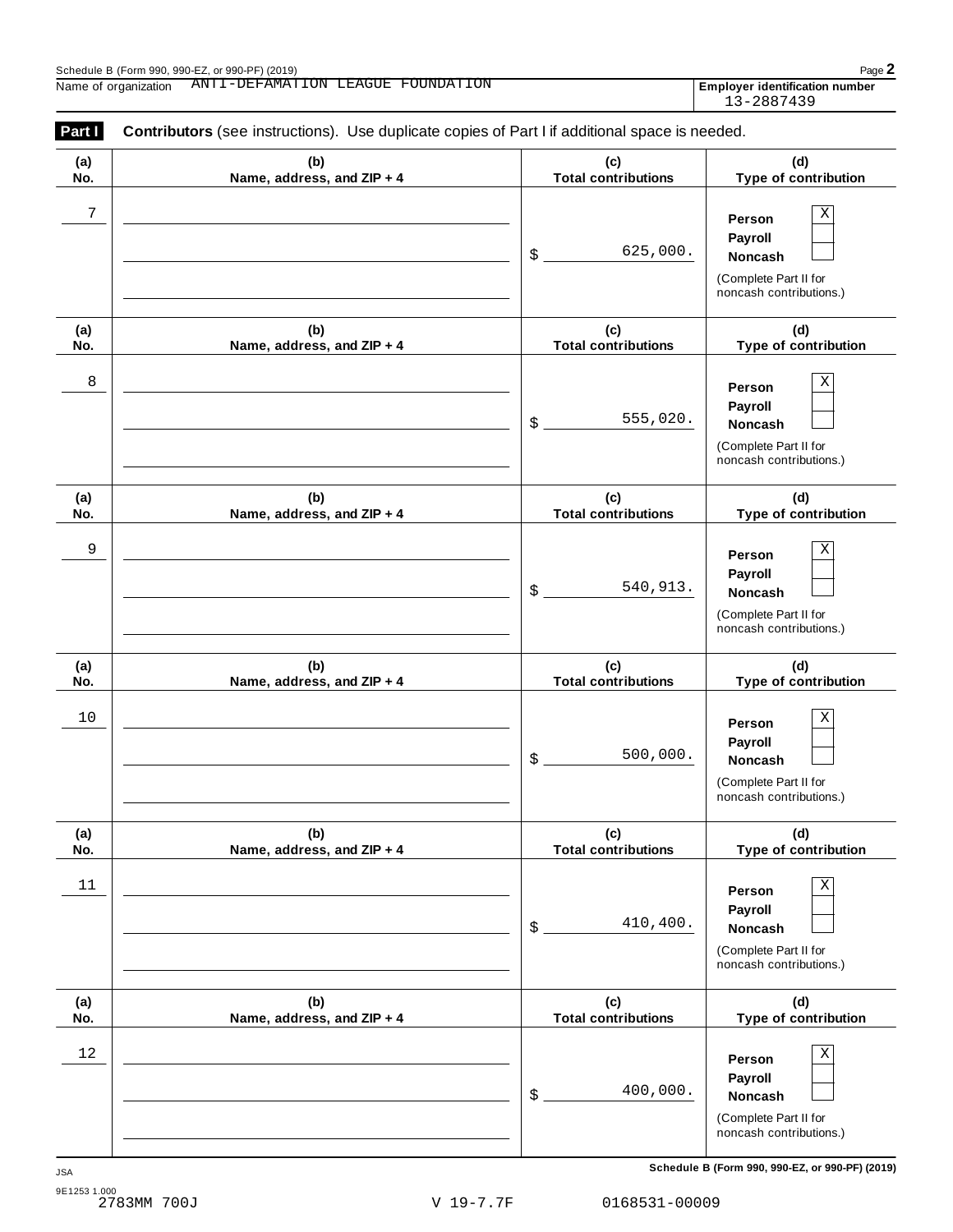**(b) Name, address, and ZIP + 4**

**(b) Name, address, and ZIP + 4**

**(b) Name, address, and ZIP + 4**

**(a) No.**

**(a) No.**

**(a) No.**

| (a)<br>No. | (b)<br>Name, address, and ZIP + 4 | (c)<br><b>Total contributions</b> | (d)<br>Type of contribution                                                                         |
|------------|-----------------------------------|-----------------------------------|-----------------------------------------------------------------------------------------------------|
| 13         |                                   | 371,896.<br>\$                    | X<br>Person<br><b>Payroll</b><br><b>Noncash</b><br>(Complete Part II for<br>noncash contributions.) |
| (a)<br>No. | (b)<br>Name, address, and ZIP + 4 | (c)<br><b>Total contributions</b> | (d)<br>Type of contribution                                                                         |
| 14         |                                   | 334,375.<br>\$                    | Х<br>Person<br><b>Payroll</b><br><b>Noncash</b><br>(Complete Part II for<br>noncash contributions.) |
| (a)        | (b)                               | (c)<br><b>Total contributions</b> | (d)<br><b>Type of contribution</b>                                                                  |

\$ **Noncash**

\$ **Noncash**

\$ **Noncash**

**(c) Total contributions**

**(c) Total contributions**

**(c) Total contributions** **Person Payroll**

**Person Payroll**

**Person Payroll**

**Person Payroll**

(Complete Part II for noncash contributions.)

(Complete Part II for noncash contributions.)

(Complete Part II for noncash contributions.)

> **(d) Type of contribution**

> **(d) Type of contribution**

> **(d) Type of contribution**

**Schedule B (Form 990, 990-EZ, or 990-PF) (2019)** JSA

(Complete Part II for noncash contributions.)

\$ **Noncash**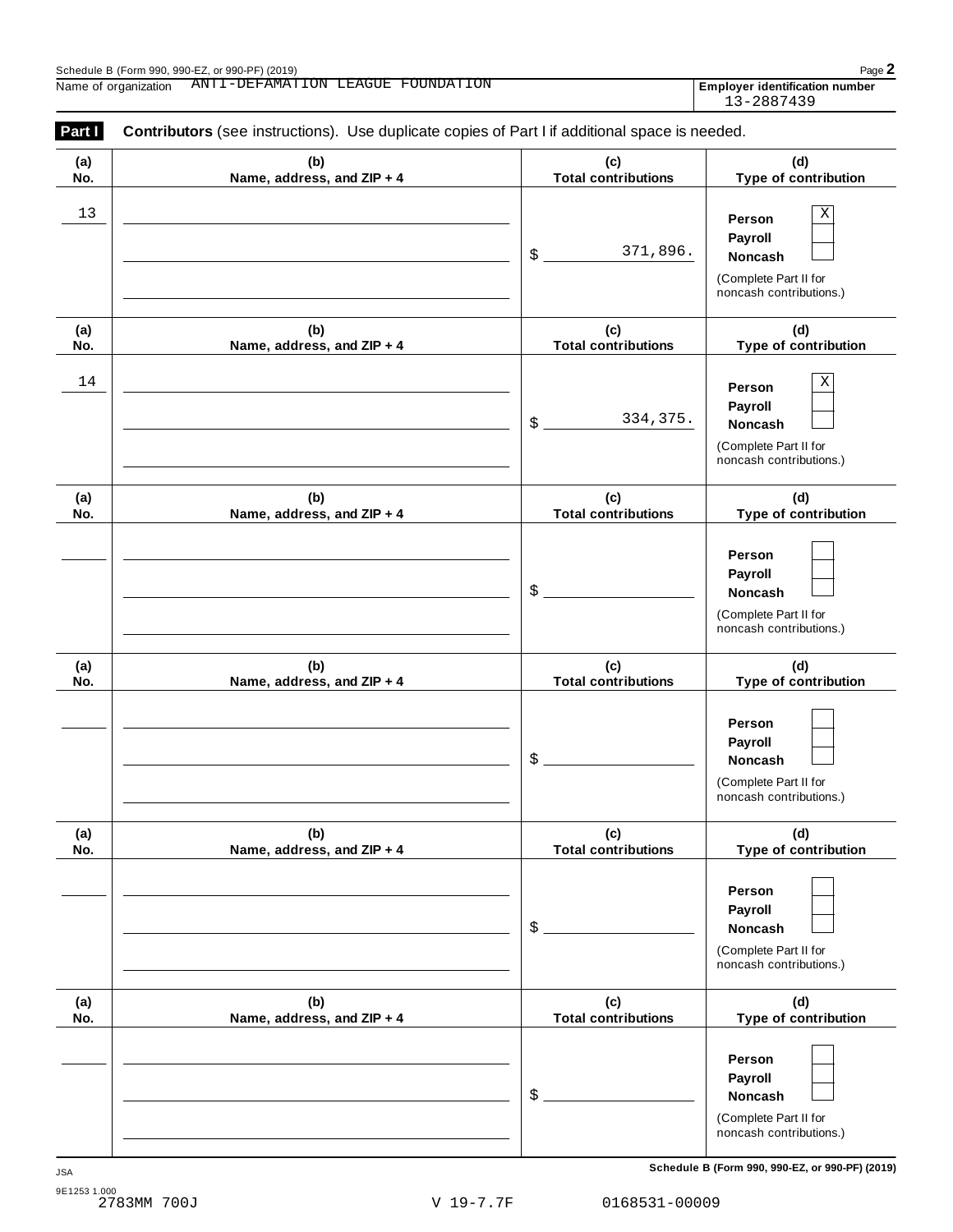Schedule B (Form 990, 990-EZ, or 990-PF) (2019)<br>Name of organization ANTI-DEFAMATION LEAGUE FOUNDATION **Page 3**<br>Name of organization ANTI-DEFAMATION LEAGUE FOUNDATION **Page 3** Name of organization **Employer identification number** ANTI-DEFAMATION LEAGUE FOUNDATION

13-2887439

| Part II                   | Noncash Property (see instructions). Use duplicate copies of Part II if additional space is needed. |                                                 |                      |
|---------------------------|-----------------------------------------------------------------------------------------------------|-------------------------------------------------|----------------------|
| (a) No.<br>from<br>Part I | (b)<br>Description of noncash property given                                                        | (c)<br>FMV (or estimate)<br>(See instructions.) | (d)<br>Date received |
|                           |                                                                                                     | $\frac{1}{2}$                                   |                      |
| (a) No.<br>from<br>Part I | (b)<br>Description of noncash property given                                                        | (c)<br>FMV (or estimate)<br>(See instructions.) | (d)<br>Date received |
|                           |                                                                                                     | $\frac{1}{2}$                                   |                      |
| (a) No.<br>from<br>Part I | (b)<br>Description of noncash property given                                                        | (c)<br>FMV (or estimate)<br>(See instructions.) | (d)<br>Date received |
|                           |                                                                                                     | $\frac{1}{2}$                                   |                      |
| (a) No.<br>from<br>Part I | (b)<br>Description of noncash property given                                                        | (c)<br>FMV (or estimate)<br>(See instructions.) | (d)<br>Date received |
|                           |                                                                                                     | \$.                                             |                      |
| (a) No.<br>from<br>Part I | (b)<br>Description of noncash property given                                                        | (c)<br>FMV (or estimate)<br>(See instructions.) | (d)<br>Date received |
|                           |                                                                                                     | \$                                              |                      |
| (a) No.<br>from<br>Part I | (b)<br>Description of noncash property given                                                        | (c)<br>FMV (or estimate)<br>(See instructions.) | (d)<br>Date received |
|                           |                                                                                                     |                                                 |                      |
|                           |                                                                                                     | \$.                                             |                      |

**Schedule B (Form 990, 990-EZ, or 990-PF) (2019)** JSA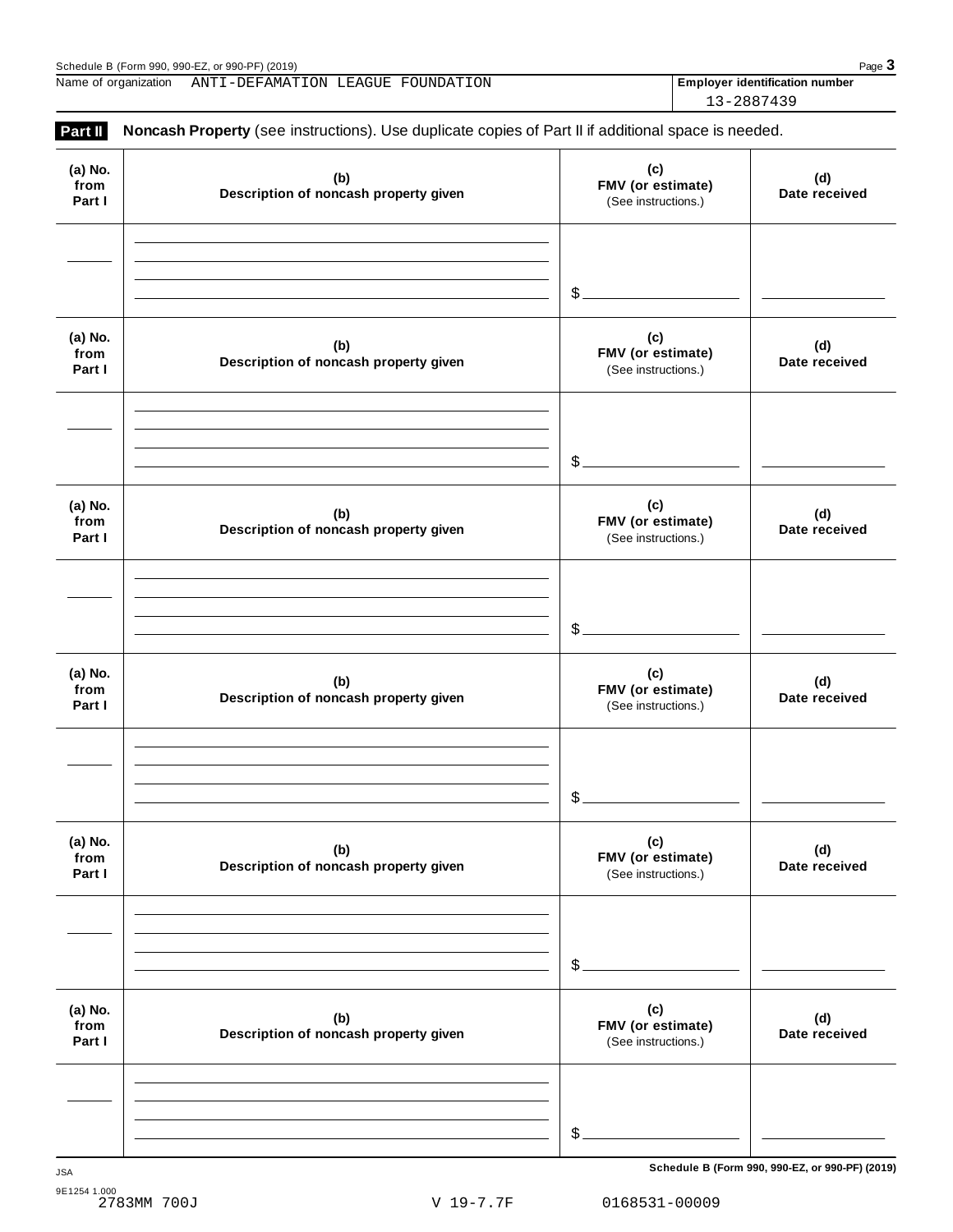| Schedule B (Form 990, 990-EZ, or 990-PF) (2019)                                                                             |                                       |  |  |  |  |  |
|-----------------------------------------------------------------------------------------------------------------------------|---------------------------------------|--|--|--|--|--|
| Name of organization ANTI-DEFAMATION LEAGUE FOUNDATION                                                                      | <b>Employer identification number</b> |  |  |  |  |  |
|                                                                                                                             | 13-2887439                            |  |  |  |  |  |
| <b>Part III</b> Evelugivaly religious charitable ate contributions to organizations described in section $501(c)(7)$ (8) or |                                       |  |  |  |  |  |

| Part III        | Exclusively religious, charitable, etc., contributions to organizations described in section 501(c)(7), (8), or              |                      |                                          |                                          |  |  |  |  |  |  |
|-----------------|------------------------------------------------------------------------------------------------------------------------------|----------------------|------------------------------------------|------------------------------------------|--|--|--|--|--|--|
|                 | (10) that total more than \$1,000 for the year from any one contributor. Complete columns (a) through (e) and                |                      |                                          |                                          |  |  |  |  |  |  |
|                 | the following line entry. For organizations completing Part III, enter the total of exclusively religious, charitable, etc., |                      |                                          |                                          |  |  |  |  |  |  |
|                 | contributions of \$1,000 or less for the year. (Enter this information once. See instructions.) ▶ \$                         |                      |                                          |                                          |  |  |  |  |  |  |
|                 | Use duplicate copies of Part III if additional space is needed.                                                              |                      |                                          |                                          |  |  |  |  |  |  |
| (a) No.<br>from |                                                                                                                              |                      |                                          |                                          |  |  |  |  |  |  |
| Part I          | (b) Purpose of gift                                                                                                          | (c) Use of gift      |                                          | (d) Description of how gift is held      |  |  |  |  |  |  |
|                 |                                                                                                                              |                      |                                          |                                          |  |  |  |  |  |  |
|                 |                                                                                                                              |                      |                                          |                                          |  |  |  |  |  |  |
|                 |                                                                                                                              |                      |                                          |                                          |  |  |  |  |  |  |
|                 |                                                                                                                              |                      |                                          |                                          |  |  |  |  |  |  |
|                 | (e) Transfer of gift                                                                                                         |                      |                                          |                                          |  |  |  |  |  |  |
|                 |                                                                                                                              |                      |                                          |                                          |  |  |  |  |  |  |
|                 | Transferee's name, address, and ZIP + 4                                                                                      |                      |                                          | Relationship of transferor to transferee |  |  |  |  |  |  |
|                 |                                                                                                                              |                      |                                          |                                          |  |  |  |  |  |  |
|                 |                                                                                                                              |                      |                                          |                                          |  |  |  |  |  |  |
|                 |                                                                                                                              |                      |                                          |                                          |  |  |  |  |  |  |
|                 |                                                                                                                              |                      |                                          |                                          |  |  |  |  |  |  |
| (a) No.         |                                                                                                                              |                      |                                          |                                          |  |  |  |  |  |  |
| from<br>Part I  | (b) Purpose of gift                                                                                                          | (c) Use of gift      |                                          | (d) Description of how gift is held      |  |  |  |  |  |  |
|                 |                                                                                                                              |                      |                                          |                                          |  |  |  |  |  |  |
|                 |                                                                                                                              |                      |                                          |                                          |  |  |  |  |  |  |
|                 |                                                                                                                              |                      |                                          |                                          |  |  |  |  |  |  |
|                 |                                                                                                                              |                      |                                          |                                          |  |  |  |  |  |  |
|                 |                                                                                                                              | (e) Transfer of gift |                                          |                                          |  |  |  |  |  |  |
|                 |                                                                                                                              |                      |                                          |                                          |  |  |  |  |  |  |
|                 | Transferee's name, address, and ZIP + 4                                                                                      |                      | Relationship of transferor to transferee |                                          |  |  |  |  |  |  |
|                 |                                                                                                                              |                      |                                          |                                          |  |  |  |  |  |  |
|                 |                                                                                                                              |                      |                                          |                                          |  |  |  |  |  |  |
|                 |                                                                                                                              |                      |                                          |                                          |  |  |  |  |  |  |
|                 |                                                                                                                              |                      |                                          |                                          |  |  |  |  |  |  |
| (a) No.         |                                                                                                                              |                      |                                          |                                          |  |  |  |  |  |  |
| from<br>Part I  | (b) Purpose of gift                                                                                                          | (c) Use of gift      |                                          | (d) Description of how gift is held      |  |  |  |  |  |  |
|                 |                                                                                                                              |                      |                                          |                                          |  |  |  |  |  |  |
|                 |                                                                                                                              |                      |                                          |                                          |  |  |  |  |  |  |
|                 |                                                                                                                              |                      |                                          |                                          |  |  |  |  |  |  |
|                 |                                                                                                                              |                      |                                          |                                          |  |  |  |  |  |  |
|                 |                                                                                                                              |                      |                                          |                                          |  |  |  |  |  |  |
|                 | (e) Transfer of gift                                                                                                         |                      |                                          |                                          |  |  |  |  |  |  |
|                 | Transferee's name, address, and ZIP + 4                                                                                      |                      | Relationship of transferor to transferee |                                          |  |  |  |  |  |  |
|                 |                                                                                                                              |                      |                                          |                                          |  |  |  |  |  |  |
|                 |                                                                                                                              |                      |                                          |                                          |  |  |  |  |  |  |
|                 |                                                                                                                              |                      |                                          |                                          |  |  |  |  |  |  |
|                 |                                                                                                                              |                      |                                          |                                          |  |  |  |  |  |  |
|                 |                                                                                                                              |                      |                                          |                                          |  |  |  |  |  |  |
| (a) No.<br>from | (b) Purpose of gift                                                                                                          | (c) Use of gift      |                                          | (d) Description of how gift is held      |  |  |  |  |  |  |
| Part I          |                                                                                                                              |                      |                                          |                                          |  |  |  |  |  |  |
|                 |                                                                                                                              |                      |                                          |                                          |  |  |  |  |  |  |
|                 |                                                                                                                              |                      |                                          |                                          |  |  |  |  |  |  |
|                 |                                                                                                                              |                      |                                          |                                          |  |  |  |  |  |  |
|                 | (e) Transfer of gift                                                                                                         |                      |                                          |                                          |  |  |  |  |  |  |
|                 |                                                                                                                              |                      |                                          |                                          |  |  |  |  |  |  |
|                 |                                                                                                                              |                      |                                          |                                          |  |  |  |  |  |  |
|                 | Transferee's name, address, and ZIP + 4                                                                                      |                      |                                          | Relationship of transferor to transferee |  |  |  |  |  |  |
|                 |                                                                                                                              |                      |                                          |                                          |  |  |  |  |  |  |
|                 |                                                                                                                              |                      |                                          |                                          |  |  |  |  |  |  |
|                 |                                                                                                                              |                      |                                          |                                          |  |  |  |  |  |  |
|                 |                                                                                                                              |                      |                                          |                                          |  |  |  |  |  |  |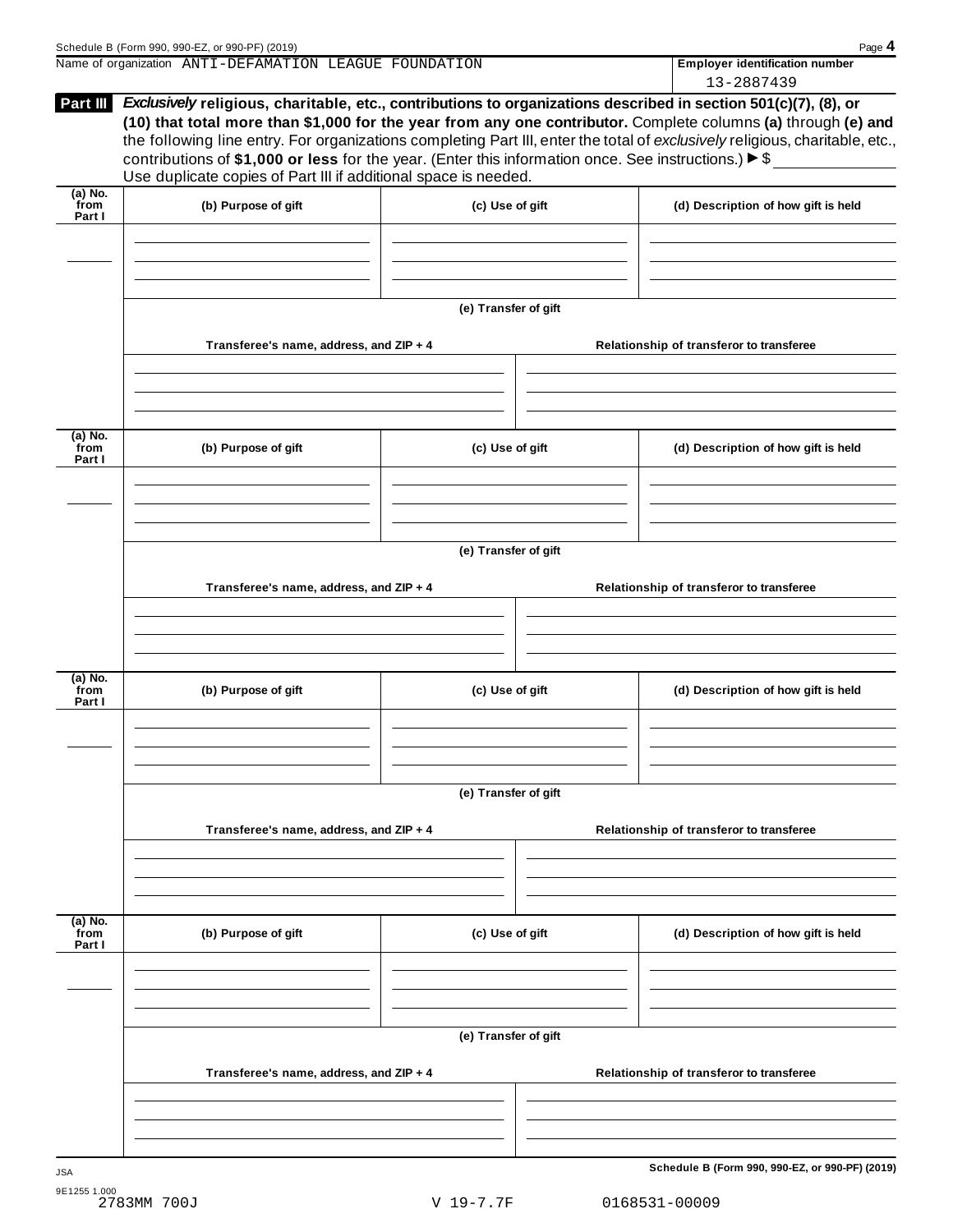|            | <b>SCHEDULE D</b> |
|------------|-------------------|
| (Form 990) |                   |

# HEDULE D<br>
Supplemental Financial Statements<br>  $\triangleright$  Complete if the organization answered "Yes" on Form 990,<br>
Part IV, line 6, 7, 8, 9, 10, 11a, 11b, 11c, 11d, 11e, 11f, 12a, or 12b.<br>
Attach to Form 990.

Department of the Treasury **I Attach 1990.** The S. 7, 8, 9, 10, 11a, 11b, 11c, 11d, 11e, 11f, 12a, or 12b.<br> **Department of the Treasury Inches Containery Containery Containery Containery Containery Containery** 

| Department of the Treasury                                  |                                       |                                                                            | Attach to Form 990.                                                                                                                                 | <b>Open to Public</b>                              |
|-------------------------------------------------------------|---------------------------------------|----------------------------------------------------------------------------|-----------------------------------------------------------------------------------------------------------------------------------------------------|----------------------------------------------------|
| <b>Internal Revenue Service</b><br>Name of the organization |                                       |                                                                            | Go to www.irs.gov/Form990 for instructions and the latest information.                                                                              | <b>Inspection</b>                                  |
|                                                             |                                       |                                                                            |                                                                                                                                                     | <b>Employer identification number</b>              |
|                                                             |                                       | ANTI-DEFAMATION LEAGUE FOUNDATION                                          |                                                                                                                                                     | 13-2887439                                         |
|                                                             | Part I                                |                                                                            | Organizations Maintaining Donor Advised Funds or Other Similar Funds or Accounts.                                                                   |                                                    |
|                                                             |                                       |                                                                            | Complete if the organization answered "Yes" on Form 990, Part IV, line 6.                                                                           |                                                    |
|                                                             |                                       |                                                                            | (a) Donor advised funds                                                                                                                             | (b) Funds and other accounts                       |
| 1                                                           |                                       | Total number at end of year manufacturers and the Total number             | 8.                                                                                                                                                  | 11.                                                |
| 2                                                           |                                       | Aggregate value of contributions to (during year)                          |                                                                                                                                                     |                                                    |
| 3                                                           |                                       | Aggregate value of grants from (during year)                               | 140, 231.                                                                                                                                           | 99,320.                                            |
| 4                                                           |                                       | Aggregate value at end of year                                             | 388,406.                                                                                                                                            | 4,677,768.                                         |
| 5                                                           |                                       |                                                                            | Did the organization inform all donors and donor advisors in writing that the assets held in donor advised                                          |                                                    |
|                                                             |                                       |                                                                            | funds are the organization's property, subject to the organization's exclusive legal control?                                                       | $\mathbf{x}$<br>Yes<br>No                          |
| 6                                                           |                                       |                                                                            | Did the organization inform all grantees, donors, and donor advisors in writing that grant funds can be used                                        |                                                    |
|                                                             |                                       |                                                                            | only for charitable purposes and not for the benefit of the donor or donor advisor, or for any other purpose                                        |                                                    |
|                                                             |                                       |                                                                            |                                                                                                                                                     | $\mathbf X$<br>Yes<br>No                           |
|                                                             | <b>Part II</b>                        | <b>Conservation Easements.</b>                                             |                                                                                                                                                     |                                                    |
|                                                             |                                       |                                                                            | Complete if the organization answered "Yes" on Form 990, Part IV, line 7.                                                                           |                                                    |
| 1                                                           |                                       |                                                                            | Purpose(s) of conservation easements held by the organization (check all that apply).                                                               |                                                    |
|                                                             |                                       | Preservation of land for public use (for example, recreation or education) |                                                                                                                                                     | Preservation of a historically important land area |
|                                                             |                                       | Protection of natural habitat                                              |                                                                                                                                                     | Preservation of a certified historic structure     |
|                                                             |                                       | Preservation of open space                                                 |                                                                                                                                                     |                                                    |
| 2                                                           |                                       |                                                                            | Complete lines 2a through 2d if the organization held a qualified conservation contribution in the form of a conservation                           |                                                    |
|                                                             |                                       | easement on the last day of the tax year.                                  |                                                                                                                                                     | Held at the End of the Tax Year                    |
| a                                                           |                                       |                                                                            |                                                                                                                                                     | 2a                                                 |
| b                                                           |                                       |                                                                            | Total acreage restricted by conservation easements                                                                                                  | 2b                                                 |
| c                                                           |                                       |                                                                            | Number of conservation easements on a certified historic structure included in (a)                                                                  | 2c                                                 |
| d                                                           |                                       |                                                                            | Number of conservation easements included in (c) acquired after 7/25/06, and not on a                                                               |                                                    |
|                                                             |                                       |                                                                            |                                                                                                                                                     | 2d                                                 |
| 3                                                           |                                       |                                                                            | Number of conservation easements modified, transferred, released, extinguished, or terminated by the organization during the                        |                                                    |
|                                                             | tax year $\blacktriangleright$ $\_\_$ |                                                                            |                                                                                                                                                     |                                                    |
| 4                                                           |                                       |                                                                            | Number of states where property subject to conservation easement is located $\blacktriangleright$ _____                                             |                                                    |
| 5                                                           |                                       |                                                                            | Does the organization have a written policy regarding the periodic monitoring, inspection, handling of                                              |                                                    |
|                                                             |                                       |                                                                            |                                                                                                                                                     | <b>Yes</b><br>No                                   |
| 6                                                           |                                       |                                                                            | Staff and volunteer hours devoted to monitoring, inspecting, handling of violations, and enforcing conservation easements during the year           |                                                    |
|                                                             |                                       |                                                                            |                                                                                                                                                     |                                                    |
| 7                                                           |                                       |                                                                            | Amount of expenses incurred in monitoring, inspecting, handling of violations, and enforcing conservation easements during the year                 |                                                    |
|                                                             | ▶\$                                   |                                                                            |                                                                                                                                                     |                                                    |
| 8                                                           |                                       |                                                                            | Does each conservation easement reported on line 2(d) above satisfy the requirements of section 170(h)(4)(B)(i)                                     |                                                    |
|                                                             |                                       |                                                                            |                                                                                                                                                     | <b>No</b><br>Yes                                   |
| 9                                                           |                                       |                                                                            | In Part XIII, describe how the organization reports conservation easements in its revenue and expense statement and                                 |                                                    |
|                                                             |                                       |                                                                            | balance sheet, and include, if applicable, the text of the footnote to the organization's financial statements that describes the                   |                                                    |
|                                                             |                                       | organization's accounting for conservation easements.                      |                                                                                                                                                     |                                                    |
|                                                             | Part III                              |                                                                            | Organizations Maintaining Collections of Art, Historical Treasures, or Other Similar Assets.                                                        |                                                    |
|                                                             |                                       |                                                                            | Complete if the organization answered "Yes" on Form 990, Part IV, line 8.                                                                           |                                                    |
| 1a                                                          |                                       |                                                                            | If the organization elected, as permitted under FASB ASC 958, not to report in its revenue statement and balance sheet works                        |                                                    |
|                                                             |                                       |                                                                            | of art, historical treasures, or other similar assets held for public exhibition, education, or research in furtherance of public                   |                                                    |
|                                                             |                                       |                                                                            | service, provide in Part XIII the text of the footnote to its financial statements that describes these items.                                      |                                                    |
| b                                                           |                                       |                                                                            | If the organization elected, as permitted under FASB ASC 958, to report in its revenue statement and balance sheet works of                         |                                                    |
|                                                             |                                       |                                                                            | art, historical treasures, or other similar assets held for public exhibition, education, or research in furtherance of public service,             |                                                    |
|                                                             |                                       | provide the following amounts relating to these items:                     |                                                                                                                                                     |                                                    |
|                                                             |                                       |                                                                            | (i) Revenue included on Form 990, Part VIII, line $1, \ldots, \ldots, \ldots, \ldots, \ldots, \ldots, \ldots, \ldots, \ldots$                       | $\triangleright$ \$                                |
|                                                             |                                       |                                                                            |                                                                                                                                                     | $\triangleright$ \$                                |
| 2                                                           |                                       |                                                                            | If the organization received or held works of art, historical treasures, or other similar assets for financial gain, provide the                    |                                                    |
|                                                             |                                       |                                                                            | following amounts required to be reported under FASB ASC 958 relating to these items:                                                               |                                                    |
| а                                                           |                                       |                                                                            |                                                                                                                                                     | $\triangleright$ \$                                |
| b                                                           |                                       |                                                                            | Assets included in Form 990, Part $X_1, \ldots, X_n, \ldots, X_n, \ldots, X_n, \ldots, X_n, \ldots, \ldots, \ldots, \ldots, \blacktriangleright \$$ |                                                    |

**For Paperwork Reduction Act Notice, see the Instructions for Form 990. Schedule D (Form 990) 2019**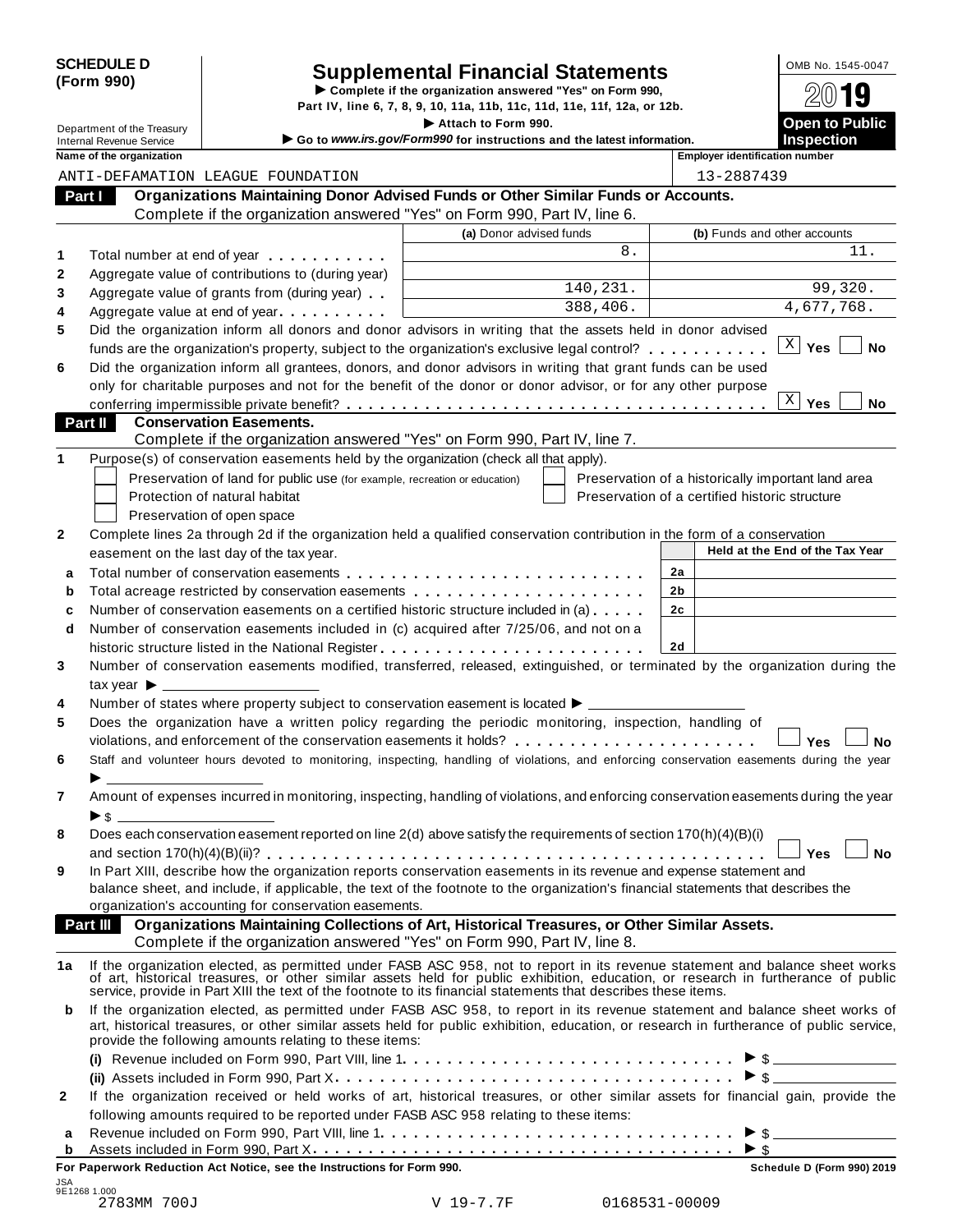|      | Schedule D (Form 990) 2019                                                                                                                                                                                                         |                         |   |                |                          |    |                    |                      |        |                     |          | Page 2                   |
|------|------------------------------------------------------------------------------------------------------------------------------------------------------------------------------------------------------------------------------------|-------------------------|---|----------------|--------------------------|----|--------------------|----------------------|--------|---------------------|----------|--------------------------|
|      | Organizations Maintaining Collections of Art, Historical Treasures, or Other Similar Assets (continued)<br><b>Part III</b>                                                                                                         |                         |   |                |                          |    |                    |                      |        |                     |          |                          |
| 3    | Using the organization's acquisition, accession, and other records, check any of the following that make significant use of its<br>collection items (check all that apply):                                                        |                         |   |                |                          |    |                    |                      |        |                     |          |                          |
| a    | Public exhibition                                                                                                                                                                                                                  |                         | d |                | Loan or exchange program |    |                    |                      |        |                     |          |                          |
| b    | Scholarly research                                                                                                                                                                                                                 |                         | e | Other          |                          |    |                    |                      |        |                     |          |                          |
| c    | Preservation for future generations                                                                                                                                                                                                |                         |   |                |                          |    |                    |                      |        |                     |          |                          |
| 4    | Provide a description of the organization's collections and explain how they further the organization's exempt purpose in Part                                                                                                     |                         |   |                |                          |    |                    |                      |        |                     |          |                          |
|      | XIII.                                                                                                                                                                                                                              |                         |   |                |                          |    |                    |                      |        |                     |          |                          |
| 5    |                                                                                                                                                                                                                                    |                         |   |                |                          |    |                    |                      |        |                     |          |                          |
|      | During the year, did the organization solicit or receive donations of art, historical treasures, or other similar<br>Yes<br>No                                                                                                     |                         |   |                |                          |    |                    |                      |        |                     |          |                          |
|      | assets to be sold to raise funds rather than to be maintained as part of the organization's collection?<br><b>Escrow and Custodial Arrangements.</b>                                                                               |                         |   |                |                          |    |                    |                      |        |                     |          |                          |
|      | <b>Part IV</b><br>Complete if the organization answered "Yes" on Form 990, Part IV, line 9, or reported an amount on Form                                                                                                          |                         |   |                |                          |    |                    |                      |        |                     |          |                          |
|      | 990, Part X, line 21.                                                                                                                                                                                                              |                         |   |                |                          |    |                    |                      |        |                     |          |                          |
|      | 1a Is the organization an agent, trustee, custodian or other intermediary for contributions or other assets not                                                                                                                    |                         |   |                |                          |    |                    |                      |        |                     |          |                          |
|      |                                                                                                                                                                                                                                    |                         |   |                |                          |    |                    |                      |        | Yes                 |          | <b>No</b>                |
|      | b If "Yes," explain the arrangement in Part XIII and complete the following table:                                                                                                                                                 |                         |   |                |                          |    |                    |                      |        |                     |          |                          |
|      |                                                                                                                                                                                                                                    |                         |   |                |                          |    |                    |                      | Amount |                     |          |                          |
| c    |                                                                                                                                                                                                                                    |                         |   |                |                          | 1c |                    |                      |        |                     |          |                          |
|      |                                                                                                                                                                                                                                    |                         |   |                |                          | 1d |                    |                      |        |                     |          |                          |
| е    |                                                                                                                                                                                                                                    |                         |   |                |                          | 1e |                    |                      |        |                     |          |                          |
| f    |                                                                                                                                                                                                                                    |                         |   |                |                          | 1f |                    |                      |        |                     |          |                          |
| 2a l | Did the organization include an amount on Form 990, Part X, line 21, for escrow or custodial account liability?                                                                                                                    |                         |   |                |                          |    |                    |                      |        | Yes                 | Χ        | <b>No</b>                |
|      | <b>b</b> If "Yes," explain the arrangement in Part XIII. Check here if the explanation has been provided on Part XIII                                                                                                              |                         |   |                |                          |    |                    |                      |        |                     |          |                          |
|      | <b>Endowment Funds.</b><br><b>Part V</b>                                                                                                                                                                                           |                         |   |                |                          |    |                    |                      |        |                     |          |                          |
|      | Complete if the organization answered "Yes" on Form 990, Part IV, line 10.                                                                                                                                                         |                         |   |                |                          |    |                    |                      |        |                     |          |                          |
|      |                                                                                                                                                                                                                                    | (a) Current year        |   | (b) Prior year |                          |    | (c) Two years back | (d) Three years back |        | (e) Four years back |          |                          |
| 1a   | Beginning of year balance                                                                                                                                                                                                          | 86, 951, 696.           |   | 92,038,956.    |                          |    | 86, 328, 755.      | 88,752,231.          |        | 94, 955, 831.       |          |                          |
| b    | Contributions                                                                                                                                                                                                                      | 11,096,741.             |   | 8,739,345.     |                          |    | 1,899,292.         | 2,070,803.           |        |                     |          | $\overline{1,471,901}$ . |
| c    | Net investment earnings, gains,                                                                                                                                                                                                    |                         |   |                |                          |    |                    |                      |        |                     |          |                          |
|      | and losses                                                                                                                                                                                                                         | 12, 431, 051.           |   | $-7,056,433.$  |                          |    | 8, 123, 157.       | 4,238,063.           |        | $-2,864,068.$       |          |                          |
|      | Grants or scholarships <b>State of State State</b>                                                                                                                                                                                 |                         |   |                |                          |    |                    |                      |        |                     |          |                          |
| е    | Other expenditures for facilities                                                                                                                                                                                                  |                         |   |                |                          |    |                    |                      |        |                     |          |                          |
|      | and programs                                                                                                                                                                                                                       | 4,394,125.              |   | 6,770,172.     |                          |    | 4, 312, 248.       | 8,732,342.           |        |                     |          | 4,811,433.               |
|      | Administrative expenses                                                                                                                                                                                                            |                         |   |                |                          |    |                    |                      |        |                     |          |                          |
| g    | End of year balance                                                                                                                                                                                                                | 106,085,363.            |   | 86,951,696.    |                          |    | 92,038,956.        | 86, 328, 755.        |        | 88, 752, 231.       |          |                          |
| 2    | Provide the estimated percentage of the current year end balance (line 1g, column (a)) held as:                                                                                                                                    |                         |   |                |                          |    |                    |                      |        |                     |          |                          |
| a    | Board designated or quasi-endowment >                                                                                                                                                                                              | 8.0000%                 |   |                |                          |    |                    |                      |        |                     |          |                          |
|      | Permanent endowment ▶ 16.0000 %                                                                                                                                                                                                    |                         |   |                |                          |    |                    |                      |        |                     |          |                          |
| c    | Term endowment $\triangleright$ 76.0000 %                                                                                                                                                                                          |                         |   |                |                          |    |                    |                      |        |                     |          |                          |
|      | The percentages on lines 2a, 2b, and 2c should equal 100%.                                                                                                                                                                         |                         |   |                |                          |    |                    |                      |        |                     |          |                          |
|      | 3a Are there endowment funds not in the possession of the organization that are held and administered for the                                                                                                                      |                         |   |                |                          |    |                    |                      |        |                     |          |                          |
|      | organization by:                                                                                                                                                                                                                   |                         |   |                |                          |    |                    |                      |        |                     | Yes      | No                       |
|      |                                                                                                                                                                                                                                    |                         |   |                |                          |    |                    |                      |        | 3a(i)               | Χ        |                          |
|      |                                                                                                                                                                                                                                    |                         |   |                |                          |    |                    |                      |        | 3a(ii)              |          | Χ                        |
|      | If "Yes" on line 3a(ii), are the related organizations listed as required on Schedule R?                                                                                                                                           |                         |   |                |                          |    |                    |                      |        | 3b                  |          |                          |
| 4    | Describe in Part XIII the intended uses of the organization's endowment funds.                                                                                                                                                     |                         |   |                |                          |    |                    |                      |        |                     |          |                          |
|      | Land, Buildings, and Equipment.<br><b>Part VI</b><br>Complete if the organization answered "Yes" on Form 990, Part IV, line 11a. See Form 990, Part X, line 10.                                                                    |                         |   |                |                          |    |                    |                      |        |                     |          |                          |
|      | Description of property                                                                                                                                                                                                            | (a) Cost or other basis |   |                | (b) Cost or other basis  |    |                    | (c) Accumulated      |        | (d) Book value      |          |                          |
|      |                                                                                                                                                                                                                                    | (investment)            |   |                | (other)                  |    |                    | depreciation         |        |                     |          |                          |
| 1a   | $Land.$                                                                                                                                                                                                                            |                         |   |                | 1,150,224.               |    |                    |                      |        | 1,150,224.          |          |                          |
| b    | Buildings <b>Example 20</b> and the set of the set of the set of the set of the set of the set of the set of the set of the set of the set of the set of the set of the set of the set of the set of the set of the set of the set |                         |   |                | 5,475,706.               |    |                    | 5,054,989            |        |                     | 420,717. |                          |
| c    | Leasehold improvements entitled and the set of the set of the set of the set of the set of the set of the set o                                                                                                                    |                         |   |                |                          |    |                    |                      |        |                     |          |                          |
| d    | Equipment experience and the set of the set of the set of the set of the set of the set of the set of the set of the set of the set of the set of the set of the set of the set of the set of the set of the set of the set of     |                         |   |                |                          |    |                    |                      |        |                     |          |                          |
| е    |                                                                                                                                                                                                                                    |                         |   |                | 197,470.                 |    |                    |                      |        |                     | 197,470. |                          |
|      | Total. Add lines 1a through 1e. (Column (d) must equal Form 990, Part X, column (B), line 10c.).                                                                                                                                   |                         |   |                |                          |    |                    | ▶                    |        | 1,768,411.          |          |                          |

**Schedule D (Form 990) 2019**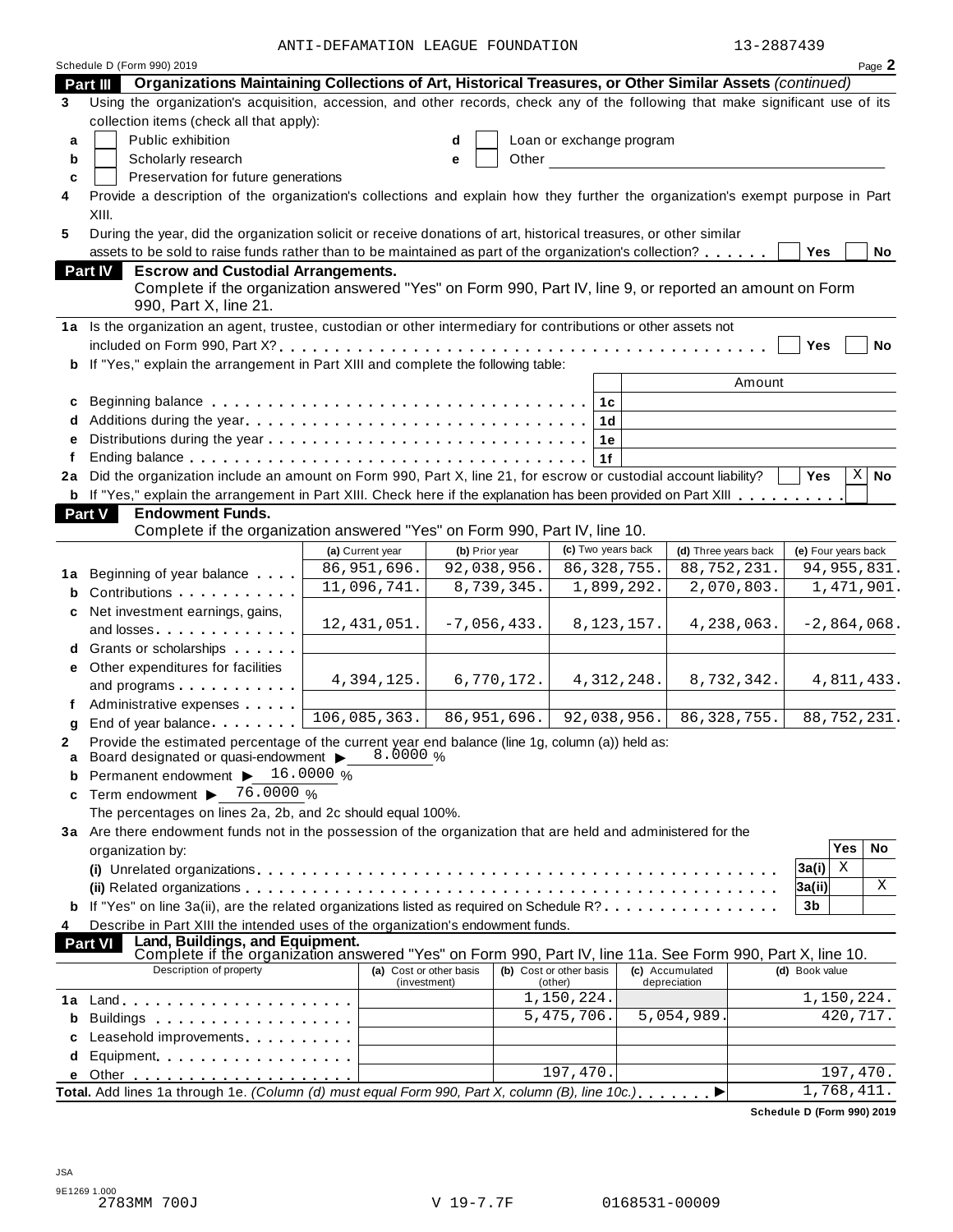#### Schedule <sup>D</sup> (Form 990) <sup>2019</sup> Page **3 Investments - Other Securities. Part VII** Investments - Other Securities.<br>Complete if the organization answered "Yes" on Form 990, Part IV, line 11b. See Form 990, Part X, line 12. **(a)** Description of security or category (including name of security) **(b)** Book value **(c)** Method of valuation: Cost or end-of-year market value **(1)** Financial derivatives **manual (2)** Closely held equity interests **(3)** Other (A) MUTUAL FUNDS - EQUITIES 726,383. FMV (B) MUTUAL FUNDS - FIXED INCOME 349,223. FMV (C) ABSOLUTE RETURN FUNDS 34,925,497. FMV (D) LP AND REAL EST 6,655,018. FMV (E) (F) (G) (H) **Total.** *(Column (b) must equal Form 990, Part X, col. (B) line 12.)* **Part VIII Investments - Program Related. Investments - Program Related.** Complete if the organization answered "Yes" on Form 990, Part IV, line 11c. See Form 990, Part X, line 13. **(a)** Description of investment **(b)** Book value **(c)** Method of valuation: Cost or end-of-year market value **(1) (2) (3) (4) (5) (6) (7) (8) (9) Total.** *(Column (b) must equal Form* 990, *Part X*, *col. (B) line* 13.) **■**<br> **Part IX** Other Assets. **Other Assets.** Complete if the organization answered "Yes" on Form 990, Part IV, line 11d. See Form 990, Part X, line 15. **(a)** Description **(b)** Book value **(1) (2) (3) (4) (5) (6) (7) (8) (9) Total.** (Column (b) must equal Form 990, Part  $X$ , col. (B) line 15.)  $\ldots$   $\ldots$   $\ldots$   $\ldots$   $\ldots$   $\ldots$   $\ldots$   $\ldots$   $\ldots$   $\ldots$ **Other Liabilities.** Complete if the organization answered "Yes" on Form 990, Part IV, line 11e or 11f. See Form 990, Part X, line 25. **Part X 1. (a)** Description of liability **(b)** Book value (1) Federal income taxes (2) (3) (4) (5) (6) (7) (8) (9)  $\overline{\text{Total. } (Column (b) \text{ must equal Form 990, Part X, col. (B) line 25.)}$   $\ldots$   $\ldots$   $\ldots$   $\ldots$   $\ldots$   $\ldots$   $\ldots$   $\ldots$   $\ldots$   $\ldots$   $\ldots$ 42,656,121. INVESTMENT RECEIVABLE 6,725,399. CASH SURRENDER VALUE OF LIFE 2,819,319. OTHER ASSETS 308,571. DUE FROM ADL 311,455. 10,164,744. LIABILITIES UNDER CHARITABLE T 6,917,475. LONG-TERM PENSION OBLIGATIONS 2,650,210. 9,567,685.

**2.** Liability for uncertain tax positions. In Part XIII, provide the text of the footnote to the organization's financial statements that reports the organization's liability for uncertain tax positions under FASB ASC 740. Check here if the text of the footnote has been provided in Part XIII

X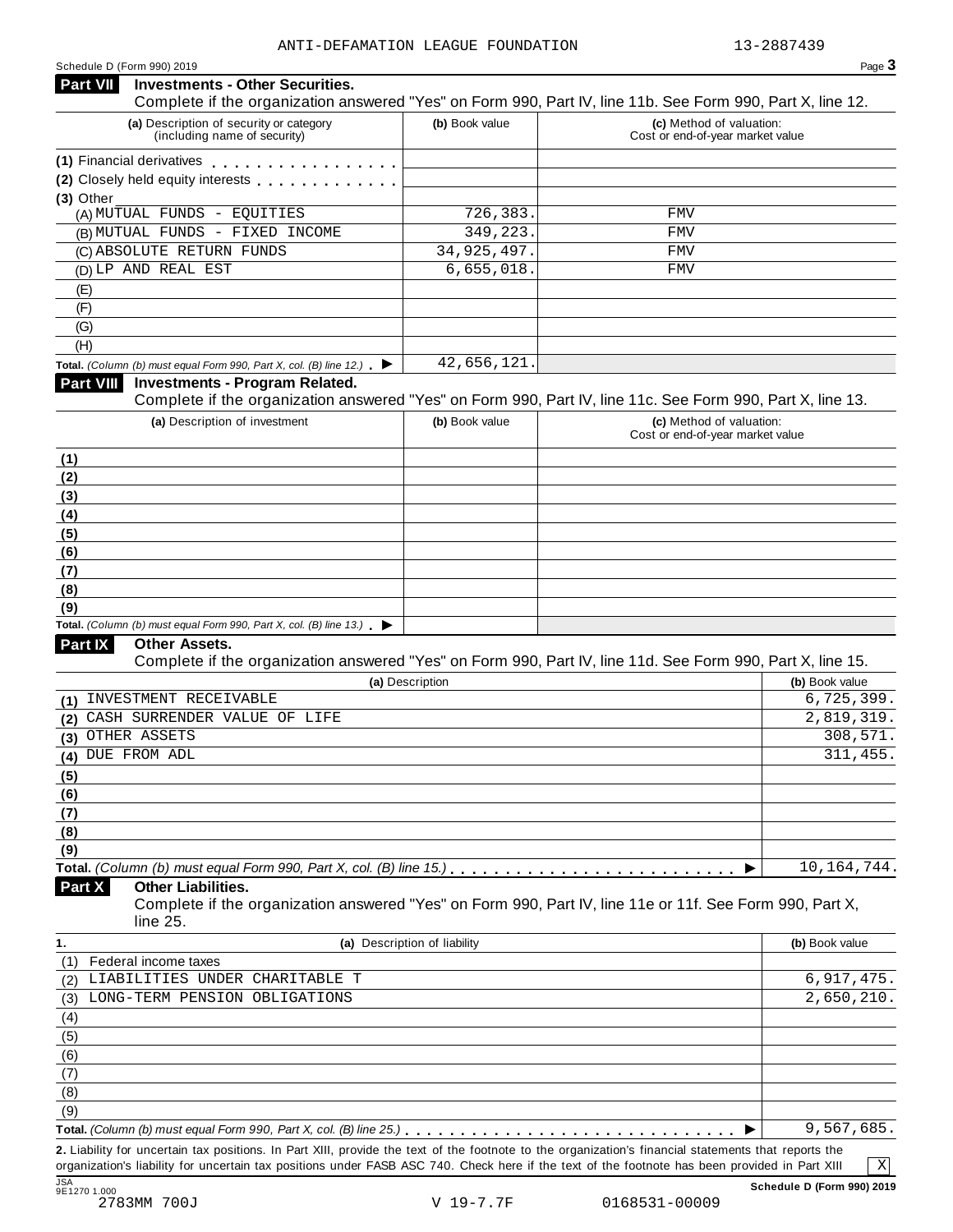| ANTI-DEFAMATION LEAGUE FOUNDATION |  | 13-2887439 |
|-----------------------------------|--|------------|
|                                   |  |            |

|              | Schedule D (Form 990) 2019                                                                                                                                         |              | Page 4 |
|--------------|--------------------------------------------------------------------------------------------------------------------------------------------------------------------|--------------|--------|
| Part XI      | Reconciliation of Revenue per Audited Financial Statements With Revenue per Return.<br>Complete if the organization answered "Yes" on Form 990, Part IV, line 12a. |              |        |
| 1            | Total revenue, gains, and other support per audited financial statements                                                                                           | $\mathbf{1}$ |        |
| $\mathbf{2}$ | Amounts included on line 1 but not on Form 990, Part VIII, line 12:                                                                                                |              |        |
| a            | 2a                                                                                                                                                                 |              |        |
| b            | 2 <sub>b</sub><br>Donated services and use of facilities $\ldots \ldots \ldots \ldots \ldots \ldots$                                                               |              |        |
| c            |                                                                                                                                                                    |              |        |
| d            |                                                                                                                                                                    |              |        |
| e            |                                                                                                                                                                    | 2e           |        |
| 3            |                                                                                                                                                                    | 3            |        |
| 4            | Amounts included on Form 990, Part VIII, line 12, but not on line 1:                                                                                               |              |        |
| a            | Investment expenses not included on Form 990, Part VIII, line 7b. $\ldots \ldots$ $4a$                                                                             |              |        |
| b            |                                                                                                                                                                    |              |        |
|              |                                                                                                                                                                    | 4c           |        |
| 5            | Total revenue. Add lines 3 and 4c. (This must equal Form 990, Part I, line 12.)                                                                                    | 5            |        |
| Part XII     | Reconciliation of Expenses per Audited Financial Statements With Expenses per Return.                                                                              |              |        |
|              | Complete if the organization answered "Yes" on Form 990, Part IV, line 12a.                                                                                        |              |        |
| 1            |                                                                                                                                                                    | $\mathbf{1}$ |        |
| $\mathbf{2}$ | Amounts included on line 1 but not on Form 990, Part IX, line 25:                                                                                                  |              |        |
| a            | 2a                                                                                                                                                                 |              |        |
| b            | 2 <sub>b</sub>                                                                                                                                                     |              |        |
| c            | 2c                                                                                                                                                                 |              |        |
| d            |                                                                                                                                                                    |              |        |
| e            |                                                                                                                                                                    | <b>2e</b>    |        |
| 3            |                                                                                                                                                                    | 3            |        |
| 4            | Amounts included on Form 990, Part IX, line 25, but not on line 1:                                                                                                 |              |        |
| a            | Investment expenses not included on Form 990, Part VIII, line 7b $\boxed{4a}$                                                                                      |              |        |
| b            |                                                                                                                                                                    |              |        |
| c            |                                                                                                                                                                    | 4c           |        |
| 5.           | Total expenses. Add lines 3 and 4c. (This must equal Form 990, Part I, line 18.).                                                                                  | 5            |        |
|              | Part XIII Supplemental Information.                                                                                                                                |              |        |
|              | Provide the descriptions required for Part II, lines 3, 5, and 9; Part III, lines 1a and 4; Part IV, lines 1b and 2b; Part V, line 4; Part X, line                 |              |        |

2; Part XI, lines 2d and 4b; and Part XII, lines 2d and 4b. Also complete this part to provide any additional information.

SEE PAGE 5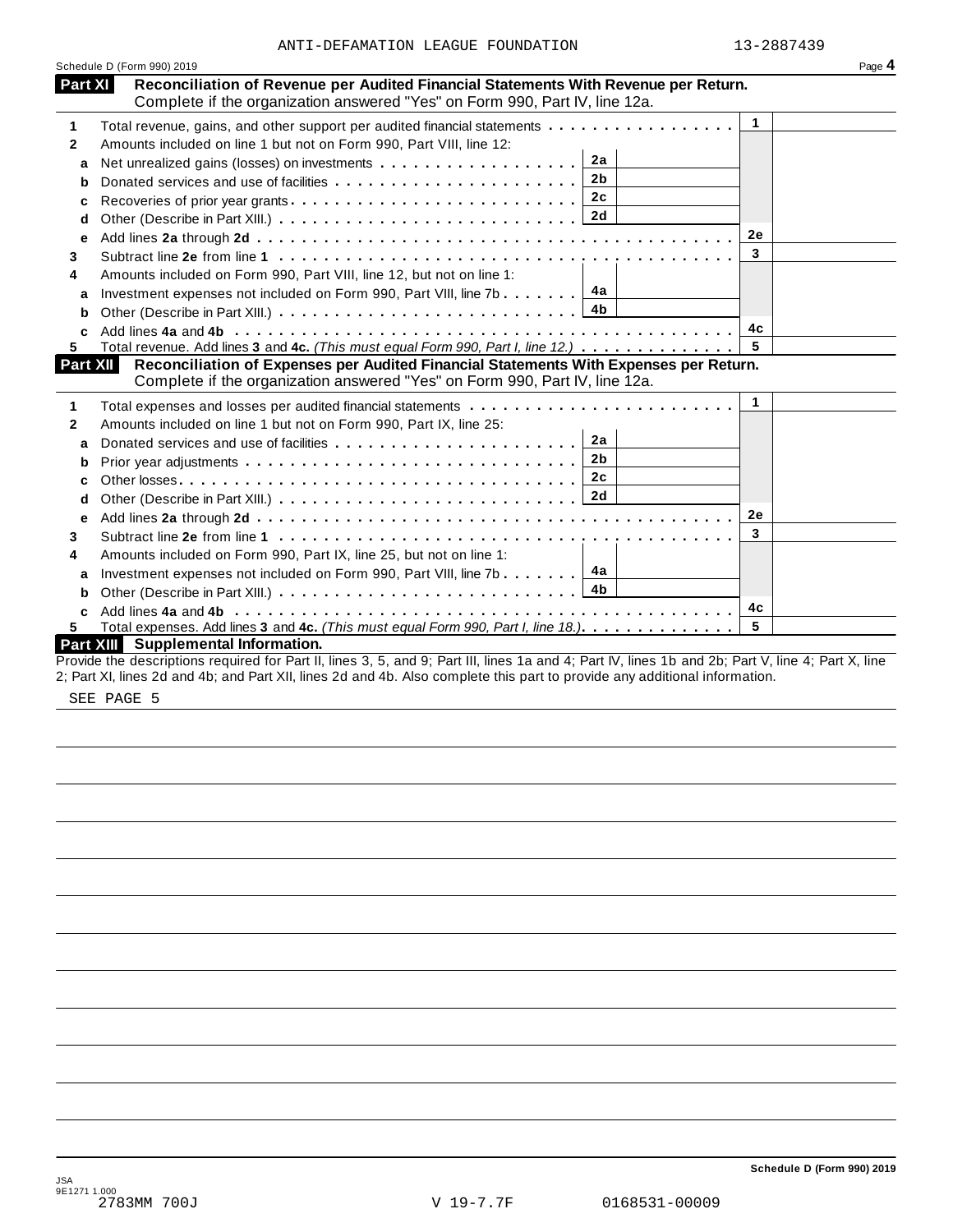#### PART I LINE 3

INCLUDED IN THE \$140,231 OF GRANTS FROM DONOR ADVISED FUNDS IS A \$2,131 DONOR DIRECTED GRANT TO SUPPORT THE CHARITABLE WORK OF THE ANTI-DEFAMATION LEAGUE.

#### PART V LINE 4

THE ADL FOUNDATION ENDOWMENT CONSISTS OF INDIVIDUAL DONOR-RESTRICTED ENDOWMENT FUNDS ESTABLISHED FOR A VARIETY OF PROGRAM PURPOSES (SEE PART III FOR STATEMENT OF PROGRAM SERVICE ACCOMPLISHMENTS). AS REQUIRED BY GENERALLY ACCEPTED ACCOUNTING PRINCIPLES, NET ASSETS ASSOCIATED WITH ENDOWMENT FUNDS ARE CLASSIFIED AND REPORTED BASED ON THE EXISTENCE OR ABSENCE OF DONOR-IMPOSED RESTRICTIONS.

#### PART X LINE 2

AS REQUIRED UNDER FIN 48 "ACCOUNTING FOR UNCERTAINTY IN INCOME TAXES," THE FOLLOWING FOOTNOTE WAS INCLUDED IN NOTE (2)(J) OF THE CONSOLIDATED FINANCIAL STATEMENTS OF ADL AND THE ADL FOUNDATION: "ADL RECOGNIZES THE EFFECT OF INCOME TAX POSITIONS ONLY IF THOSE POSITIONS ARE MORE LIKELY THAN NOT OF BEING SUSTAINED. INCOME GENERATED FROM ACTIVITIES UNRELATED TO ADL'S EXEMPT PURPOSE IS SUBJECT TO TAX UNDER INTERNAL REVENUE CODE SECTION 511 AND IS REPORTED AND PAID WITH THE INTERNAL REVENUE SERVICE FORM 990-T (EXEMPT ORGANIZATION BUSINESS INCOME TAX RETURN)."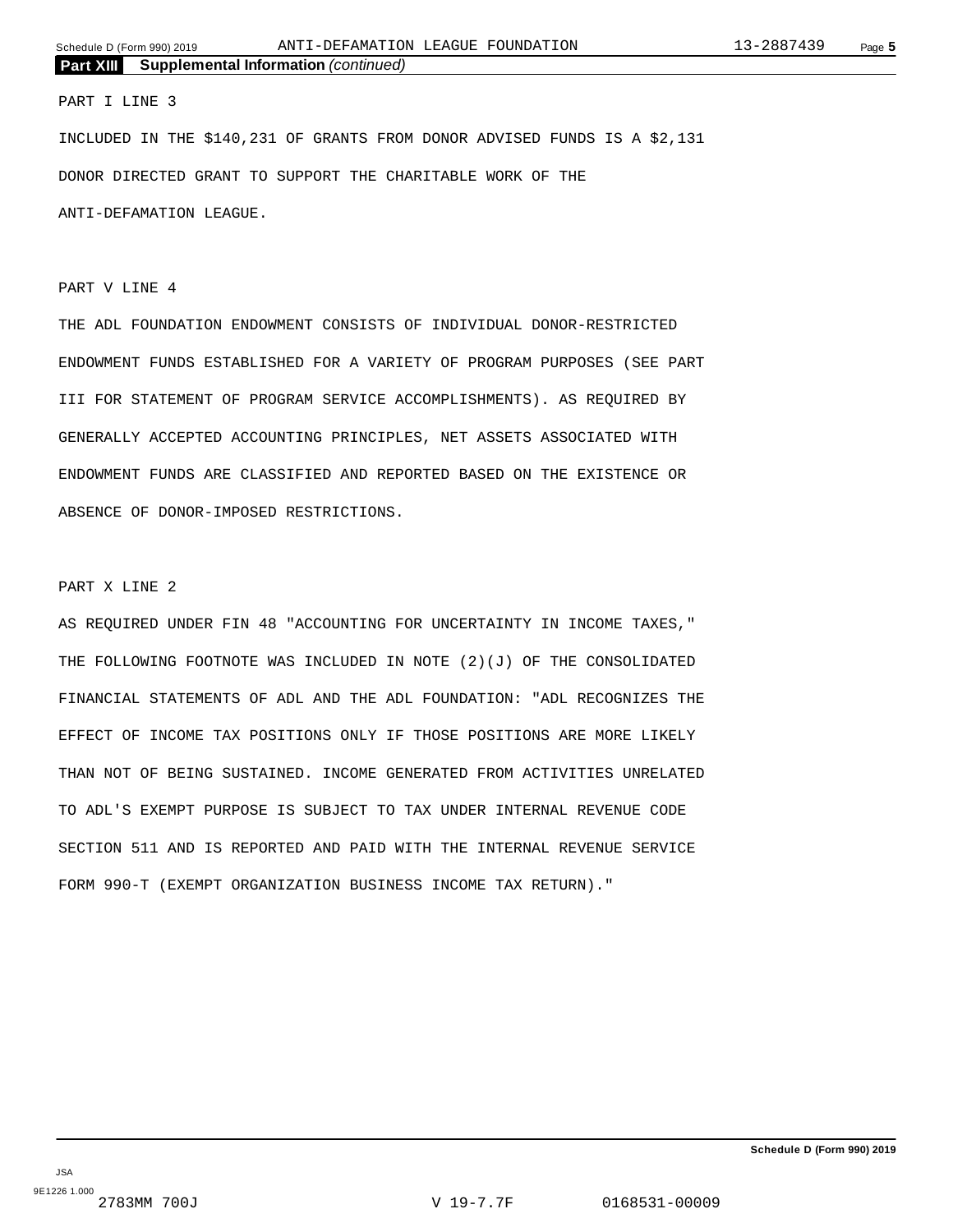| <b>SCHEDULE F</b>                                      | <b>Statement of Activities Outside the United States</b>                                                                                                                                                             | OMB No. 1545-0047                          |  |  |  |  |
|--------------------------------------------------------|----------------------------------------------------------------------------------------------------------------------------------------------------------------------------------------------------------------------|--------------------------------------------|--|--|--|--|
| (Form 990)                                             | ► Complete if the organization answered "Yes" on Form 990, Part IV, line 14b, 15, or 16.                                                                                                                             | 2019                                       |  |  |  |  |
| Department of the Treasury<br>Internal Revenue Service | Attach to Form 990.<br>Go to www.irs.gov/Form990 for instructions and the latest information.                                                                                                                        | <b>Open to Public</b><br><b>Inspection</b> |  |  |  |  |
| Name of the organization                               |                                                                                                                                                                                                                      | <b>Employer identification number</b>      |  |  |  |  |
|                                                        | ANTI-DEFAMATION LEAGUE FOUNDATION                                                                                                                                                                                    | 13-2887439                                 |  |  |  |  |
| Part I                                                 | General Information on Activities Outside the United States. Complete if the organization answered "Yes" on<br>Form 990, Part IV, line 14b.                                                                          |                                            |  |  |  |  |
| 1.<br>award the grants or assistance?                  | For grantmakers. Does the organization maintain records to substantiate the amount of its grants and<br>other assistance, the grantees' eligibility for the grants or assistance, and the selection criteria used to | Yes<br>Nο                                  |  |  |  |  |

**2 For grantmakers.** Describe in Part V the organization's procedures for monitoring the use of its grants and other assistance outside the United States.

### **3** Activities per Region. (The following Part I, line 3 table can be duplicated if additional space is needed.)

| (a) Region                                                                                                            | (b) Number<br>of offices in<br>the region | (c) Number of<br>employees,<br>agents, and<br>independent<br>contractors<br>in the region | (d) Activities conducted in the<br>region (by type) (such as,<br>fundraising, program services,<br>investments, grants to recipients<br>located in the region) | $ - - - - -$<br>(e) If activity listed in (d) is<br>a program service,<br>describe specific type of<br>service(s) in the region | (f) Total<br>expenditures for<br>and investments<br>in the region |
|-----------------------------------------------------------------------------------------------------------------------|-------------------------------------------|-------------------------------------------------------------------------------------------|----------------------------------------------------------------------------------------------------------------------------------------------------------------|---------------------------------------------------------------------------------------------------------------------------------|-------------------------------------------------------------------|
| (1)<br>CENTRAL AMERICA/CARIBBEAN                                                                                      | $\mathsf{0}$ .                            | $\mathsf{0}$ .                                                                            | INVESTMENTS                                                                                                                                                    |                                                                                                                                 | 18, 162, 642.                                                     |
| (2)                                                                                                                   |                                           |                                                                                           |                                                                                                                                                                |                                                                                                                                 |                                                                   |
| (3)<br><u> 1999 - Jan Barnett, fransk politiker</u>                                                                   |                                           |                                                                                           |                                                                                                                                                                |                                                                                                                                 |                                                                   |
| (4)<br><u> 1980 - Johann Barbara, martxa a</u>                                                                        |                                           |                                                                                           |                                                                                                                                                                |                                                                                                                                 |                                                                   |
| (5)                                                                                                                   |                                           |                                                                                           |                                                                                                                                                                |                                                                                                                                 |                                                                   |
| (6)<br><u> 1990 - Johann Barbara, martxa a</u>                                                                        |                                           |                                                                                           |                                                                                                                                                                |                                                                                                                                 |                                                                   |
| (7)<br><u> 1989 - Johann Barnett, fransk politik (</u>                                                                |                                           |                                                                                           |                                                                                                                                                                |                                                                                                                                 |                                                                   |
| (8)                                                                                                                   |                                           |                                                                                           |                                                                                                                                                                |                                                                                                                                 |                                                                   |
| (9)                                                                                                                   |                                           |                                                                                           |                                                                                                                                                                |                                                                                                                                 |                                                                   |
| (10)                                                                                                                  |                                           |                                                                                           |                                                                                                                                                                |                                                                                                                                 |                                                                   |
| (11)                                                                                                                  |                                           |                                                                                           |                                                                                                                                                                |                                                                                                                                 |                                                                   |
| (12)                                                                                                                  |                                           |                                                                                           |                                                                                                                                                                |                                                                                                                                 |                                                                   |
| (13)                                                                                                                  |                                           |                                                                                           |                                                                                                                                                                |                                                                                                                                 |                                                                   |
| (14)                                                                                                                  |                                           |                                                                                           |                                                                                                                                                                |                                                                                                                                 |                                                                   |
| (15)                                                                                                                  |                                           |                                                                                           |                                                                                                                                                                |                                                                                                                                 |                                                                   |
| (16)                                                                                                                  |                                           |                                                                                           |                                                                                                                                                                |                                                                                                                                 |                                                                   |
| (17)                                                                                                                  |                                           |                                                                                           |                                                                                                                                                                |                                                                                                                                 |                                                                   |
| 3a<br>Subtotal<br>$\mathbf b$<br>Total<br>from<br>continuation<br>sheets to Part I                                    |                                           |                                                                                           |                                                                                                                                                                |                                                                                                                                 | 18, 162, 642.                                                     |
| Totals (add lines 3a and 3b)<br>$\mathbf c$<br>For Paperwork Reduction Act Notice, see the Instructions for Form 990. |                                           |                                                                                           |                                                                                                                                                                |                                                                                                                                 | 18, 162, 642.<br>Schedule F (Form 990) 2019                       |

JSA 9E1274 1.000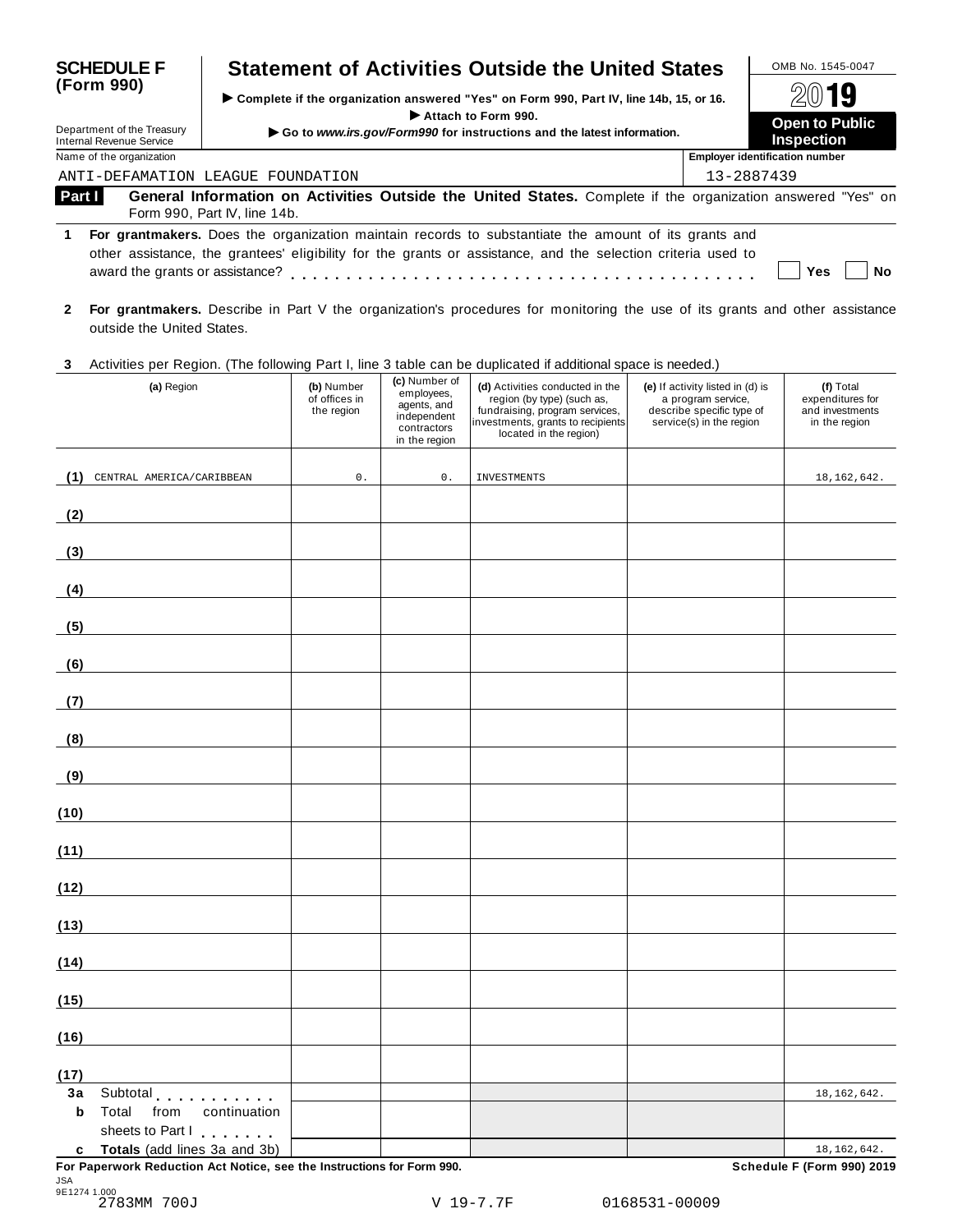|              | Schedule F (Form 990) 2019                                                                                                                                                                                                                                                   |                                                    |            |                         |                             |                                       |                                        |                                             | Page 2                                                         |
|--------------|------------------------------------------------------------------------------------------------------------------------------------------------------------------------------------------------------------------------------------------------------------------------------|----------------------------------------------------|------------|-------------------------|-----------------------------|---------------------------------------|----------------------------------------|---------------------------------------------|----------------------------------------------------------------|
| Part II      | Grants and Other Assistance to Organizations or Entities Outside the United States. Complete if the organization answered "Yes" on Form 990,<br>Part IV, line 15, for any recipient who received more than \$5,000. Part II can be duplicated if additional space is needed. |                                                    |            |                         |                             |                                       |                                        |                                             |                                                                |
| $\mathbf{1}$ | (a) Name of<br>organization                                                                                                                                                                                                                                                  | (b) IRS code<br>section and EIN<br>(if applicable) | (c) Region | (d) Purpose of<br>grant | (e) Amount of<br>cash grant | (f) Manner of<br>cash<br>disbursement | (g) Amount of<br>noncash<br>assistance | (h) Description<br>of noncash<br>assistance | (i) Method of<br>valuation<br>(book, FMV,<br>appraisal, other) |
| (1)          |                                                                                                                                                                                                                                                                              |                                                    |            |                         |                             |                                       |                                        |                                             |                                                                |
| (2)          |                                                                                                                                                                                                                                                                              |                                                    |            |                         |                             |                                       |                                        |                                             |                                                                |
| (3)          |                                                                                                                                                                                                                                                                              |                                                    |            |                         |                             |                                       |                                        |                                             |                                                                |
| (4)          |                                                                                                                                                                                                                                                                              |                                                    |            |                         |                             |                                       |                                        |                                             |                                                                |
| (5)          |                                                                                                                                                                                                                                                                              |                                                    |            |                         |                             |                                       |                                        |                                             |                                                                |
| (6)          |                                                                                                                                                                                                                                                                              |                                                    |            |                         |                             |                                       |                                        |                                             |                                                                |
| (7)          |                                                                                                                                                                                                                                                                              |                                                    |            |                         |                             |                                       |                                        |                                             |                                                                |
| (8)          |                                                                                                                                                                                                                                                                              |                                                    |            |                         |                             |                                       |                                        |                                             |                                                                |
| (9)          |                                                                                                                                                                                                                                                                              |                                                    |            |                         |                             |                                       |                                        |                                             |                                                                |
| (10)         |                                                                                                                                                                                                                                                                              |                                                    |            |                         |                             |                                       |                                        |                                             |                                                                |
| (11)         |                                                                                                                                                                                                                                                                              |                                                    |            |                         |                             |                                       |                                        |                                             |                                                                |
| (12)         |                                                                                                                                                                                                                                                                              |                                                    |            |                         |                             |                                       |                                        |                                             |                                                                |
| (13)         |                                                                                                                                                                                                                                                                              |                                                    |            |                         |                             |                                       |                                        |                                             |                                                                |
| (14)         |                                                                                                                                                                                                                                                                              |                                                    |            |                         |                             |                                       |                                        |                                             |                                                                |
| (15)         |                                                                                                                                                                                                                                                                              |                                                    |            |                         |                             |                                       |                                        |                                             |                                                                |
| (16)         |                                                                                                                                                                                                                                                                              |                                                    |            |                         |                             |                                       |                                        |                                             |                                                                |

**2** Enter total number of recipient organizations listed above that are recognized as charities by the foreign country, recognized as tax-exempt

2 Enter total number of recipient organizations listed above that are recognized as charities by the foreign country, recognized as tax-exempt<br>by the IRS, or for which the grantee or counsel has provided a section 501(c)(

**Schedule F (Form 990) 2019**

 $\overline{\phantom{a}}$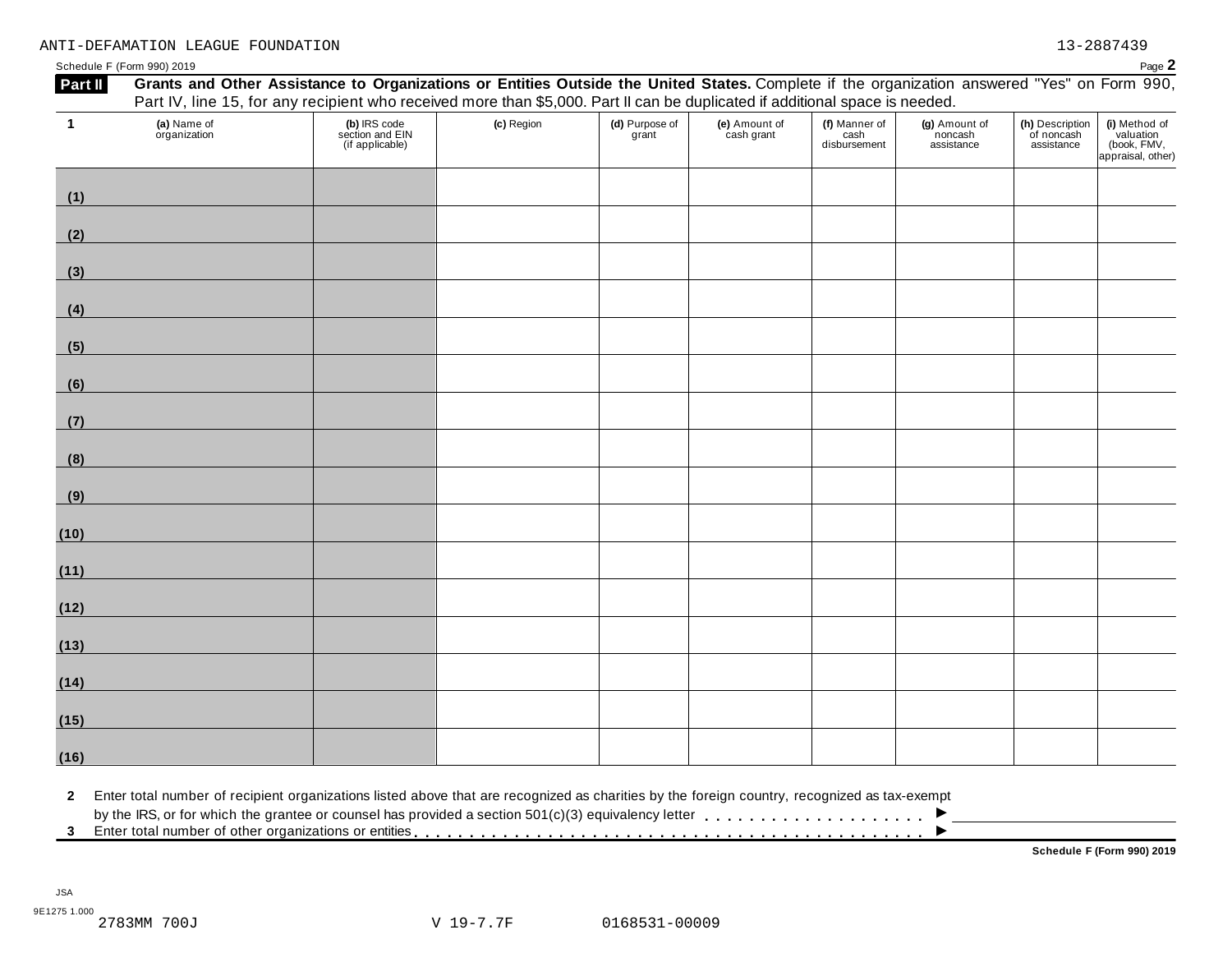Schedule <sup>F</sup> (Form 990) <sup>2019</sup> Page **3**

| Grants and Other Assistance to Individuals Outside the United States. Complete if the organization answered "Yes" on Form 990, Part IV, line 16.<br>Part III<br>Part III can be duplicated if additional space is needed. |            |                             |                             |                                       |                                        |                                             |                                                                |
|---------------------------------------------------------------------------------------------------------------------------------------------------------------------------------------------------------------------------|------------|-----------------------------|-----------------------------|---------------------------------------|----------------------------------------|---------------------------------------------|----------------------------------------------------------------|
| (a) Type of grant or assistance                                                                                                                                                                                           | (b) Region | (c) Number of<br>recipients | (d) Amount of<br>cash grant | (e) Manner of<br>cash<br>disbursement | (f) Amount of<br>noncash<br>assistance | (g) Description<br>of noncash<br>assistance | (h) Method of<br>valuation<br>(book, FMV,<br>appraisal, other) |
| (1)                                                                                                                                                                                                                       |            |                             |                             |                                       |                                        |                                             |                                                                |
| (2)                                                                                                                                                                                                                       |            |                             |                             |                                       |                                        |                                             |                                                                |
| (3)<br><u> 1980 - Johann Barbara, martxa al</u>                                                                                                                                                                           |            |                             |                             |                                       |                                        |                                             |                                                                |
| (4)<br><u> 1980 - Johann Barbara, martxa a</u>                                                                                                                                                                            |            |                             |                             |                                       |                                        |                                             |                                                                |
| (5)                                                                                                                                                                                                                       |            |                             |                             |                                       |                                        |                                             |                                                                |
| (6)                                                                                                                                                                                                                       |            |                             |                             |                                       |                                        |                                             |                                                                |
| (7)                                                                                                                                                                                                                       |            |                             |                             |                                       |                                        |                                             |                                                                |
| (8)                                                                                                                                                                                                                       |            |                             |                             |                                       |                                        |                                             |                                                                |
| (9)<br><u> 1980 - Johann Barbara, martxa a</u>                                                                                                                                                                            |            |                             |                             |                                       |                                        |                                             |                                                                |
| (10)                                                                                                                                                                                                                      |            |                             |                             |                                       |                                        |                                             |                                                                |
| (11)                                                                                                                                                                                                                      |            |                             |                             |                                       |                                        |                                             |                                                                |
| (12)                                                                                                                                                                                                                      |            |                             |                             |                                       |                                        |                                             |                                                                |
| (13)<br><u> 1980 - Johann Barbara, martxa a</u>                                                                                                                                                                           |            |                             |                             |                                       |                                        |                                             |                                                                |
| (14)                                                                                                                                                                                                                      |            |                             |                             |                                       |                                        |                                             |                                                                |
| (15)                                                                                                                                                                                                                      |            |                             |                             |                                       |                                        |                                             |                                                                |
| (16)<br><u> 1980 - Johann Barbara, martxa</u>                                                                                                                                                                             |            |                             |                             |                                       |                                        |                                             |                                                                |
| (17)                                                                                                                                                                                                                      |            |                             |                             |                                       |                                        |                                             |                                                                |
| (18)                                                                                                                                                                                                                      |            |                             |                             |                                       |                                        |                                             |                                                                |

**Schedule F (Form 990) 2019**

JSA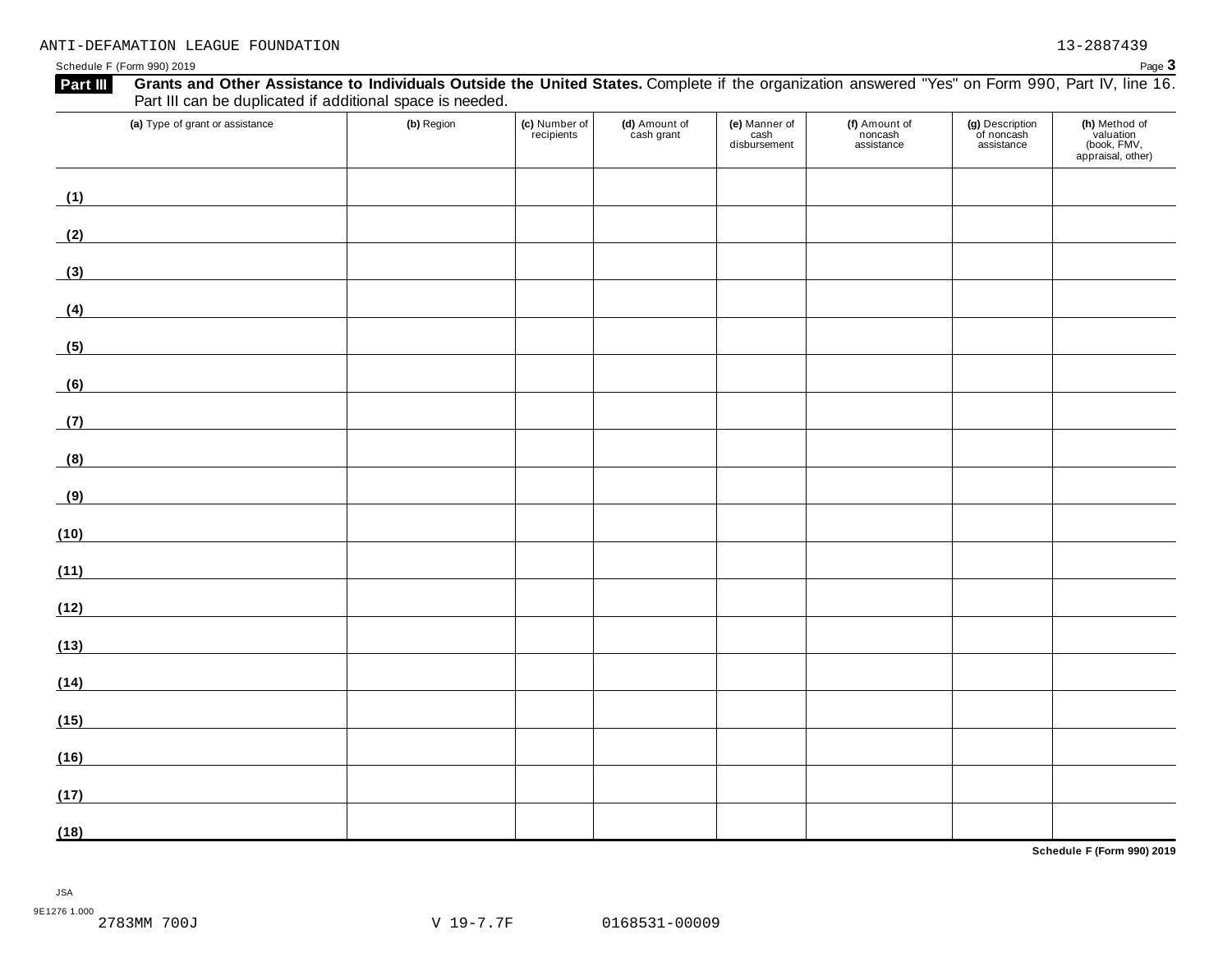|                | Schedule F (Form 990) 2019                                                                                                                                                                                                                                                                                                                                                                                                    | Page 4         |
|----------------|-------------------------------------------------------------------------------------------------------------------------------------------------------------------------------------------------------------------------------------------------------------------------------------------------------------------------------------------------------------------------------------------------------------------------------|----------------|
| <b>Part IV</b> | <b>Foreign Forms</b>                                                                                                                                                                                                                                                                                                                                                                                                          |                |
| 1              | Was the organization a U.S. transferor of property to a foreign corporation during the tax year? If "Yes,"<br>the organization may be required to file Form 926, Return by a U.S. Transferor of Property to a Foreign<br>Χ<br>Yes                                                                                                                                                                                             | No             |
| 2              | Did the organization have an interest in a foreign trust during the tax year? If "Yes," the organization<br>may be required to separately file Form 3520, Annual Return To Report Transactions With Foreign<br>Trusts and Receipt of Certain Foreign Gifts, and/or Form 3520-A, Annual Information Return of Foreign<br>Trust With a U.S. Owner (see Instructions for Forms 3520 and 3520-A; don't file with Form 990)<br>Yes | X<br><b>No</b> |
| 3              | Did the organization have an ownership interest in a foreign corporation during the tax year? If "Yes,"<br>the organization may be required to file Form 5471, Information Return of U.S. Persons With Respect to<br>Χ<br>Yes                                                                                                                                                                                                 | <b>No</b>      |
| 4              | Was the organization a direct or indirect shareholder of a passive foreign investment company or a<br>qualified electing fund during the tax year? If "Yes," the organization may be required to file Form 8621,<br>Information Return by a Shareholder of a Passive Foreign Investment Company or Qualified Electing<br>Fund (see Instructions for Form 8621)<br>Yes                                                         | X<br><b>No</b> |
| 5              | Did the organization have an ownership interest in a foreign partnership during the tax year? If "Yes,"<br>the organization may be required to file Form 8865, Return of U.S. Persons With Respect to Certain<br>Χ<br>Foreign Partnerships (see Instructions for Form 8865)<br>Yes                                                                                                                                            | No             |
| 6              | Did the organization have any operations in or related to any boycotting countries during the tax year? If<br>"Yes," the organization may be required to separately file Form 5713, International Boycott Report (see<br>Instructions for Form 5713; don't file with Form 990)<br>Yes                                                                                                                                         | Χ<br><b>No</b> |

**Schedule F (Form 990) 2019**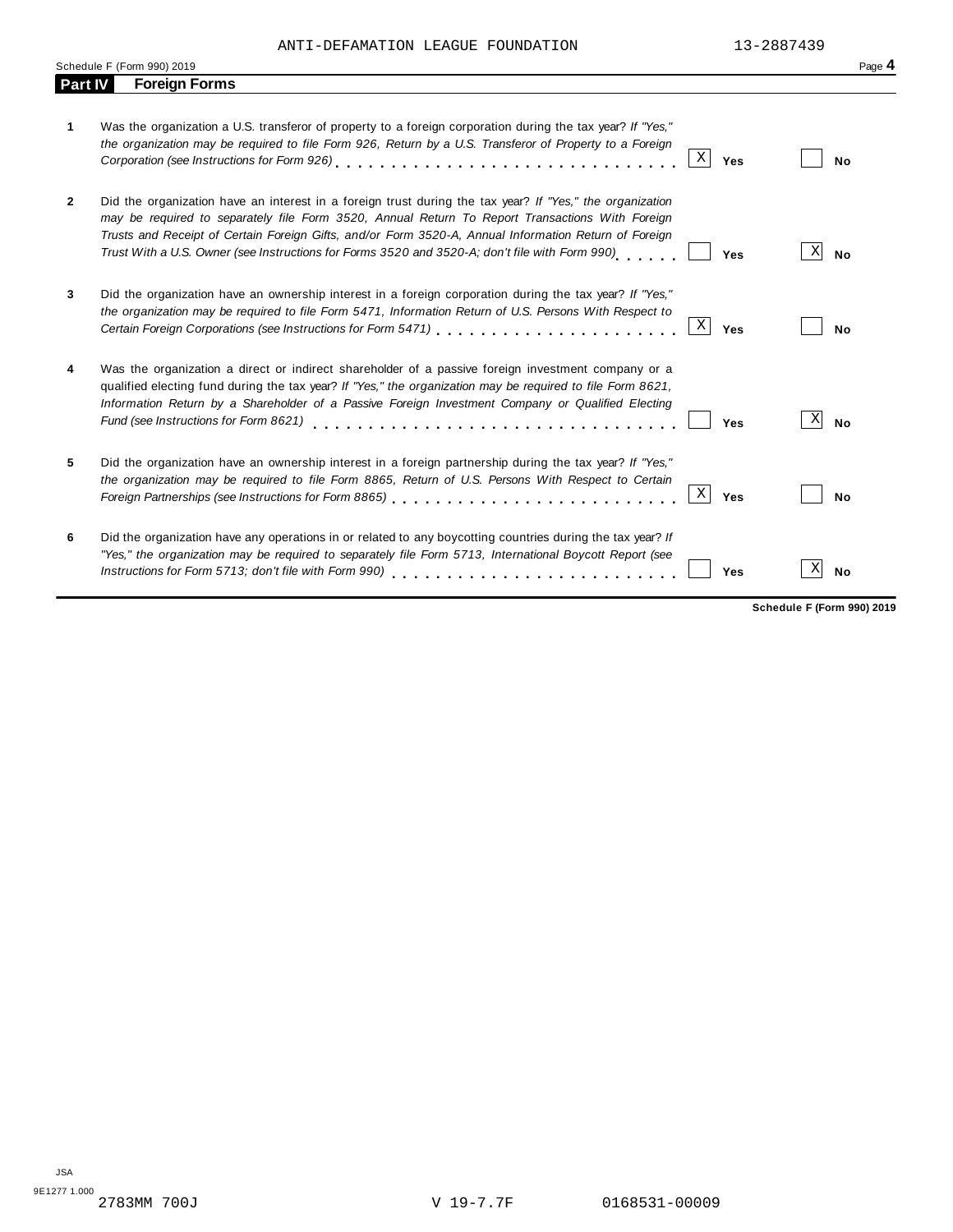Schedule <sup>F</sup> (Form 990) <sup>2019</sup> Page **5**

#### **Part V Supplemental Information**

Provide the information required by Part I, line 2 (monitoring of funds); Part I, line 3, column (f) (accounting method; amounts of investments vs. expenditures per region); Part II, line 1 (accounting method); Part III (accounting method); and Part III, column (c) (estimated number of recipients), as applicable. Also complete this part to provide any additional information (see instructions).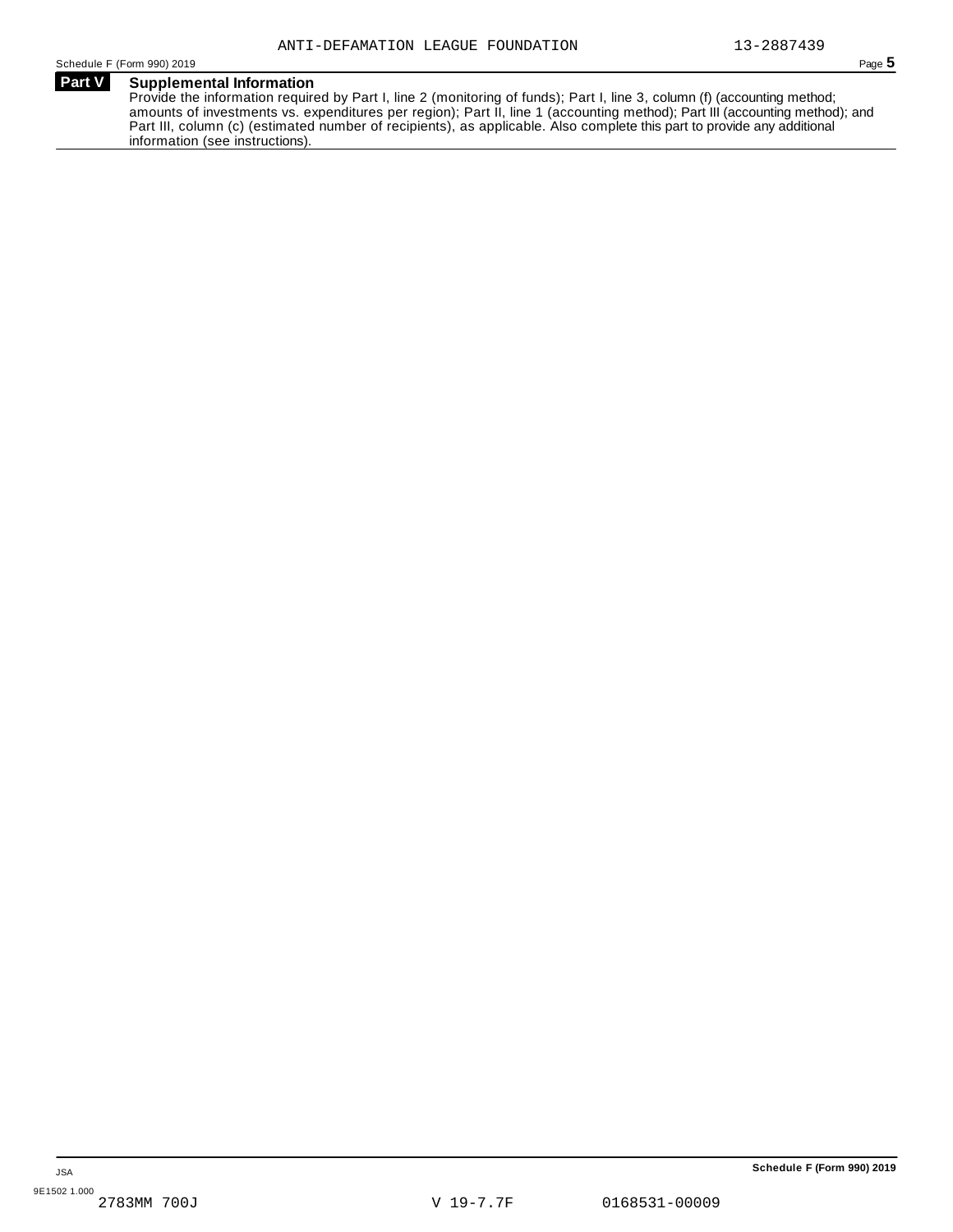| <b>SCHEDULE I</b><br>(Form 990)       |                                                                                                                                                            |                                                                                                                                       |                                    | <b>Grants and Other Assistance to Organizations,</b>  |                                       |                                                             |                                          | OMB No. 1545-0047                     |
|---------------------------------------|------------------------------------------------------------------------------------------------------------------------------------------------------------|---------------------------------------------------------------------------------------------------------------------------------------|------------------------------------|-------------------------------------------------------|---------------------------------------|-------------------------------------------------------------|------------------------------------------|---------------------------------------|
|                                       |                                                                                                                                                            | Governments, and Individuals in the United States<br>Complete if the organization answered "Yes" on Form 990, Part IV, line 21 or 22. |                                    |                                                       |                                       |                                                             |                                          | $20$ 19                               |
|                                       |                                                                                                                                                            |                                                                                                                                       |                                    |                                                       |                                       |                                                             |                                          | <b>Open to Public</b>                 |
| Department of the Treasury            |                                                                                                                                                            |                                                                                                                                       |                                    | Attach to Form 990.                                   |                                       |                                                             |                                          | Inspection                            |
| <b>Internal Revenue Service</b>       |                                                                                                                                                            |                                                                                                                                       |                                    | Go to www.irs.gov/Form990 for the latest information. |                                       |                                                             |                                          |                                       |
| Name of the organization              |                                                                                                                                                            |                                                                                                                                       |                                    |                                                       |                                       |                                                             | <b>Employer identification number</b>    |                                       |
|                                       | ANTI-DEFAMATION LEAGUE FOUNDATION                                                                                                                          |                                                                                                                                       |                                    |                                                       |                                       |                                                             | 13-2887439                               |                                       |
| <b>Part I</b>                         | <b>General Information on Grants and Assistance</b>                                                                                                        |                                                                                                                                       |                                    |                                                       |                                       |                                                             |                                          |                                       |
| 1.                                    | Does the organization maintain records to substantiate the amount of the grants or assistance, the grantees' eligibility for the grants or assistance, and |                                                                                                                                       |                                    |                                                       |                                       |                                                             |                                          |                                       |
|                                       |                                                                                                                                                            |                                                                                                                                       |                                    |                                                       |                                       |                                                             |                                          | $X$ Yes<br>No                         |
| $\mathbf{2}$                          | Describe in Part IV the organization's procedures for monitoring the use of grant funds in the United States.                                              |                                                                                                                                       |                                    |                                                       |                                       |                                                             |                                          |                                       |
| <b>Part II</b>                        | Grants and Other Assistance to Domestic Organizations and Domestic Governments. Complete if the organization answered "Yes" on Form 990,                   |                                                                                                                                       |                                    |                                                       |                                       |                                                             |                                          |                                       |
|                                       | Part IV, line 21, for any recipient that received more than \$5,000. Part II can be duplicated if additional space is needed.                              |                                                                                                                                       |                                    |                                                       |                                       |                                                             |                                          |                                       |
|                                       | 1 (a) Name and address of organization<br>or government                                                                                                    | $(b)$ EIN                                                                                                                             | (c) IRC section<br>(if applicable) | (d) Amount of cash<br>grant                           | (e) Amount of non-<br>cash assistance | (f) Method of valuation<br>(book, FMV, appraisal,<br>other) | (g) Description of<br>noncash assistance | (h) Purpose of grant<br>or assistance |
|                                       |                                                                                                                                                            |                                                                                                                                       |                                    |                                                       |                                       |                                                             |                                          |                                       |
| (1) ANTI-DEFAMATION LEAGUE            |                                                                                                                                                            |                                                                                                                                       |                                    |                                                       |                                       |                                                             |                                          |                                       |
|                                       | 605 THIRD AVENUE NEW YORK, NY 10158                                                                                                                        | 13-1818723                                                                                                                            | 501(C)(3)                          | 7,766,316.                                            |                                       |                                                             |                                          | GENERAL PURPOSES                      |
|                                       | (2) JOHNNY MAC TENNIS PROJECT SPORTIME RANDALL<br>ONE RANDALL'S ISLAND NEW YORK, NY 10035                                                                  |                                                                                                                                       |                                    |                                                       |                                       |                                                             |                                          | <b>GENERAL PURPOSES</b>               |
|                                       |                                                                                                                                                            | 37-1625465                                                                                                                            | 501(C)(3)                          | 25,000.                                               |                                       |                                                             |                                          |                                       |
| (3) CENTER THEATRE GROUP              |                                                                                                                                                            |                                                                                                                                       |                                    |                                                       |                                       |                                                             |                                          |                                       |
|                                       | 601 W TEMPLE ST. LOS ANGELES, CA 90026                                                                                                                     | 95-2466183                                                                                                                            | 501(C)(3)                          | 6,000.                                                |                                       |                                                             |                                          | GENERAL PURPOSES                      |
| (4) ISRAEL SCHOLARSHIP EDUCATION FUND |                                                                                                                                                            |                                                                                                                                       |                                    |                                                       |                                       |                                                             |                                          |                                       |
| 520 EIGHTH AVENUE, 4TH FLOOR          |                                                                                                                                                            | 13-2909430                                                                                                                            | 501(C)(3)                          | 40,000.                                               |                                       |                                                             |                                          | GENERAL PURPOSES                      |
| (5) FRIENDS OF BEIT HATFUTSOT         |                                                                                                                                                            | 13-2928469                                                                                                                            |                                    |                                                       |                                       |                                                             |                                          | GENERAL PURPOSES                      |
|                                       | 633 THIRD AVENUE NEW YORK, NY 10017                                                                                                                        |                                                                                                                                       | 501(C)(3)                          | 10,000.                                               |                                       |                                                             |                                          |                                       |
| 80 BROAD STREET, SUITE 202            | (6) AMERICAN FRIENDS OF THE UNIVERSITY OF HAIFA                                                                                                            | 13-6220819                                                                                                                            |                                    | 20,000.                                               |                                       |                                                             |                                          | GENERAL PURPOSES                      |
|                                       |                                                                                                                                                            |                                                                                                                                       | 501(C)(3)                          |                                                       |                                       |                                                             |                                          |                                       |
| (7)                                   |                                                                                                                                                            |                                                                                                                                       |                                    |                                                       |                                       |                                                             |                                          |                                       |
| (8)                                   |                                                                                                                                                            |                                                                                                                                       |                                    |                                                       |                                       |                                                             |                                          |                                       |
| (9)                                   |                                                                                                                                                            |                                                                                                                                       |                                    |                                                       |                                       |                                                             |                                          |                                       |
| (10)                                  |                                                                                                                                                            |                                                                                                                                       |                                    |                                                       |                                       |                                                             |                                          |                                       |
|                                       |                                                                                                                                                            |                                                                                                                                       |                                    |                                                       |                                       |                                                             |                                          |                                       |
| (11)                                  |                                                                                                                                                            |                                                                                                                                       |                                    |                                                       |                                       |                                                             |                                          |                                       |
| (12)                                  |                                                                                                                                                            |                                                                                                                                       |                                    |                                                       |                                       |                                                             |                                          |                                       |
| $\mathbf{2}$                          |                                                                                                                                                            |                                                                                                                                       |                                    |                                                       |                                       |                                                             |                                          | б.                                    |
| 3                                     |                                                                                                                                                            |                                                                                                                                       |                                    |                                                       |                                       |                                                             |                                          |                                       |
|                                       | For Paperwork Reduction Act Notice, see the Instructions for Form 990.                                                                                     |                                                                                                                                       |                                    |                                                       |                                       |                                                             |                                          | Schedule I (Form 990) (2019)          |

JSA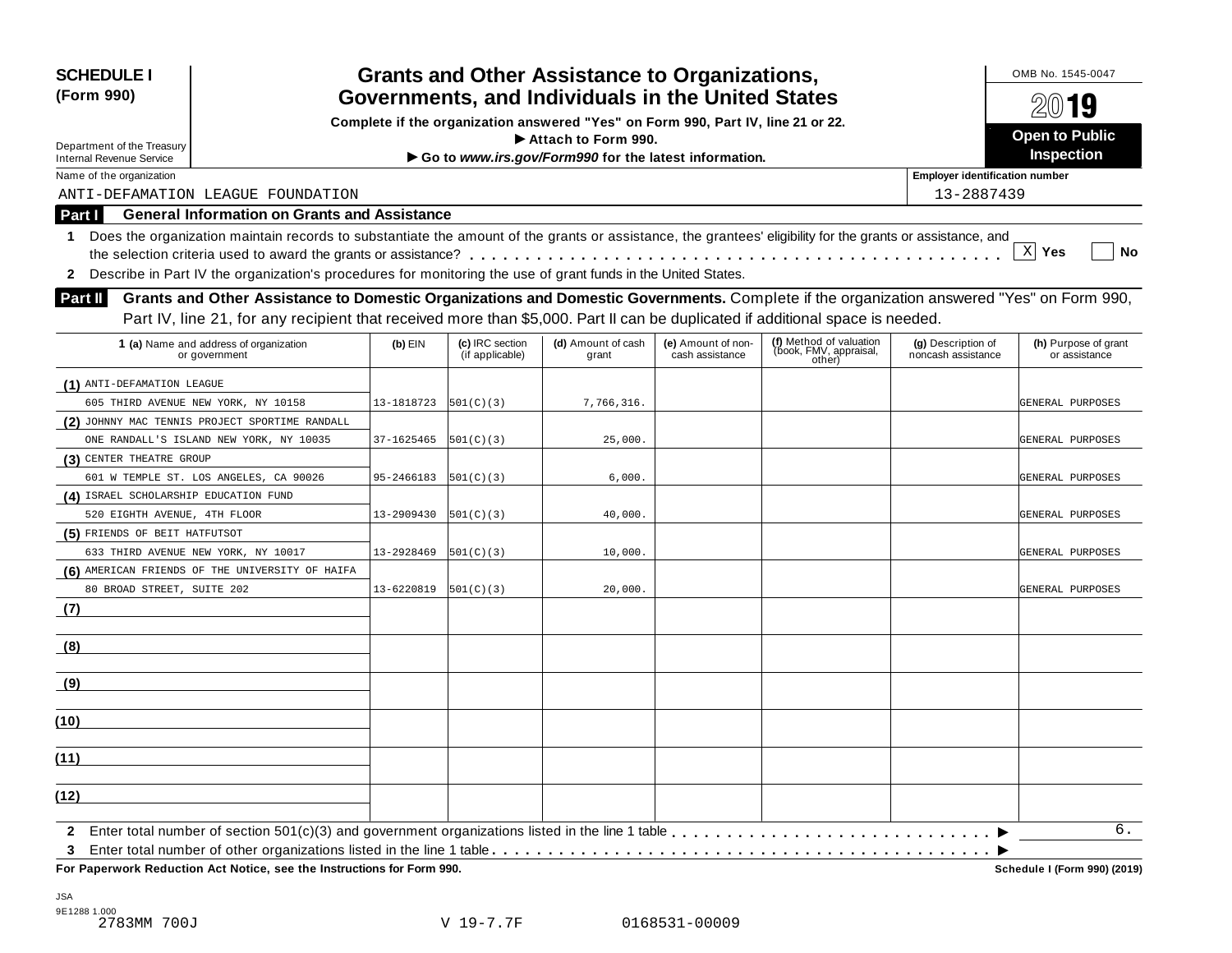Schedule I (Form 990) (2019) Page **2**

### **Grants and Other Assistance to Domestic Individuals.** Complete ifthe organization answered "Yes" on Form 990, Part IV, line 22. **Part III** Grants and Other Assistance to Domestic Individuals<br>Part III can be duplicated if additional space is needed.

| (a) Type of grant or assistance                                                                                                                         | (b) Number of<br>recipients | (c) Amount of<br>cash grant | (d) Amount of<br>non-cash assistance | (e) Method of valuation (book,<br>FMV, appraisal, other) | (f) Description of non-cash assistance |
|---------------------------------------------------------------------------------------------------------------------------------------------------------|-----------------------------|-----------------------------|--------------------------------------|----------------------------------------------------------|----------------------------------------|
|                                                                                                                                                         |                             |                             |                                      |                                                          |                                        |
|                                                                                                                                                         |                             |                             |                                      |                                                          |                                        |
| 3                                                                                                                                                       |                             |                             |                                      |                                                          |                                        |
| 4                                                                                                                                                       |                             |                             |                                      |                                                          |                                        |
| 5                                                                                                                                                       |                             |                             |                                      |                                                          |                                        |
| 6                                                                                                                                                       |                             |                             |                                      |                                                          |                                        |
|                                                                                                                                                         |                             |                             |                                      |                                                          |                                        |
| Part IV<br>Supplemental Information. Provide the information required in Part I, line 2, Part III, column (b); and any other additional<br>information. |                             |                             |                                      |                                                          |                                        |

SCHEDULE I, PART I, LINE 2

THE PURPOSE OF THE GRANTS/AWARDS TO ADL LISTED IN PART II IS ACCOMPLISHED

BY ADL BEFORE THE ACTUAL RECEIPT OF THE FINANCIAL AWARD. THUS, IT IS NOT

NECESSARY, AND ADL FOUNDATION DOES NOT HAVE PROCEDURES, TO MONITOR THE

USE OF THESE FUNDS. THE REMAINING AWARDS LISTED IN PART II WERE

DISTRIBUTED FROM DONOR ADVISED FUNDS. AS SUCH, THE DONORS SELECTED THE

RECIPIENT OF EACH AWARD. ADL FOUNDATION ENSURES THAT THE RECIPIENT

ORGANIZATIONS QUALIFY FOR THE AWARDS ACCORDING TO IRS REGULATIONS

REGARDING NON-TAXABLE DISTRIBUTIONS AND HAS FINAL CONTROL OF WHETHER TO

MAKE THE ADVISED GRANT.

**Schedule I (Form 990) (2019)**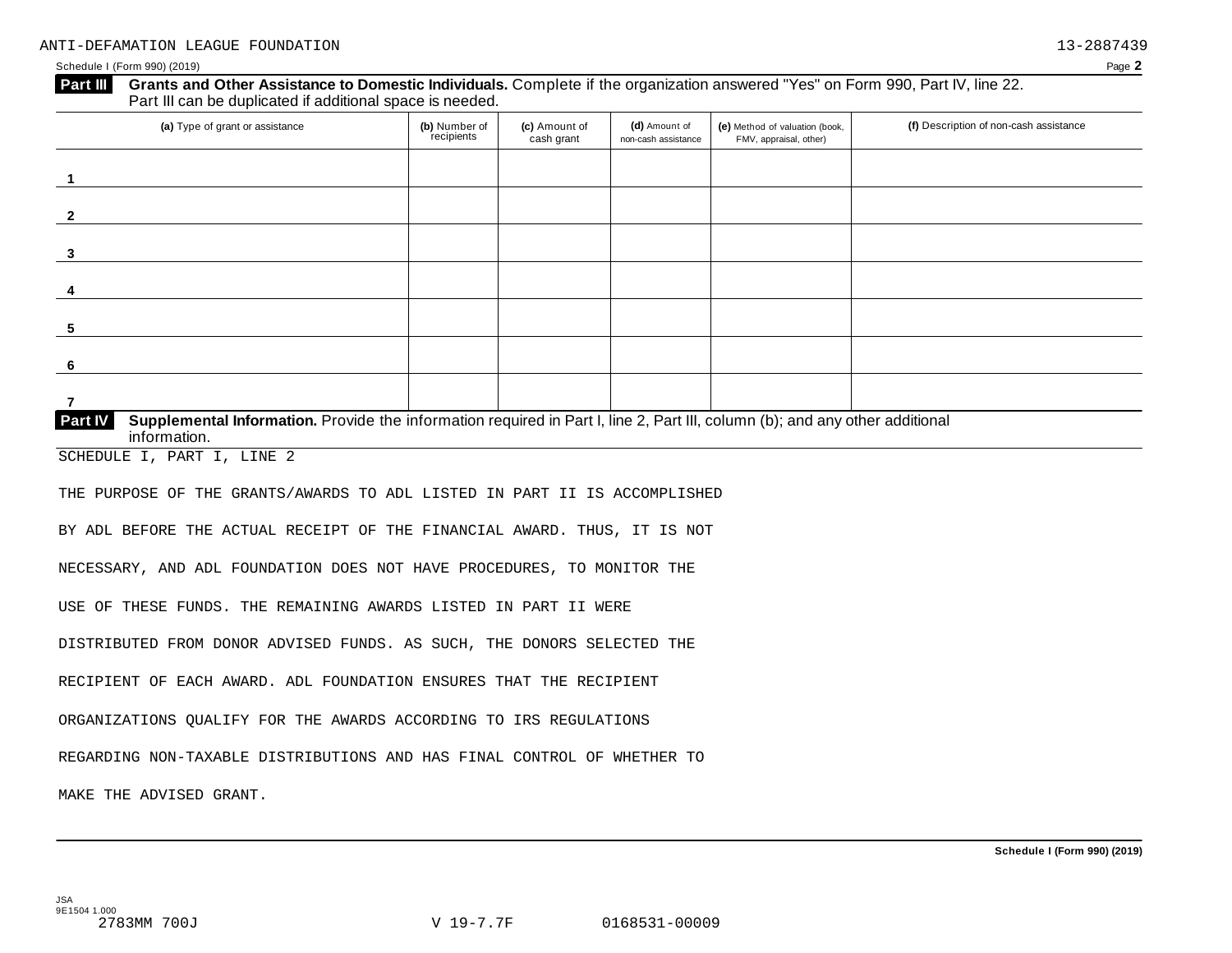|              | <b>SCHEDULE J</b>                                           | <b>Compensation Information</b>                                                                                                                                                                                  |                                | OMB No. 1545-0047     |                   |             |
|--------------|-------------------------------------------------------------|------------------------------------------------------------------------------------------------------------------------------------------------------------------------------------------------------------------|--------------------------------|-----------------------|-------------------|-------------|
|              | (Form 990)                                                  | For certain Officers, Directors, Trustees, Key Employees, and Highest                                                                                                                                            |                                |                       | 19                |             |
|              |                                                             | <b>Compensated Employees</b><br>Complete if the organization answered "Yes" on Form 990, Part IV, line 23.                                                                                                       |                                |                       |                   |             |
|              | Department of the Treasury                                  | Attach to Form 990.                                                                                                                                                                                              |                                | <b>Open to Public</b> |                   |             |
|              | <b>Internal Revenue Service</b><br>Name of the organization | Go to www.irs.gov/Form990 for instructions and the latest information.                                                                                                                                           | Employer identification number |                       | <b>Inspection</b> |             |
|              |                                                             | ANTI-DEFAMATION LEAGUE FOUNDATION                                                                                                                                                                                | 13-2887439                     |                       |                   |             |
| Part I       |                                                             | <b>Questions Regarding Compensation</b>                                                                                                                                                                          |                                |                       |                   |             |
|              |                                                             |                                                                                                                                                                                                                  |                                |                       | <b>Yes</b>        | No          |
|              |                                                             | 1a Check the appropriate box(es) if the organization provided any of the following to or for a person listed on Form                                                                                             |                                |                       |                   |             |
|              |                                                             | 990, Part VII, Section A, line 1a. Complete Part III to provide any relevant information regarding these items.                                                                                                  |                                |                       |                   |             |
|              | Χ                                                           | First-class or charter travel<br>Housing allowance or residence for personal use                                                                                                                                 |                                |                       |                   |             |
|              | X                                                           | Travel for companions<br>Payments for business use of personal residence                                                                                                                                         |                                |                       |                   |             |
|              |                                                             | Tax indemnification and gross-up payments<br>Health or social club dues or initiation fees                                                                                                                       |                                |                       |                   |             |
|              |                                                             | Discretionary spending account<br>Personal services (such as maid, chauffeur, chef)                                                                                                                              |                                |                       |                   |             |
| b            |                                                             | If any of the boxes on line 1a are checked, did the organization follow a written policy regarding payment                                                                                                       |                                |                       |                   |             |
|              |                                                             | or reimbursement or provision of all of the expenses described above? If "No," complete Part III to                                                                                                              |                                |                       |                   |             |
|              |                                                             |                                                                                                                                                                                                                  |                                | 1 <sub>b</sub>        | Χ                 |             |
| $\mathbf{2}$ |                                                             | Did the organization require substantiation prior to reimbursing or allowing expenses incurred by all                                                                                                            |                                |                       |                   |             |
|              |                                                             | directors, trustees, and officers, including the CEO/Executive Director, regarding the items checked on line                                                                                                     |                                |                       | Χ                 |             |
|              |                                                             |                                                                                                                                                                                                                  |                                | $\mathbf{2}$          |                   |             |
| 3            |                                                             | Indicate which, if any, of the following the organization used to establish the compensation of the<br>organization's CEO/Executive Director. Check all that apply. Do not check any boxes for methods used by a |                                |                       |                   |             |
|              |                                                             | related organization to establish compensation of the CEO/Executive Director, but explain in Part III.                                                                                                           |                                |                       |                   |             |
|              | Χ                                                           | Compensation committee<br>Written employment contract                                                                                                                                                            |                                |                       |                   |             |
|              | $\mathbf X$                                                 | $\mathbf X$<br>Independent compensation consultant<br>Compensation survey or study                                                                                                                               |                                |                       |                   |             |
|              | $\overline{\text{X}}$                                       | $\overline{\textbf{x}}$<br>Form 990 of other organizations<br>Approval by the board or compensation committee                                                                                                    |                                |                       |                   |             |
| 4            |                                                             | During the year, did any person listed on Form 990, Part VII, Section A, line 1a, with respect to the filing                                                                                                     |                                |                       |                   |             |
|              |                                                             | organization or a related organization:                                                                                                                                                                          |                                |                       |                   |             |
| a            |                                                             |                                                                                                                                                                                                                  |                                | 4a                    | Χ                 |             |
| b            |                                                             | Participate in, or receive payment from, a supplemental nonqualified retirement plan?                                                                                                                            |                                | 4b                    |                   | Χ           |
| c            |                                                             |                                                                                                                                                                                                                  |                                | 4c                    |                   | $\mathbf X$ |
|              |                                                             | If "Yes" to any of lines 4a-c, list the persons and provide the applicable amounts for each item in Part III.                                                                                                    |                                |                       |                   |             |
|              |                                                             |                                                                                                                                                                                                                  |                                |                       |                   |             |
|              |                                                             | Only section 501(c)(3), 501(c)(4), and 501(c)(29) organizations must complete lines 5-9.                                                                                                                         |                                |                       |                   |             |
| 5            |                                                             | For persons listed on Form 990, Part VII, Section A, line 1a, did the organization pay or accrue any<br>compensation contingent on the revenues of:                                                              |                                |                       |                   |             |
|              |                                                             |                                                                                                                                                                                                                  |                                | 5a                    |                   | Χ           |
| b            |                                                             |                                                                                                                                                                                                                  |                                | 5b                    |                   | Χ           |
|              |                                                             | If "Yes" on line 5a or 5b, describe in Part III.                                                                                                                                                                 |                                |                       |                   |             |
| 6            |                                                             | For persons listed on Form 990, Part VII, Section A, line 1a, did the organization pay or accrue any                                                                                                             |                                |                       |                   |             |
|              |                                                             | compensation contingent on the net earnings of:                                                                                                                                                                  |                                |                       |                   |             |
| a            |                                                             |                                                                                                                                                                                                                  |                                | 6a                    |                   | Χ           |
| b            |                                                             |                                                                                                                                                                                                                  |                                | 6b                    |                   | Χ           |
|              |                                                             | If "Yes" on line 6a or 6b, describe in Part III.                                                                                                                                                                 |                                |                       |                   |             |
| 7            |                                                             | For persons listed on Form 990, Part VII, Section A, line 1a, did the organization provide any nonfixed                                                                                                          |                                |                       |                   |             |
|              |                                                             | payments not described on lines 5 and 6? If "Yes," describe in Part III.                                                                                                                                         |                                | 7                     | Χ                 |             |
| 8            |                                                             | Were any amounts reported on Form 990, Part VII, paid or accrued pursuant to a contract that was subject                                                                                                         |                                |                       |                   |             |
|              |                                                             | to the initial contract exception described in Regulations section 53.4958-4(a)(3)? If "Yes," describe                                                                                                           |                                |                       |                   |             |
|              |                                                             |                                                                                                                                                                                                                  |                                | 8                     |                   | Χ           |
| 9            |                                                             | If "Yes" on line 8, did the organization also follow the rebuttable presumption procedure described in                                                                                                           |                                |                       |                   |             |
|              |                                                             |                                                                                                                                                                                                                  |                                | 9                     |                   |             |

**For Paperwork Reduction Act Notice, see the Instructions for Form 990. Schedule J (Form 990) 2019**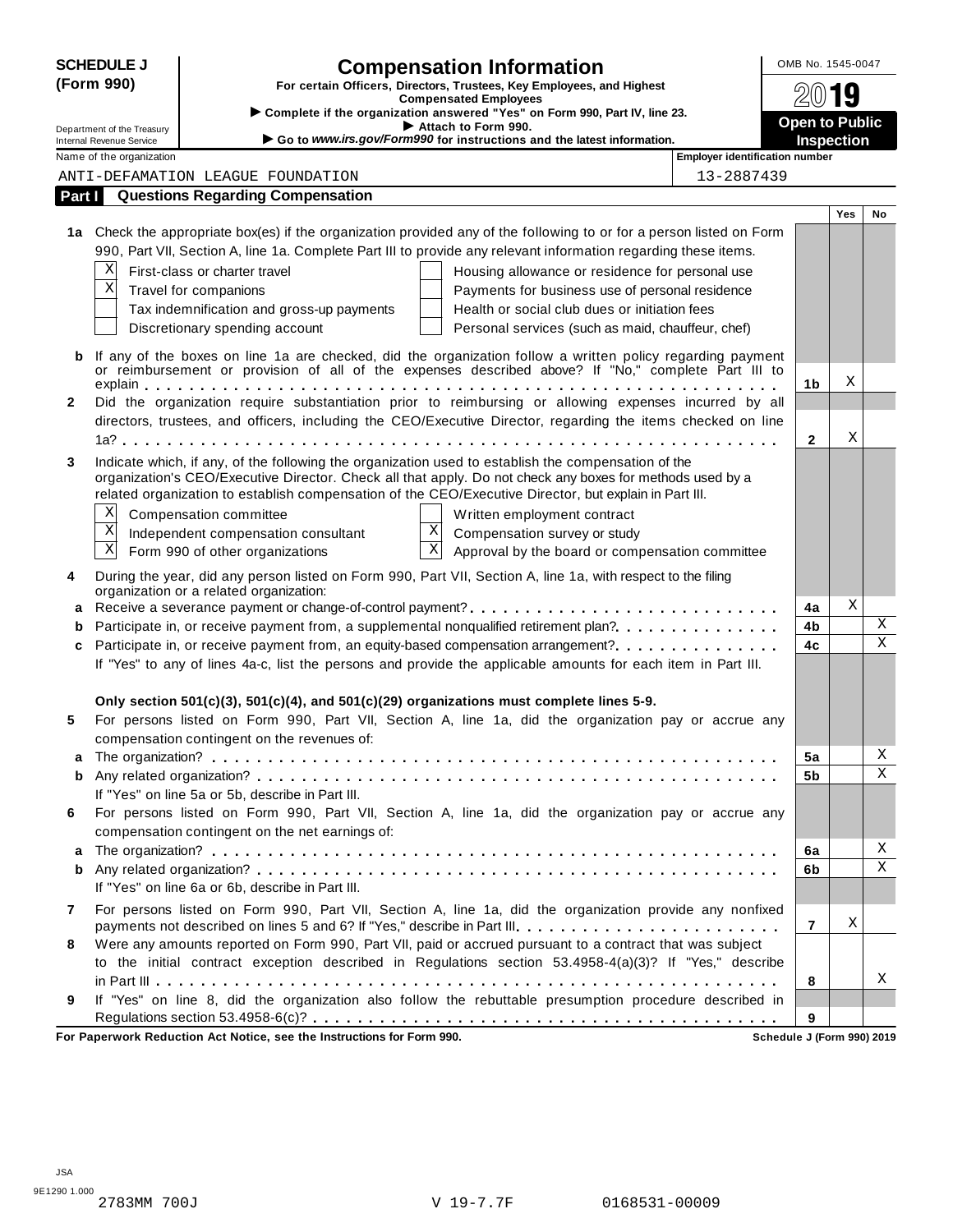#### Schedule J (Form 990) 2019<br>**Page 2 Page 2 Page 2 Page 2 Page 2 Page 2 Page 2 Page 2 Page 2 Page 2 Page 2 Page 2 Page 2 Page 2 Page 2 Page 2 Page 2 Page 2 Page 2 Page 2 Page 2 Page Part II Officers, Directors, Trustees, Key Employees, and Highest Compensated Employees.** Use duplicate copies ifadditional space is needed.

For each individual whose compensation must be reported on Schedule J, report compensation from the organization on row (i) and from related organizations, described in the instructions, on row (ii). Do not list any individuals that aren't listed on Form 990, Part VII.

Note: The sum of columns (B)(i)-(iii) for each listed individual must equal the total amount of Form 990, Part VII, Section A, line 1a, applicable column (D) and (E) amounts for that individual.

|                                                                                                                                                                                                                                                                                                              |      |                          | (B) Breakdown of W-2 and/or 1099-MISC compensation |                                           | (C) Retirement and             | (D) Nontaxable | (E) Total of columns | (F) Compensation                                           |
|--------------------------------------------------------------------------------------------------------------------------------------------------------------------------------------------------------------------------------------------------------------------------------------------------------------|------|--------------------------|----------------------------------------------------|-------------------------------------------|--------------------------------|----------------|----------------------|------------------------------------------------------------|
| (A) Name and Title                                                                                                                                                                                                                                                                                           |      | (i) Base<br>compensation | (ii) Bonus & incentive<br>compensation             | (iii) Other<br>reportable<br>compensation | other deferred<br>compensation | benefits       | $(B)(i)-(D)$         | in column (B) reported<br>as deferred on prior<br>Form 990 |
| JONATHAN A. GREENBLATT                                                                                                                                                                                                                                                                                       | (i)  | 317,653.                 | 87,450.                                            | 12,596.                                   | 3,152.                         | 23,579.        | 444,430.             | $0$ .                                                      |
| TRUSTEE                                                                                                                                                                                                                                                                                                      | (ii) | 317,653.                 | 87,450.                                            | 12,596.                                   | 3,152.                         | 23,579.        | 444,430.             | $0$ .                                                      |
| FREDERIC L. BLOCH                                                                                                                                                                                                                                                                                            | (i)  | 52,450.                  | 11,250.                                            | 2,019.                                    | 413.                           | 2,566.         | 68,698.              | $0$ .                                                      |
|                                                                                                                                                                                                                                                                                                              | (i)  | 297,218.                 | 63,750.                                            | 11,442.                                   | 2,338.                         | 14,539.        | 389,287.             | $0$ .                                                      |
| MICHAEL A. KELLMAN                                                                                                                                                                                                                                                                                           | (i)  | $\overline{0}$ .         | $\overline{0}$ .                                   | $\Omega$ .                                | $0$ .                          | 0.             | $\overline{0}$ .     |                                                            |
|                                                                                                                                                                                                                                                                                                              | (i)  | 143,857.                 | $\overline{0}$ .                                   | 6,305.                                    | 2,755.                         | 14,971.        | 167,888.             |                                                            |
| STEVEN C. SHEINBERG                                                                                                                                                                                                                                                                                          | (i)  | 32,617.                  | 3,300.                                             | 271                                       | 379.                           | 6,452.         | 43,019               | $0$ .                                                      |
|                                                                                                                                                                                                                                                                                                              | (i)  | 184,832.                 | 18,700.                                            | 1,536.                                    | 2,147.                         | 36, 561.       | 243,776.             | $0$ .                                                      |
| RAFAIL PORTNOY                                                                                                                                                                                                                                                                                               | (i)  | 33,778.                  | 3,750.                                             | 230                                       | 445.                           | 5,889.         | 44,092.              | $0$ .                                                      |
|                                                                                                                                                                                                                                                                                                              | (ii) | 191,411                  | 21,250.                                            | 1,302.                                    | 2,523.                         | 33,369.        | 249,855.             | $\overline{0}$ .                                           |
| ABRAHAM H. FOXMAN                                                                                                                                                                                                                                                                                            | (i)  | 7,050.                   | $0$ .                                              | 0                                         | 0                              | 0.             | 7,050.               | $\overline{0}$ .                                           |
|                                                                                                                                                                                                                                                                                                              | (i)  | 7,050                    | $\overline{0}$ .                                   | 81,275.                                   | 0                              | $0$ .          | 88, 325.             | $\overline{0}$ .                                           |
| ANAT KENDAL                                                                                                                                                                                                                                                                                                  | (i)  | 30, 255.                 | $\overline{0}$ .                                   | 158.                                      | $\Omega$                       | 5,003.         | 35, 416.             | $\overline{0}$ .                                           |
|                                                                                                                                                                                                                                                                                                              | (i)  | 171,277.                 | $\mathsf{O}$ .                                     | 893                                       | $\Omega$ .                     | 28,351.        | 200, 521.            | $0$ .                                                      |
| EVAN BERNSTEIN                                                                                                                                                                                                                                                                                               | (i)  | 41,409                   | $\mathsf{O}$ .                                     | 13                                        | 407.                           | 6,077.         | 47,906.              | $\overline{0}$ .                                           |
|                                                                                                                                                                                                                                                                                                              | (i)  | 234,649                  | $\mathbf{0}$ .                                     | 75                                        | 2,308.                         | 34,436.        | 271,468.             | $\overline{0}$ .                                           |
| AMANDA F. SUSSKIND                                                                                                                                                                                                                                                                                           | (i)  | 37,620                   | $\mathbf{0}$ .                                     | 57.                                       | 423.                           | 2,584.         | 40,684.              | $0$ .                                                      |
|                                                                                                                                                                                                                                                                                                              | (i)  | 213,180                  | $\overline{0}$ .                                   | 325                                       | 2,396.                         | 14,641.        | 230,542.             | $\overline{0}$ .                                           |
| $2^{T RUSTEE}$<br>3 <sup>FORMER</sup> EXEC DIR<br>ASSISTANT SECRETARY<br>$5^{\text{SVP}}$ , TECHNOLOGY (ADL)<br>NATIONAL DIR. EMERITUS (ADL)<br>ASST TREASURER, EXEC. DIRECTOR<br>8 <sup>VP,</sup> NORTHEAST DIVISION (ADL)<br><b>g</b> REGIONAL DIRECTOR (ADL)<br>BETH A. NATHANSON<br>12<br>13<br>14<br>16 | (i)  | 34,282.                  | 1,500.                                             | 38                                        | 320.                           | 1,945.         | 38,085.              | $\overline{0}$ .                                           |
|                                                                                                                                                                                                                                                                                                              | (i)  | 194,267.                 | 8,500.                                             | 212                                       | 1,814.                         | 11,021.        | 215,814.             | $0$ .                                                      |
| DANIEL WIENER (UNTIL 4/                                                                                                                                                                                                                                                                                      | (i)  | 9,037.                   | 0.                                                 | 26,484.                                   | 362.                           | 131.           | 36,014.              | $0$ .                                                      |
| 10 <sup>VP,</sup> STRATEGICPARTNERHIPS (ADL)<br>$11^{\text{DIR.}}$ - SOFTWARE APPS (ADL)                                                                                                                                                                                                                     |      | 51,210                   | 0                                                  | 150,075.                                  | 2,054.                         | 745.           | 204,084.             | $\overline{0}$ .                                           |
|                                                                                                                                                                                                                                                                                                              | (i)  |                          |                                                    |                                           |                                |                |                      |                                                            |
|                                                                                                                                                                                                                                                                                                              | (ii) |                          |                                                    |                                           |                                |                |                      |                                                            |
|                                                                                                                                                                                                                                                                                                              | (i)  |                          |                                                    |                                           |                                |                |                      |                                                            |
|                                                                                                                                                                                                                                                                                                              | (ii) |                          |                                                    |                                           |                                |                |                      |                                                            |
|                                                                                                                                                                                                                                                                                                              | (i)  |                          |                                                    |                                           |                                |                |                      |                                                            |
|                                                                                                                                                                                                                                                                                                              | (ii) |                          |                                                    |                                           |                                |                |                      |                                                            |
|                                                                                                                                                                                                                                                                                                              | (i)  |                          |                                                    |                                           |                                |                |                      |                                                            |
| 15                                                                                                                                                                                                                                                                                                           | (ii) |                          |                                                    |                                           |                                |                |                      |                                                            |
|                                                                                                                                                                                                                                                                                                              | (i)  |                          |                                                    |                                           |                                |                |                      |                                                            |
|                                                                                                                                                                                                                                                                                                              | (i)  |                          |                                                    |                                           |                                |                |                      |                                                            |

**Schedule J (Form 990) 2019**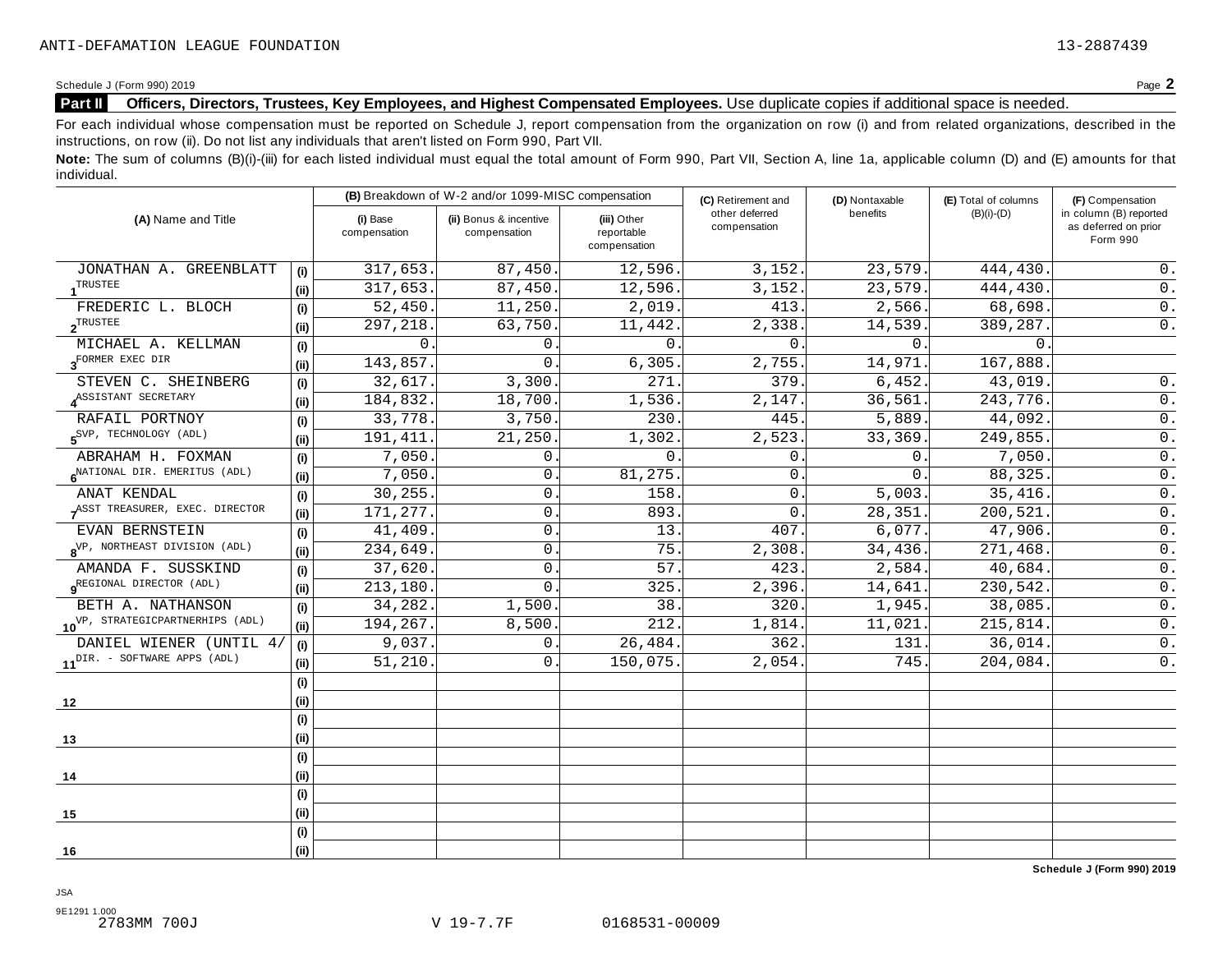Schedule J (Form 990) 2019 Page **3**

#### **Part III Supplemental Information**

Provide the information, explanation, or descriptions required for Part I, lines 1a, 1b, 3, 4a, 4b, 4c, 5a, 5b, 6a, 6b, 7, and 8, and for Part II. Also complete this part for any additional information.

SCHEDULE J, PART I, LINE 1A

TRAVEL REIMBURSEMENT POLICY - ADL HAS A WRITTEN POLICY REGARDING TRAVEL

REIMBURSEMENT IN ACCORDANCE WITH RULES FOR AN ACCOUNTABLE PLAN. THE ADL

NATIONAL CHAIR REVIEWS A PERIODIC SUMMARY OF THE ADL FOUNDATION

TRUSTEE/ADL CEO/NATIONAL DIRECTOR'S EXPENSE REPORTS. IN ADDITION, ALL

TRAVEL COSTS RELATED TO COMPANIONS, ONCE APPROVED, ARE FULLY TAXABLE.

SCHEDULE J, PART I, LINE 4A

DANIEL WIENER RECEIVED A SEVERANCE PAYMENT IN CALENDAR YEAR 2019. THIS

SEVERANCE PAYMENT IS DISCLOSED IN FORM 990, SCHEDULE J, PART II, COLUMN

 $(B)(III)$ .

SCHEDULE J, PART 1, LINE 7

A ONE-TIME PERFORMANCE BONUS PAYMENT WAS MADE TO INDIVIDUALS MEETING CERTAIN METRICS. THESE ARE REPORTED IN COLUMN (B)(II). NON-FIXED PAYMENTS ARE THE COMBINED AMOUNTS FROM THE FILING ORGANIZATION AND THE RELATED ORGANIZATIONS.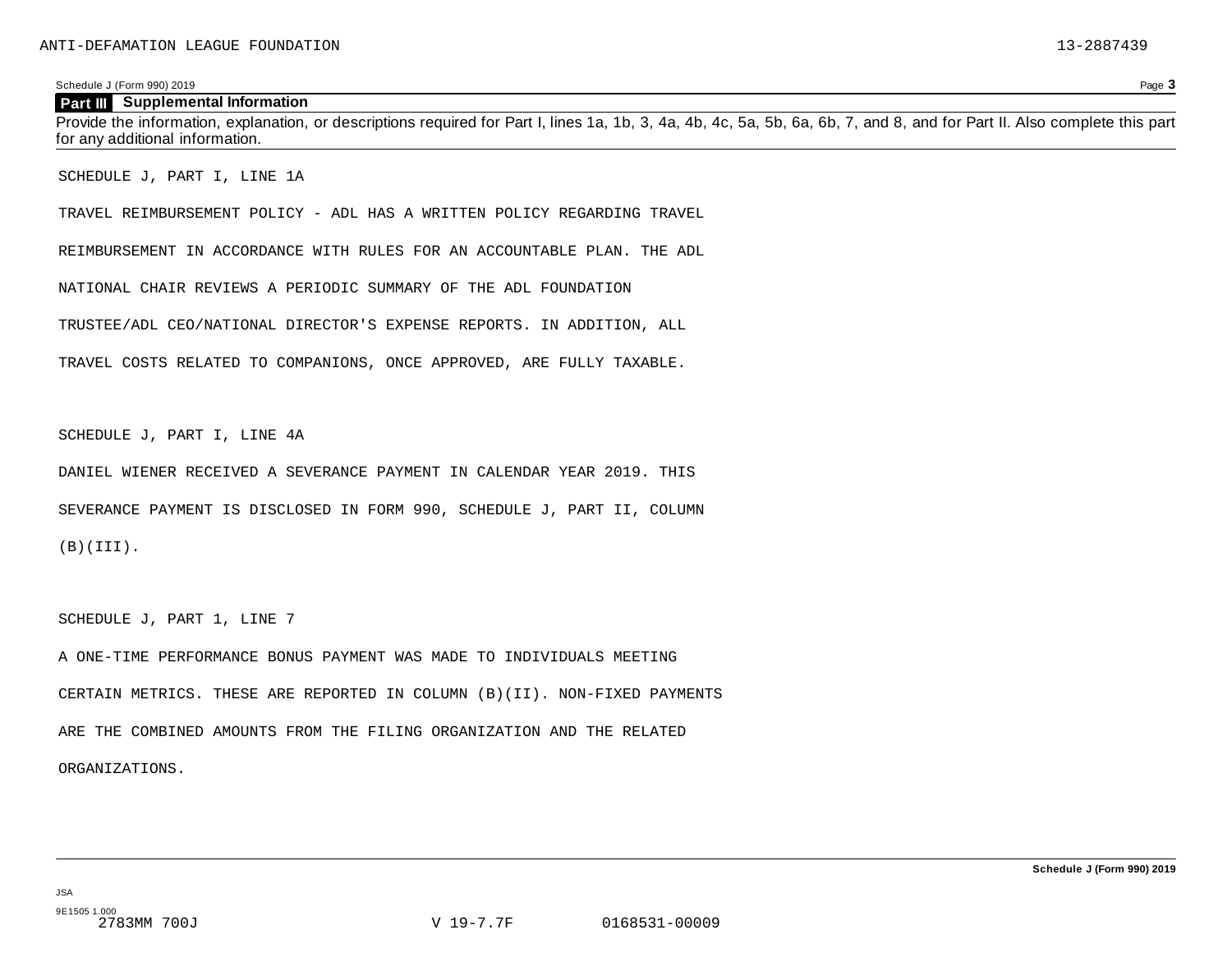## SCHEDULE M<br>
(Form 990) **Supplementary of the organizations answered** "Yes" on Form 990 Part IV lines 29 or 30

**Department of the Treasury<br>Internal Revenue Service** 

**Examplete** if the organizations answered "Yes" on Form 990, Part Ⅳ, lines 29 or 30. 
<br>■ **Open to Public Department of the Treasury ▶ Attach to Form 990.**<br>Internal Revenue Service ▶ Go to *www.irs.gov/Form990* for instructions and the latest information.<br>Nome of the organization aumhor

Name of the organization **intervalse of the organization intervalse of the organization intervalse of the organization intervalse of the organization intervalse of the organization intervalse of the organization** 

#### ANTI-DEFAMATION LEAGUE FOUNDATION 13-2887439

| Part I       | <b>Types of Property</b>                                                                                                                                                                                                       |                               |                                                                                                                      |                                                                                                                     |                                                              |     |    |
|--------------|--------------------------------------------------------------------------------------------------------------------------------------------------------------------------------------------------------------------------------|-------------------------------|----------------------------------------------------------------------------------------------------------------------|---------------------------------------------------------------------------------------------------------------------|--------------------------------------------------------------|-----|----|
|              |                                                                                                                                                                                                                                | (a)<br>Check if<br>applicable | (b)<br>Number of contributions or<br>items contributed                                                               | (c)<br>Noncash contribution<br>amounts reported on<br>Form 990, Part VIII, line 1g                                  | (d)<br>Method of determining<br>noncash contribution amounts |     |    |
| 1.           |                                                                                                                                                                                                                                |                               |                                                                                                                      |                                                                                                                     |                                                              |     |    |
| $\mathbf{2}$ |                                                                                                                                                                                                                                |                               |                                                                                                                      |                                                                                                                     |                                                              |     |    |
| 3            |                                                                                                                                                                                                                                |                               |                                                                                                                      |                                                                                                                     |                                                              |     |    |
| 4            | Books and publications entering the state of the state of the state of the state of the state of the state of the state of the state of the state of the state of the state of the state of the state of the state of the stat |                               |                                                                                                                      |                                                                                                                     |                                                              |     |    |
| 5            | Clothing and household                                                                                                                                                                                                         |                               |                                                                                                                      |                                                                                                                     |                                                              |     |    |
|              |                                                                                                                                                                                                                                |                               |                                                                                                                      |                                                                                                                     |                                                              |     |    |
| 6            |                                                                                                                                                                                                                                |                               |                                                                                                                      |                                                                                                                     |                                                              |     |    |
| 7            |                                                                                                                                                                                                                                |                               |                                                                                                                      |                                                                                                                     |                                                              |     |    |
| 8            | Intellectual property   _ _ _ _ _ _                                                                                                                                                                                            |                               |                                                                                                                      |                                                                                                                     |                                                              |     |    |
| 9            | Securities - Publicly traded                                                                                                                                                                                                   | $\mathbf{X}$                  | 8.                                                                                                                   | 162,186.                                                                                                            | MEAN: DATE OF CONTRI                                         |     |    |
| 10           |                                                                                                                                                                                                                                |                               |                                                                                                                      |                                                                                                                     |                                                              |     |    |
| 11           | Securities - Partnership, LLC,                                                                                                                                                                                                 |                               |                                                                                                                      |                                                                                                                     |                                                              |     |    |
|              |                                                                                                                                                                                                                                |                               |                                                                                                                      |                                                                                                                     |                                                              |     |    |
| 12           | Securities - Miscellaneous                                                                                                                                                                                                     |                               |                                                                                                                      |                                                                                                                     |                                                              |     |    |
| 13           | Qualified conservation                                                                                                                                                                                                         |                               |                                                                                                                      |                                                                                                                     |                                                              |     |    |
|              | contribution - Historic                                                                                                                                                                                                        |                               |                                                                                                                      |                                                                                                                     |                                                              |     |    |
|              |                                                                                                                                                                                                                                |                               |                                                                                                                      |                                                                                                                     |                                                              |     |    |
| 14           | Qualified conservation                                                                                                                                                                                                         |                               |                                                                                                                      |                                                                                                                     |                                                              |     |    |
|              |                                                                                                                                                                                                                                |                               |                                                                                                                      |                                                                                                                     |                                                              |     |    |
| 15           |                                                                                                                                                                                                                                |                               |                                                                                                                      | the control of the control of the control of the control of the control of                                          |                                                              |     |    |
| 16           | Real estate - Commercial example and the commercial and the commercial and the commercial and the commercial and the commercial and the commercial and the commercial and the commercial and the commercial and commercial and |                               |                                                                                                                      | <u> 1989 - Johann Barn, mars ann an t-Amhain an t-Amhain an t-Amhain an t-Amhain an t-Amhain an t-Amhain an t-A</u> |                                                              |     |    |
| 17           |                                                                                                                                                                                                                                |                               |                                                                                                                      | the control of the control of the control of the control of the control of                                          |                                                              |     |    |
| 18           |                                                                                                                                                                                                                                |                               |                                                                                                                      | the control of the control of the control of the control of the control of                                          |                                                              |     |    |
| 19           | Food inventory $\ldots \ldots \ldots$ . $\qquad \qquad$                                                                                                                                                                        |                               |                                                                                                                      | the control of the control of the control of the control of the control of                                          |                                                              |     |    |
| 20           |                                                                                                                                                                                                                                |                               |                                                                                                                      | the control of the control of the control of the control of the control of                                          |                                                              |     |    |
| 21           |                                                                                                                                                                                                                                |                               |                                                                                                                      |                                                                                                                     |                                                              |     |    |
| 22           |                                                                                                                                                                                                                                |                               |                                                                                                                      |                                                                                                                     |                                                              |     |    |
| 23           |                                                                                                                                                                                                                                |                               |                                                                                                                      |                                                                                                                     |                                                              |     |    |
| 24           |                                                                                                                                                                                                                                |                               |                                                                                                                      |                                                                                                                     |                                                              |     |    |
| 25           | Other $\blacktriangleright$ ( $\_\_\_\_\_\_\_\_\$ ) $\downarrow$                                                                                                                                                               |                               | <u> 1989 - Johann John Stone, markin film yn y brenin y brenin y brenin y brenin y brenin y brenin y brenin y br</u> |                                                                                                                     |                                                              |     |    |
| 26           |                                                                                                                                                                                                                                |                               |                                                                                                                      |                                                                                                                     |                                                              |     |    |
| 27           | Other $\blacktriangleright$ ( $\qquad \qquad$ )                                                                                                                                                                                |                               |                                                                                                                      |                                                                                                                     |                                                              |     |    |
|              | 28 Other $\blacktriangleright$ (                                                                                                                                                                                               |                               |                                                                                                                      |                                                                                                                     |                                                              |     |    |
|              | 29 Number of Forms 8283 received by the organization during the tax year for contributions for                                                                                                                                 |                               |                                                                                                                      |                                                                                                                     |                                                              |     |    |
|              | which the organization completed Form 8283, Part IV, Donee Acknowledgement                                                                                                                                                     |                               |                                                                                                                      |                                                                                                                     | 29                                                           |     |    |
|              |                                                                                                                                                                                                                                |                               |                                                                                                                      |                                                                                                                     |                                                              | Yes | No |
|              | 30a During the year, did the organization receive by contribution any property reported in Part I, lines 1 through                                                                                                             |                               |                                                                                                                      |                                                                                                                     |                                                              |     |    |
|              | 28, that it must hold for at least three years from the date of the initial contribution, and which isn't required                                                                                                             |                               |                                                                                                                      |                                                                                                                     |                                                              |     |    |
|              |                                                                                                                                                                                                                                |                               |                                                                                                                      |                                                                                                                     | 30a                                                          |     | Χ  |
|              | <b>b</b> If "Yes," describe the arrangement in Part II.                                                                                                                                                                        |                               |                                                                                                                      |                                                                                                                     |                                                              |     |    |
| 31           | Does the organization have a gift acceptance policy that requires the review of any nonstandard                                                                                                                                |                               |                                                                                                                      |                                                                                                                     |                                                              |     |    |
|              |                                                                                                                                                                                                                                |                               |                                                                                                                      |                                                                                                                     | 31                                                           | Χ   |    |
|              | 32a Does the organization hire or use third parties or related organizations to solicit, process, or sell noncash                                                                                                              |                               |                                                                                                                      |                                                                                                                     |                                                              |     |    |
|              |                                                                                                                                                                                                                                |                               |                                                                                                                      |                                                                                                                     | 32a                                                          |     | Χ  |
|              | <b>b</b> If "Yes," describe in Part II.                                                                                                                                                                                        |                               |                                                                                                                      |                                                                                                                     |                                                              |     |    |
| 33           | If the organization didn't report an amount in column (c) for a type of property for which column (a) is checked,                                                                                                              |                               |                                                                                                                      |                                                                                                                     |                                                              |     |    |
|              | describe in Part II.                                                                                                                                                                                                           |                               |                                                                                                                      |                                                                                                                     |                                                              |     |    |

**For Paperwork Reduction Act Notice, see the Instructions for Form 990. Schedule M (Form 990) 2019**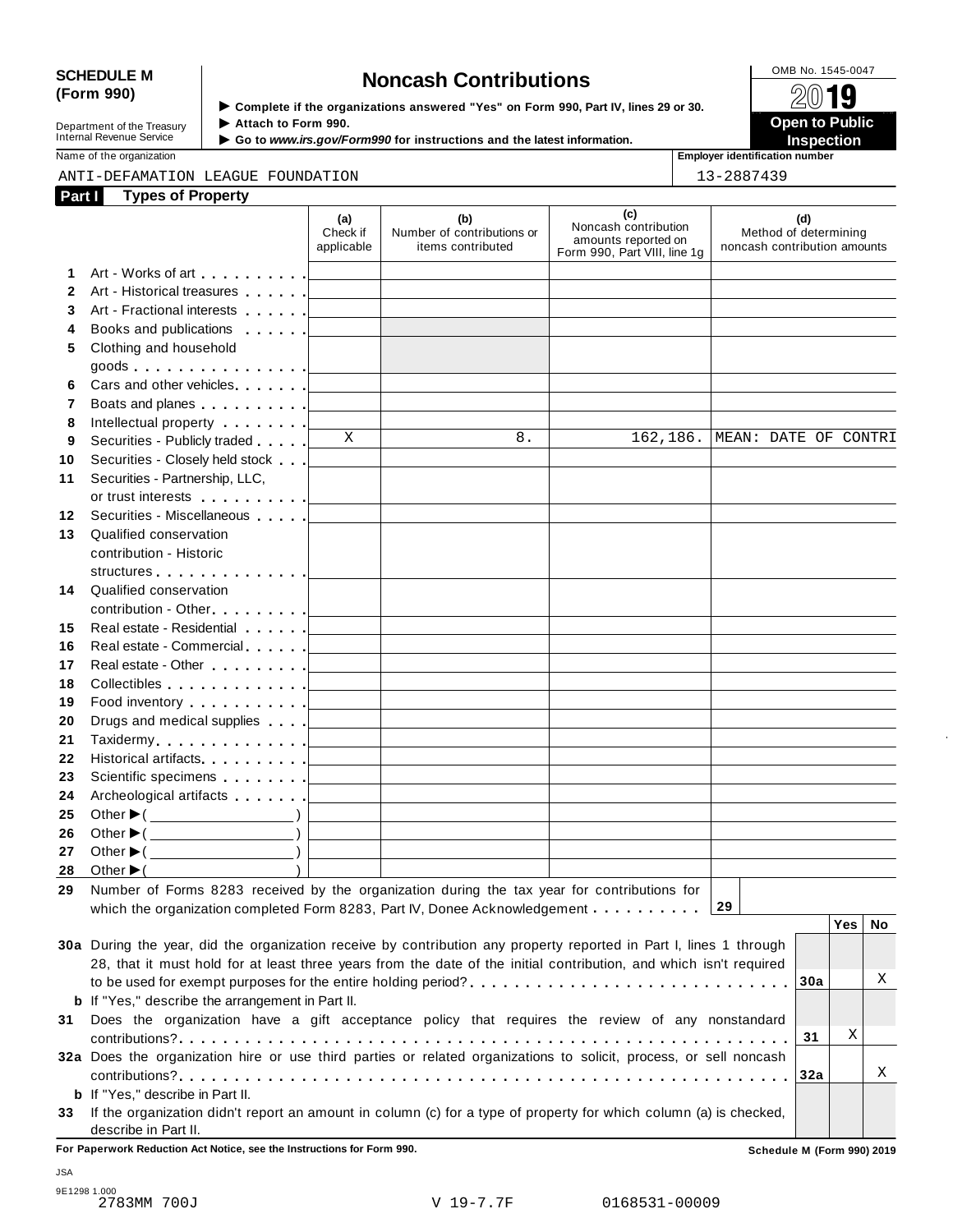**Supplemental Information.** Provide the information required by Part I, lines 30b, 32b, and 33, and whether the organization is reporting in Part I, column (b), the number of contributions, the number of items received, or a combination of both. Also complete this part for any additional information. **Part II**

SCHEDULE M, PART I LINE 9

EACH STOCK GIFT IS COUNTED AS A SEPARATE CONTRIBUTED ITEM.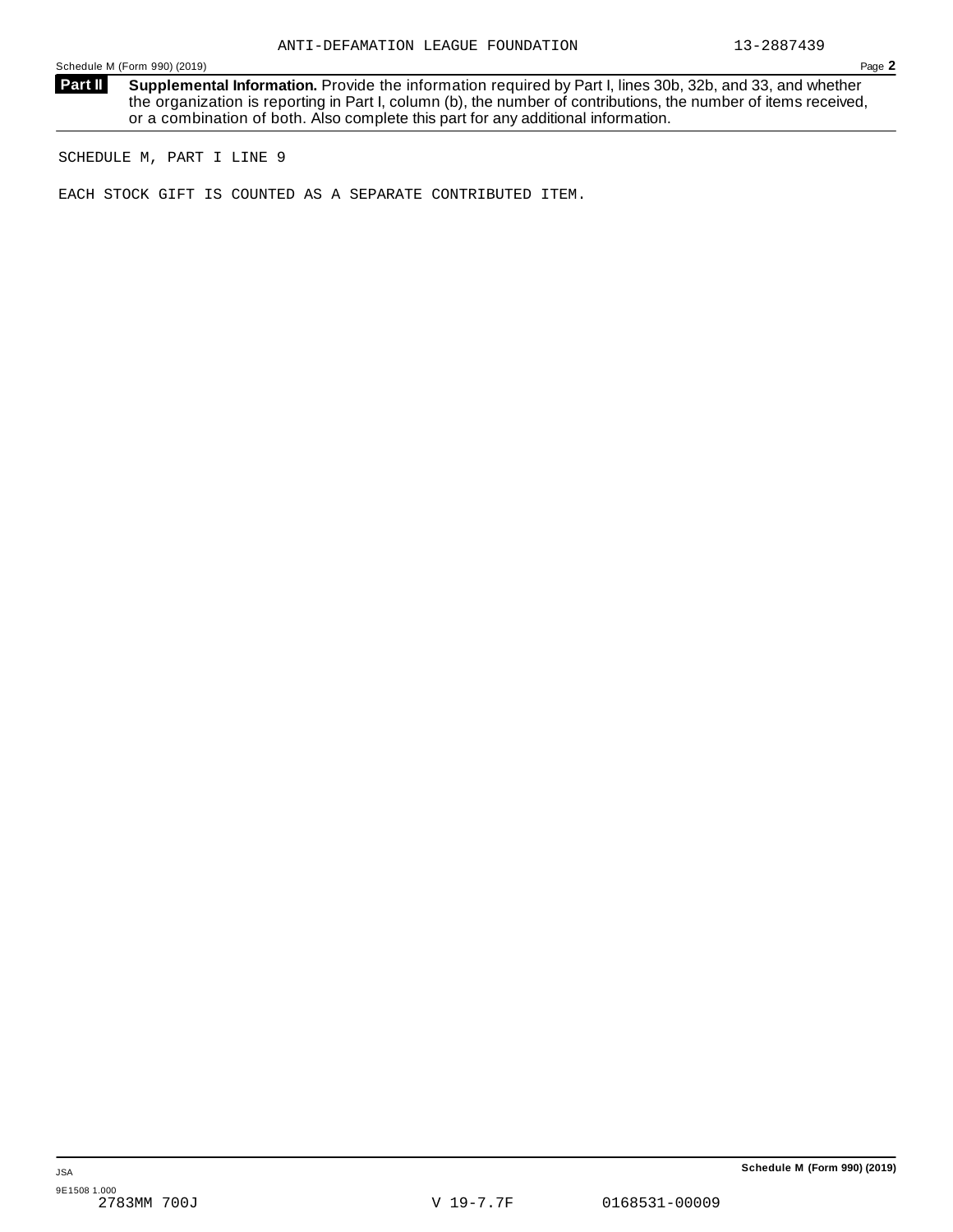Department of the Treasury<br>Internal Revenue Service

### **SCHEDULE O** Supplemental Information to Form 990 or 990-EZ DMB No. 1545-0047

**(Form 990 or 990-EZ) Complete to provide information for responses to specific questions on** plete to provide information for responses to specific questions on  $\mathbb{Z}^{0}$  **19 EV I D**<br>
■ Attach to Form 990 or 990-EZ.<br>
■ Public Public Public Public Public Department of the Treasury <br>Depen to Public<br>Name of the organization<br>Name of the organization<br>Name of the organization<br>Name of the organization<br>Inspection



ANTI-DEFAMATION LEAGUE FOUNDATION 13-2887439

FORM 990, PART III, LINE 1

THE ADL FOUNDATION HELPS PROMOTE THE MISSION OF ADL THROUGH THE MAINTENANCE AND, WHERE APPROPRIATE, PRUDENT INVESTMENT OF THE ENDOWMENTS, TRUSTS, PHILANTHROPIC FUNDS, REAL ESTATE AND OTHER ASSETS HELD BY THE ADL FOUNDATION AS SET FORTH IN THE ADL FOUNDATION'S CERTIFICATE OF INCORPORATION. THESE ASSETS AND THEIR PROCEEDS ARE TO BE USED TO SUPPORT THE MISSION OF ADL.

FORM 990, PART III, LINE 4D THE AMOUNT OF (\$913,758) CONSISTS OF THE FOLLOWING ADDITIONAL PROGRAM SERVICE ACCOMPLISHMENTS: BUILDING (\$424,131), POLICY AND PROGRAMS (\$236,791), INTERNATIONAL AFFAIRS & INTERFAITH PROGRAMS (\$124,965), AND LEADERSHIP (\$127,871).

FORM 990, PART V, LINE 1A OF THE 149 FORMS FILED, 10 ARE FORMS 1099-M AND 139 ARE FORMS 1099-R.

FORM 990, PART VI, SECTION A, LINE 2 LIST OF INDIVIDUALS LISTED IN PART VII, SECTION A WITH FAMILY RELATIONSHIPS: BARBARA B. BALSER - RONALD DAVIS BALSER.

FORM 990, PART VI, SECTION A, LINE 6 THE ADL FOUNDATION HAS A SINGLE MEMBER, ADL.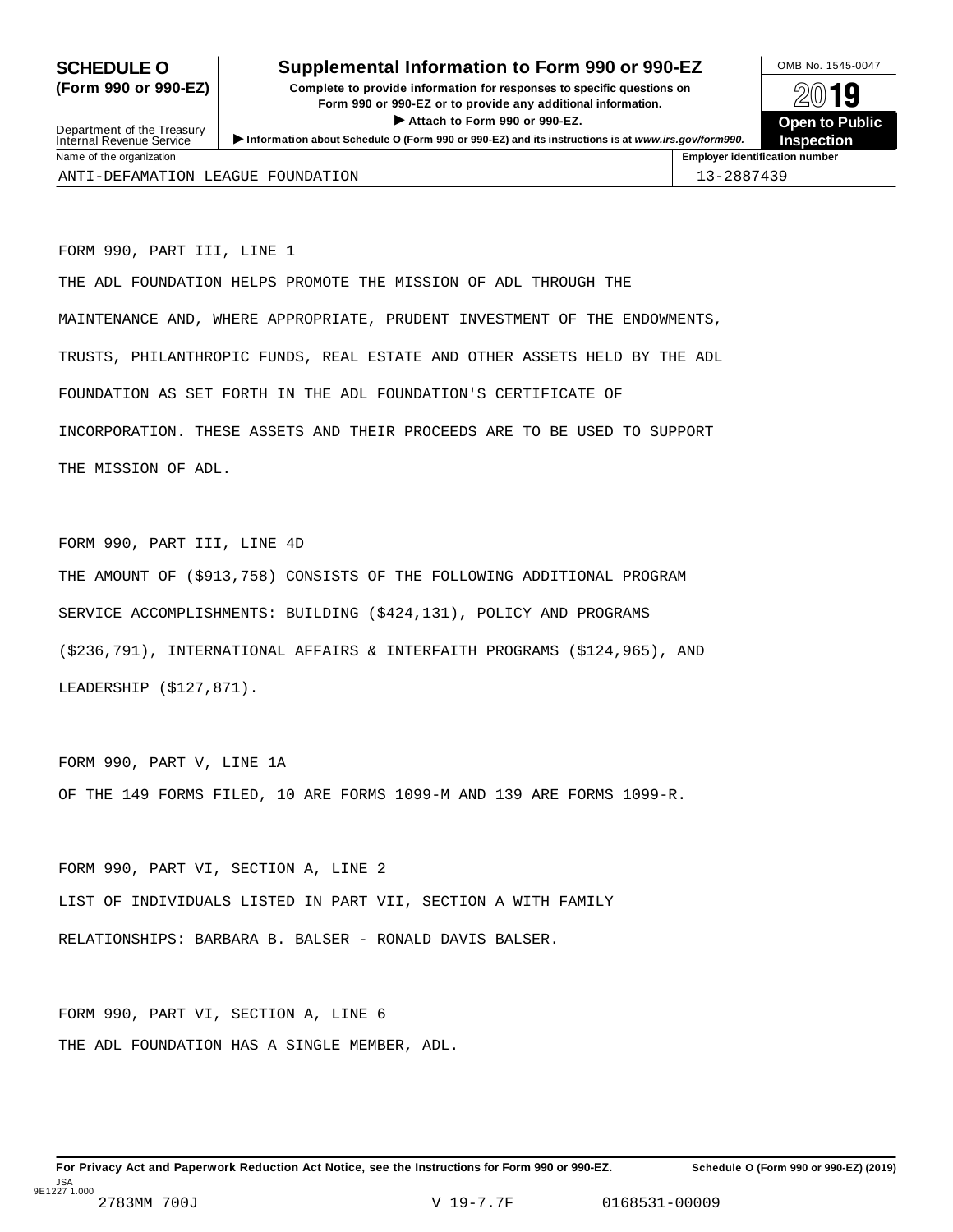FORM 990, PART VI, SECTION A, LINE 7A THE ADL FOUNDATION HAS A THREE-PERSON MEMBER COMMITTEE CONSISTING OF THE PRESIDENT OF THE ADL FOUNDATION; THE ADL BOARD CHAIR; AND THE IMMEDIATE PAST NATIONAL CHAIR OF ADL. THE MEMBER COMMITTEE APPROVES SIGNIFICANT CHANGES TO THE ORGANIZATIONAL DOCUMENTS AND ELECTS THE BOARD OF TRUSTEES.

#### FORM 990, PART VI, SECTION B, LINE 11B

COPIES OF DRAFT FORM 990 WERE PROVIDED TO THE MEMBERS OF THE JOINT AUDIT COMMITTEE OF THE ADL FOUNDATION AND ADL, WHICH REVIEWED AND APPROVED THE FORM 990 AT ITS OCTOBER 2020 MEETING. SUBSEQUENT TO THE MEETING OF THE JOINT AUDIT COMMITTEE, AN EMAIL WAS SENT TO THE ENTIRE ADL FOUNDATION'S BOARD OF TRUSTEES NOTIFYING THEM THAT THE FORM 990 IS AVAILABLE FOR THEIR REVIEW BEFORE IT IS FILED WITH THE IRS.

#### FORM 990, PART VI, SECTION B, LINE 12C

THE ADL FOUNDATION HAS A WRITTEN CONFLICT OF INTEREST POLICY APPROVED BY THE BOARD OF TRUSTEES THAT REQUIRES ITS OFFICERS, DIRECTORS AND EMPLOYEES TO ANNUALLY DISCLOSE THEIR POTENTIAL CONFLICTS OF INTEREST, THOSE OF THEIR FAMILY MEMBERS AND OF OTHER INTERESTED PARTIES. THIS DISCLOSURE FORM IS DISTRIBUTED TO ALL ADL FOUNDATION STAFF ANNUALLY BY THE ORGANIZATION'S HUMAN RESOURCES DEPARTMENT (HR). HR ENSURES THAT ALL FORMS ARE COMPLETED AND REVIEWS THE FORMS FOR CONFLICTS. THE DISCLOSURE FORM IS DISTRIBUTED TO MEMBERS OF THE BOARD OF TRUSTEES ANNUALLY BY THE OFFICE OF THE EXECUTIVE DIRECTOR. THE OFFICE OF THE EXECUTIVE DIRECTOR COLLECTS AND REVIEWS THEM FOR NOTED OFFICER AND DIRECTOR CONFLICTS. A SUMMARY AND THE NOTED FINDINGS ARE THEN REVIEWED BY THE EXECUTIVE DIRECTOR, WHO THEN

JSA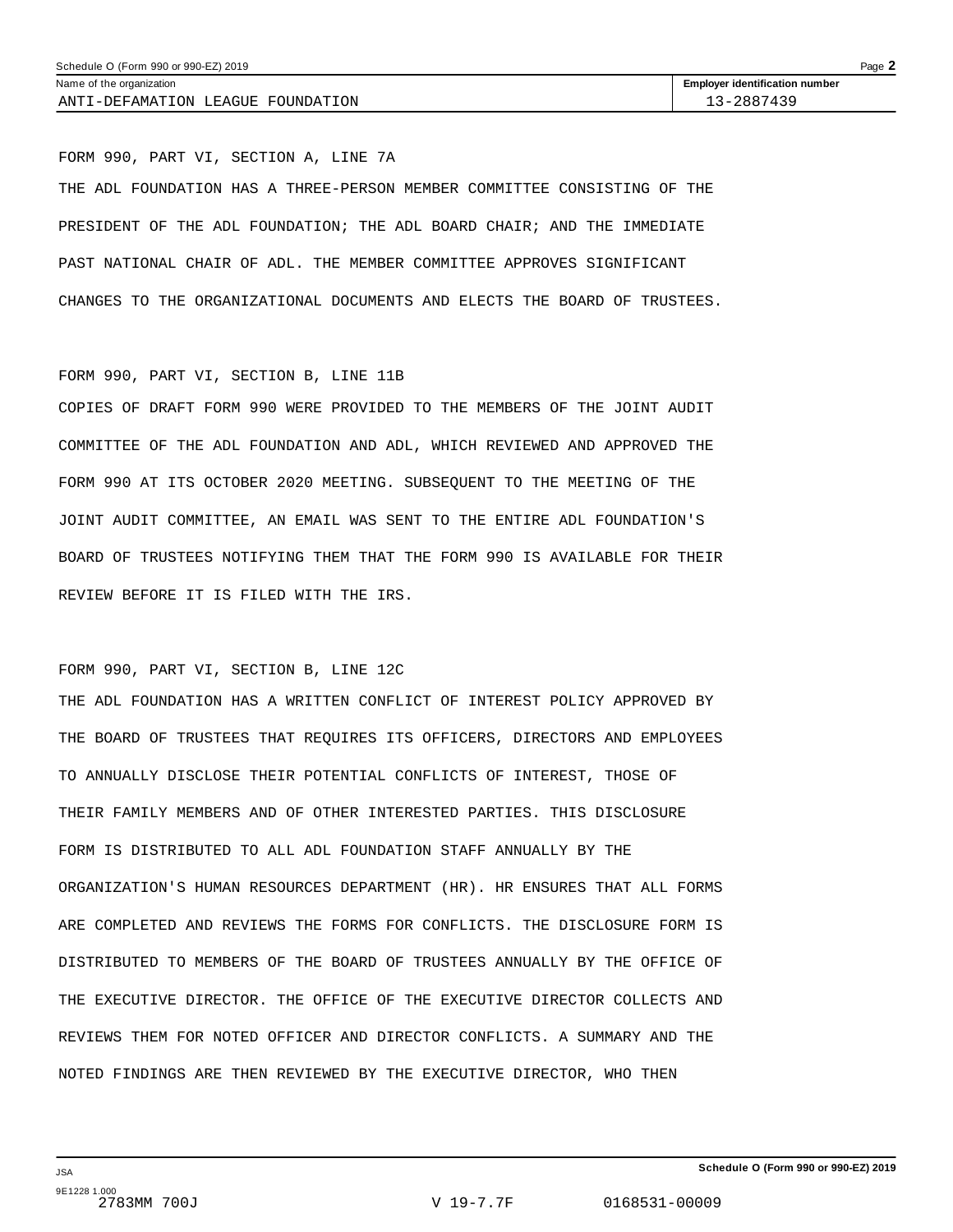| Schedule O (Form 990 or 990-EZ) 2019 |                                       | Page 2 |
|--------------------------------------|---------------------------------------|--------|
| Name of the organization             | <b>Employer identification number</b> |        |
| ANTI-DEFAMATION LEAGUE FOUNDATION    | 13-2887439                            |        |

PROVIDES ALL DISCLOSURES TO THE JOINT AUDIT COMMITTEE OF THE ADL FOUNDATION AND ADL FOR FURTHER REVIEW. THE JOINT AUDIT COMMITTEE REVIEWS AND DETERMINES BY MAJORITY VOTE WHETHER A CONFLICT EXISTS. IF A CONFLICT IS NOTED INVOLVING A MEMBER OF THE BOARD OF TRUSTEES WHO IS ALSO A MEMBER OF JOINT AUDIT COMMITTEE, THE PERSON RECUSES HIM/HERSELF FROM VOTING.

FORM 990, PART VI, SECTION B, LINE 15A - COMPENSATION PROCESS THE ADL FOUNDATION'S PROCESS FOR DETERMINING THE COMPENSATION OF THE EXECUTIVE DIRECTOR INCLUDES CONSULTATION WITH AN INDEPENDENT THIRD PARTY THAT PERFORMS A COMPENSATION MARKET STUDY AND PROVIDES SALARY STRUCTURE GRADING. THIS IS REVIEWED AND A DECISION IS MADE BY THE JOINT EXECUTIVE COMPENSATION COMMITTEE OF THE ADL FOUNDATION AND ADL, AS DOCUMENTED IN THE RESPECTIVE COMMITTEE MEETING MINUTES.

FORM 990, PART VI, SECTION B, LINE 15B - COMPENSATION PROCESS THE ADL FOUNDATION'S PROCESS FOR DETERMINING THE COMPENSATION OF OFFICERS AND KEY EMPLOYEES INCLUDES CONSULTATION WITH AN INDEPENDENT THIRD PARTY THAT PERFORMS A COMPENSATION MARKET STUDY AND PROVIDES SALARY STRUCTURE GRADING. THIS IS REVIEWED BY ADL'S CEO WHO PRESENTS A RECOMMENDATION TO THE JOINT EXECUTIVE COMPENSATION COMMITTEE OF THE ADL FOUNDATION AND ADL. THE JOINT EXECUTIVE COMPENSATION COMMITTEE MAKES A DECISION ON THE RECOMMENDATION, AS DOCUMENTED IN THE RESPECTIVE COMMITTEE MEETING MINUTES.

FORM 990, PART VI, SECTION C, LINE 19 THE AUDITED CONSOLIDATED FINANCIAL STATEMENTS OF ADL AND THE ADL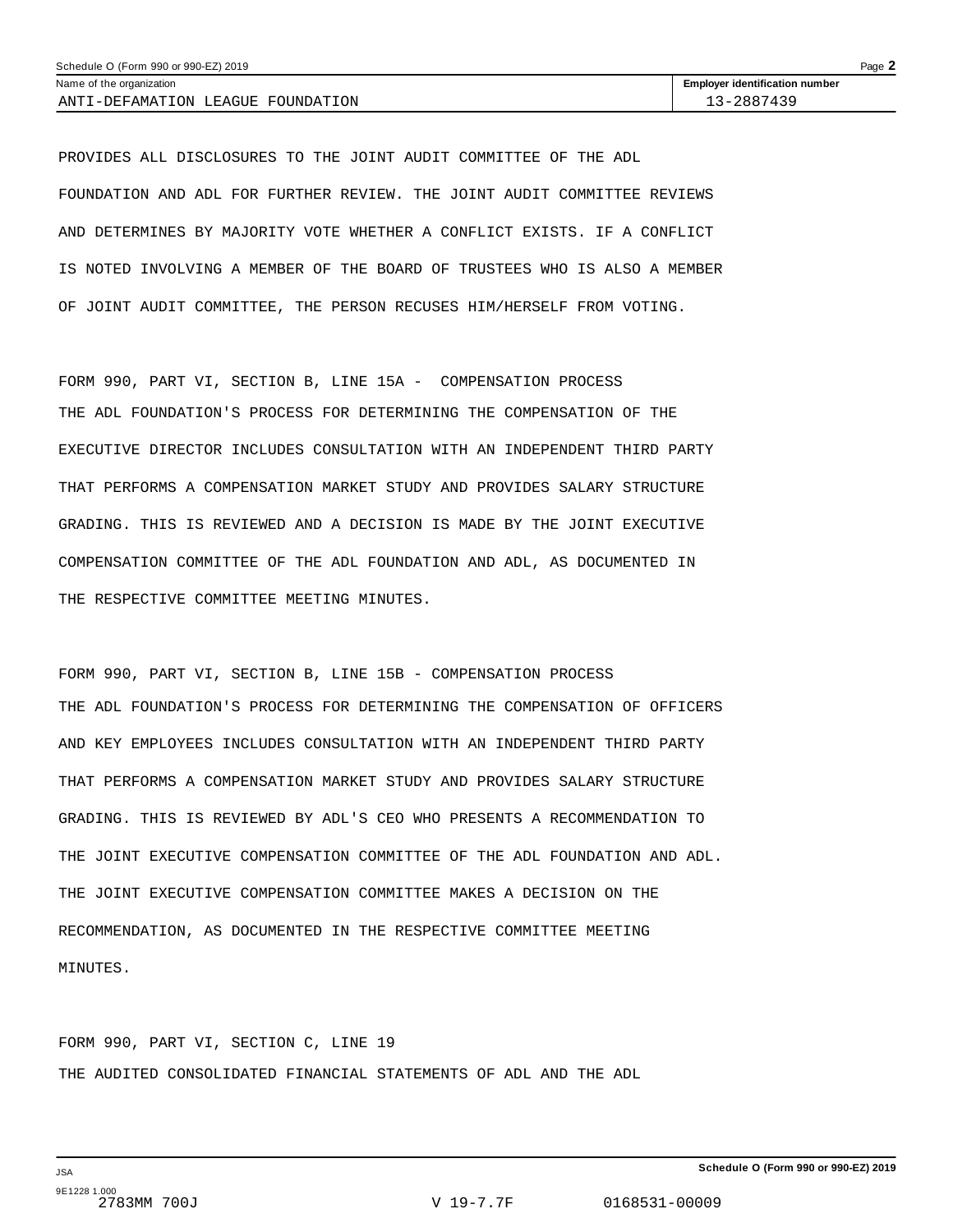<span id="page-49-0"></span>

| Schedule O (Form 990 or 990-EZ) 2019 |                                       | Page $\blacktriangle$ |
|--------------------------------------|---------------------------------------|-----------------------|
| Name of the organization             | <b>Employer identification number</b> |                       |
| ANTI-DEFAMATION LEAGUE FOUNDATION    | 13-2887439                            |                       |

FOUNDATION ARE MADE AVAILABLE TO THE PUBLIC THROUGH A DIRECT LINK ON THE ADL/ADL FOUNDATION WEBSITE, (WWW.ADL.ORG). FURTHERMORE, A FULL SET OF THE CONSOLIDATED AUDITED FINANCIAL STATEMENTS OF ADL AND THE ADL FOUNDATION IS AVAILABLE UPON REQUEST AS INDICATED ON THE ADL/ADL FOUNDATION WEBSITE AND IN THE ADL ANNUAL REPORT. ADL FOUNDATION'S CERTIFICATE OF INCORPORATION IS AVAILABLE WITH THE SECRETARY OF STATE OF NEW YORK.

#### FORM 990, PART XI, LINE 9

OTHER CHANGES IN NET ASSETS TOTALING (\$809,383) IS THE SUM OF THE FOLLOWING ITEMS: (I) A PENSION CHARGE OTHER THAN NET PERIODIC BENEFIT COST IN THE AMOUNT OF (\$273,018) AND NET PERIODIC BENEFIT COST (\$65,167), (II) THE CHANGE IN THE VALUE OF CHARITABLE TRUST AND ANNUITY AGREEMENTS IN THE AMOUNT OF (\$619,174), AND (III) A PROVISION FOR UNCOLLECTIBLE CONTRIBUTIONS RECEIVABLE IN THE AMOUNT OF \$147,976. SUCH AMOUNTS WERE RECORDED ON THE CONSOLIDATED AUDITED FINANCIAL STATEMENTS AND SCHEDULES OF ADL AND THE ADL FOUNDATION.

ATTACHMENT 1

#### FORM 990, PART III - PROGRAM SERVICE, LINE 4B

REGIONAL OPERATIONS - SUPPLEMENTS ADL'S FURTHERANCE OF ITS MISSION, WHERE ADL SUPERVISES AND COORDINATES THE LEAGUE'S COAST-TO-COAST NETWORK OF REGIONAL AND SATELLITE OFFICES IN THE UNITES STATES. EACH REGIONAL OFFICE CARRIES OUT THE LEAGUE'S AGENDA IN ITS DESIGNATED GEOGRAPHIC AREA. THE REGIONAL OPERATIONS DIVISION IS CHARGED WITH COORDINATING THE WORK OF THE REGIONAL OFFICES WITH THE WORK OF THE NATIONAL PROFESSIONAL STAFF IN ORDER TO EFFECTIVELY CARRY OUT ADL'S MISSION. THE REGIONAL OFFICES SUPPORT THE NATIONAL DECISION-MAKING PROCESS WITH LOCAL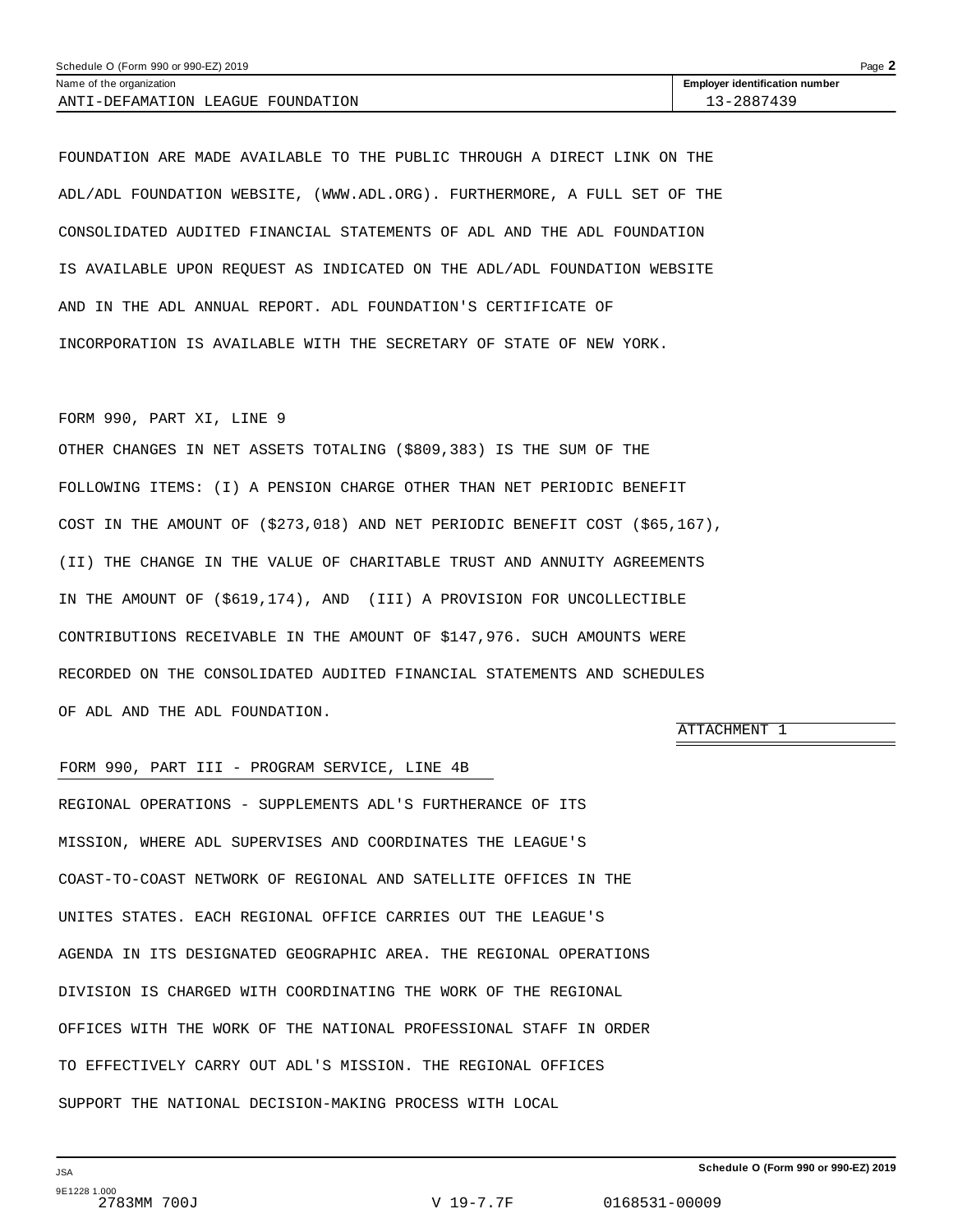<span id="page-50-0"></span>

| Schedule O (Form 990 or 990-EZ) 2019 |                                       | Page $\mathbf{z}$ |
|--------------------------------------|---------------------------------------|-------------------|
| Name of the organization             | <b>Employer identification number</b> |                   |
| ANTI-DEFAMATION LEAGUE FOUNDATION    | 13-2887439                            |                   |
|                                      |                                       |                   |

ATTACHMENT 1 (CONT'D)

PERSPECTIVES, PRIORITIES AND INPUT. THE FIELD STAFF AND VOLUNTEER LEADERS REACH OUT TO BOTH THE LOCAL JEWISH AND GENERAL COMMUNITIES THROUGH ADL PROGRAMS INCLUDING ANTI-BIAS TRAINING FOR EDUCATORS, STUDENTS AND LAW ENFORCEMENT PROFESSIONALS; CIVIL RIGHTS ADVOCACY; MONITORING AND EXPOSING OF EXTREMIST ACTIVITY; VICTIM ASSISTANCE; PROMOTION OF INTERGROUP COLLABORATION AND UNDERSTANDING; AND, RESPONSE TO HATE CRIMES AND BIAS INCIDENTS.

ATTACHMENT 2

#### FORM 990, PART VI, LINE 17 - STATES

AL,AK,AZ,AR,CA,CO,CT,

FL,GA,HI,IL,KS,KY,LA,ME,MD,MA,MI,

MN,MS,MO,NH,NJ,NM,NY,NC,ND,OH,OK,OR,PA,

RI,SC,TN,UT,VA,WA,WV,WI,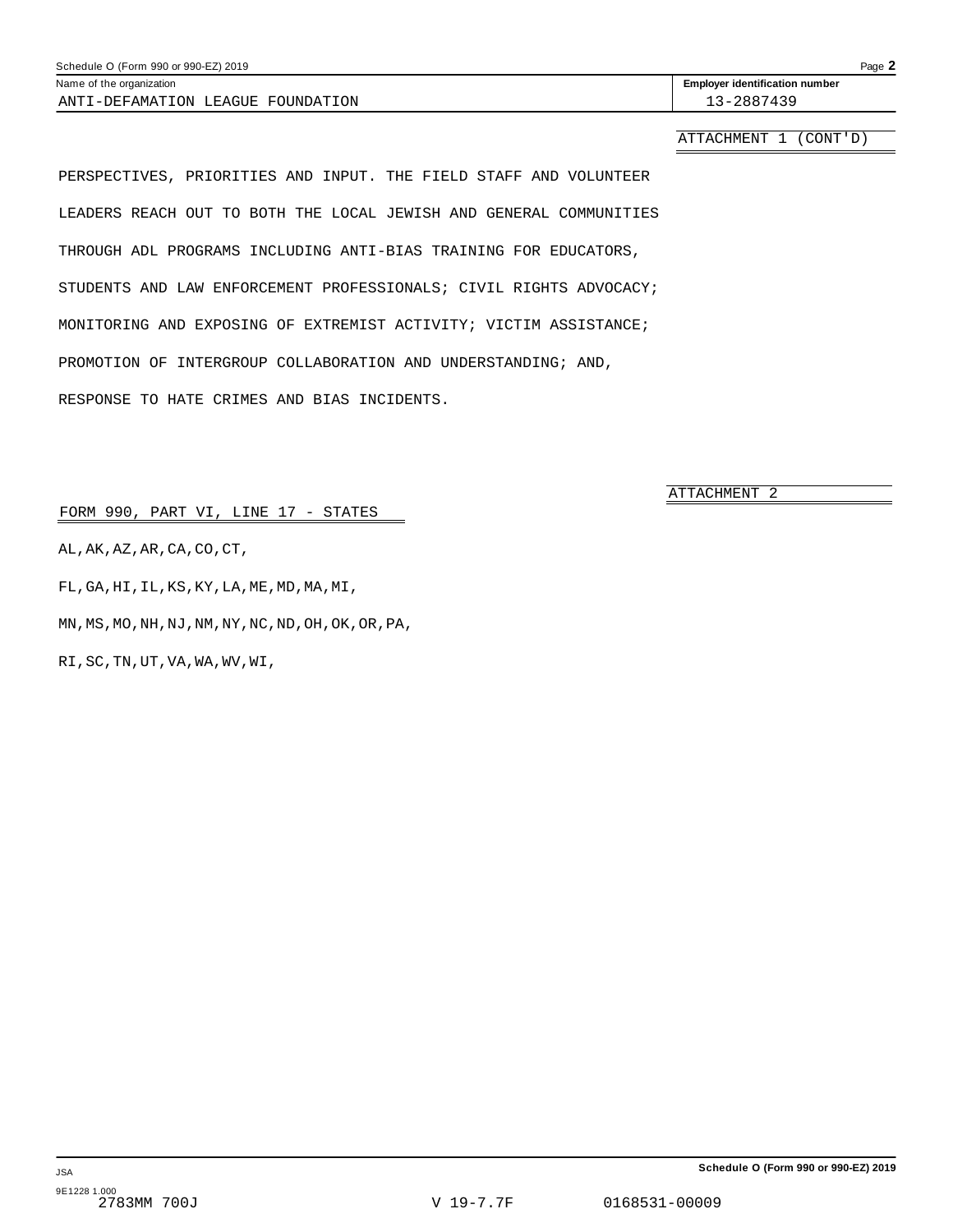## OMB No. 1545-0047 **SCHEDULE R (Form 990) Related Organizations and Unrelated Partnerships**

 $\triangleright$  Complete if the organization answered "Yes" on Form 990, Part IV, line 33, 34, 35b, 36, or 37.  $\angle$  **CO P**<br>  $\angle$  **Attach to Form 990. Open to Public**<br>  $\angle$  **CO Public** 

**Inspection** Department of the Treasury<br>
Internal Revenue Service<br>
Name of the organization<br>
Name of the organization<br>
Name of the organization<br> **Name of the organization** 

Department of the Treasury<br>Internal Revenue Service

ANTI-DEFAMATION LEAGUE FOUNDATION 13-2887439

#### **Part I Identification of Disregarded Entities.** Complete if the organization answered "Yes" on Form 990, Part IV, line 33.

| (a)<br>Name, address, and EIN (if applicable) of disregarded entity | (b)<br>Primary activity | (c)<br>Legal domicile (state<br>or foreign country) | (d)<br>Total income | (e)<br>End-of-year assets | (f)<br>Direct controlling<br>entity |
|---------------------------------------------------------------------|-------------------------|-----------------------------------------------------|---------------------|---------------------------|-------------------------------------|
| (1)                                                                 |                         |                                                     |                     |                           |                                     |
| (2)                                                                 |                         |                                                     |                     |                           |                                     |
| (3)                                                                 |                         |                                                     |                     |                           |                                     |
| (4)                                                                 |                         |                                                     |                     |                           |                                     |
| (5)                                                                 |                         |                                                     |                     |                           |                                     |
| (6)                                                                 |                         |                                                     |                     |                           |                                     |

**Identification of Related Tax-Exempt Organizations.** Complete if the organization answered "Yes" on Form 990, Part IV, line 34, because it had **Part II** one or more related tax-exempt organizations during the tax year.

| (a)<br>Name, address, and EIN of related organization | (b)<br>Primary activity | (c)<br>Legal domicile (state<br>or foreign country) | (d)<br>Exempt Code section | (e)<br>Public charity status<br>(if section $501(c)(3)$ ) | (f)<br>Direct controlling<br>entity | (g)<br>Section 512(b)(13)<br>controlled<br>entity? |    |
|-------------------------------------------------------|-------------------------|-----------------------------------------------------|----------------------------|-----------------------------------------------------------|-------------------------------------|----------------------------------------------------|----|
|                                                       |                         |                                                     |                            |                                                           |                                     | <b>Yes</b>                                         | No |
| (1) ANTI-DEFAMATION LEAGUE<br>13-1818723              |                         |                                                     |                            |                                                           |                                     |                                                    |    |
| NEW YORK, NY 10158<br>605 THIRD AVENUE                | SEE PART VII            | DC                                                  | 501(C)(3)                  | 9                                                         | ADL                                 |                                                    | Χ  |
| (2) ADLF COMMON FUND<br>13-3095748                    |                         |                                                     |                            |                                                           |                                     |                                                    |    |
| NEW YORK, NY 10158<br>605 THIRD AVENUE                | SEE PART VII            | ΝY                                                  | 501(C)(3)                  | PF                                                        | ADL                                 |                                                    | Χ  |
| (3) ANTI-DEFAMATION LEAGUE- ISRAEL                    |                         |                                                     |                            |                                                           |                                     |                                                    |    |
| JERUSALEM,<br>21 JABOTINSKY STREET<br>IS              | ADVOCACY                | IS                                                  |                            |                                                           | ADL                                 |                                                    | X  |
| (4)                                                   |                         |                                                     |                            |                                                           |                                     |                                                    |    |
| (5)                                                   |                         |                                                     |                            |                                                           |                                     |                                                    |    |
| (6)                                                   |                         |                                                     |                            |                                                           |                                     |                                                    |    |
| (7)                                                   |                         |                                                     |                            |                                                           |                                     |                                                    |    |

**For Paperwork Reduction Act Notice, see the Instructions for Form 990. Schedule R (Form 990) 2019**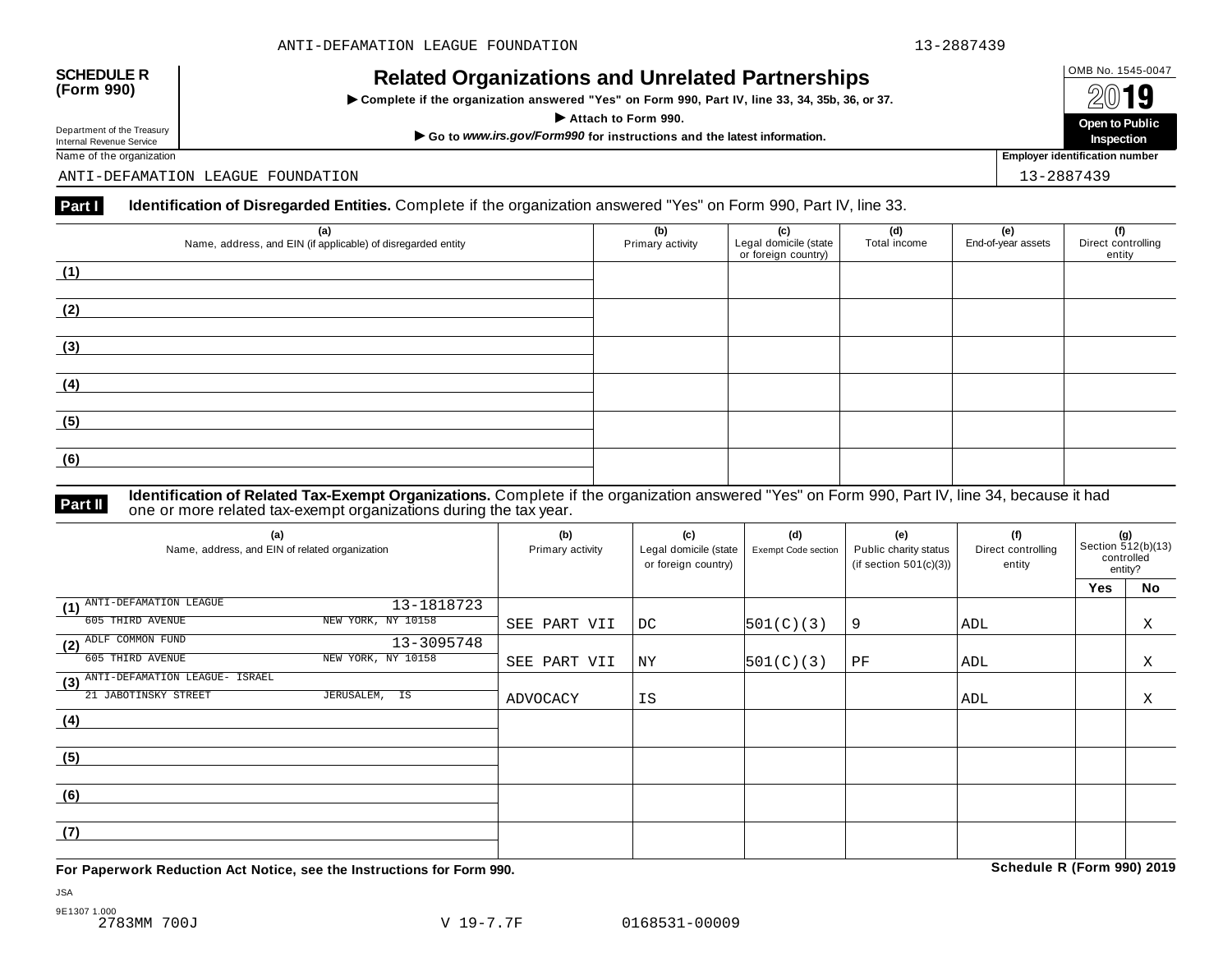Schedule <sup>R</sup> (Form 990) <sup>2019</sup> Page **2**

**Part III** Identification of Related Organizations Taxable as a Partnership. Complete if the organization answered "Yes" on Form 990, Part IV, line 34,<br>because it had one or more related organizations treated as a partners

| (a)<br>Name, address, and EIN of<br>related organization | ັ<br>(b)<br>Primary activity | (c)<br>Legal<br>domicile<br>(state or<br>foreign<br>country) | .<br>(d)<br>Direct controlling<br>entity | ັ<br>(e)<br>Predominant<br>Frecomman<br>income (related,<br>unrelated,<br>sccluded from<br>sections 512 - 514) | (f)<br>Share of total<br>income | (g)<br>Share of end-of-<br>year assets | (h)<br>Disproportionate<br>allocations? | (i)<br>Code V - UBI<br>amount in box 20<br>of Schedule K-1<br>(Form 1065) | (j)<br>General or<br>managing<br>partner? | (k)<br>Percentage<br>ownership |
|----------------------------------------------------------|------------------------------|--------------------------------------------------------------|------------------------------------------|----------------------------------------------------------------------------------------------------------------|---------------------------------|----------------------------------------|-----------------------------------------|---------------------------------------------------------------------------|-------------------------------------------|--------------------------------|
|                                                          |                              |                                                              |                                          |                                                                                                                |                                 |                                        | Yes No                                  |                                                                           | Yes No                                    |                                |
| (1)                                                      |                              |                                                              |                                          |                                                                                                                |                                 |                                        |                                         |                                                                           |                                           |                                |
| (2)                                                      |                              |                                                              |                                          |                                                                                                                |                                 |                                        |                                         |                                                                           |                                           |                                |
| (3)                                                      |                              |                                                              |                                          |                                                                                                                |                                 |                                        |                                         |                                                                           |                                           |                                |
| (4)                                                      |                              |                                                              |                                          |                                                                                                                |                                 |                                        |                                         |                                                                           |                                           |                                |
| (5)                                                      |                              |                                                              |                                          |                                                                                                                |                                 |                                        |                                         |                                                                           |                                           |                                |
| (6)                                                      |                              |                                                              |                                          |                                                                                                                |                                 |                                        |                                         |                                                                           |                                           |                                |
| (7)                                                      |                              |                                                              |                                          |                                                                                                                |                                 |                                        |                                         |                                                                           |                                           |                                |

## **Part IV** Identification of Related Organizations Taxable as a Corporation or Trust. Complete if the organization answered "Yes" on Form 990, Part IV,<br>line 34, because it had one or more related organizations treated as a

| (a)<br>Name, address, and EIN of related organization | (b)<br>Primary activity | (c)<br>Legal domicile<br>(state or foreign<br>country) | (d)<br>Direct controlling<br>entity | (e)<br>Type of entity<br>(C corp, S corp, or trust) | (f)<br>Share of total<br>income | $\begin{tabular}{ c c c } \hline (g) & (h) & (i) & (j) \\ \hline Share of & \multicolumn{3}{ c }{\texttt{B}} & \multicolumn{3}{ c }{\texttt{S}} & \multicolumn{3}{ c }{\texttt{S}} & \multicolumn{3}{ c }{\texttt{S}} & \multicolumn{3}{ c }{\texttt{S}} & \multicolumn{3}{ c }{\texttt{S}} & \multicolumn{3}{ c }{\texttt{S}} & \multicolumn{3}{ c }{\texttt{S}} & \multicolumn{3}{ c }{\texttt{S}} & \multicolumn{3}{ c }{\texttt{S}} &$ |        |
|-------------------------------------------------------|-------------------------|--------------------------------------------------------|-------------------------------------|-----------------------------------------------------|---------------------------------|--------------------------------------------------------------------------------------------------------------------------------------------------------------------------------------------------------------------------------------------------------------------------------------------------------------------------------------------------------------------------------------------------------------------------------------------|--------|
|                                                       |                         |                                                        |                                     |                                                     |                                 |                                                                                                                                                                                                                                                                                                                                                                                                                                            | Yes No |
| (1) CHARITABLE REMAINDER TRUST (17)                   | CHARITABLE TR           |                                                        | ADL FOUNDATION                      | <b>TRUST</b>                                        | $\mathbf 0$ .                   | $\mathbf{0}$ .                                                                                                                                                                                                                                                                                                                                                                                                                             | X      |
| (2)                                                   |                         |                                                        |                                     |                                                     |                                 |                                                                                                                                                                                                                                                                                                                                                                                                                                            |        |
| (3)                                                   |                         |                                                        |                                     |                                                     |                                 |                                                                                                                                                                                                                                                                                                                                                                                                                                            |        |
| (4)                                                   |                         |                                                        |                                     |                                                     |                                 |                                                                                                                                                                                                                                                                                                                                                                                                                                            |        |
| (5)                                                   |                         |                                                        |                                     |                                                     |                                 |                                                                                                                                                                                                                                                                                                                                                                                                                                            |        |
| (6)                                                   |                         |                                                        |                                     |                                                     |                                 |                                                                                                                                                                                                                                                                                                                                                                                                                                            |        |
| (7)                                                   |                         |                                                        |                                     |                                                     |                                 |                                                                                                                                                                                                                                                                                                                                                                                                                                            |        |

**Schedule R (Form 990) 2019**

JSA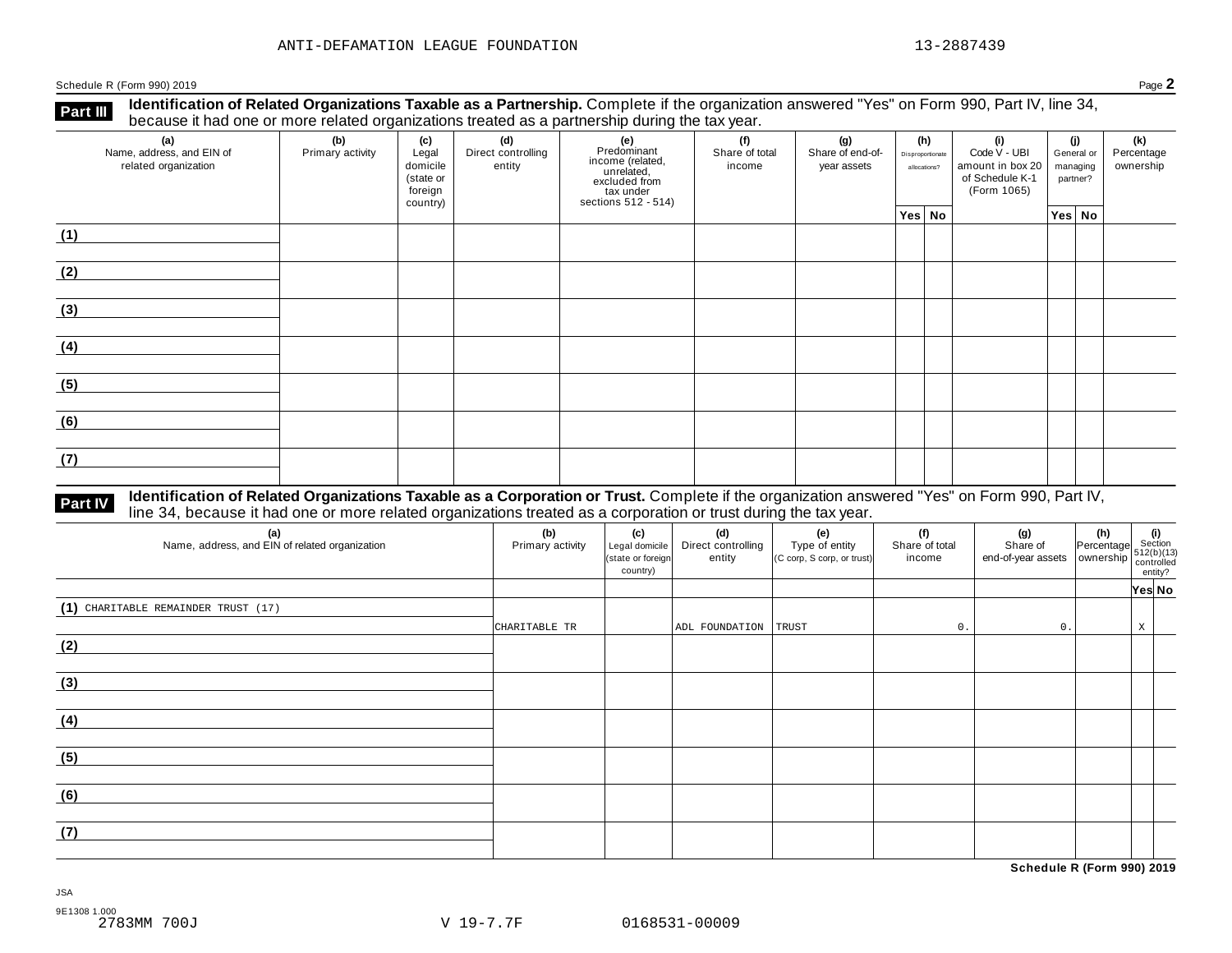Schedule R (Form 990) 2019 **Page 3** 

| <b>Part V</b> | Transactions With Related Organizations. Complete if the organization answered "Yes" on Form 990, Part IV, line 34, 35b, or 36.                                              |                                   |                        |                                                 |                 |                           |
|---------------|------------------------------------------------------------------------------------------------------------------------------------------------------------------------------|-----------------------------------|------------------------|-------------------------------------------------|-----------------|---------------------------|
|               | Note: Complete line 1 if any entity is listed in Parts II, III, or IV of this schedule.                                                                                      |                                   |                        |                                                 |                 | Yes No                    |
|               | During the tax year, did the organization engage in any of the following transactions with one or more related organizations listed in Parts II-IV?                          |                                   |                        |                                                 |                 |                           |
|               |                                                                                                                                                                              |                                   |                        |                                                 | 1a              | $\mathbf{X}$              |
| b             |                                                                                                                                                                              |                                   |                        |                                                 | 1 <sub>b</sub>  | $\mathbf{X}$              |
| C             |                                                                                                                                                                              |                                   |                        |                                                 | 1c              | X                         |
|               |                                                                                                                                                                              |                                   |                        |                                                 | 1d              | $\boldsymbol{\mathrm{X}}$ |
|               |                                                                                                                                                                              |                                   |                        |                                                 | 1e              | $\,$ X                    |
| f             |                                                                                                                                                                              |                                   |                        |                                                 | 1f              | X                         |
| g             |                                                                                                                                                                              |                                   |                        |                                                 | 1g              | $\mathbf{X}$              |
| h.            |                                                                                                                                                                              |                                   |                        |                                                 | 1 <sub>h</sub>  | $\boldsymbol{\mathrm{X}}$ |
|               |                                                                                                                                                                              |                                   |                        |                                                 | 11              | $\mathbf x$               |
|               |                                                                                                                                                                              |                                   |                        |                                                 | 1j              | $\mathbf{X}$              |
|               |                                                                                                                                                                              |                                   |                        |                                                 | 1 k             | X                         |
|               |                                                                                                                                                                              |                                   |                        |                                                 | 11              | $\overline{X}$            |
|               |                                                                                                                                                                              |                                   |                        |                                                 | 1m              | $\overline{X}$            |
| n.            |                                                                                                                                                                              |                                   |                        |                                                 | 1n              | $\mathbf{X}$              |
|               |                                                                                                                                                                              |                                   |                        |                                                 | 10 <sub>1</sub> | $\mathbf{X}$              |
| p             |                                                                                                                                                                              |                                   |                        |                                                 | 1p              | X                         |
| q             |                                                                                                                                                                              |                                   |                        |                                                 | 1q              | $\mathbf{X}$              |
|               |                                                                                                                                                                              |                                   |                        |                                                 | 1r              | X                         |
|               |                                                                                                                                                                              |                                   |                        |                                                 | 1s              | $\mathbf x$               |
|               | If the answer to any of the above is "Yes," see the instructions for information on who must complete this line, including covered relationships and transaction thresholds. |                                   |                        |                                                 |                 |                           |
|               | (a)<br>Name of related organization                                                                                                                                          | (b)<br>Transaction<br>$type(a-s)$ | (c)<br>Amount involved | (d)<br>Method of determining<br>amount involved |                 |                           |
| (1)           |                                                                                                                                                                              |                                   |                        |                                                 |                 |                           |
| (2)           |                                                                                                                                                                              |                                   |                        |                                                 |                 |                           |
| (3)           |                                                                                                                                                                              |                                   |                        |                                                 |                 |                           |
| (4)           |                                                                                                                                                                              |                                   |                        |                                                 |                 |                           |
| (5)           |                                                                                                                                                                              |                                   |                        |                                                 |                 |                           |
| (6)           |                                                                                                                                                                              |                                   |                        |                                                 |                 |                           |
| <b>JSA</b>    |                                                                                                                                                                              |                                   |                        | Schedule R (Form 990) 2019                      |                 |                           |
| 9E1309 1.000  |                                                                                                                                                                              |                                   |                        |                                                 |                 |                           |
|               | 2783MM 700J<br>V 19-7.7F<br>0168531-00009                                                                                                                                    |                                   |                        |                                                 |                 |                           |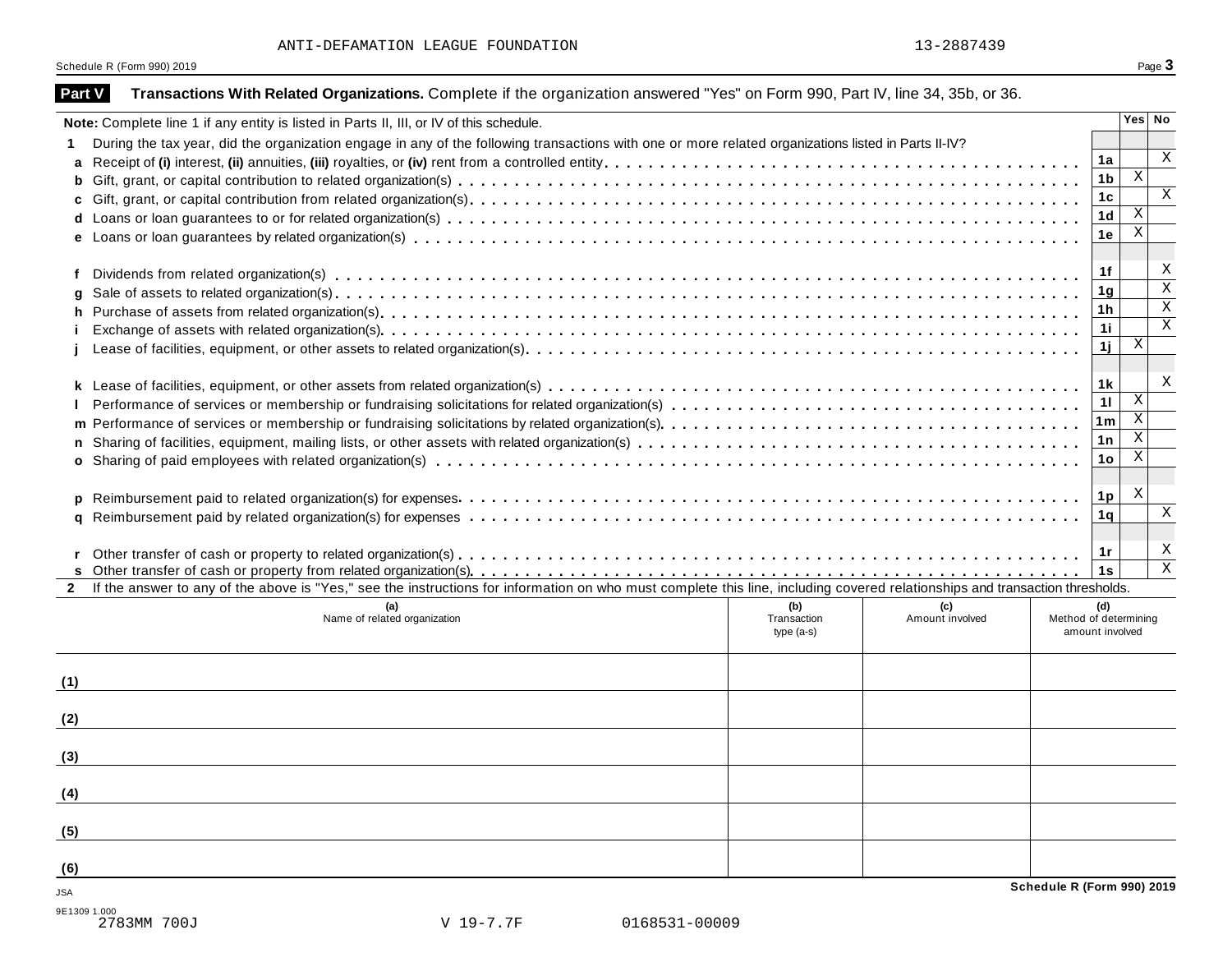Schedule <sup>R</sup> (Form 990) <sup>2019</sup> Page **4**

### **Part VI Unrelated Organizations Taxable as a Partnership.** Complete if the organization answered "Yes" on Form 990, Part IV, line 37.

Provide the following information for each entity taxed as a partnership through which the organization conducted more than five percent of its activities (measured by total assets or gross revenue) that was not a related organization. See instructions regarding exclusion for certain investment partnerships.

| $\sim$<br>(a)<br>Name, address, and EIN of entity                                                                           | (b)<br>Primary activity | (c)<br>Legal domicile<br>(d)<br>Predominant<br>income (related, and all particulared, excluded<br>unrelated, excluded 501(c)<br>from tax under<br>sections 512-514)<br>Yes<br>(state or foreign<br>country) |  | (f)<br>Share of<br>(g)<br>Share of<br>end-of-year<br>assets<br>Are all partners<br>total income<br>section<br>501(c)(3)<br>organizations? |  | (h)<br>Disproportionate<br>allocations? |  | (i)<br>Code $V$ - UBI<br>amount in box 20<br>of Schedule K-1<br>(Form 1065) |  | managing<br>partner? | (i)<br>General or Percentage<br>managing ownership |  |
|-----------------------------------------------------------------------------------------------------------------------------|-------------------------|-------------------------------------------------------------------------------------------------------------------------------------------------------------------------------------------------------------|--|-------------------------------------------------------------------------------------------------------------------------------------------|--|-----------------------------------------|--|-----------------------------------------------------------------------------|--|----------------------|----------------------------------------------------|--|
|                                                                                                                             |                         |                                                                                                                                                                                                             |  | <b>No</b>                                                                                                                                 |  |                                         |  | $Yes \mid No$                                                               |  | $Yes \mid No$        |                                                    |  |
| (1)<br><u> 1989 - Jan Barbara Barbara, prima politik po</u>                                                                 |                         |                                                                                                                                                                                                             |  |                                                                                                                                           |  |                                         |  |                                                                             |  |                      |                                                    |  |
| (2)                                                                                                                         |                         |                                                                                                                                                                                                             |  |                                                                                                                                           |  |                                         |  |                                                                             |  |                      |                                                    |  |
| (3)                                                                                                                         |                         |                                                                                                                                                                                                             |  |                                                                                                                                           |  |                                         |  |                                                                             |  |                      |                                                    |  |
| (4)                                                                                                                         |                         |                                                                                                                                                                                                             |  |                                                                                                                                           |  |                                         |  |                                                                             |  |                      |                                                    |  |
| (5)                                                                                                                         |                         |                                                                                                                                                                                                             |  |                                                                                                                                           |  |                                         |  |                                                                             |  |                      |                                                    |  |
| (6)<br><u>and the community of the community of the community</u>                                                           |                         |                                                                                                                                                                                                             |  |                                                                                                                                           |  |                                         |  |                                                                             |  |                      |                                                    |  |
| (7)<br><u> 1999 - Jan Stein Stein Stein Stein Stein Stein Stein Stein Stein Stein Stein Stein Stein Stein Stein Stein S</u> |                         |                                                                                                                                                                                                             |  |                                                                                                                                           |  |                                         |  |                                                                             |  |                      |                                                    |  |
| (8)                                                                                                                         |                         |                                                                                                                                                                                                             |  |                                                                                                                                           |  |                                         |  |                                                                             |  |                      |                                                    |  |
| (9)<br><u> 1989 - Andrea Stein, Amerikaansk politiker (</u>                                                                 |                         |                                                                                                                                                                                                             |  |                                                                                                                                           |  |                                         |  |                                                                             |  |                      |                                                    |  |
| (10)                                                                                                                        |                         |                                                                                                                                                                                                             |  |                                                                                                                                           |  |                                         |  |                                                                             |  |                      |                                                    |  |
| (11)<br><u> 1990 - Jan Jawa Barat, president politik (</u>                                                                  |                         |                                                                                                                                                                                                             |  |                                                                                                                                           |  |                                         |  |                                                                             |  |                      |                                                    |  |
| (12)                                                                                                                        |                         |                                                                                                                                                                                                             |  |                                                                                                                                           |  |                                         |  |                                                                             |  |                      |                                                    |  |
| (13)                                                                                                                        |                         |                                                                                                                                                                                                             |  |                                                                                                                                           |  |                                         |  |                                                                             |  |                      |                                                    |  |
|                                                                                                                             |                         |                                                                                                                                                                                                             |  |                                                                                                                                           |  |                                         |  |                                                                             |  |                      |                                                    |  |
| (14)                                                                                                                        |                         |                                                                                                                                                                                                             |  |                                                                                                                                           |  |                                         |  |                                                                             |  |                      |                                                    |  |
| (15)                                                                                                                        |                         |                                                                                                                                                                                                             |  |                                                                                                                                           |  |                                         |  |                                                                             |  |                      |                                                    |  |
| (16)                                                                                                                        |                         |                                                                                                                                                                                                             |  |                                                                                                                                           |  |                                         |  |                                                                             |  |                      |                                                    |  |

**Schedule R (Form 990) 2019**